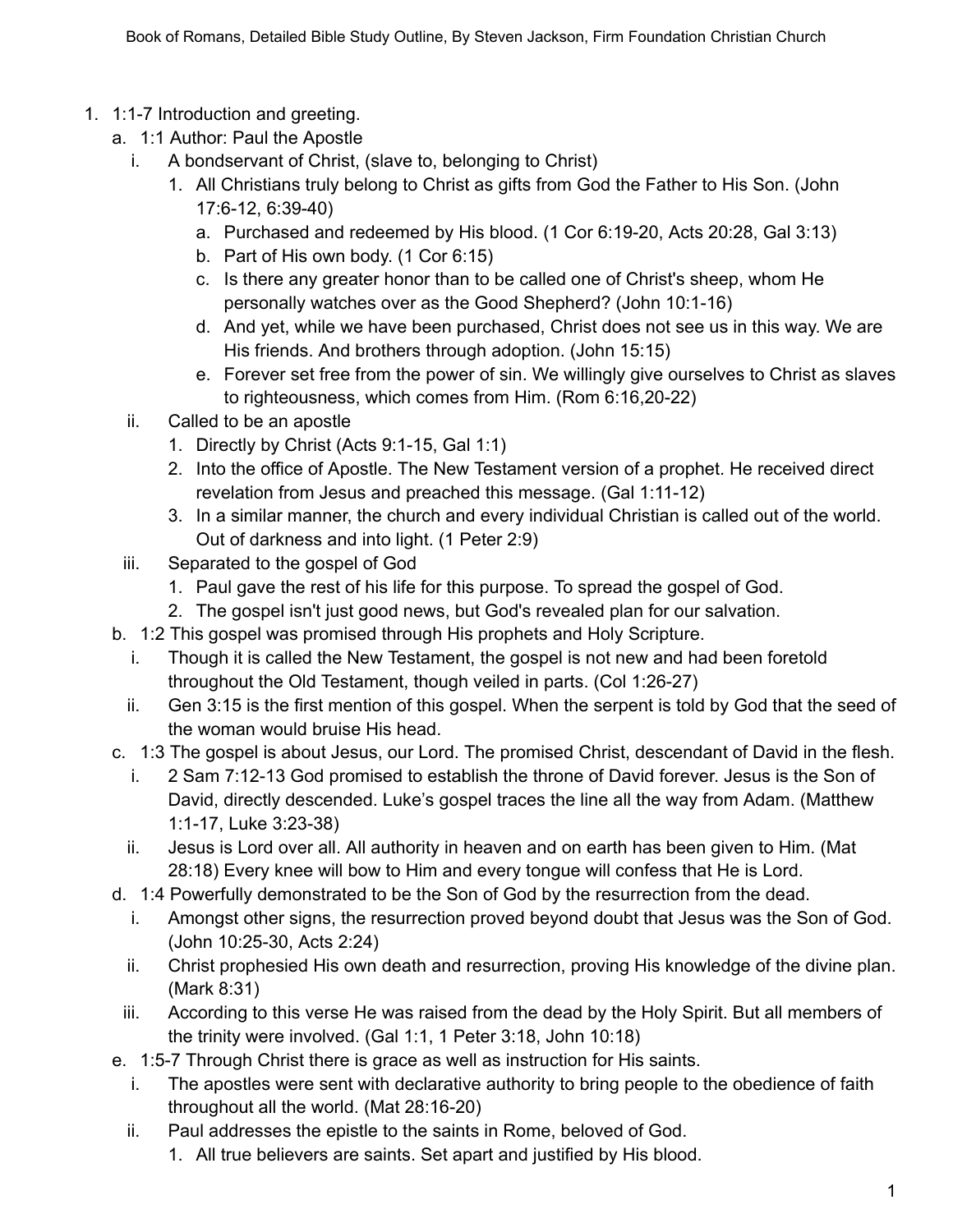- 2. The beloved Son was Jesus (Mat 3:17, 17:5), but through His Spirit we are also beloved and adopted into His family. (Rom 8:15-16, Eph 1:5)
- iii. Grace and peace from God and Christ. Can there be any greater comfort outside of God's grace and peace?
- 2. 1:8-15 Paul desires to visit Rome and details his thoughts concerning them.
	- a. Notice the general spirit of grace and praise from verse 1 through 9. In this short space, Paul honors God, gives instruction, and encourages these saints whom he has not yet even met. What have we lost in modern communication?
	- b. 1:8-10 He offers prayers for these believers. Giving thanks to God for their faith. This is something to be emulated. We should pray for all the saints. "Your kingdom come, Your will be done." (Mat 6:10)
	- c. Rome was known for their faith and Paul asked God to find a way to get to them. The irony being that when he does finally reach Rome, it is as a prisoner.
	- d. 1:11-12 His desire to visit was for their benefit as well as his own.
		- i. To impart some spiritual gift:
			- 1. Paul had been given the power to perform miraculous signs. (Acts 19:11-12)
			- 2. He wished to go to Rome and strengthen them however he could to help establish them, to check and secure a firm foundation for them, as the early church was under constant threat from within and without.
		- ii. He was hoping and expecting mutual encouragement, something that should be familiar amongst believers as we are all members of the same body of Christ. (1 Cor 12:12-14, Rom 12:4-5)
		- iii. 1:13-15 Though he has been hindered in his desire to visit the saints in Rome, he wishes to visit that he might have some fruit among them as He has had with other Gentiles.
			- 1. 1:13 Notice his care for what might seem a trivial thing. Their feelings and thoughts regarding His lack of visit. He takes the time to assure them, he wanted to come sooner, but was prevented.
			- 2. The fruit spoken of here is the work of conversion.
			- 3. 1:14 It is for this reason that Paul owes a debt to the Greeks and barbarians. For though his commission is from Christ, it is thanks to them that it is being fulfilled.
			- 4. 1:15 Therefore he is eager to go to Rome. Ready to preach to everyone. Something that does not sound appealing to most ears, especially under the circumstances he endured. But he understood the importance.
- 3. 1:16-17 The gospel of Christ is the power of God to salvation.
	- a. 1:16 He is not ashamed of this gospel.
		- i. Though it is foolishness to those who are perishing, it is the power to us who are being saved. (1 Cor 1:18-28)
		- ii. Neither can we be ashamed. For Jesus says "whoever is ashamed of Me and My words, of him the Son of Man will be ashamed when He comes in His own glory, and in His Father's, and of the holy angels." (Luke 9:26)
	- b. God's power is on display in the resurrection and revealed in multiple aspects through the Gospel of Christ. This is why he was so eager to preach. He knows that it isn't empty philosophy.
	- c. This salvation is available to everyone who believes, but the Jew first, because the promises, prophets and Christ came through them. ( Mark 16:16, John 3:16, Acts 13:38-39, Rom 10:9-13)
	- d. The gospel reveals and grants the righteousness of God to those who will live by faith. (Eph 2:4-10)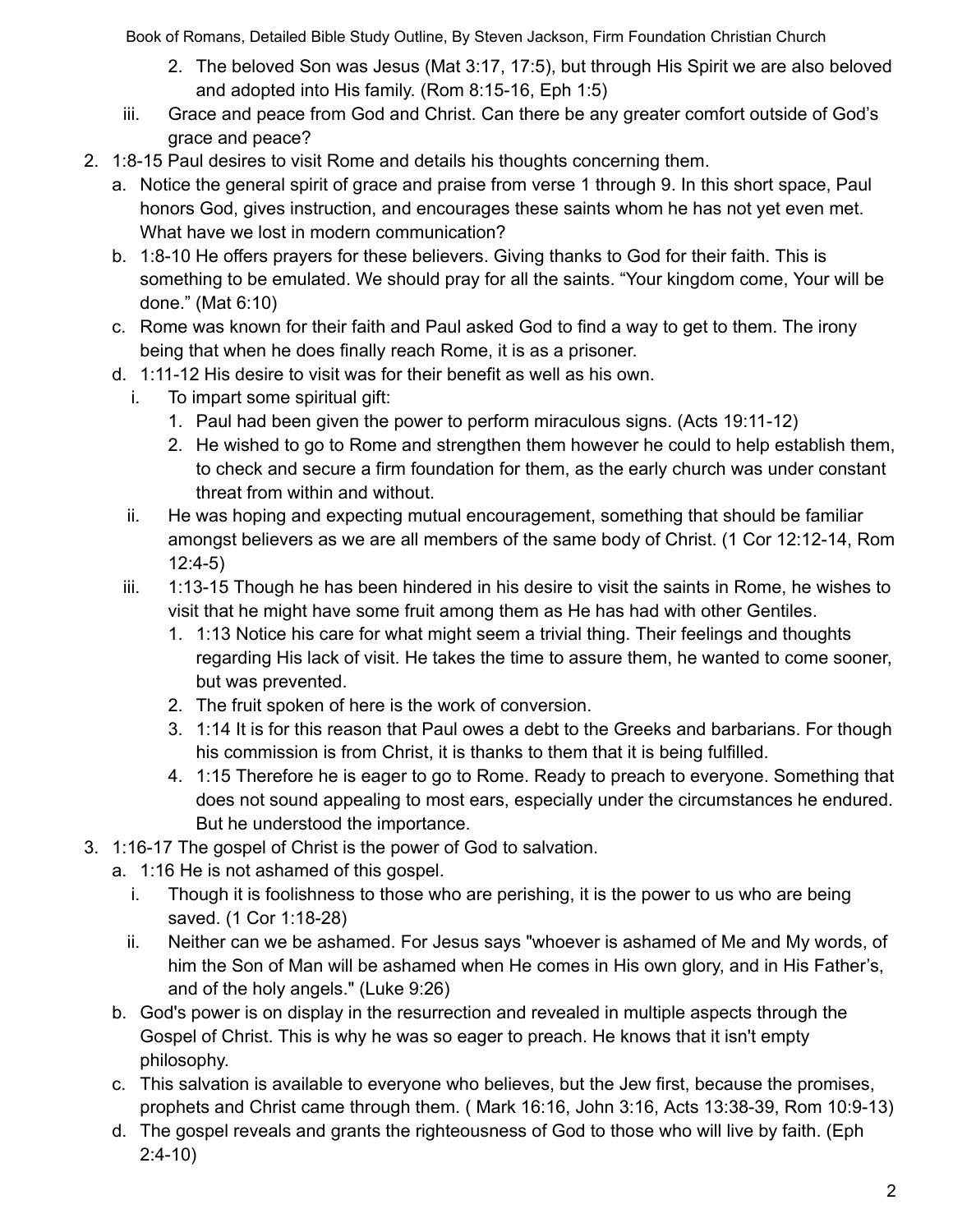- 4. 1:18-32 Paul now begins to lay down the foundation of his doctrine. That God's wrath is fully justified and deserved. Notice the abrupt change in his tone. Immediately after a pleasant greeting, and declaring that the just shall live by faith, we come to the serious reality of divine wrath. "The fear of the Lord is the beginning of wisdom" (Pro 9:10)
	- a. 1:18-19 Though it is not popular to preach the wrath of God in some churches today, it is nonetheless a reality spoken of throughout Scripture. Can you imagine, even briefly, the horror of the all powerful God doling out His wrath and punishment? What does it look like and how could any man stand against it?
		- i. We see some powerful examples of God's wrath in the Old Testament. The story of Noah is a perfect example of this. (Gen 6:5-7) Every living creature on the face of the earth was destroyed except those on the ark.
		- ii. The wrath of God is promised to all sinners in hell. And Jesus spoke of this frequently. (Mat 5:21-22 & 27-20, Mat 8:10-12, Mat 10:28, Mat 18:8, Mat 23:33, Mat 25:31-46)
	- iii. The only way to stand against God's wrath is through His mercy and grace. This began before time and the creation of the world. (Eph 1:3-6) And was promised to mankind through the Seed of the woman. (Gen 3:15) Finally fulfilled in the death and resurrection of Christ. (John 19:28-30, 1 John 4:10)
	- iv. "revealed from heaven against all ungodliness and unrighteousness." There is nothing hidden from the Lord and all will be punished according to their deeds. (Hebrews 4:13)
		- 1. There are many different forms of ungodliness and unrighteousness. Ungodliness may be seen as anything that lacks the consideration of the Holy and living God. I.e. Atheism, pride, prayerlessness, lack of due recognition to His expressed will. Whereas unrighteousness may be more of the actual lawless deeds of man. I.e. murder, rape, theft.
		- 2. It is not simply that people are unaware, but that they actively suppress the truth and knowledge of God. We know this to be a vain exercise as no man will escape the judgment of God. (2 Cor 5:10-11)
	- v. God's wrath is righteous and deserved. His law has been written on our hearts and made known to all men. Therefore to reject God is a deliberate and willful act of disrespect and ingratitude. But this is what we all do and why we need God's mercy.
		- 1. This is speaking of general revelation as opposed to special revelation which came in the form of His prophets, His Son and Holy Scripture.
	- b. 1:20 From the beginning of time, God's work has revealed His nature. His power, wisdom and order. These attributes are seen and understood by His creation. "The heavens declare the glory of God" (Psalm 19:1)
		- i. This does not mean all things can be understood. But the evidence for the creator is seen everywhere. (Isa 40:21-25, Job 36:22-31)
		- ii. Have you ever stood on the ocean shore or in front of a vast array of mountains? Proper perspective puts us in a place of lowliness, how truly small we are compared to His majesty.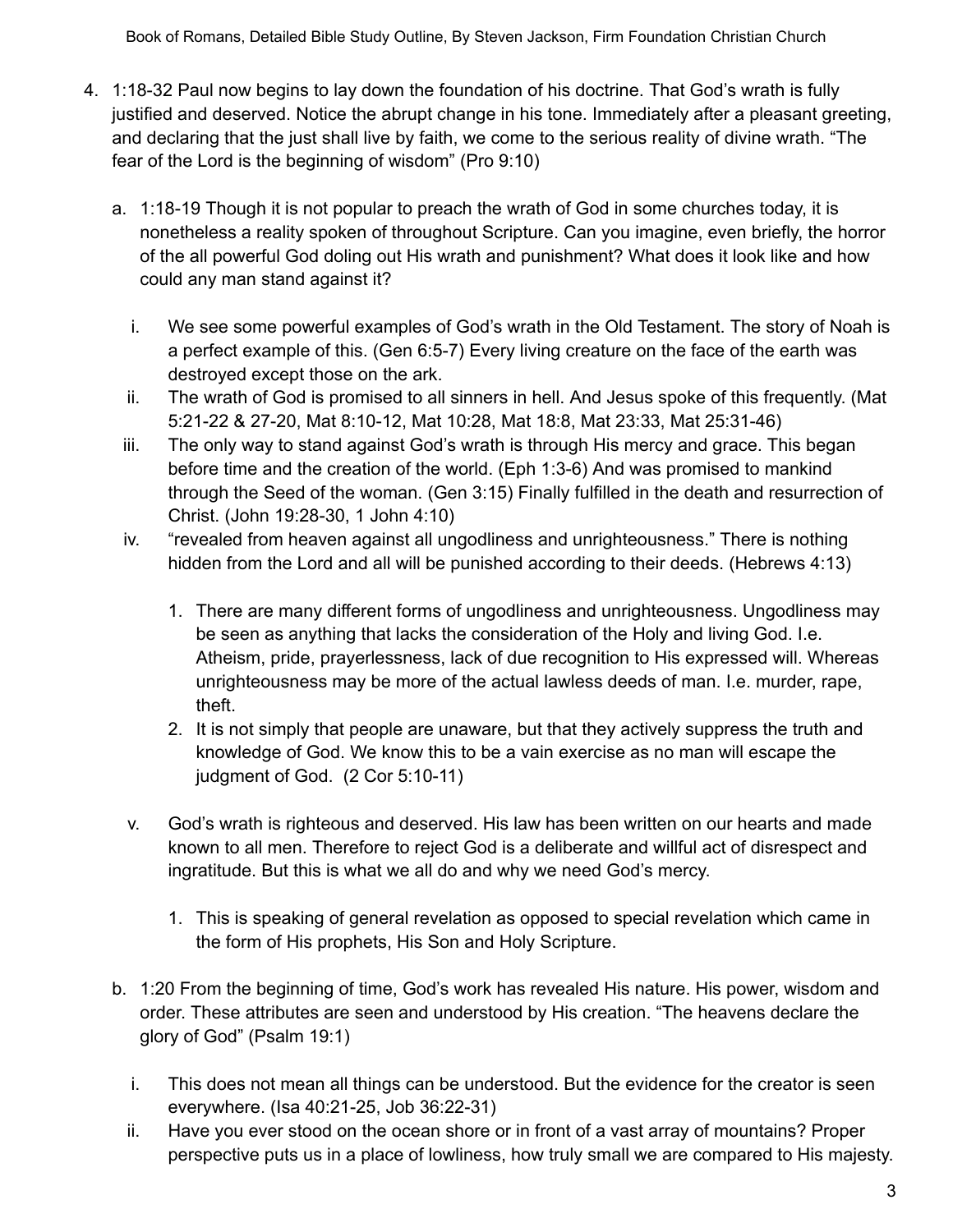- iii. Our intellect and pride can be dangerous things, but God will humble the proud. (Mat 23:12)
- iv. Now that the word has become flesh and Jesus has come to the earth, there is even less excuse to those who have heard the gospel. This is not to say that there ever was any excuse to begin with as we will see in the next verse. (John 15:22)
- c. 1:21 They knew God, therefore there is no excuse at all for those who reject God. Atheist or agnostic, to claim ignorance or claim there is no evidence is to call God a liar.
	- i. Everyone is aware of God, but instead of giving Him the due glory and thanksgiving, they reject Him and set their attention on the benign, the useless.
	- ii. As a result, all of their thoughts from that moment forward are empty and blind because they have no truth or light. Though this is not a preventative for them and in their foolishness, love the darkness. (John 3:19)
- iii. Even Christians can be guilty of this. We commit sins of omission through lack of knowledge or desire to understand His word. Neglect of duty, unfruitfulness or unfaithfulness.
- d. 1:22 Those who prop themselves up against God and His wisdom only show how much of a fool they truly are. (Pro 26:12)
	- i. Without fear of the Lord, there is no true wisdom. Psalm 14:1 "The fool has said in his heart, 'there is no God.'"(1 Cor 3:19)
	- ii. This becomes our permanent state of existence. When we reject God, we profess ourselves to be wiser than our creator and our entire world is built on lies. Even to the point that we create false gods in imitation of our suppressed knowledge.
- e. 1:23 Through this self deception mankind has routinely created idol after idol. Giving the due glory of God to corrupt man and lifeless statues of animals. (Exo 32:1-4)
	- i. This is a violation of the first and second commandment of God. (Exo 20:1-6)
	- ii. Though idols are nothing but the work of men's hands, unaware and unworthy of worship, man still goes through the motions to appease their conscience, praying in vain to lumps of wood. (Isa 45:18-20, Zec 10:2)
- f. 1:24-25 Man is created in the image of God. When we reject God, we inevitably reject ourselves believing we are smarter than we truly are. Therefore, in His divine wisdom God allows those who reject Him to fulfill their lustful desires. Which ultimately dishonors themselves.
	- i. Given up to uncleanness, in the lust of their hearts, they dishonor their own bodies.
		- 1. How filthy is man's heart? We have countless perverse examples throughout history made publicly known. How much worse is that which is hidden?
		- 2. As Christians our bodies are temples of the Holy Spirit. Any sin against the body of a believer is directly against the Spirit as well. (1 Cor 6:17-20)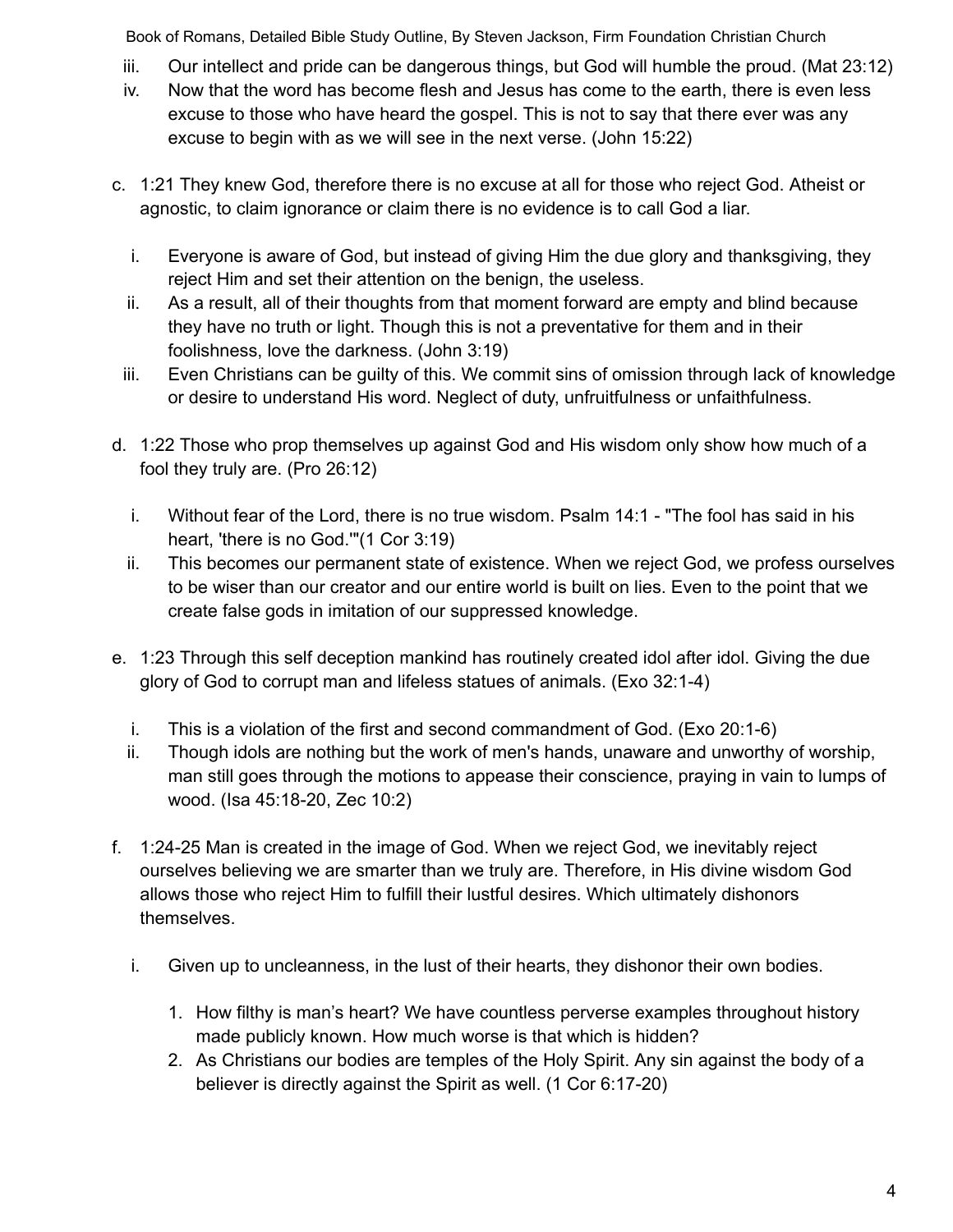- ii. Exchanging the truth of God for a lie.
	- 1. The glory and truth of God's revelation is given up in favor of man's vain imaginings. We can see this at work in today's modern "gender theory". The idea that a man can be a woman if he simply "feels that way". And the world is pushing hard to accept this as normal.
	- 2. Satan is at work in this matter. For he is the father of lies and blinds the minds of the unbelieving. (John 8:44, 2 Cor 4:4)
- iii. Serving the creature rather than the Creator, who is blessed forever.
	- 1. This is known as idolatry which manifests itself in many ways. From worshiping nature, statues, ourselves or creating a god in our own mind that doesn't truly exist. There is no difference between these things. All of them are lies that set people against the one true living God. And there are countless people today who are deceived into the latter by false teachers.
	- 2. "Do as thou wilt" is a common philosophy of those who reject God. And with no true object to ground ourselves in reality, this will be the standard default. Where every man does what is right in his own eyes. (Pro 14:12)
	- 3. Notice that Paul cannot mention God without giving praise. Let us learn to do the same. Praise God!
- g. 1:26-27 When people forsake God, God allows them to reap the due penalties of their sinful acts. He steps out of the way and their unchecked vile passions ultimately lead to rampant homosexual behavior.
	- i. Paul mentions vile passions in association with homosexual behavior. All sin is wrong and against God's law, but this one is highlighted as unnatural and shameful for it is against the foundational design of God's order. (1 Cor 6:17-20)
		- 1. Homosexual behavior is prohibited in Levitcus 18:22 as an abomination and maintained throughout the Bible. 1 Cor 6:9 addresses this again and says, amongst other things, that No homosexual will enter the kingdom of heaven. God's natural design is for male and female to join together as one flesh. (Mat 19:4, 1 Cor 6:15-20)
		- 2. God does not cause this sin. Many people say "I was born this way", but God does not tempt anyone to sin. (James 1:13-15)
	- ii. When our passions and lusts are not bridled by the truth of God, we regress to animalistic behaviors, convincing ourselves there is no right or wrong, but doing only what feels good.
	- iii. The penalty mentioned in verse 27 is not explicit, however we know it is the result of abandoning God's designed order. And in today's world the CDC states that AIDS is primarily spread through male to male sexual contact.
- h. 1:28 Re-emphasizing the point; as a result of man discarding the knowledge of God, God gives them over to their own debased thoughts to do those things they ought not do. (Eph 4:17-19) see vs 1:21
	- i. The depravity of man is a doctrine, which says in effect that man is incapable of doing good. A result of the wretched effects of sin which spread to mankind through our federal head and first man, Adam.When left to our own devices we will choose to live a sin filled life. And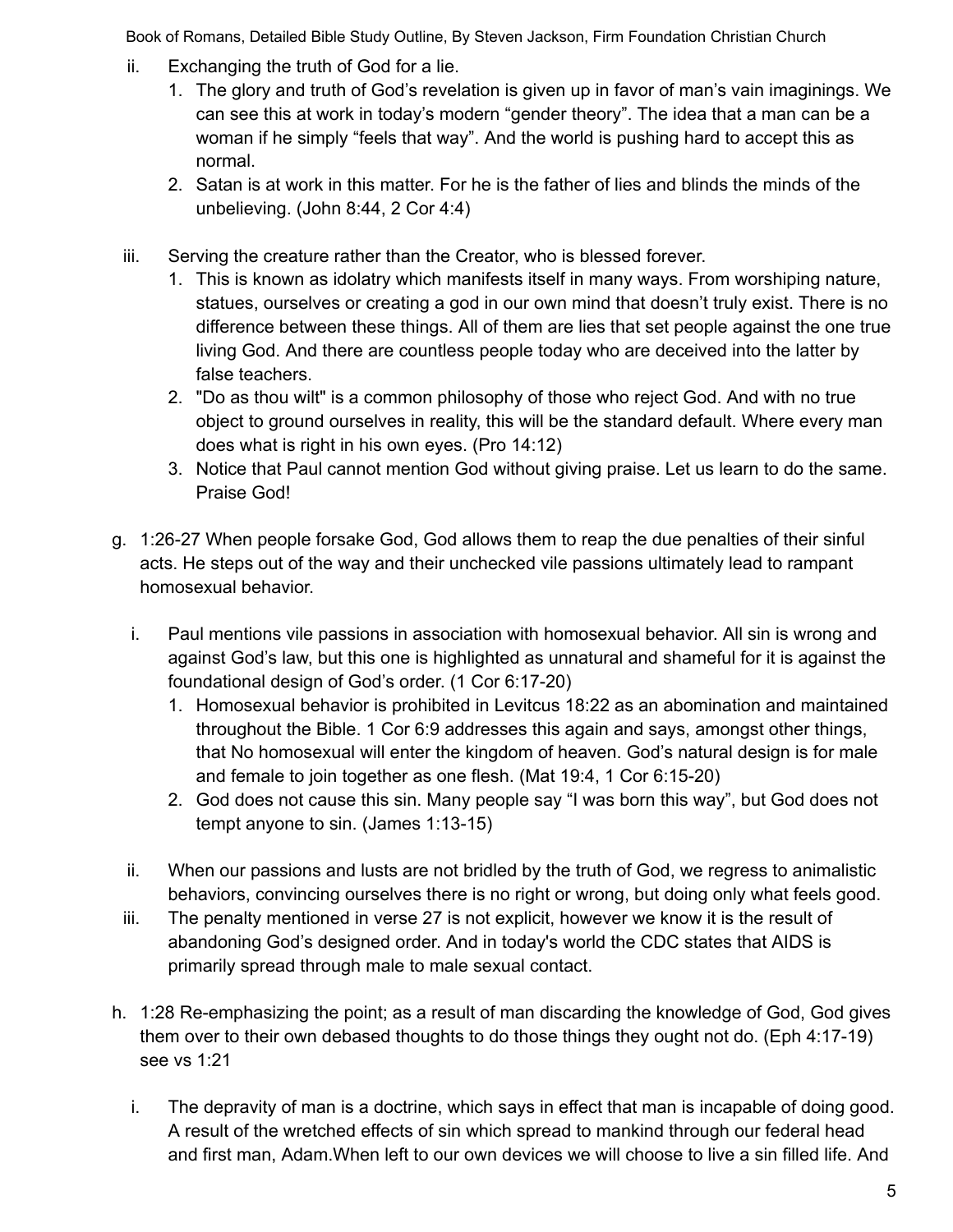Book of Romans, Detailed Bible Study Outline, By Steven Jackson, Firm Foundation Christian Church without God's direct intervention, we would not, could not choose to serve Him. (Isaiah 64:1-7 begins a powerful prayer asking for God's mercy in spite of this.)

- ii. Those under the influence of Satan will extol the virtue of sin, creating excuses and eventually praising it as something good to be desired. They seek freedom from God, but apart from his mercy, they will run to their own demise in hell.
- iii. And once more, let us remember that the problem isn't simply that men do not know, but that they choose to discard the knowledge God has given them. And as such God gives them over to their own perverted thoughts.
- i. 1:29-32 We now see a host of sinful behavior which results from the fact mentioned in verse 28. That men do not like to retain the knowledge of God. The following sinful behavior is not to be considered exhaustive, but a mere sample of common sin practice.
	- i. Sexual immorality Though lacking a complete and precise definition, sexual immorality is generally understood as any sexual behavior outside of husband and wife intimacy. This is a wide category of sin, but includes anything from fornication to homosexual practice and bestiality. It has become a common practice in our world to see people never getting married though living together and having children.
	- ii. Wickedness a general demeanor of disregard for God's law and authority. Webster's dictionary defines this as morally bad: evil, disgustingly unpleasant: vile.
	- iii. Covetousness To wish for or desire that which belongs to someone else. It is the last commandment listed in Exodus 20:17 and it will lead us astray. (James 1:14-15)
	- iv. Maliciousness Having a desire to cause harm. Malice (1) desire to cause pain, injury or distress. Malice (2) - intent to commit an unlawful act or cause harm without legal justification or excuse. (Mark 11:18)
	- v. Envy A painful or resentful awareness of someone else's belongings or advantages. Oftentimes leading to sabotage or slander. (Gen 37:3-4)
	- vi. Murder The deliberate unlawful killing of another person. Jesus compares anger with murder in Matthew 5:21-22. And 1 John 3:15 reads: "Whoever hates his brother is a murderer" (Gen 4:8 First murder)
- vii. Strife Bitter conflict and contentions, prolonging argument. (Pro 28:25, Gen 13:7-9)
- viii. Deceit Dishonesty, lying, deception. (Acts 5:1-11) However, there are some exceptions mentioned in Scripture. (Exo 1:15-21, Jos 2:1-7)
- ix. Evil-mindedness Having evil thoughts. In the case of depraved sinners, this is most if not all the time. (Pro 24:17)
- x. whisperers/gossips Speaking behind people's back, spreading rumors or sharing information that doesn't need to be shared. (Pro 11:9, Eph 4:29)
- xi. Backbiters To say mean or spiteful things about someone not present. (Pro 25:23)
- xii. Haters of God This is self explanatory, but they hate God and blame Him for their own troubles and evil doings.
- xiii. Violent, proud, boasters, inventors of evil When there is no regard for God, there is no regard for anything except personal desires and fulfillment. All of life becomes selfish and vain and people will not only practice all manner of evil, but will continue to find new ways to shame and dishonor themselves before God. Though they will reject this shame and proclaim it as something good, willing to fight those who expose evil for what it is. (Mat 14:3-11)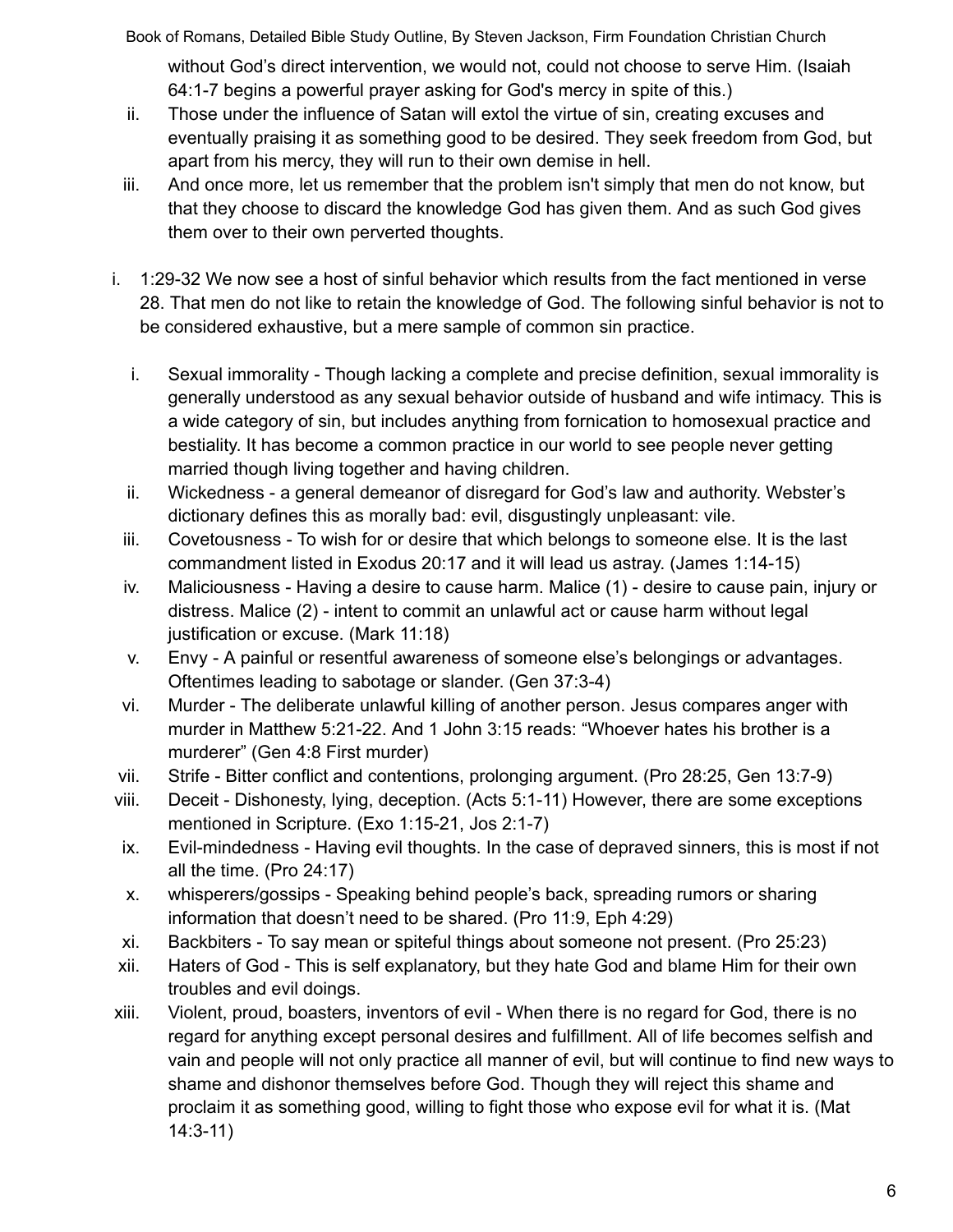- xiv. Disobedient to parents God considers this so important as to be mentioned in the ten commandments. And violation of this commandment was punishable by death (Exo 21:15&17, Deut 21:18-21) As well as multiple times throughout the new testament. "Honor your father and mother," which is the first commandment with promise: "that it may be well with you and you may live long on the earth." (Eph 6:1-3, Mat 15:4, Col 3:20)
- xv. 1:31 Paul finally ends this list with some negative examples of things people lack. First of all discernment, which is the ability to judge well. They can't be trusted, they do not love others, neither do they forgive or have mercy.
- xvi. 1:32 But worst of all is that they know the righteous judgment of God. They know that those who practice these things are deserving of death, yet still do them. And not only do they know this, but they encourage others to do the same. "Pride" parades openly celebrate hostility towards God. And those who support these parades and lifestyles advocate a path that leads to death. (2 Pet 2:12-14, Pro 17:15, 28:4, Isa 5:20, Eze 13:22)
- 5. Self test Introduction and chapter 1
	- a. Who wrote the Epistles to the Romans?
	- b. How did he receive his teaching and apostleship?
	- c. What is the main theme of this Epistle?
	- d. What is the biblical meaning of the word saint?
	- e. Why was the author eager to go to Rome?
	- f. Why has God revealed His wrath on mankind?
	- g. What is the difference between ungodliness and unrighteousness? Are they the same?
	- h. What is the only valid excuse to reject God and be spared from the pit of hell?
	- i. Name at least 2 things that happen to those who knowingly reject God?
	- j. Who is more guilty and therefore more likely to be punished by God: the one who commits sin or the one who condones it?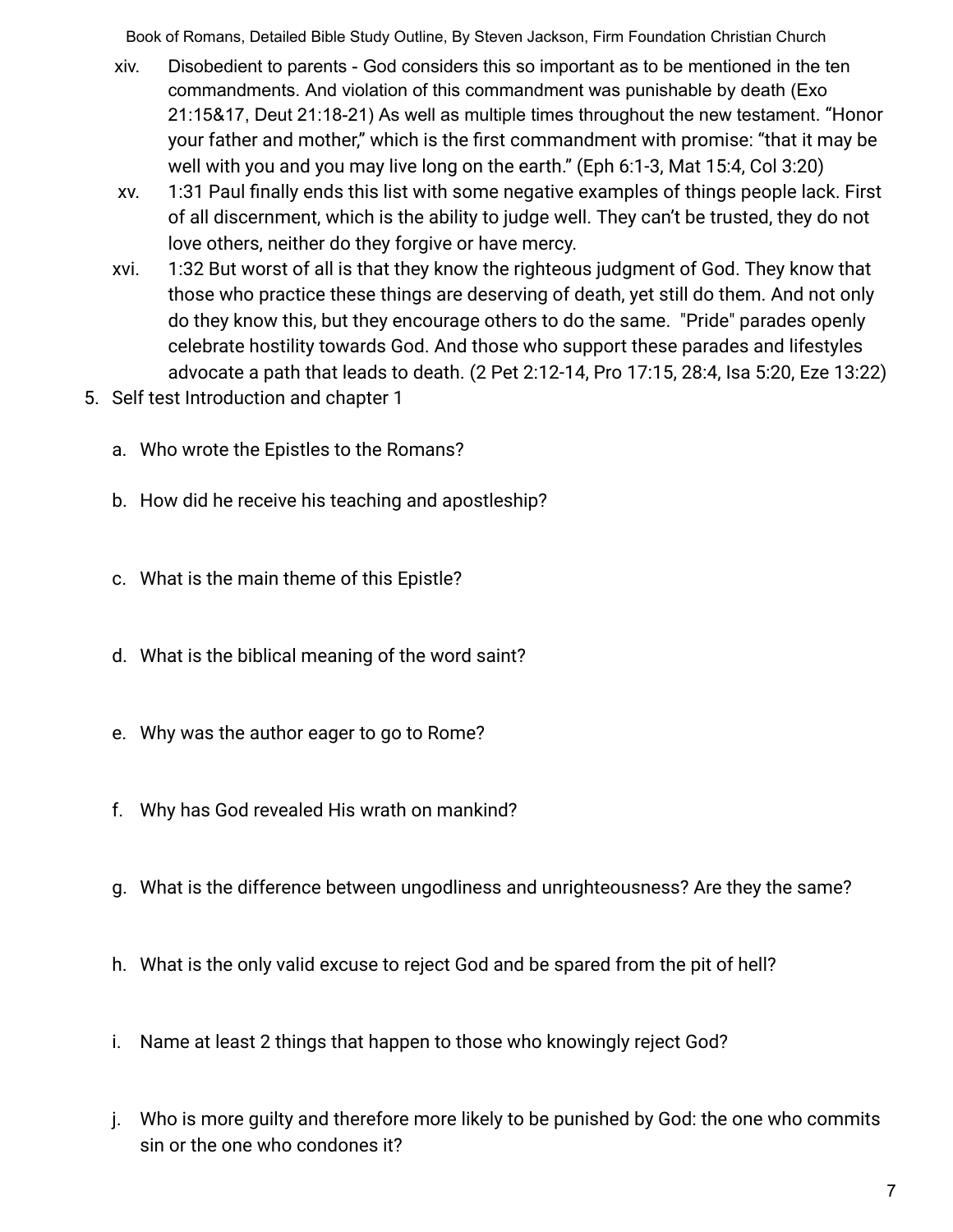- 6. Review of chapter 1. After a personal greeting to the saints in Rome, wherein Paul declares the gospel of Christ as the "power of God to salvation for everyone who believes", and that the "just shall live by faith", he begins to lay the foundation for this gospel and why we need it in the first place. Addressing the guilt of man and the righteous indignation of God, he establishes that the knowledge of God is undeniable throughout creation. God has made Himself known and there is evidence to be seen everywhere. Sinful man intuitively knows His creator, yet suppresses the truth of God in unrighteousness. Therefore God allows sinners to fulfill their unrighteous desires and reap the consequences of their actions.
- 7. 2:1-16 Paul now begins to address those who claim to know better. This would include the Jews of his time and any moralist who might think themselves better or judge others for their sins. ("God, I thank You that I am not like other men—extortioners, unjust, adulterers, or even as this tax collector." - Luke 18:11) Those who claim to have the truth and judge others only store up wrath for the day of judgment. For the more knowledge we have, the higher the accountability. (Hebrews 10:26-27, James 3:1)
	- a. 2:1 There is no excuse for anyone to judge another based on their sins. We are all sinners in need of God's grace and mercy. By wrongfully judging others, we only condemn ourselves, for we admit knowledge of God's standards, yet we are just as guilty of violating His law.
		- i. Self righteousness is a common problem for mankind. People often have a substandard knowledge of God's holiness and will convince themselves they are good. (Pro 20:6) Instead of investing time to understand God and reflect on His word, they will overlook their own sins and focus on the lives of other people. (John 8:9)
		- ii. The Jews believed they would inherit the blessings promised to Abraham simply because of their heritage. In a similar manner today, there are many who believe they will automatically go to heaven because they were baptized as an infant or go to church. Yet neither of these facts alone will save a person. Do you know what is necessary to save a soul? (Mark 1:15)
	- iii. (1 Cor 5:11) This is not an all out ban on judgment. Christians are called to use righteous judgment in accordance with God's truth. We must use wise discernment to rebuke or distance ourselves from professing Christians who knowingly sin, to sift through false teachers or to enact church discipline. (John 7:21-24, Mat 7:1-5)
	- b. 2:2 "But we know", that is, those who have been taught the law of God and or understand that there is a difference between good and evil. We know that God judges righteously and true against all sin.
		- i. (Isaiah 45:19) The judgment of God is according to truth because it is God who establishes truth. He is the standard by which all truth is measured. His work is perfect and without injustice, therefore His word cannot deceive. (Deut 32:3-4, Psalm 33:4-5, Titus 1:2, Heb 6:18)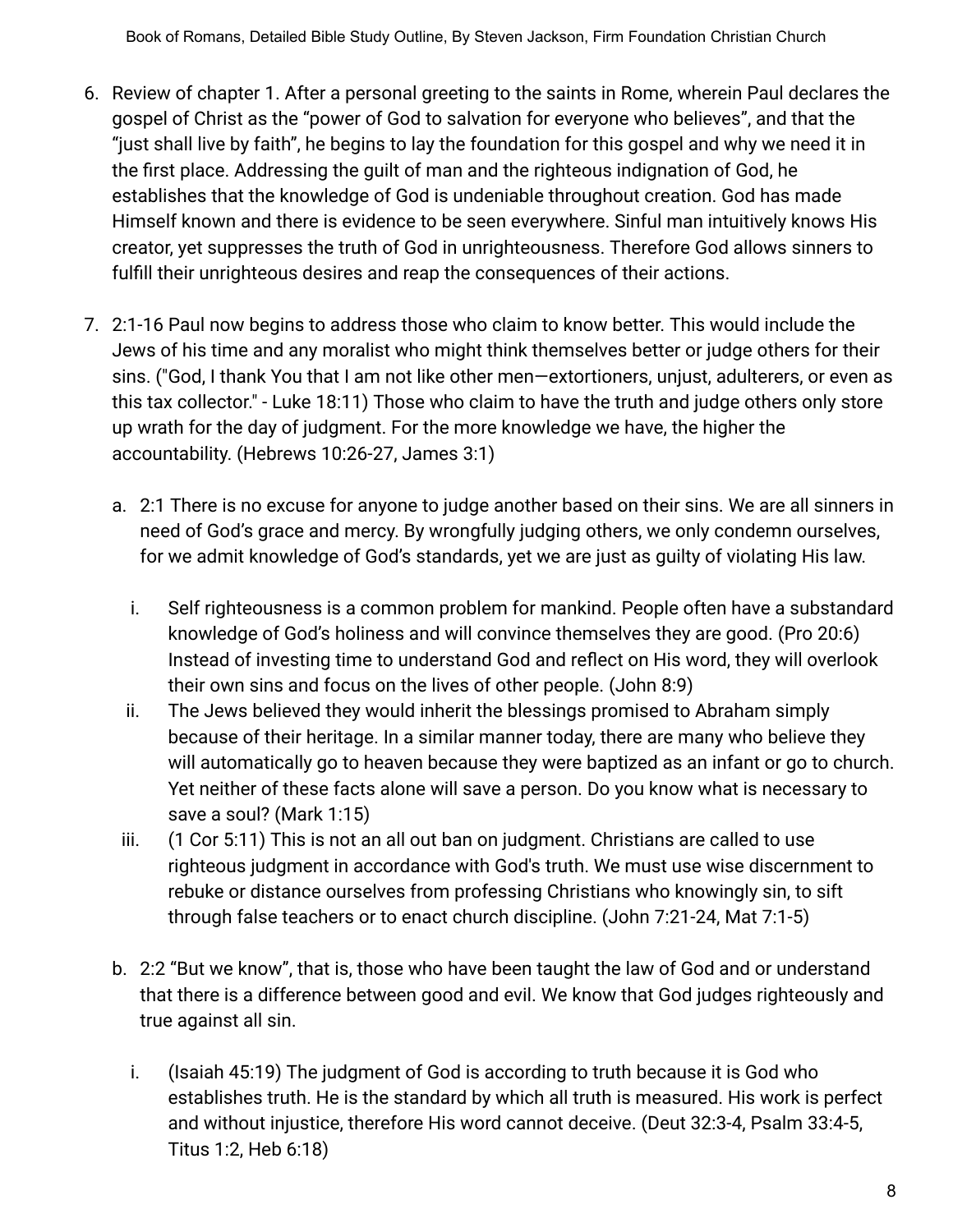- ii. (Jer 17:10) When God judges a man, it is without error and is perfect judgment because He sees through the outward appearance and into our secret thoughts.
- c. 2:3 If we are judging others in any capacity, we must have a real understanding and knowledge of our own sin state. For those who judge others will be held accountable, not only to their own standards, but also to God's holy standard. (Luke 6:37-38)
	- i. There is a measure of self deceit and lack of awareness in the sin of hypocrisy. To overlook our own sins while pointing out others, seems to be inviting God for His immediate judgment. (Mat 23:29-33, Pro 16:5)
	- ii. Consider the parable of the unforgiving servant in Matthew 18:21-35. The king forgave a servant who owed an enormous debt after he begged and pleaded. But afterwards, this same servant went out and demanded repayment with violence for a debt he was owed. When the king found this out he ordered that the wicked servant be tortured. At the end of the parable Jesus said "So My heavenly Father also will do to you if each of you, from his heart, does not forgive his brother his trespasses."
- iii. None will escape the coming judgment except those who are covered by the blood of Jesus and wear His righteousness.
- d. 2:4 God's goodness is unparalleled and it is only because of this fact that we come to repentance at all. (Eph 2:8) He displays this goodness to all men, and far more than is rightly deserved. But Instead of contemplating on this goodness, it is wholly taken for granted.
	- i. (Eze 18:31-32, 33:11) Our days on this earth are numbered. And it is only by the grace of God that we stand moment to moment. His goodness allows us time while we still have breath to turn away from sin. Can you name one good reason that God should allow you another day on this earth? Let us give Him thanks for His mercy.
	- ii. (2 Pet 3:1-9) Forbearance and longsuffering God holds back His immediate judgment. With enduring patience He is slow to anger and abundant in mercy. He will forgive those who turn to Him in repentance. But He will by no means clear the guilty. (Num 14:18)
- iii. It is thanks to the goodness of God that leads us to repentance. (Tit  $3:3-7$ )
- e. 2:5 (Ecc 8:11) Those self righteous persons who will not humble themselves to acknowledge their own sins will do nothing, but add to their own negative account for the day of judgment.
	- i. Without Christ, this is the only possibility. For He is the only way offered for the forgiveness of our sins. Every evil deed will be weighed and counted on the day of judgment. Even every idle word we speak and those things we do in secret. (Rom 2:16, Mat 12:36)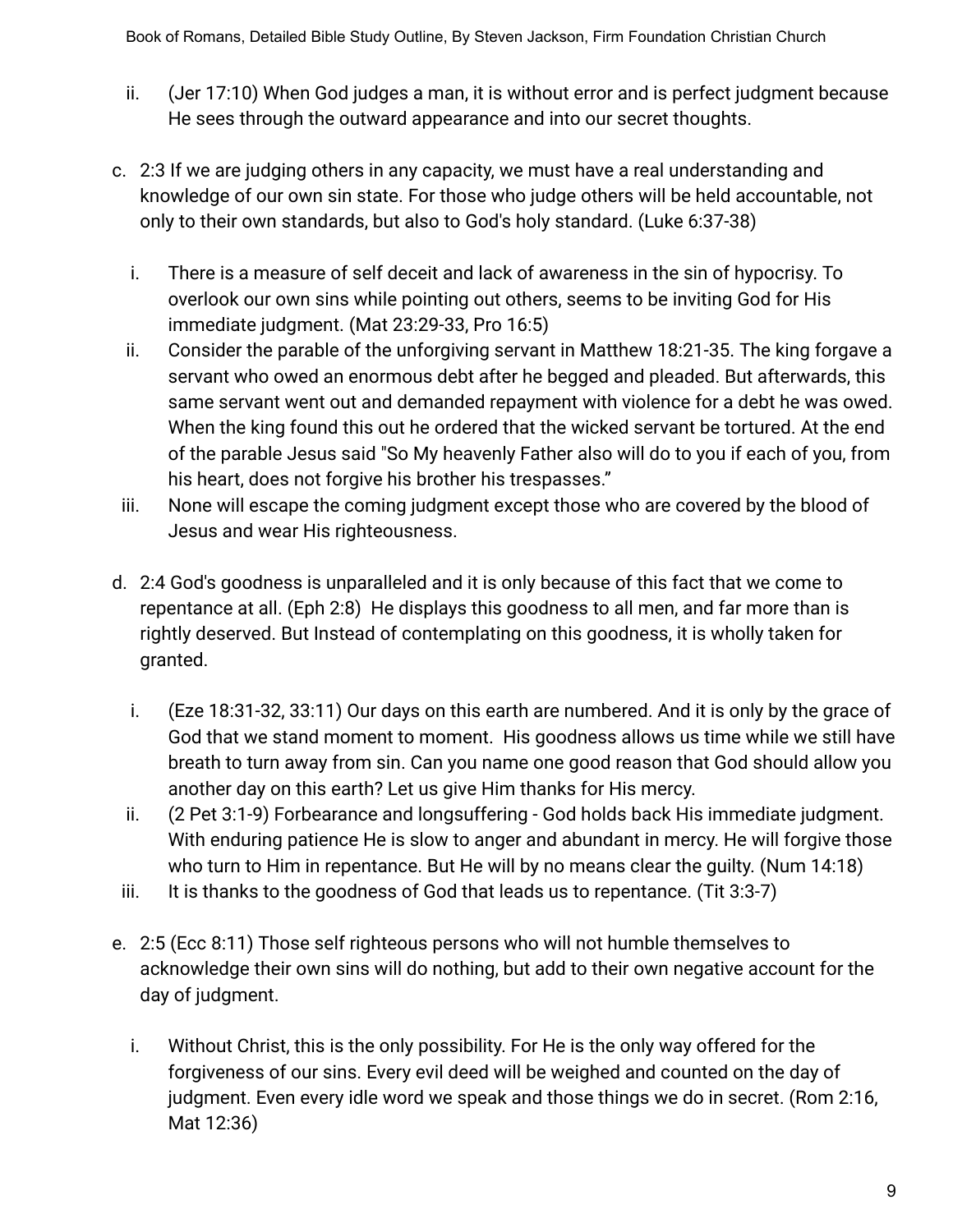- ii. (Heb 3:12-15) The hardening of our hearts leads us away from God. Even those who believe they are in God's will can, and will, be deceived by sin if it is allowed to run free. Therefore diligence on our part is required that we do not stray. We must repent of any sin as soon as we become aware of it. And exhort each other to repent if we become aware of the sins of another.
- iii. (Rev 16:8-11) When the day of judgment arrives, those who have rejected the grace of God still will not repent of their sins, but blame Him for their troubles.
- f. 2:6-11 "it is appointed for men to die once, but after this the judgment" Everyone will stand before God. The righteous and the unrighteous. God, who is righteous and just will give to everyone exactly what they deserve. Nothing will be hidden, for God knows all. (Job 34:11, Jer 17:10, Heb 9:27)
	- i. (2 Cor 5:10) At this time, our deeds will be taken into account and punished or rewarded as God sees fit, according to what we did with the life and talents He has given us. And though the just will be saved by grace through faith in Christ, God will repay us for our righteous efforts or for our evil deeds. (Mat 6:19-22, 10:28, 16:27)
	- ii. (Rev 7: 9-17) Heaven is a place for glory and honor and peace. Called the heavenly Jerusalem and city of the living God, it is a place to worship the Lord and there will be an innumerable number of angels as well as men and women from all nations and tribes of the earth. Jesus will dwell among the inhabitants of heavens and there will no longer be any hunger or thirst or tears for any reason. (Heb 12:22, Rev 7:9-10, 16-17)
- iii. (Mat 13:41-42) Hell on the other hand, is also a real place, described by Jesus as a place of torment and everlasting fire prepared for the devil and his angels. But everyone who does not have the blood of Christ to cover their sins will find themselves here as well. (Mat 25:41, Rev 20:15)
- iv. Additionally, there will be degrees of rewards or suffering accordingly. (Luke 12:47-48, 1 Cor 3:11-15)
- v. (V7)"patient continuance" We are counseled many times regarding the importance of perseverance. It is regarded as a mark of true conversion. Those who run the race till the end, whose eyes are always on the prize, seeking for the glory and honor only He can bestow, will live in peace in His immortal presence. (1 John 2:19, Mat 24:9-13, Mat 10:22)
- vi. (John 15:1-4**)** It is not accurate to say that we must act and do good or else be punished, but that our actions are a reflection of the reality within us. Our good deeds are evidence of our salvation and not the cause for it. (James 2:14-17)
- vii. (2 Cor 5:17) Those who are truly saved have been regenerated. They are a new creation by an act of God and are in the process of being sanctified. Which process does not end until it is complete and we are glorified with Christ. (Php 1:6)
- viii. On the other hand, those who do not obey God, but rather obey their own selfish and lustful hearts, will receive their due reward, which is wrath and indignation. (1 John 2:15-17)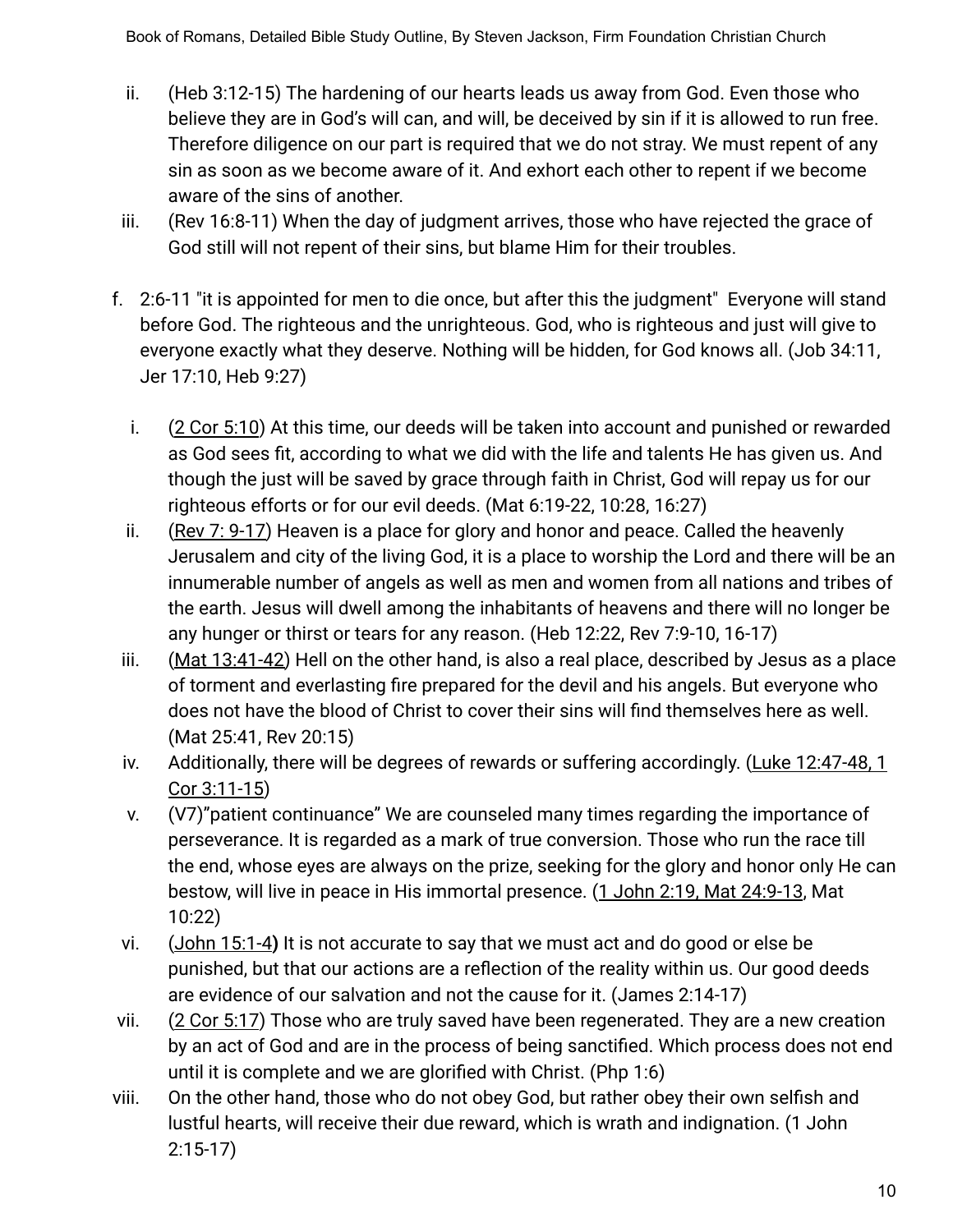- ix. ( 2 Cor 13:5) We must be diligent in this matter. For it is possible to deceive ourselves. There are many false professions and there are many corrupt teachers. Some people think they can pick and choose which parts of the Bible to follow while others have never opened it at all, making up their own ideas as they go along. But claiming a belief in God is not enough and will not save you. (165 million adults in America profess to be Christian.) (1 John 2:3-4, Jer 17:9,)
- x. (V9-11) (Mark 12:14) God does not show favoritism to anyone. Your race, nationality and or ancestry matter nothing when it comes to salvation. You will be dealt with according to your own sins. "The righteousness of the righteous shall be upon himself, and the wickedness of the wicked shall be upon himself." (Eze 18:20)
- xi. However, we are held accountable for the degree of truth and light that has been given to us. Such is why the Jews are mentioned first. They hold a special place in God's plan for salvation. Given the law and prophets, they should be the first to understand that grace is by faith. "For everyone to whom much is given, from him much will be required; and to whom much has been committed, of him they will ask the more." (Luke 12:47-48)
- g. 2:12 Everyone who sins is guilty, period. Whether they live in the remote places of the earth and only have a general revelation of God or they have been privileged to know the special revelation of God. "The wrath of God is revealed from heaven against all ungodliness and unrighteousness of men." and "The soul who sins shall die." (Rom 1:18, Eze 18:20)
- h. 2:13-16 The Jews have the written law which judges them. But the gentile world has God's law written in their hearts and as such, are just as guilty. For their conscience bears witness against them and God knows the truth of our internal reality when we ignore or obey our conscience.
	- i. (V13) Not the hearers, but the doers. The Jews did not garner any special favor in God's eyes, simply because they heard the law spoken or because it was passed down through generations of their bloodline. Nor is anyone granted access to heaven simply because they might go to church on Sundays or listen to so-called Christian radio. (Mat 3:9, 7:24-27)
	- ii. It is easy to discard the role of works in regards to our salvation. But Scripture warns us that righteous works should be evident and Jesus said "Every tree that does not bear good fruit is cut down and thrown into the fire." (Mat 7:15-27, James 2:14-17)
- iii. (V14) Though they "do the things in the law" that is not to say that any of them have done such a good work as to merit heaven. Or that they have kept the law where the Jews could not, but only that the law is shown to be at work inside them by their refrain of certain evils. ("shall not murder, shall not commit adultery.")
- iv. (V15) "work of the law written in their hearts" Even those who declare themselves atheist still show understanding of the natural law. That there is a difference between right and wrong. Although the suppression of truth is at work and blatantly expressed in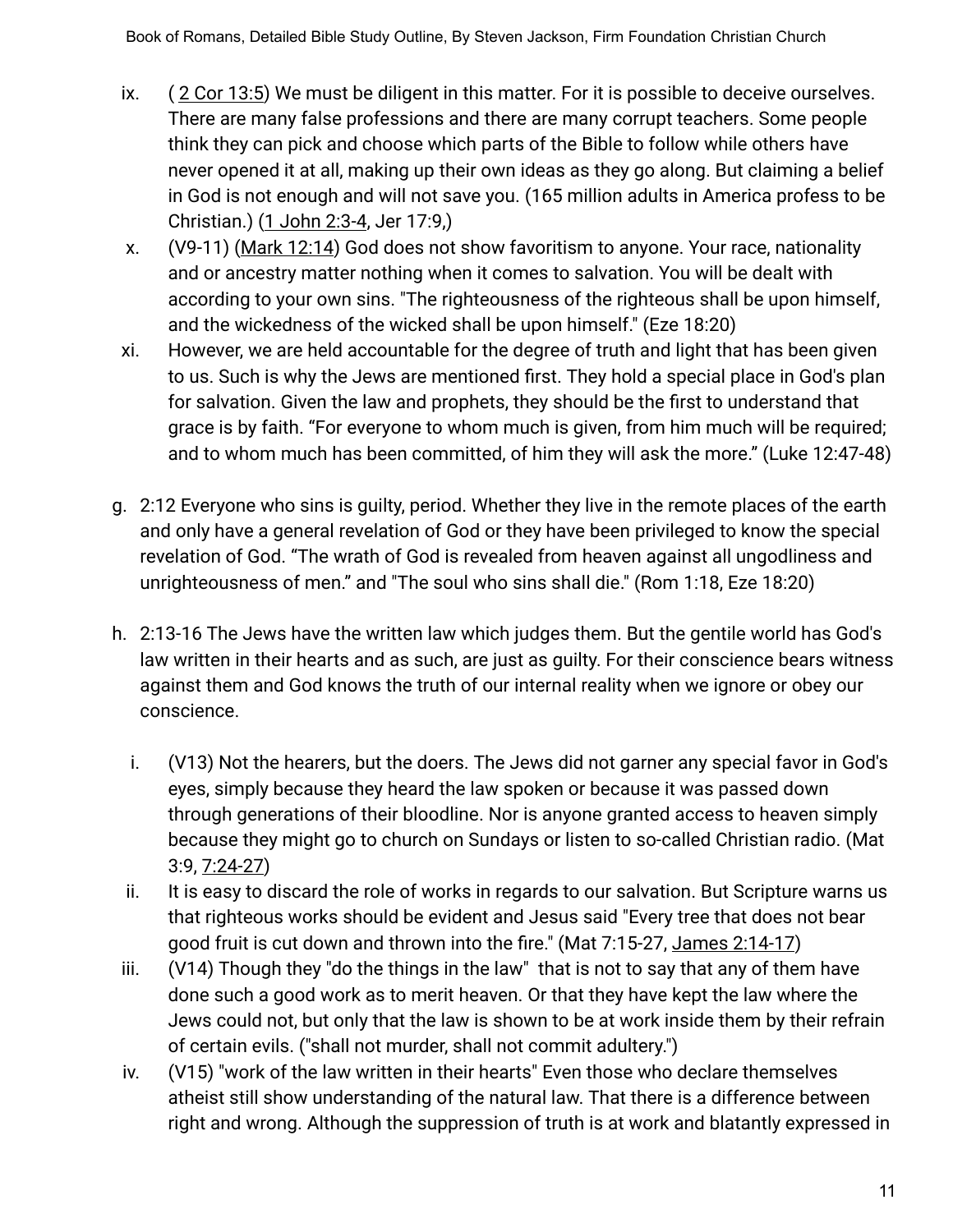postmodern theories, you would be hard pressed to encounter someone who believes it is right to steal or rape a child. (Job 9:20)

- v. "Conscience also bearing witness" The conscience is not the law. God's law exists eternally unchanging. But our conscience is a tool given to us by God, to observe and direct us according to His law. And the fact that we have a conscience is proof that we are aware of right and wrong. Therefore our conscience will bear witness against us. Either to excuse or accuse us on the day of judgment against His law.
- vi. (V16) Every man and woman will be judged through Jesus Christ. (Mat 25:31-32, John 5:22)
- i. 2:17-20 The Jewish nation was an honored one. A chosen people, to whom God had revealed Himself directly, to give them the law and from their line, bring forth Christ. Having the privilege of God's written word, they should know with certainty, His will and what was truly good and bad. But this only brought about a sense of superiority and a religious dogma void of true understanding and spirituality.
	- i. (V17) They may have been called Jews, but they were legalists relying on their own understanding and application of the law. Their entire understanding was void of the larger implications and necessary faith in Christ. (Mat 27:6, Mark 3:1-4)
	- ii. It is proper and right to boast in God. For there is nothing to boast of in ourselves. He is worthy of all praise and worship. "I will bless the Lord at all times; His praise shall continually be in my mouth. My soul shall make its boast in the Lord; The humble shall hear of it and be glad. Oh, magnify the Lord with me, And let us exalt His name together. (*Ps 34:1-3*, 1 Co 1:31, 2 Co 10:17, Jer 9:24)
- iii. (V18) Having been instructed by the law, the Jews had the possibility for proper knowledge and the ability to approve that which is right and good, but they relied on themselves and didn't have a right relationship with God. They did not know what Jesus meant by "I desire mercy and not sacrifice." (Ho 6:6, Isa 1:11-17, Mat 9:10-13, 1 Tim 1:8-10)
- iv. (V19) Their self confidence was a hindrance. They were so certain of themselves to be a guide to the blind, and a light to those in darkness that they were blinded themselves as Jesus said of them, "They are blind leaders of the blind." (Pro:14:16, Mat 15:14)
- v. The world teaches that self confidence is a grand thing to be desired, but such confidence in ourselves is a dangerous belief that turns us away from God. Everything we have is a gift from God. From our life and bodies, to our personalities and talents. We can not live without God and would not know love apart from Him. He is the author and finisher of our faith. And in Him we live and move and have our being. (Acts 17:2, Heb 12:2)
- vi. (V20) (Mat 15:8-9) They had the form of knowledge and truth, but were lacking in reality. Jesus said of the Pharisees that they tithed mint and cumin, but neglected the weightier matters of the law: justice and mercy and faith. All the "good" a person might do in their life is irrelevant without God.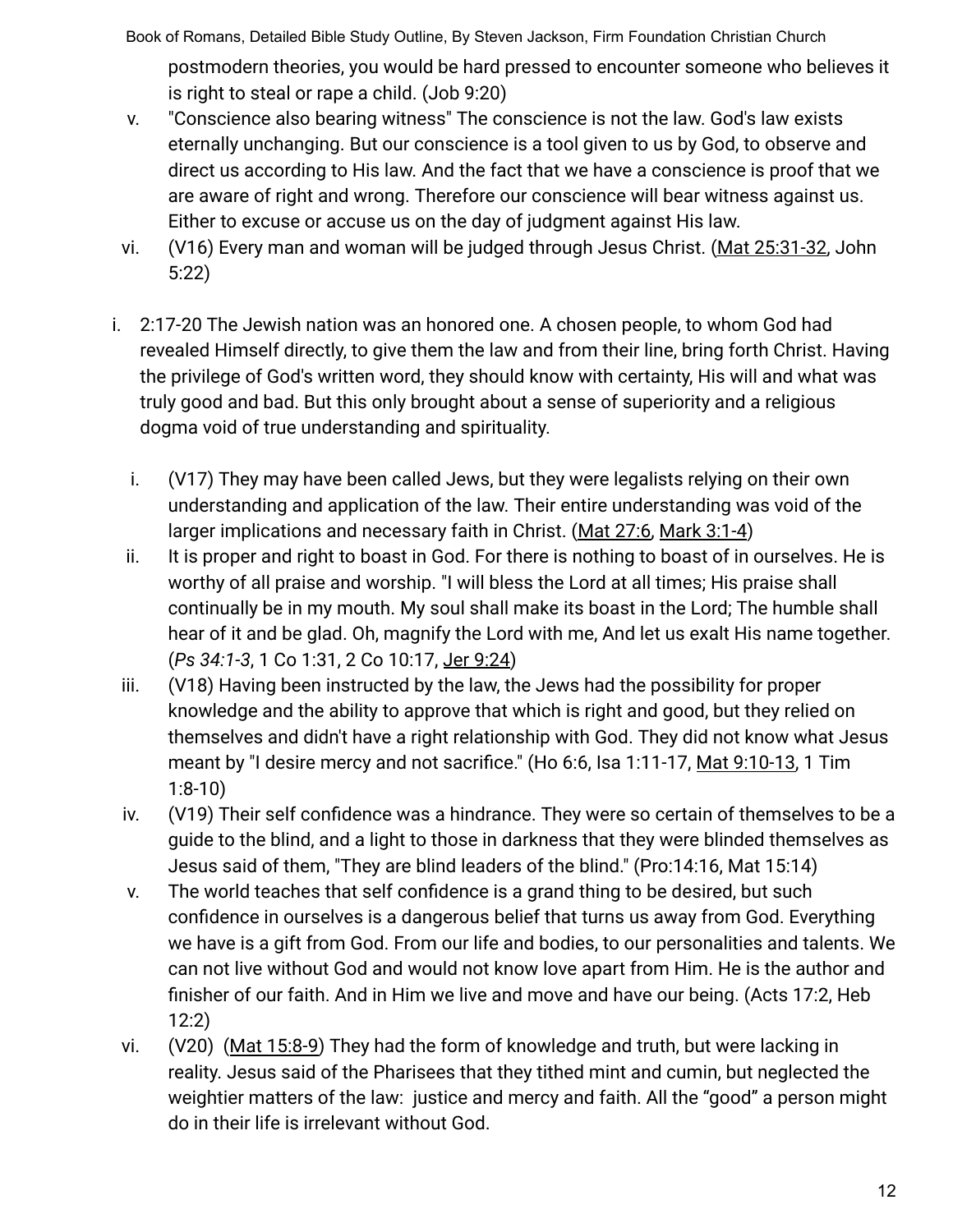- j. 2:21-24 Coming back around to how the chapter began, Paul questions the self righteousness and hypocritical nature of the Jewish people. Yes, they had been given the law and honor that other men did not receive, but were they using this knowledge to their advantage? It would seem evident they did not. For "the name of God is blasphemed among the Gentiles because of you." (2 Sam 12:14, Isa 52:5, **Eze 36:16-21**, Mat 3-5)
- k. 2:25 Circumcision was an important part of Jewish tradition. It originated as a sign of the covenant given to Abraham by God and was to be maintained throughout generations. It was so serious in God's eyes that if a male child was not circumcised, that child must be cut off from among his people. In the time of Moses, the law was introduced and the obligation of circumcision was renewed. Paul is expressing in this verse, that the law and circumcision are inseparably tied together. He is saying that if the neglect of circumcision violates and nullifies the law. Then to violate and neglect the law was to nullify the circumcision. Therefore circumcision is only profitable if you keep the law, which none of them could do. (Gen 17:9-14, Ex 4:24-26, Lev 12:2-3)
	- i. Though Jesus Himself was circumcised, circumcision is no longer required as a sign of the covenant. "Christ is the end of the law for righteousness to everyone who believes.". (Acts 15, Rom 10:4, 1 Cor 7:18-20)
- l. 2:26-29 Continuing in this line of thought, and bringing the chapter to a close, once again we find that God is a discerner of the heart. Circumcision, an act done to our flesh, means nothing if it is not accompanied by a renewed spirit and actions that match our profession. In this we have the principle understanding regarding the circumcision of the heart. ( Deut 10:12-17, 30:6, Jer 4:4, 9:25-26)
	- i. (V26) As mentioned earlier in this chapter, verse 11, God shows no partiality. Jewish or Gentile, It is not our words that justify us, but our hearts. What are the motives behind your actions? God sees through it all and will reward those who truly turn to Him in fear and love. (Eze 33:19, Acts 10:34-35)
	- ii. (V27) Jesus made this same declaration in Mat 12:41-42. Those who fulfill the will of God will be set in high places. It doesn't matter what knowledge or experience you may have had in life, it is to no avail if you do not come to the cross and acknowledge your need for the salvation Jesus offers.
- iii. (V28-29) Our heritage, and upbringing hold no value in regards to salvation. Neither does the name by which we call ourselves. Even if there is an outward appearance of righteousness, without an inward change and a renewed heart there is nothing to expect, but condemnation and judgment. If we are to find favor in the eyes of God we must believe in His Son and trust what Jesus told Nicodemus "unless one is born again, he cannot see the kingdom of God." And such a birth does not occur through the letter of the law, but by the Spirit of God. (John 3:3, Php 3:2-3)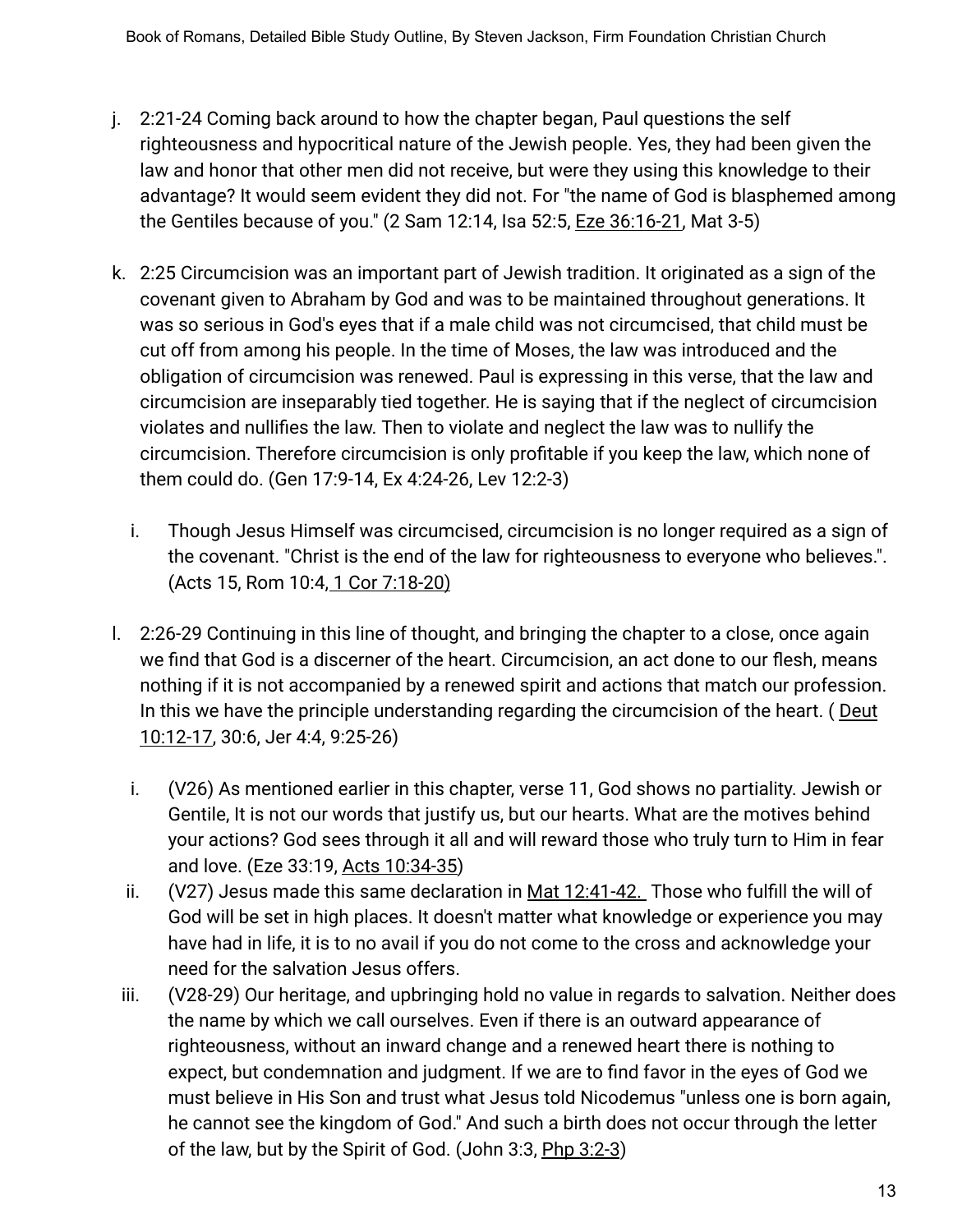- 8. Self test chapter 2
	- a. In verse 1, we are told that those who judge others only condemn themselves. Does this mean Christians should never judge others?
	- b. How or in what way is the judgment of God according to truth?
	- c. Why are forbearance and longsuffering considered to be riches of God's goodness?
	- d. Paul writes that God "will render to each one according to his deeds." Does this mean we will be judged by our works? Explain
	- e. True or false: The Jews hold a special place in God's plan for salvation.
	- f. In regards to the last question. Is this a benefit or a burden?
	- g. If the gentile world never received the law, how are they a "law to themselves"?
	- h. Is it appropriate or inappropriate to "boast in the Lord"? Why?
	- i. True or false: Circumcision was given to Abraham from God as a sign of His promise. And it was to be maintained throughout all generations. This is why Jesus was circumcised and since we are to emulate Christ, it is important that we continue the tradition set before us.
	- j. What does this statement mean? "He is a Jew who is one inwardly" ?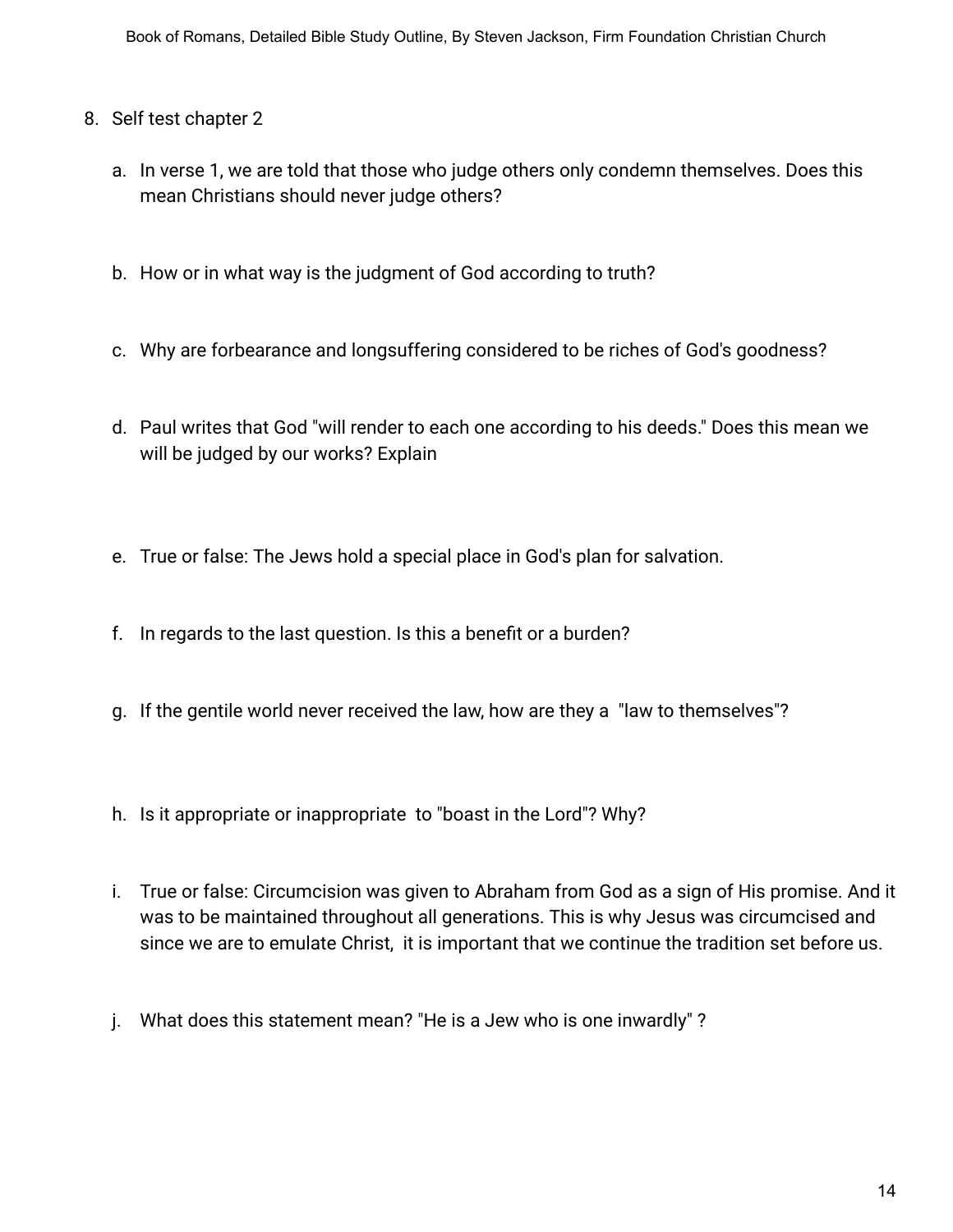9. Review of chapter 2: Moving forward with his argument, Paul shifts his focus from the heathen world who live without any acknowledgement of God, to those who believe in morality and the Jews themselves. Starting off by calling attention to the sin of hypocrisy, he addresses the fact that those who judge others only condemn themselves, for they practice the same things. And as God is the ultimate judge who knows the secret things in our life, we should keep this in remembrance. For God's goodness is the only thing that brings us to repentance. His forbearance and longsuffering are truly gifts we don't deserve. And so long as we do not acknowledge His goodness and do not repent, His wrath is being stored against us, accumulating like a treasury of fearful anticipation for the day of judgment.

On the day of wrath and revelation, God "will render to each one according to his deeds." To those who live a life of unrighteousness, who do evil and are self seeking, not obeying the truth, these will receive indignation, wrath, tribulation and anguish. But those who work what is good with patient endurance, seeking the glory and honor of God will find eternal life. This judgment will come through Jesus Christ upon every man and woman, Jew or Gentile. For God shows no partiality and there is simply no excuse. The Jews have the written law of God, but the Gentiles show the work of the law written on their hearts and have their conscience to bear witness against them.

The chapter ends with the clarification of the fact that Jews will have no special favor in the eyes of God for the mere fact of their birth or circumcision. For while they have been instructed in the law and make their boast in God, they are overconfident and self righteous, forgetting their history and sinful past. They too are hypocritical and the Gentile world blasphemes the name of God because of them. They may have the sign of the covenant through circumcision, but that means nothing if they do not fulfill the law. Therefore the true Jew, whether a descendant of Abraham or not, is the one who has his heart circumcised by the Spirit.

- 10. 3:1-9 Having made a bold claim in the previous chapter regarding the Jews and their standing before God, Paul anticipates the questions and arguments that will be raised and seeks to answer them in advance.
	- a. 3:1-2 Naturally the Jewish nation would feel themselves to be honored as they were God's chosen people and even given a sign of promise in the circumcision. But if they didn't receive any special favor because of these things, what benefit or advantage is there to circumcision or being a Jew at all? In fact being a Jew could be seen as a potential burden for the unrepentant because they have received greater knowledge. (Luke 12:48)
		- i. Paul's response is emphatic and for good reason. The Jews had been given the greatest advantage and benefit by their proximity to the word of God. For no other people in history have been called out and instructed by God Himself until Christ died and salvation was preached to the Gentiles. (Deut 4:8, 26:16-19)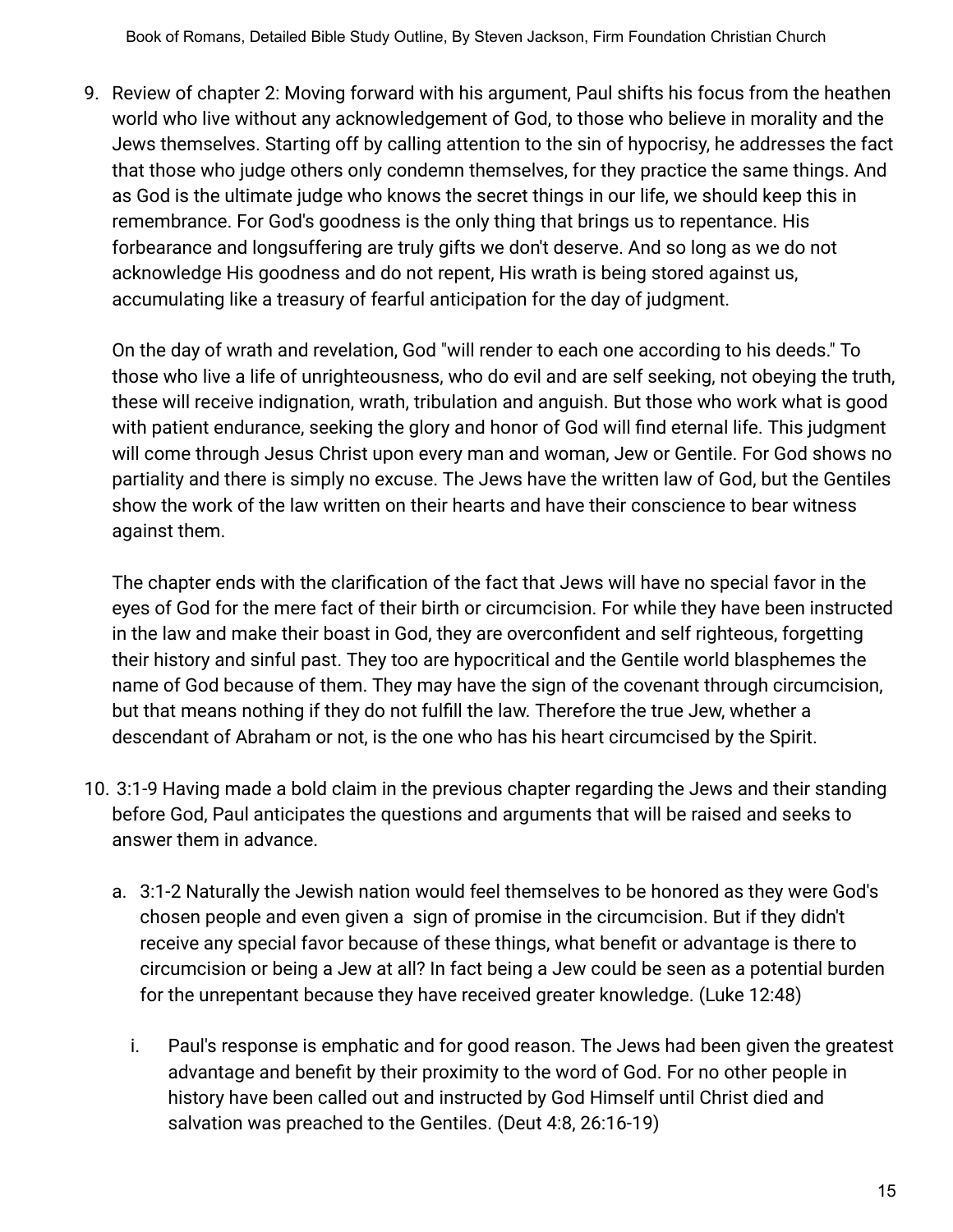- ii. Israel in the Old Testament can be seen as a type of Christ's church today. In that as the Jews had the privilege of God's revelation, Christianity has the benefit and privilege of the full revelation of God. And as the Jews had the sign of circumcision, Christians have the sign of baptism. (Though it should be noted and observed from chapter 2 that such a sign is no guarantee. He is not a Christian who is one outwardly, but one who is inwardly born of the Spirit.)
- iii. To put it simply, if there was any advantage to be had in regards to salvation, the Jews had it. The law was passed down and preserved through their ancestors, written in their language. The prophets who spoke for God were born in their bloodline, and all the prophecies and types from the old testament pointed to Christ. What benefits do we have today?
- b. 3:3-4 If the Jews had all the advantages, yet most of them did not believe the gospel of Christ, and as such would not inherit the promised salvation, does this make God a liar? Absolutely not, in fact though every man agreed to falsehood, God would remain the standard of truth.
	- i. God has a special relationship with the Jews. He has called them to be a treasured possession, a kingdom of priests and a holy nation. This is undoubtedly a gift of grace and what He has spoken will come to pass even if His words are not fully understood at the time. But it should be understood that belief in His word is the baseline standard for salvation. Not only this, but we are expected to heed His words, as He is the Almighty Creator. And in no way can the disbelief of men invalidate His promise. (Exo 19:5-6, Deut 28)
	- ii. "He is the Rock, His work is perfect, for all His ways are justice, a God of truth and without injustice; Righteous and upright is He." God cannot lie. He promised the world would be blessed through Abraham, He promised that David's offspring would inherit the throne of his kingdom forever. The Jews were waiting for the messiah, but didn't understand the full revelation of God and rejected the truth when it was revealed to them. (Deut 32:4, Gen 12:3, 2 Sam 7:12-13, Isa 53:1-3, Heb 6:18))
- iii. It is a natural thing for men to lie and blame others, or even God, for their own shortcomings. But with a proper understanding, we can take comfort knowing His word is truth. As Psalm 51:4 is here quoted. In this verse David, understanding that the Lord is righteous and just, having every right to condemn him, acknowledges his own guilt and asks for mercy according to the loving-kindness of God. God will be vindicated no matter the situation. The sooner we acknowledge this the better.
- c. 3:5-6 There are some who might argue that God's righteousness is revealed all the more clearly in contrast to our unrighteousness. And this is evidently so, but is God therefore unjust for punishing us when our evil deeds actually bring Him more glory? Once again, absolutely not. If this were the case then God would have no reason to judge us at all. (Rom 7:7, Gen 18:23-25, Eze 18:20)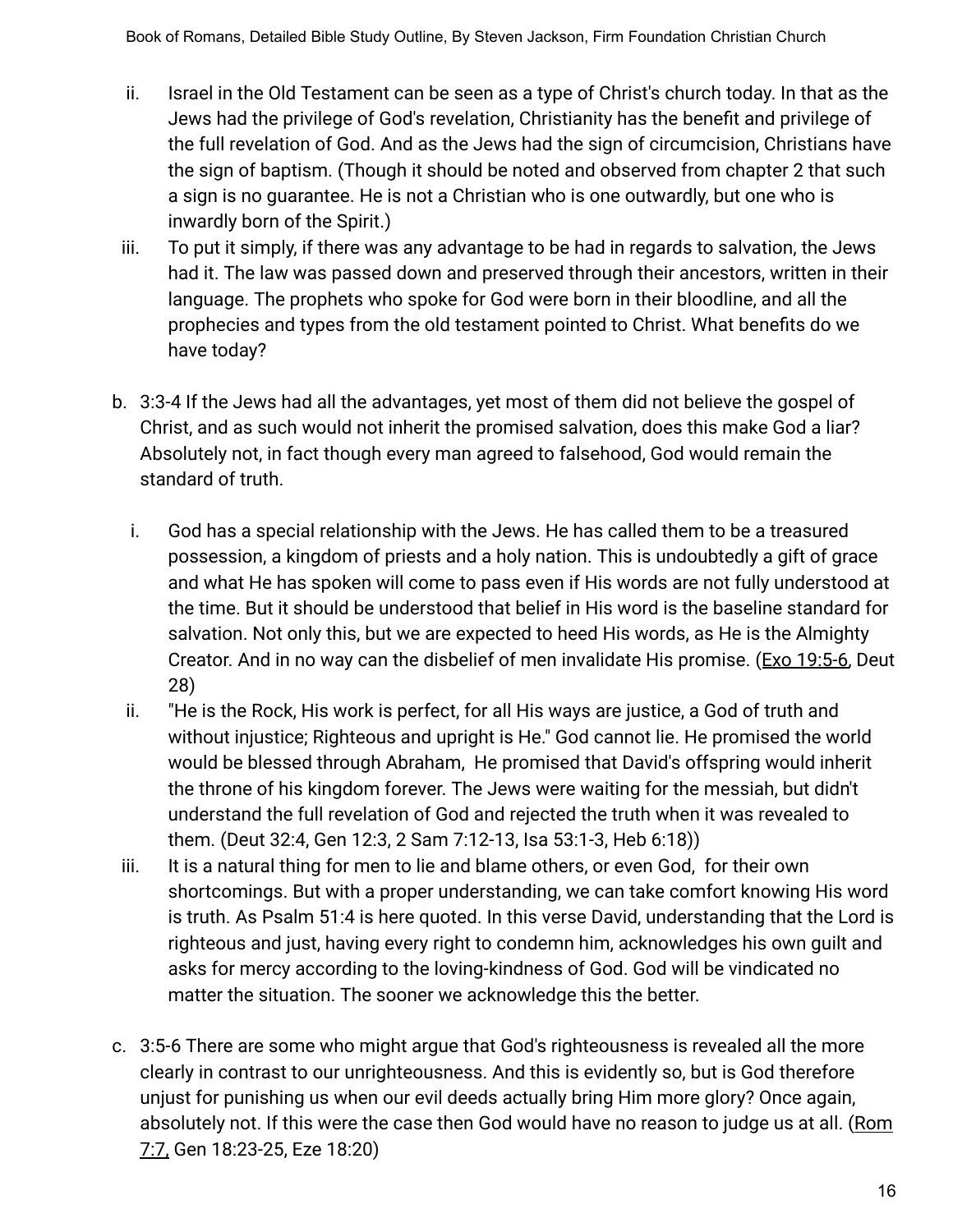- d. 3:7 "If my lies highlight His truth which actually brings Him glory, why am I still considered a sinner?" Another similar argument made by unbelievers is that "if God is sovereign, he can choose to save me, and if He doesn't, it's actually His own fault." Sinners will attempt to justify themselves any way possible. But God commands us to repent of our unrighteousness and to believe in His Son. When we attempt to shift the blame or discount our sin it only makes things worse as our hearts become hardened. (Acts 17:30-31, 1 John 3:23, Pro 28:13-14)
- e. 3:8 The logical conclusion to this line of thought must be that if our unrighteousness brings God glory, then why not do evil so that God will continuously be glorified? Apparently the apostles were accused of such a thing. (And I would here note that slander against God's people will be seen as a normal occurrence as Jesus said "if the world hates you, you know that it hated Me before *it hated* you.") It is true that God can use something evil planned by men and turn it into something good as happened with Joseph and his brothers in the book of Genesis. But the end does not justify the means. If such were the case we might be able to thank Judas for betraying Jesus. But as Paul rightly concludes; "Their condemnation is just."
- f. 3:9 So what does all this mean? Are the Jews who held all the advantages, better than the Gentiles? Not at all, as Paul has already made this apparent in the first two chapters. Are Christians better than the unrepentant? Absolutely not. Whether Jew or Gentile, Christian or pagan, all have fallen under the taint of sin and are without excuse. The only hope of salvation for anyone is to transfer all trust to Jesus Christ. (Acts 4:11-12)
- 11. 3:10-18 The depravity of man, sometimes referred to as the doctrine of total depravity, teaches that mankind is sinful by nature and by practice. It does not mean that we are as sinful as we possibly could be, but that sin has permeated every aspect of our lives to the point that no one can live up to the holy standards of God and merit salvation on their own. And not only this, but that without God's grace it is impossible to even understand the seriousness of our offense or need of salvation. (Gen 6:5, Psa 14:1-3, Eph 2:1-3)
	- a. 3:10-12 No one, but Jesus Christ has ever walked the earth in true righteousness. Though there are men and women throughout the bible that have been called righteous or just, it is only in comparison to other men and women by human standards. But by the holy standards of God, none are righteous. "Be perfect, just as your Father in heaven is perfect." (Mat 5:48)
		- i. (V10) There are none righteous (Isa 64:6) Many people believe in the common good of man, but we cannot do any good without the power and love of Christ. Even those who appear to do good by giving to charity and or try to be helpful are doing so with a false understanding and impure motive. For it is impossible to please God without acknowledging Him in faith and repenting of our sins. (John 15:4-5, Gen 6:5, 8:21, Heb 11:6)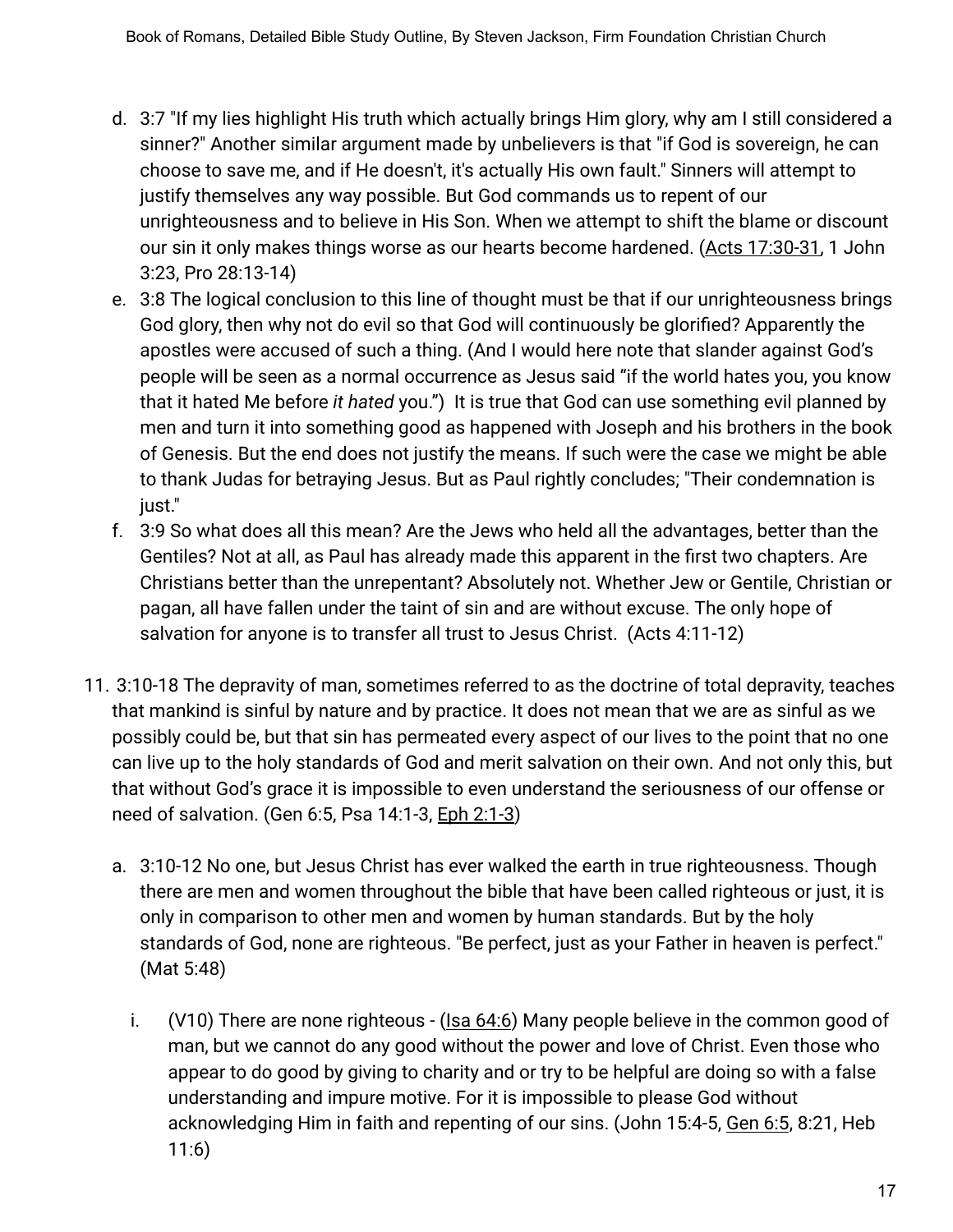- ii. (V11) There are none who understand (1 Cor 2:13-14) In order to understand the spiritual things of God, we need His help. Because all thinking outside of Christ is vain and deceitful and sinners actively suppress the truth for the love of their sins. (Rom 8:7, John 3:19,10:26)
- iii. There are none who seek after God  $-$  (Rom 8:5-8, John 6:44) In the unsaved condition, we are hostile towards God and slaves to sin. Left alone, we will find all varieties of vice and idols to usurp His rightful place in our hearts. This is why there is no room for boasting, as Jesus makes it clear in John 6 that we cannot turn to God unless He calls us to do so, which is a sovereign act of grace. (Rom 6:16-20, John 8:34, 1 John 4:19)
- iv. (V12) They have all turned aside and become unprofitable (Rom 1:21-22 )When the thoughts of man are not centered on God, everything becomes a practice in futility. The more we sin, the more our hearts are hardened and the further from God we separate ourselves. (Isa 53:6)
- v. There is no one who does good (Mat 19:16-17) This idea has already been presented in verse 10, but there is a need to emphasize it once more because people naturally believe themselves to be good. Though the reality is that we simply cannot do good as criminals and felons against God because our hearts are against Him. God examines the actions and intents of our hearts. If our motive does not begin with love for God, it cannot be good. (pro 20:6, Ecc 7:20)
- vi. This list of indictments can be seen in a naturally flowing presentation of logical fact. If no one is righteous, then they cannot understand the righteousness of God. And if they do not understand His righteousness, they will not seek after Him. If they do not seek Him, they will turn aside to their own perverted thoughts where nothing profitable can be derived.
- b. 3:13-18 Expanding on the utter sinfulness of man, Paul now uses parts of the human body, originally designed for righteousness, to illustrate the evil aspects of sin that come natural to us in word and deed.
	- i. (V13) The throat as an open tomb; The Jews had strict laws concerning dead bodies. To touch a dead body would make you unclean and therefore you must isolate yourself from everyone else for a prescribed time. With this in mind, our throats are freely used to give voice to the evilness inside of us. They are an open tomb exposing that which defiles us, the overflow of our hearts, which as it were, are desperately wicked, full of malice and cruelty. (Num 19:11-13, Jer 17:9, Mar 7:20-23)
	- ii. (Jam 3:5-8) Our tongues are like a vicious animal. A lit match in a dry forest. An untamable, unruly evil and full of poison. With it we practice deceit and bring harm to others in a variety of ways. Unkind remarks, deliberate insults, slander, gossip not to mention the harm we bring to ourselves by blaspheming God, using His name in vain and making a mockery of truth. Those who use their tongues in this manner as a practice, manifest themselves as children of the devil for he is the father of lies. (John 8:44)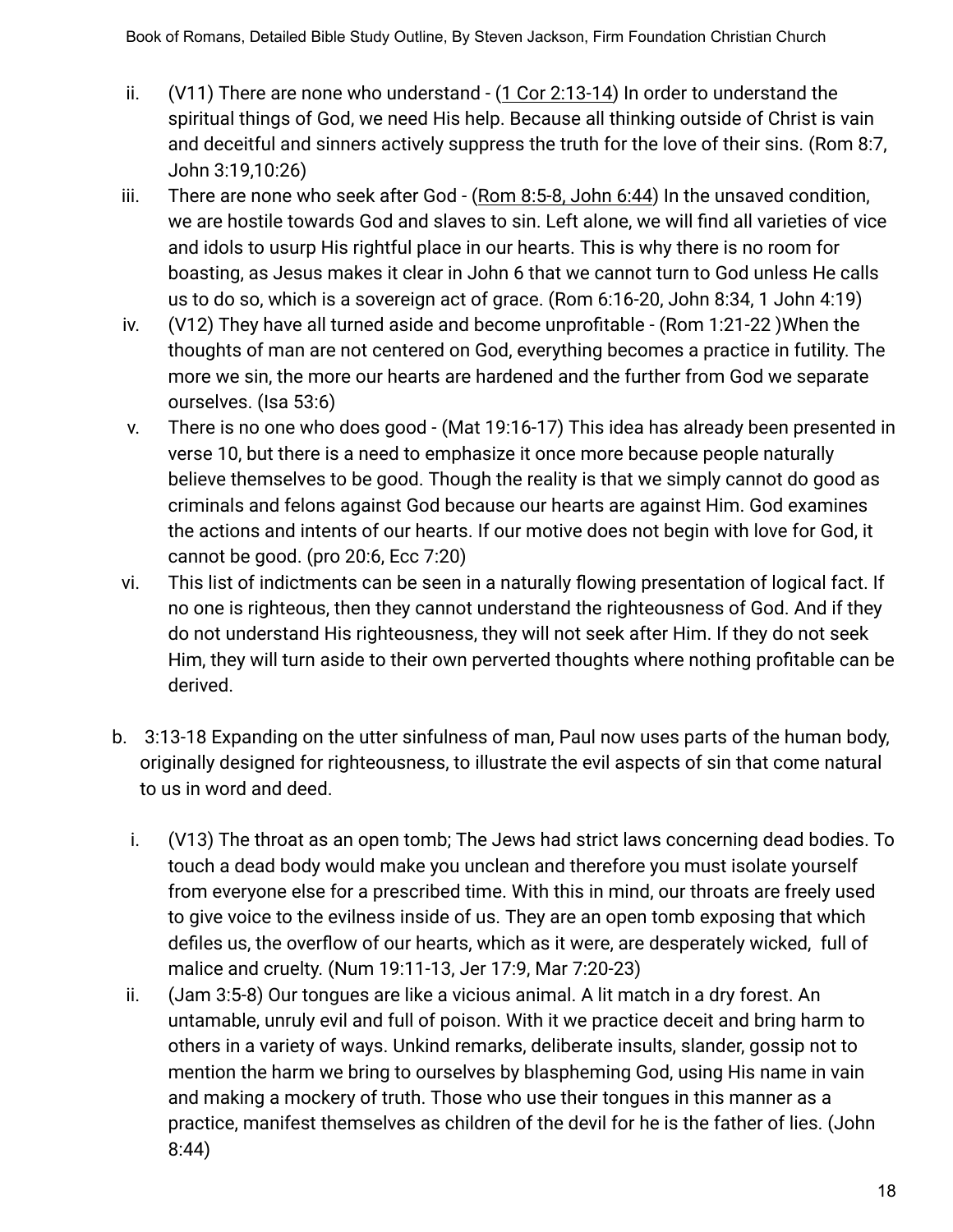- iii. (V14) (Jam 3:9-12) As Christians, it is important to understand the seriousness of our language. We know that God is holy and expects us to be holy. And it is from our hearts that we speak. Therefore to be careless in this regard must be seen as sin. And when we hear ourselves speaking in this manner, we should ask for God's forgiveness and examine our hearts. Curse words are generally filthy and not representative of the Holy Spirit within us.
- iv. (Eph 4:29-31) Bitterness: "a feeling of antagonism, hostility, or resentfulness". Is another example that we are lacking in fellowship with God. For He is the divine authority who gives us what we need and determines what we don't. If we are angry that someone else received a promotion over us, or has something we do not, then we are not giving God all due respect for His decisions. The story of Cain and Abel is a prime example of the danger associated with bitterness. If we allow ourselves to harbor bitterness, it sets the stage for what Paul follows with next. Violence towards others. (Gen 4, 2 Cor 12:9-10, 1 Tim 6:6-9)
- c. (V15-18) It is only natural that a depraved mind full of bitterness would turn to violence. Yet Paul highlights the quickness with which we do so. It is said that patience is a virtue. And while God is longsuffering, mankind is not. History reveals the violence we are prone to with countless wars for a wide range of reasons. Money, territory, religion, personal offense, spite, revenge etc.. And the list goes on. On a smaller scale and in our personal lives, we can see these things play out before us. Road rage that ends in violence. Domestic abuse. Political disagreement. A sporting match that doesn't go your way. A sporting match that does go your way. Mankind is quick to shed blood and destruction and misery cannot be separated from this fact. World peace or an ideal utopia are spoken of at times, but without the knowledge and fear of God, the idea becomes a nightmarish circle of violence and reform as people try to make it happen. Quite simply, mankind is evil, miserable and destructive because they do not reverently fear God.
- 12.3:19-20 The final conclusion in this argument, which began in chapter 1, is that all men are guilty under the law of God. Therefore no one may be justified by the law, by the things they do because of the law, but through the law we gain the knowledge of our sin.
	- a. (V19) Who is under the law? Is it the Jews only? If we turn back to 2:12 he says that "as many as have sinned without the law will also perish without the law." But as he continues in 2:14-15 he says in effect: though they do not have the written law, they prove to have the law of God written in their hearts." Therefore the whole world is under the law of God. And when they are confronted with this law they can do nothing but shut up. For there is no excuse to be made and all are guilty in the eyes of God.
	- b. (V20) Therefore as no one can claim innocence, no one can use the law as a means of justification. Though the question might be raised, if we cannot be justified by the law, what purpose does it serve? Gal 3:19-25 answers this exact question. The law was added because of transgressions. "Till the Seed should come to whom the promise was made."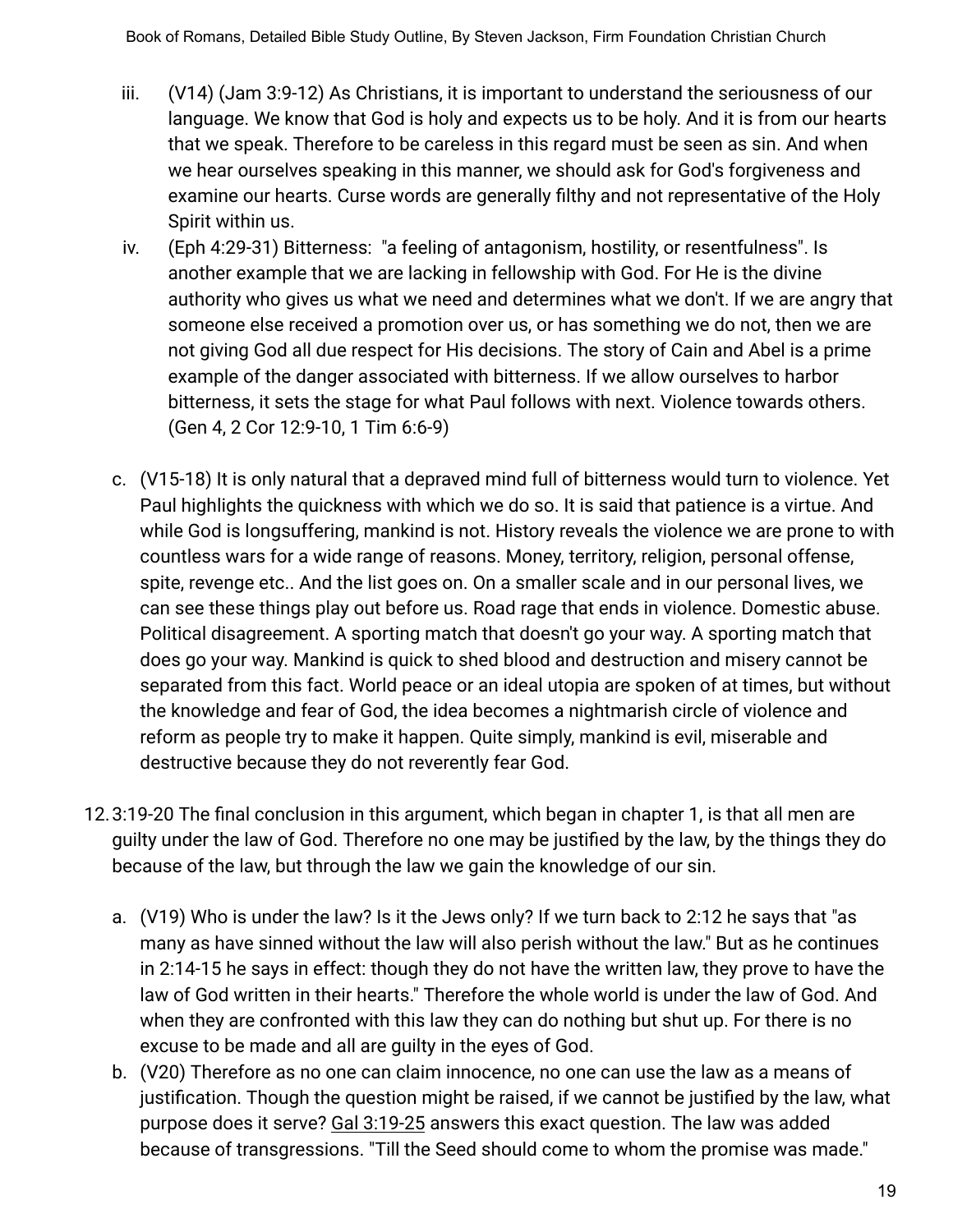No matter what you have done because the law said to do it, or even in terms of "good deeds", the law is and will be used to bring knowledge of your sin. The straight edge of A ruler to see our own crookedness. A tutor that brings us to Christ. (Galatians 3:19-25)

- 13. 3:21-26 The bad news for mankind is that all men, everywhere are guilty. God's wrath is being stored up and will be poured out on all ungodliness. And now that the mouth of the sinner is stopped, the good news of faith, first mentioned in chapter one is brought to light. That the gospel of Christ is the power of God to salvation for everyone who believes. God's righteousness is now demonstrated, apart from the law, through the blood of His own Son. His grace and mercy are now freely available to all who put their faith in Jesus.
	- a. (V21) The righteousness of God In a sense, the law might be seen as a shorthand written approximation of God's righteousness. Certainly not capable of describing and capturing all the glory of His righteousness, but it is His directive to mankind with a promise that the one who keeps His statutes and judgements "shall live by them." But as no man could keep His statutes and judgments He revealed His righteousness apart from the law through His Son. Jesus fulfilled all righteousness and was Himself, the embodiment of righteousness as He is the brightness of God's glory and the express image of His person. (Lev 18:5, Heb 1:3)
	- b. Apart from the law (John 5:39-40, 45-47) This was a direct departure from Jewish tradition and one of the major stumbling blocks for the Jews. They held the law in high esteem and rightly so. But most of them did not recognize or were too afraid to admit the scriptures pointed to Jesus. One reason may be they believed the law already provided a remedy for sin through the sin offering and Day of Atonement. But these were not truly effective and had to be repeated continually due to mankind's sinfulness. (Lev 17:11, Lev 4:1-3, Lev 16:29-34, John 5:39-40, 45-47)
	- c. There were also Jews at this time demanding that Christians become obedient to the law of Moses. But as we have noted, in Acts 15, the apostle Peter makes it clear that this should not be, saying "Now therefore, why do you test God by putting a yoke on the neck of the disciples which neither our fathers nor we were able to bear. But we believe that through the grace of the Lord Jesus Christ we shall be saved in the same manner as they." (Acts 15:1-11)
	- d. That God would provide a means of salvation apart from the law is spoken of throughout scripture in the form of prophecies, types and shadows. The Bible is God's revelation to mankind and God used men to communicate His truth as Peter tells us in 2 Peter that "prophecy never came by the will of man, but holy men of God spoke as they were moved by the Holy Spirit." (Acts 10:43, 2 Peter 1:21)
	- e. (V22-23) Revealed to all and on all who believe Apart from the law the very righteousness of God has now been revealed in His Son, who is the express image of His Father. The righteousness of His glory and goodness are now offered to all as if it were a robe to wear. To Jew and Gentile alike without exception to all who exercise faith in Jesus. He will take away our filthy garments of sin and iniquity and cloth us in His very own fine linen. (Heb 1:1-4, Rev 19:8, Isa 64:6)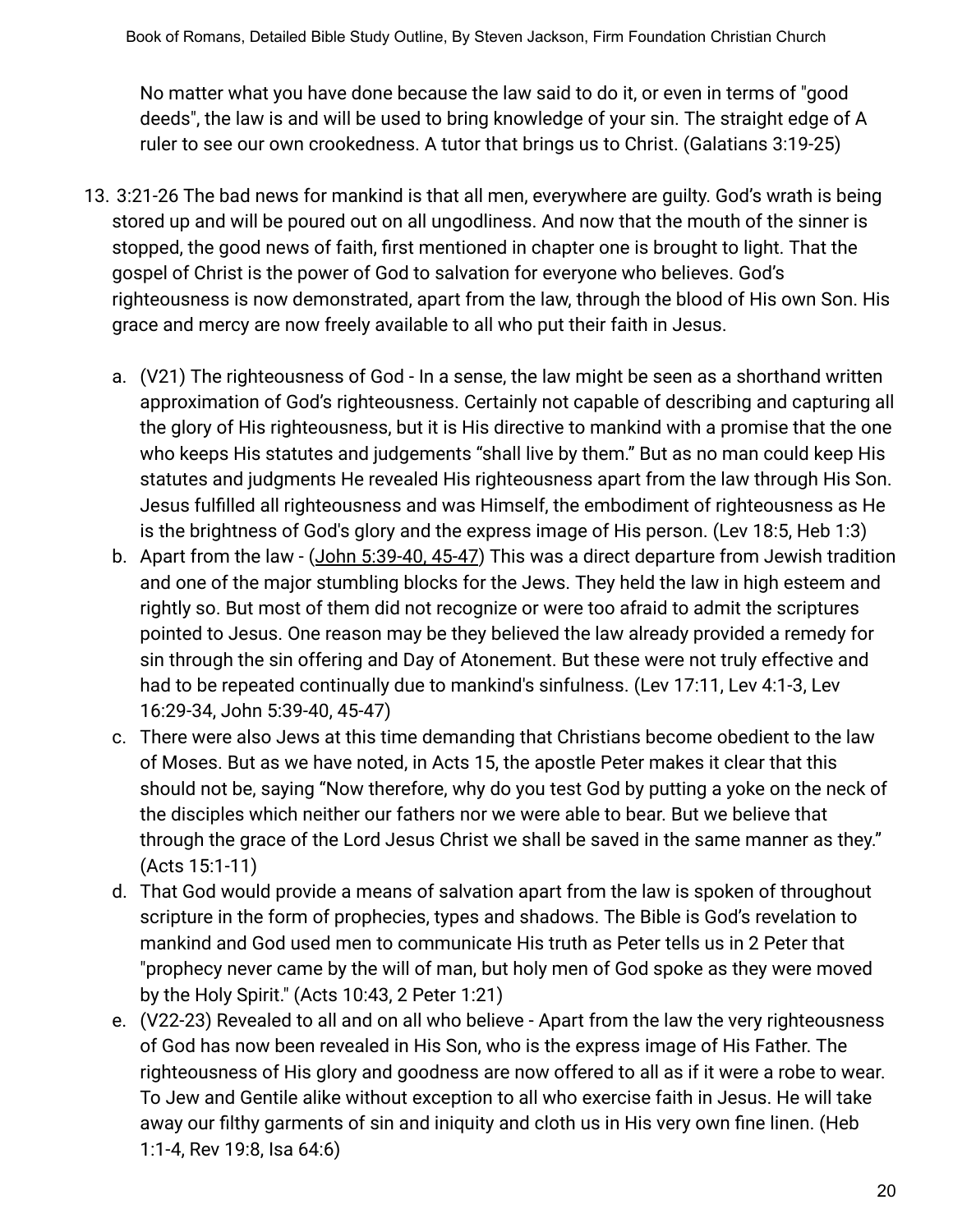- f. All have sinned and fall short Paul has already asserted that no one is righteous or good. All have sinned against God. And John agrees with him "If we say that we have no sin, we deceive ourselves, and the truth is not in us." Yet the point here is not to condemn us again, but to express the good news of the amazing gift. Wherein if we humble ourselves and transfer our faith to Jesus, He grants us this righteousness. And all our sins will be washed away. "If we confess our sins, He is faithful and just to forgive us *our* sins and to cleanse us from all unrighteousness. (1 John 1:8-9)
- g. (V24) Justified freely by His grace Justified in this sense is in relation to our legal standing before God. Completely unmerited, apart from any good deeds we have done and only on account of His grace, we stand before God justified (not guilty) through the sacrifice of Jesus Christ and the righteousness He grants to us. Jesus lived a perfect and sinless life. He fulfilled the law in its entirety. Through faith in Christ, we are redeemed by His perfection. (Rom 5:15, 6:3-5, 1 Cor 1:26-31, Eph 2:4-5)
- h. (V25-26) Christ set forth as a propitiation- Propitiation: is defined as "the act of gaining or regaining the favor or goodwill of someone or something" Propitiation in this sense is the act of turning away God's anger. The wrath of God, which we deserved, was poured out on Jesus. His death satisfied the requirement of punishment for guilty sinners. And now we are free from the bondage of the law. (Isa 53:10-12, 2 Cor 5:21)
- i. By His blood (Lev 17:11) His blood was poured out as an offering on our behalf. In the Old Testament it was necessary to sacrifice animals in order to purify the priests and atone for sins. But the death of Jesus put an end to the sacrificial killing of animals forever. "It is finished." (Lev 17:11, Heb 9:13-14, John 19:30)
- j. Through faith (Heb 11:6, 4:2) Faith is a necessary component for salvation. To read or hear the gospel without faith is of no profit. Intellectual assent or knowledge of God alone will not save us, as even demons have knowledge of God and tremble in fear. We need to put on faith like a warrior puts on armor. To trust the promises of God as a guarantee. For faith is the substance of things hoped for, the evidence of things not seen. Without faith it is impossible to please God. (Rom 9:30-32**,** Heb 4:2, 11:1-6, James 2:19)
- k. To demonstrate his righteousness, He is just and the justifier God has granted the forgiveness of sins to those who exercise faith in His Son. But this presents a problem to human minds. For justice demands that crime be punished. Though in order to demonstrate how righteous and merciful He truly is, He has provided a legal means of transference. Allowing His Son to stand in our place and receive punishment on our behalf. And now His wisdom is on display for He is just and at the same time the justifier. This whole idea is foolishness to the world, but "the foolishness of God is wiser than men." (1 Cor 1:18-25, (forbearance Mat 6:14-15), 18:35)
- 14.3:27-31 As it has now been made abundantly clear, God in His divine wisdom, has redeemed sinners to Himself by His own efforts. We have violated the law and therefore cannot save ourselves, nor is there a way to make up for our sins even if we wanted to, (which according to v11, we don't want to). But the work of His Son has satisfied every requirement of the law and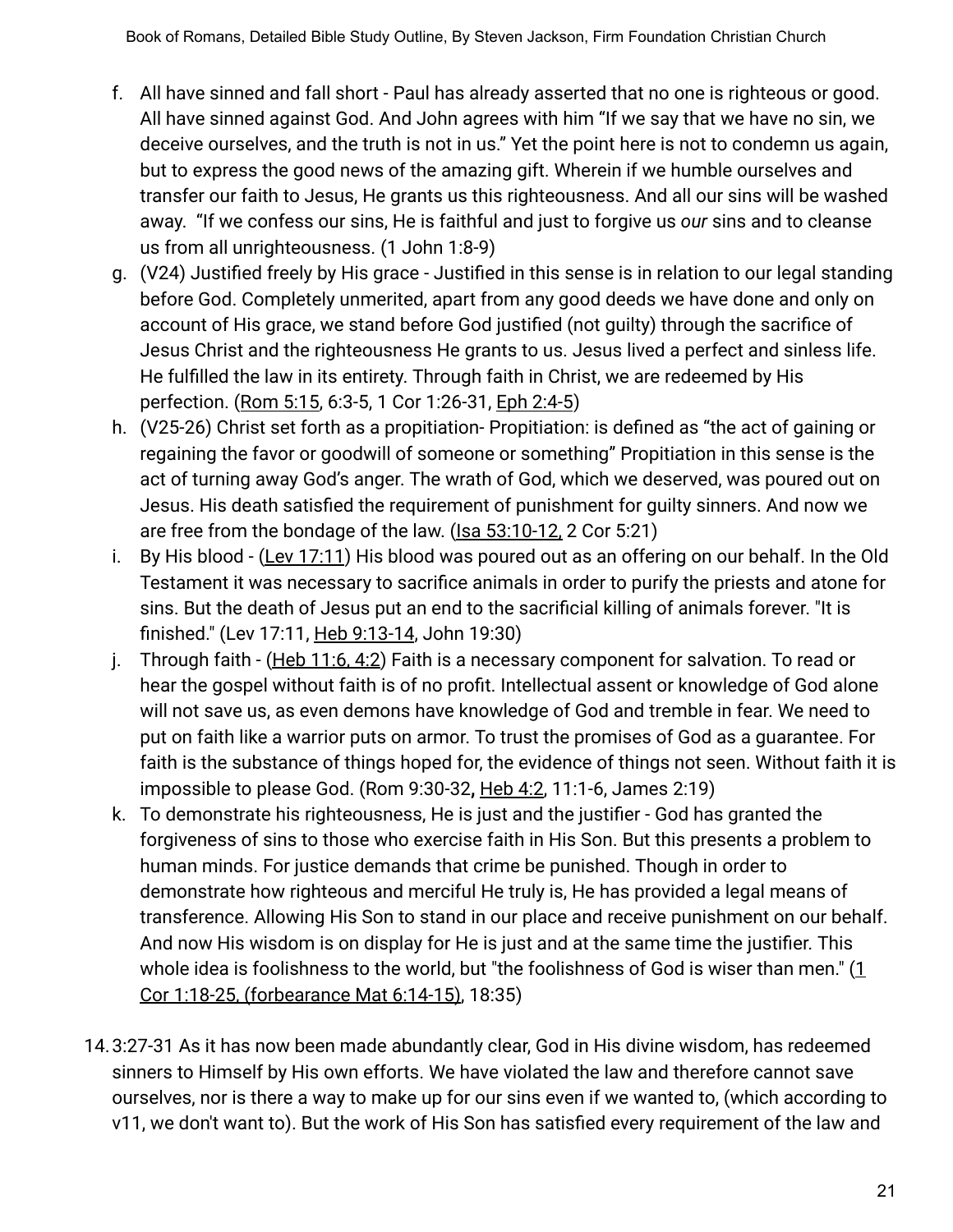therefore the only necessity to enter heaven is to place your faith in Jesus Christ. And as no work is required for this to happen, there can be no boasting.

- a. (V27-28) (Eph 2:8-9) Boasting, in the first place, is anti-christian behavior. Jesus is our example and His message was one of humility. "But he who is greatest among you shall be your servant. And whoever exalts himself will be humbled, and he who humbles himself will be exalted." Additionally, we have absolutely nothing to boast about. Our talents, gifts and physical attributes all come from God. And finally, we are all sinners on the fast track to hell without the mercy and grace of God. If He did not call out to us we would still be dead in our sins. (Eze 28:11-17, Mat 23:11-12, John 15:16, Eph 2:8-9)
- b. Justified by faith apart from the deeds of the law (Rom 9:30-33) There are many people who believe in the see-saw doctrine or the scales of justice. Whereby if their good deeds outweigh the bad deeds, they will go to heaven. Scripture says otherwise. Also of note, though our salvation is not contingent on the law or the works we do, those who are saved should produce fruit of some kind. Not because they have to, but because fruit bearing is evidence that you are saved and our outward lives should reflect the inward reality. (John 15:1-6, Jam 2:14-26)
- c. (V29-30) (Acts 17:24-27) In the beginning God created mankind. Though He directly dealt with the Jews and gave to them the covenant, the law and the prophets, there is truly only one race, the human race. And God is the Father of all showing no partiality to the color of skin, place of birth or position in society. (1 Cor 8:6, Eph 4:6)
- d. (V31) We come now to a vital point of understanding and what might be seen as *the* stumbling block, especially for the Jews, as the law was their inheritance. The gospel puts forth that faith in Christ is the only requirement for righteousness and access to heaven is exclusively through this faith. But if this is true, doesn't that negate the law and make it void? Certainly not! The need for Christ's death proves the truth and reality of the law. Furthermore the law is still necessary as a mirror to show sinners the depths of their sinfulness.

Christ upheld the importance of the law and said "do not think that I came to destroy the Law or the Prophets. I did not come to destroy but to fulfill." That fulfillment was completed upon His death because the penalty for violating the law is death and He stood in our place to pay the price. "The soul who sins shall die." "The wages of sin is death." If we die outside of Christ, lost in our sin, we pay that fine personally and will find ourselves weeping in hell. But whereas He was not deserving of death, and His blood holds infinite value, His sacrifice may be appropriated by all who believe in Him. Therefore the gospel does not void the law, but shows the serious nature of the law and the consequences for breaking the law. To such a degree that the Son of God had to die in order for us to live. (Eze 18:20, Mat 5:17, Rom 6:23, 8:1-4, 2 Cor 5:21)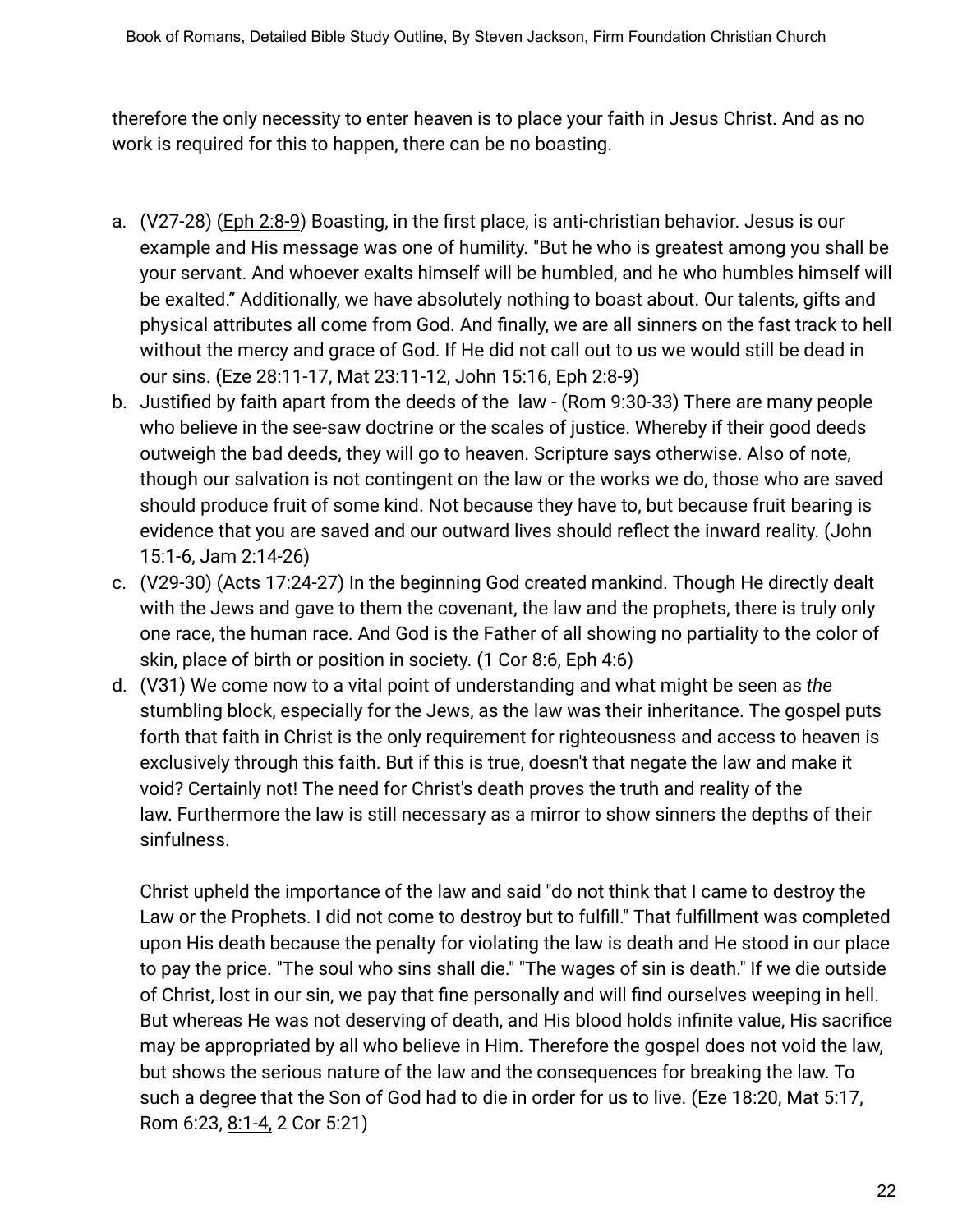## 15.Self Test chapter 3

- a. What is(are) the advantage(s) of being a Jew?
- b. True or false: Because there are so many Jews who do not believe the gospel or even in the prophets, God has decided He will no longer fulfill His promise to them. Which is why salvation is now offered to all, Jew and Gentile alike.
- c. It seems evident that our unrighteousness magnifies God's righteousness by contrast. If this is true, does this make God unjust for punishing us?
- d. There is a doctrine known as the depravity of man. What does this teach?
- e. If we cannot be justified by the law, what then is the purpose of the law?
- f. What does it mean that God's righteousness is now revealed apart from the law? Vs 21
- g. In verse 3:24, Paul says we have been justified freely by His blood. Explain what it means to be justified in this sense.
- h. How can God be considered just and the justifier at the same time?
- i. True or false: If a man truly works hard while giving all glory to God, he may not be able to say that he has earned his salvation, but he can at least boast in his own efforts.
- j. Vs 31 The law is not void because of faith, on the contrary the law is established. How is this so?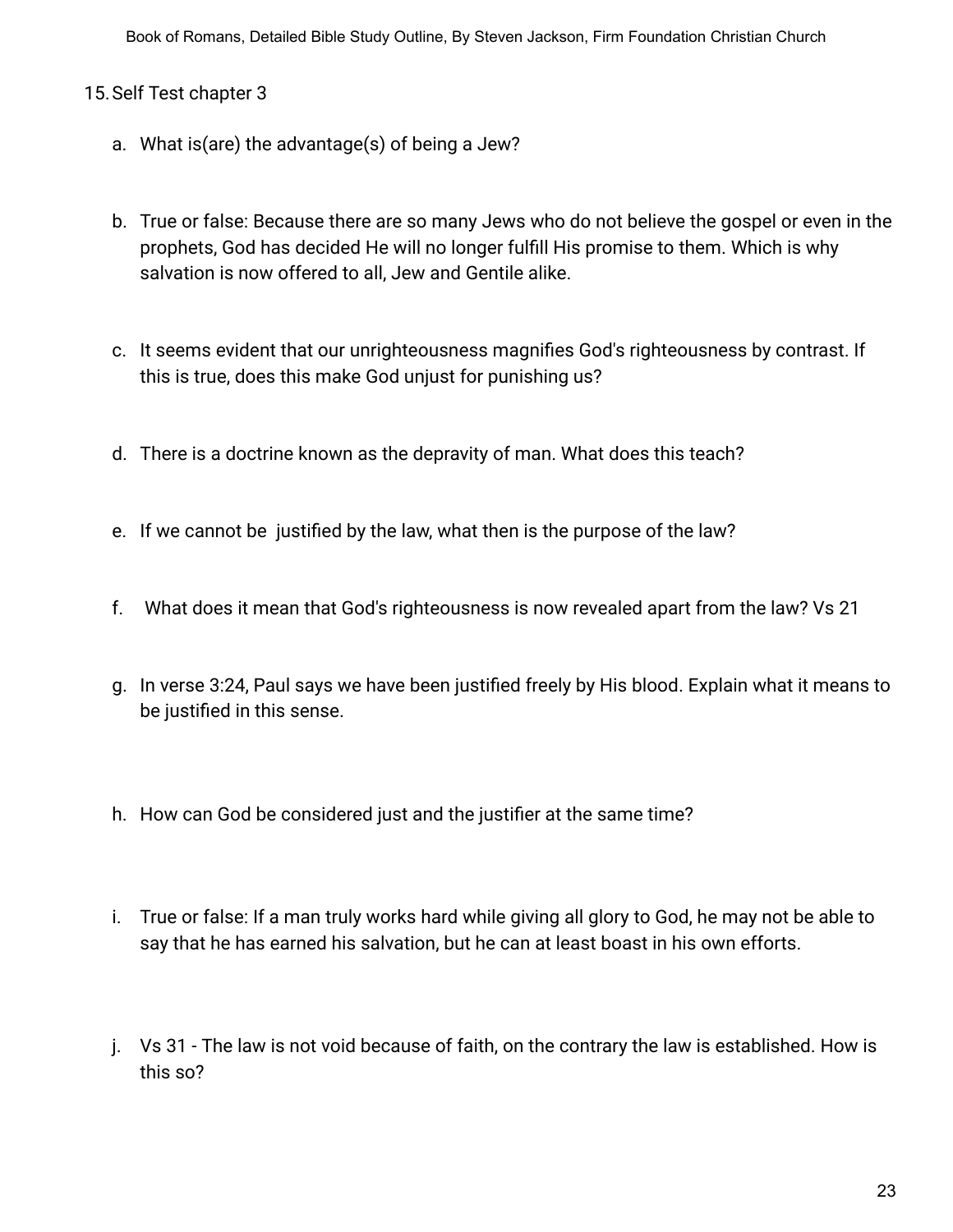16.Review of chapter 3 The chapter begins with a defense of God's judgments. After telling the Jews in chapter 2 that they will receive no special favor because of their circumcision, he anticipates the questions that might follow and cuts them off short. God's actions do not require a defense. The Jews had every advantage possible and still turned away from God. They had been given the law and the prophets, but turned to idols and unrighteousness anyway.

As it stands, no one is good, no one is righteous or even desires to seek after God. But all have turned away as enemies and become unprofitable. In word and deed we are wicked, having no fear of God. Which is why the law was given, to stop every mouth that might attempt to proclaim its own goodness. But now, in His infinite wisdom and divine mercy, God has revealed His righteousness apart from the law through the sacrifice of His Son.

The blood of Jesus was the propitiation for our sins and God has accepted His sacrifice on our behalf. The just demands of the law have been satisfied by His death and now His righteousness is offered to all who put their faith in Him. Therefore it is evident that God is just and the justifier. Fulfilling the law, and offering a way of redemption through His Son. As such, no one can rightfully boast. For they have done nothing worthy of boasting nor have they saved themselves, but God has thrown a life raft to our drowning souls.

The chapter ends with a question regarding the status of the law. If God has made salvation a matter of faith so that we are no longer obliged to fulfill the law, does that mean the law is now void? No it does not. On the contrary the law is established by these things. For it demonstrates the seriousness of the law. In that God had to actively save us from ourselves by the sacrifice of Jesus Christ, who we know to be God in the flesh.

- 17. 4:1-4 At the end of chapter 3 Paul shifts from the condemnation we all mutually experience under the law, to the unpopular idea that the righteousness of God is revealed apart from the law. Having first articulated that all are sinners and therefore will not be justified by their own merits, he then establishes that the righteousness of God is inherited through faith in Jesus Christ. And therefore a person is justified on the basis of faith whether circumcised or not. Chapter 4 continues this line of argument and the concept of justification by faith alone is developed. Verses 1-12 are a rather straightforward presentation of fact using the patriarch Abraham as the primary example to prove his point.
	- a. (V1-2)What has Abraham found according to the flesh? Was circumcision something to boast about? Was the promise of his seed that would bless the world by means of His own doing? Of course not. If it was something he did that justified him before God, then he would have something to boast about. But we know that isn't the case for him or anyone. (Rom 3:20) The only boast worthy of our time is boasting in the greatness of our God.
	- b. Our works cannot justify us because they are insufficient for reasons previously discussed. Primarily because we are sinners and therefore even our good deeds are like filthy rags.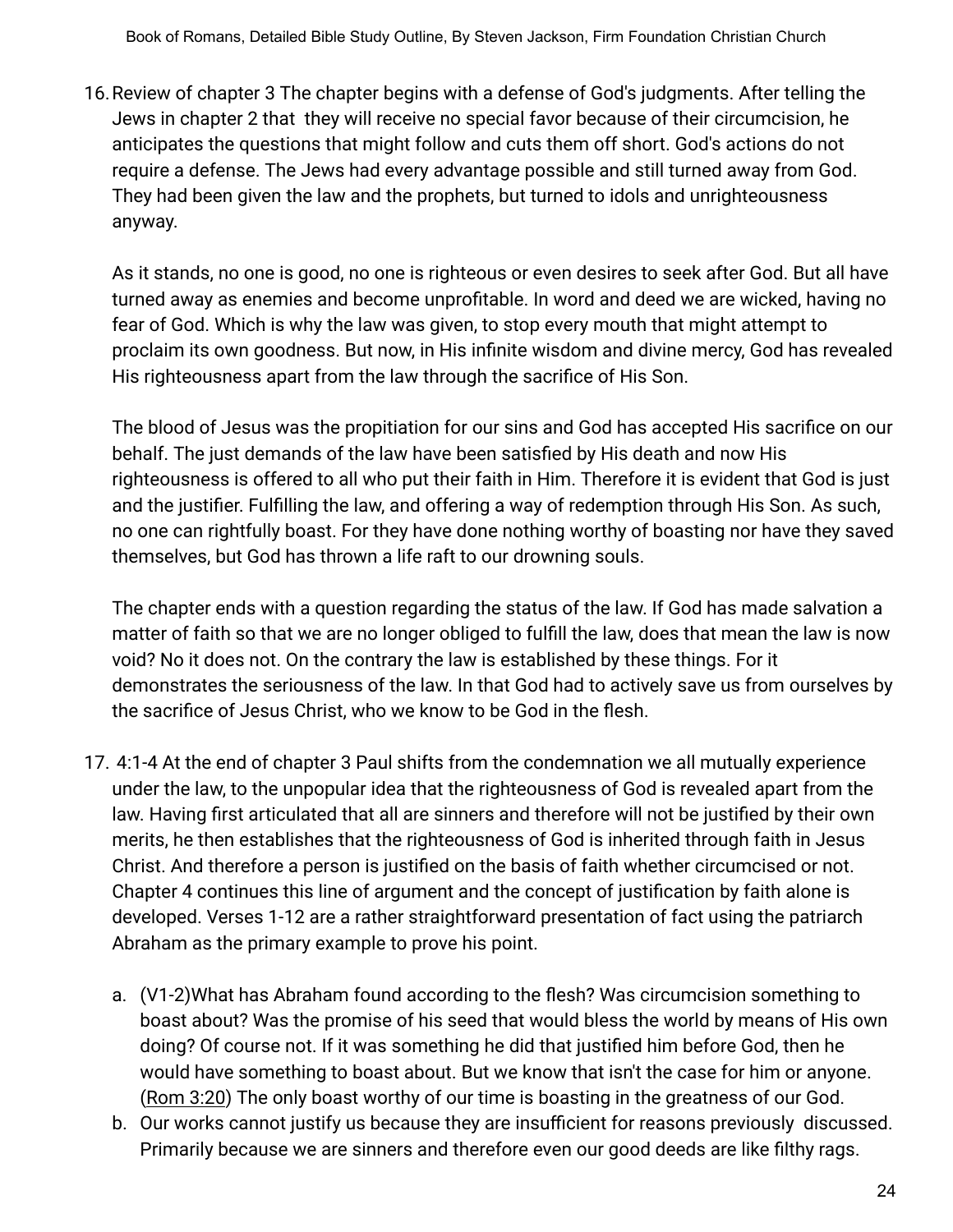Also because whatever talents we possess that may have attained to some manifest goodness are but gifts from God (to be used for His own purposes), and therefore we owe a gratitude and still have nothing to boast about. "But let him who glories glory in this,That he understands and knows Me." (Isa 64:6, Jer 9:23-24, Mat 7:22, Gal 2:16, 2 Tim 1:9, John 6:28-29, Tit 3:4-5)

- c. "Abraham our father". In this particular context, Paul is referring to the Jews, which of course includes himself. That Abraham is the father of the Jews was nothing contrary. And hence why he initiates this line of argument. If the case is true regarding one of the greatest patriarchs, then at very least, it could be true about others. Though Paul makes such a case that any differing idea seems ridiculous.
- d. (V3) What does Scripture say? (2 Tim 3:16-17) Godly men and women understand the authority of Scripture. The word of God is the sword of the Spirit and scripture is to be taken at face value, true and complete with all questions of uncertainty clarified by and contrasted against more clear portions of scripture. Without knowledge of scripture we are defenseless against the evil influences of the world. Jesus quoted scripture while being tempted by the devil. He also quoted scripture to teach and correct the understanding of the people. This was one of the reasons His authority was apparent when He spoke. It was declarative, expanding what the scripture says and not quoting other men like many teachers do. The apostles also quote scripture numerous times to make certain points of doctrine more clear as Paul does here with Gen 15:6. (Mat 4:10, 19:4, Acts 17:11)
- e. Abraham believed and it was *accounted as* righteousness. This is the argument Paul has been developing. (Rom 3:26) Accounted means: To regard or be considered as, credited. God didn't look at Abraham and see a righteous man free of sin and therefore deserving of salvation, but because Abraham believed, God counted him as righteous. This is the same process and justification for those who believe and put their faith in Jesus. We are accounted as righteous though we do not deserve to be.
- f. (V4) "A laborer is worthy of his wages." We expect to get paid when we go to work because we are trading our labor for money or goods of some sort and rightfully so. This is the essence of what is being said. If we worked for and earned our salvation, then God would owe us the right to enter heaven and it would no longer be considered grace. But "All fall short of the glory of God", therefore grace is needed. Furthermore, God created us and expects us to glorify and worship Him. Therefore to do so is only doing what we ought and still not considered a righteous deed worthy of repayment. (Luke 10:7, 17:7-10, Rom 3:23)
- 18. 4:5-8 Being that Abraham is the father of the Jews and the one through whom God first made a covenant to "make him a great nation", he is the perfect example to express that righteousness comes through faith apart from works. But David also understood the greatness of God, that He is merciful and forgiving and will not impute sin to those who believe and trust in Him. "Blessed is the man whose lawless deeds are forgiven."
	- a. (V5-6) (John 6:28-29) Apart from all work, it is the one who believes the promises of God who will have righteousness accredited. This is what David is describing when he writes in Psalm 32:1-2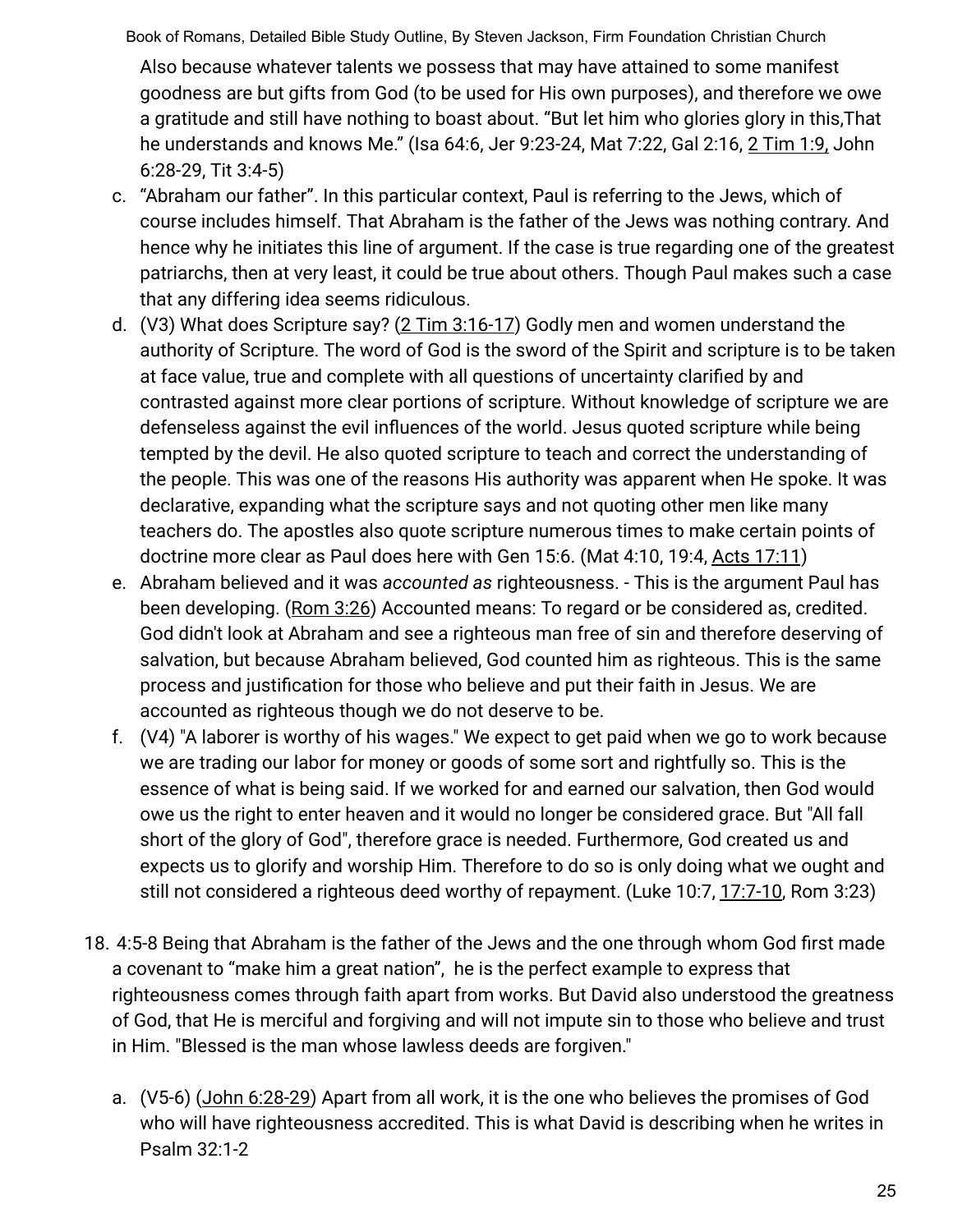- b. This particular detail regarding salvation, may be one of the more difficult concepts for people to grasp and accept as we have a natural understanding and inclination for justice. That a perfect and righteous God, would not charge us with our crime, but freely forgive those who simply trust Him. And yet, here is a beautiful picture of the reality, that of a loving Father forgiving His children.
- c. (V7-8) Can it be otherwise? To impute means the same as to credit, to lay the responsibility or blame for something. Therefore the person described in this Psalm is certainly blessed. Whose sins are not imputed against him while the righteousness of God is. For we have no way to atone for our own sins. And if not for His abounding love, we would be lost and cast aside in torment. But glory be to God that Jesus Christ has covered our sins with His very own righteousness. This is how and why we are justified before God. Because our sins are covered and He does not count those sins against us, but we are seen as something new and clean.  $(2$  Cor 5:17-19) A work that only He was capable of doing..
- 19. 4:9-12 Coming back around to the concern of circumcision. Paul sets out to prove once and for all the truth of the matter. For even Abraham, the father of all the redeemed souls received this righteousness before circumcision. And circumcision was given only afterwards as a sign.
	- a. (V9-10) 2:25-26. Paul has already addressed the idea that circumcision isn't a guarantee of salvation. But he loops back around with this masterful argument to reinforce what he said earlier. Circumcision of the flesh begets nothing without the circumcision of the heart. Righteousness was not accounted to Abraham because he was circumcised, but granted to him while he was uncircumcised. Which proves that it is not a requirement for salvation.
	- b. For a further look into the life of Abraham; justified by faith while uncircumcised: Gen 15:6 is where scripture says righteousness was accounted to Abraham. When God promised him an heir that would come from his own body though he was advanced in years and that his descendants would be as numerable as the stars in the sky. Abraham believed in the Lord, "and He accounted it to him for righteousness." Then in chapter 16 Abraham conceives a child with Hagar (16:1-4). In verse 3 it says he had dwelt in the land of Canaan for ten years. And down in verse 16 it says he was 86 years old when Ishmael was born. Turn to chapter 17 and Abraham is now ninety-nine and this is when God gives him the covenant and the sign of circumcision (17:1-14). Which means Abraham walked the earth at least 14 years already righteous in the eyes of God before he was circumcised.
	- c. (V11-12) "And he received the sign of circumcision, a seal of the righteousness of the faith." Circumcision was the visible sign of an invisible promise. The seal of an agreed upon covenant. In Gen 17 God establishes the covenant with Abraham, to be his God as well as his descendant's and to give them the land of Canaan as an everlasting possession. God then told Abraham that he must be circumcised and every male child must be circumcised. "and My covenant shall be in your flesh for an everlasting covenant." We can see why the Jews held circumcision in high regard. It was a literal sign of the covenant to be the people of God. And those who were not circumcised were to be cut off from the people. (Gen 17:1-14)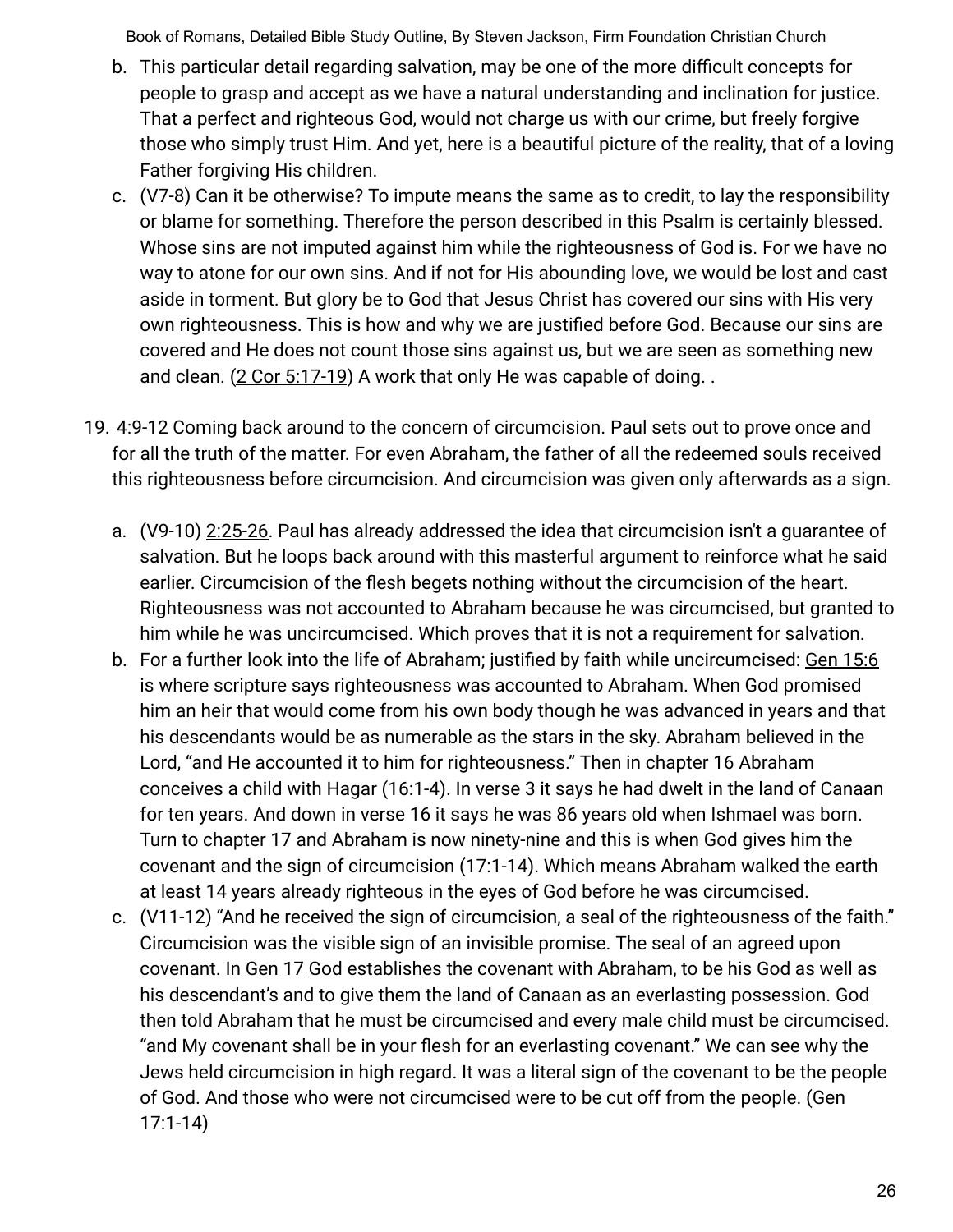- d. Abraham is "the father of all those who believe." (Gal 3:5-9) We know that God's wisdom is beyond comprehension, but this is one of those details that highlights His foreknowledge and amazes me. Abraham walked in the righteousness of faith 14+ years before he was given the sign of circumcision. And Paul uses this detail to prove that God is the God of the uncircumcised also. And that circumcision was a seal of the faith which he had while still uncircumcised, that he might be the father of all those who believe, though they are uncircumcised. Because in Christ, all are "renewed in knowledge" according to His image "where there is neither Greek nor Jew, circumcised nor uncircumcised." (Col 3:11)
- e. A seal oftentimes an official stamp of authority or marking to prove the validity of a thing. In this sense the seal would mean "a thing regarded as a confirmation or guarantee of something." The circumcision was a physical representation of the guarantee that existed in the covenant between Abraham and God. But what the seal signified on Abraham's part was his faith in God. And thus Abraham is the father to all who place their faith in God.
- f. In verse 12 he is repeating an idea he has already addressed to complete the whole picture. (Rom 2:28-29) To be circumcised was an honor and privilege that you would be counted among the children of Abraham, but without the circumcision of the heart, the mark of flesh means nothing. Abraham is the father of faith and of circumcision, but only those who walk in his footsteps to humbly circumcise their hearts and place their faith in God are his children. Jesus reinforces this principle in Matthew 7:21. "Not everyone who says to me.." A difficult reality to accept for those who placed all their trust in the works of the law or of the sacraments required by an institution.
- 20. 4:13-16 The promise given to Abraham was done so while uncircumcised and while there was no law given as of yet. Therefore the promise given to Him and to his seed must have been through faith. Because if it was otherwise, i.e. through the law, faith would be irrelevant and the promise would have no effect because the law brings wrath.
	- a. (V13) (Gal 3:16-18) God did not establish the law as a means of righteousness nor as a medium of grace. But it came later on "because of transgression" hundreds of years after God made this promise to Abraham. In contrast to the law in which one might demand fulfillment, the promise was made through the righteousness of faith. A faith that believed in God, listened to and trusted Him completely.
	- b. (V14) If God had made a promise to Abraham through the law, there would be no need for faith. The fulfillment of the law would thereby purchase the obligatory promise. Which in a sense would no longer even be a promise, but a matter of law that could be demanded. But that isn't exactly what Paul is saying here about the promise being made of no effect.
	- c. (V15) What He is saying is that the promise could not be through the law because the law brings wrath. We are all sinners, confined under sin. (Rom 3:20) The law can only bring us to this knowledge. (Rom 7:7-9)
	- d. (V16) Therefore the promise must be of faith for multiple reasons. First, that the grace of God would be on display, undeserving and unmerited grace which brings Him glory and praise as we sing how amazing and sweet it is. Second, that it would be taken out of our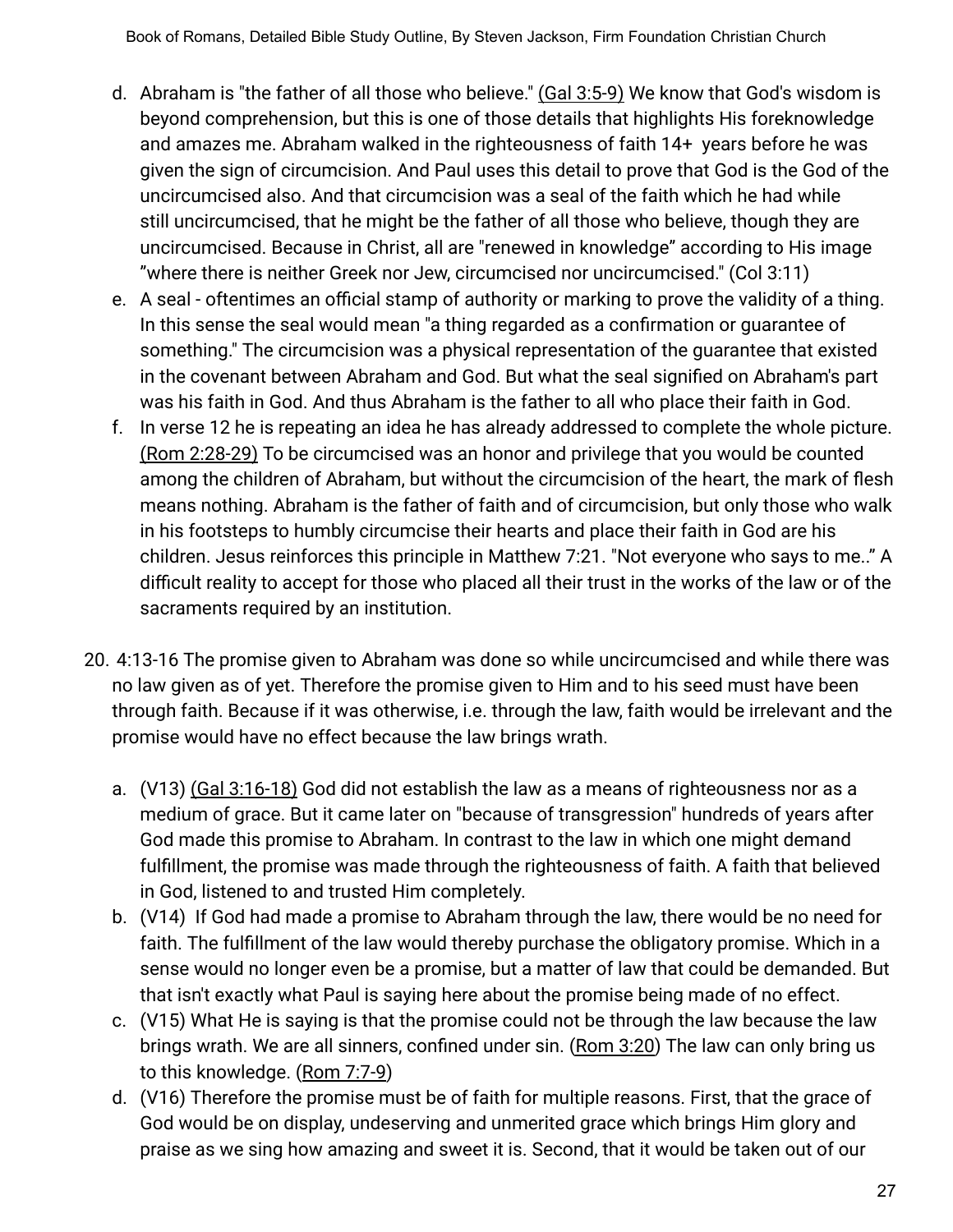Book of Romans, Detailed Bible Study Outline, By Steven Jackson, Firm Foundation Christian Church hands and secured by His own efforts. Because humans are weak and carnal, caving to the demands of the flesh, doing those things we ought not to do and not doing the things we ought. But praise God the promise is secure in His hands through Christ. And lastly it is of faith so that it is not limited exclusively to those given the law, the jews, but to all the world and everyone who places their faith in Him.

- 21.4:17-22 Paul has effectively argued that it was the faith of Abraham alone which God looked on to count him as righteous. Uncircumcised, with no law in place, Abraham was pulled out of the world and followed the instructions of God. This next portion of Scripture highlights this faith more closely and looks to explain what was so special about that faith in the first place and why Abraham was counted righteous because of it.
	- a. (V17) A father of many nations In Gen 17:5 God gave Abraham a new name. Though technically Abraham was the new name. Prior to Gen 17:5 his name was Abram. The reason for this as explained by God and what Paul alludes to ""as it is written, " I have made you a father of many nations.""(17:6) Is because in that moment God was declaring what would be a new reality for Abraham. At 99 years old God made a promise to Abraham that said: "I will make you exceedingly fruitful; and I will make nations of you, and kings shall come from you." Up until this point Abraham had one child, Ishmael, born to his wife's maidservant, Hagar.

At this time God was confirming the terms of a covenant, which said in effect that 1. God would multiply Abraham exceedingly making him the father of many nations. 2. That The Lord would be God to Abraham and all his descendants after him. 3. That the land of Canaan would be given to him as an everlasting possession. These were the general terms of the covenant from God to Abraham. And as sign of the covenant, God instituted circumcision. That Abraham, and his descendants, every male child who is eight days old shall be circumcised. Abraham likely believed all of this and was even willing to be circumcised, but there was one additional promise. As with himself, his wife Sarai shall have a new name, Sarah. She would be blessed by God, and bear a child, becoming the mother of many nations at 90 years old. (17:16) Abraham fell on his face and laughed. This particular detail was difficult to accept. "Shall *a child* be born to a man who is one hundred years old? And shall Sarah, who is ninety years old, bear *a child?*" (17:17) But notice, this is what he said in his heart, unwilling to speak it outloud. Instead he said "Oh, that Ishmael might live before You!"(17:18) But God confirmed the promise, "No, Sarah your wife shall bear you a son, and you shall call his name Isaac; I will establish My covenant with him for an everlasting covenant, *and* with his descendants after him." (17:19)

If you remember, the original promise to Abraham in Gen 15:1-6 was that an heir would come from his own body and that his descendants would be as numerable as the stars in the sky though he was advanced in years. Which would be difficult enough to accept, but Abraham believed in the Lord and it was accounted as righteousness. He then had a child with Hagar and likely believed the promise had already begun to be fulfilled, but when the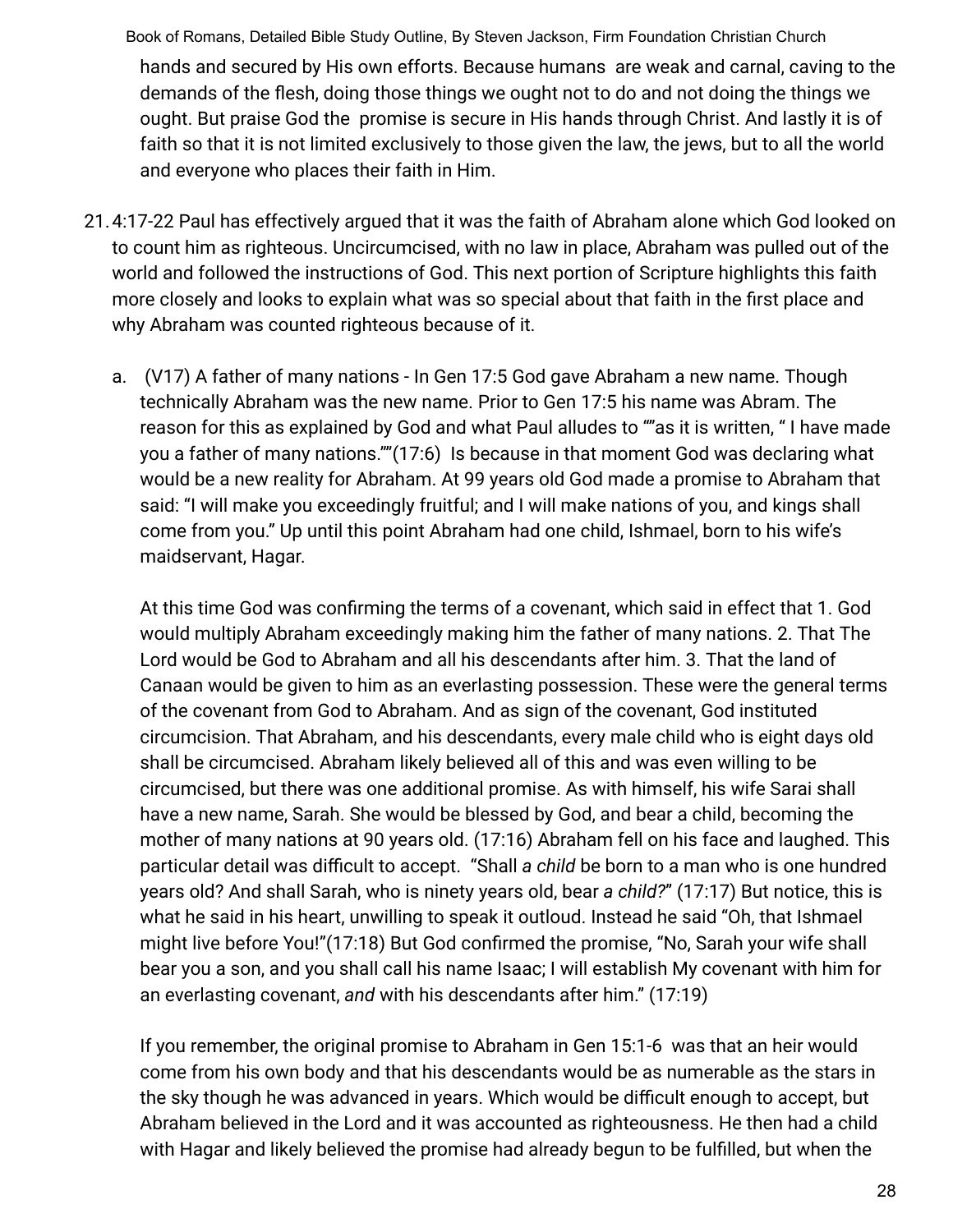Book of Romans, Detailed Bible Study Outline, By Steven Jackson, Firm Foundation Christian Church child was 13 years old, God had further plans to make his barren wife, 90 years old at this point, to be with child. That Abraham believed is evidenced by his legacy in scripture and his actions which followed. He Immediately fulfilled what the Lord had commanded him to do, circumcising himself and every male in his house. (Heb 11:8-11)

- b. In the presence of Him whom he believed We have seen the extraordinary faith that Abraham exercised to believe these things. But what does that say about Him whom he believed? "God, who gives life to the dead and calls those things which do not exist as though they did" (Heb 11:17-19) It wasn't some magic man that made arbitrary promises, or an idol void of life and spirit, but the one and only God who gives life to the dead. Abraham understood and accepted that God had the power to give life, to make him young again if so desired being that he was practically 100 years old, or to give him a child in his old age. There was no question of these things because he understood that God could "call those things which do not exist as though they did". Abraham may not have understood how these things would happen, but he knew and believed he was speaking to the Creator of the universe. And if He could form the universe, creating man from the dust of the earth, surely He could fulfill any promise He chose to give.
- c. (V18) who, contrary to hope, in hope believed, This is the struggle of our mortality, sense and reason. What hope should he have had? He understood the way nature worked. He was 100 years old. His wife was 90 years old. He had likely seen other children born and understood that women do not give birth past menopause, especially those who have been barren. Everything inside his brain would have told him all of this was impossible, and he had plenty of reason to have no hope at all, yet hope he did, anchored in God who could do all things. (Mat 19:26)
- d. This was all God's doing. Ephesans 2:8 says we are saved by grace through faith, and that not of ourselves, but it is the gift of God. Abraham was called from obscurity for no special reason in himself. Christians are called for no special reason in ourselves, we are full of sinfulness, yet God chooses to display His grace and bestow upon us the faith we need to believe in Him and understand who He is. When we hear His word we are responsible to respond appropriately. Abraham thus believed God against any reasonable hope outside of God's greatness and became the father of many nations, according to what was spoken "so shall your descendants be".
- e. (V19) Abraham was not weak in faith, but believed against hope. It seems Paul appreciates the facts of this story and uses colorful language to make his point. Abraham was just about dead with no reason to believe any of the things God has said, he even laughed when God told him these things, yet he was not weak in faith and believed that God could do any and all things. That his body was 100 and his wife's 90, meant nothing to the one who created all things. For christians we can meditate upon this faith. How strong is our faith? How firm do we believe in and trust in God? Do we fear the world, or worry over things arbitrary and carnal? Or do we rely on the strength of God, choosing to believe His promises? That He will supply all of our needs (Mat6:33) and comfort us in our tribulations (2 Cor 1:3-4). He promises to guard our hearts with peace through prayer (Phi 4:6-7) and that all things will work together for good according to His purposes (Rom 8:28). Most importantly of all, we are promised the forgiveness of our sins (1 John 1:9) and eternal life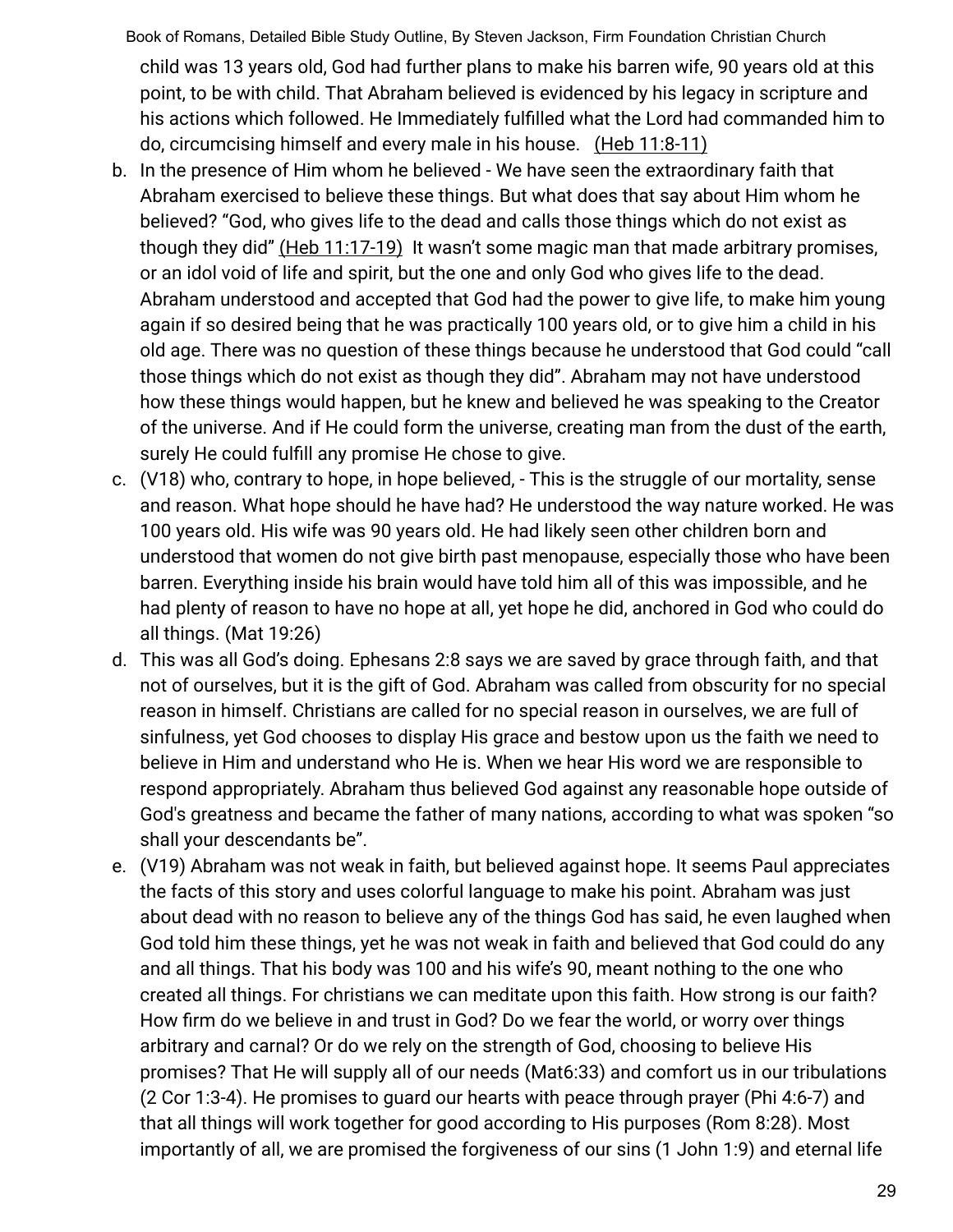Book of Romans, Detailed Bible Study Outline, By Steven Jackson, Firm Foundation Christian Church (John 3:16) through Jesus Christ who promised to come back for us himself (John 14:1-3). It is easy at times to get sucked into the smaller things of life forgetting these promises. So let us determine within ourselves to trust in God and set our minds on things above, like Abraham, even against hope because God is faithful.

- f. (V20) He did not waver in unbelief, but was strengthened in faith It is this more than anything we can do which brings God glory. It affirms we believe in Him and trust in HIm. Jesus commends the great faith of the centurion and the Canaanite woman (Mat 8:10, 15:28). He also condemns what little faith the apostles had in Him when the boat was swaying in the wind. (Mat 8:24) And when Peter started to walk on the water but then sank (14:31). He told us that if we had faith as small as a mustard seed we could tell a mountain to move and it would. (Mat 17:20) And it is through faith in Christ we are saved. It seems then, that while saving faith may be a gift of God, in which He reconciles our relationship so that we are no longer enemies, we can choose to further participate in this faith to some degree and set aside our remaining disbelief as evidenced by Peter first walking on the water with jesus. We are told to be transformed by the renewing of our minds (Rom 12:2). The more we know and understand God, the more we believe and trust His word, the more glory He receives because of it. We can be active participants in our sanctification and strengthen our faith so that we believe against hope,giving glory to God.
- g. (V21-22) Fully convinced This is the essence of saving faith. Belief. Being fully convinced. To accept something as true. Rom 10:9-10 "if you confess with your mouth the Lord Jesus and **believe in your heart** that God has raised Him from the dead, you will be saved. **For with the heart one believes unto righteousness.**" John 3:16 "whoever believes in Him will never perish" / John 11:26 whoever lives and believes in Me shall never die"/ John 3:36 whoever believes in the Son has eternal life/ Rom 1:16 the gospel is the power of God unto salvation for those who believe. / Rom 3:21-22 the righteousness of God apart from the law is revealed, being witnessed by the Law and the Prophets, even the righteousness of God, through faith in Jesus Christ, to all and on all who believe……… believe in what? The gospel of Jesus Christ. That He came to save the world from our sins. Taking our punishment, paying our debts, being crucified and brought back to life and now offering eternal life to those who trust in Him. Oftentimes people will say they believe this or that, but their heart and actions say otherwise. This is why we are exhorted to examine ourselves to see whether we are in the faith.
- h. What He had promised He was able to perform saving faith Is being fully convinced that what God has spoken will come to pass. God is omnipotent- all powerful. There is nothing that has ever been done, that God cannot do. But there are untold numbers of things God can do that have never been done. God spoke and the world was created. God breathed into dust and it came to life. Any unbelief in the capabilities of God are due to ignorance of His word, or lack of faith in His power. Anxiety is common these days and described as persistent worry and fear about everyday situations. What blessed relief God has to offer those who believe life is chaos and out of control. But Abraham was not so. He was fully convinced that what God had promised He was able to perform and with such a confidence that God granted him righteousness and went above and beyond anything Abraham could have imagined. (Eph 3:20-21)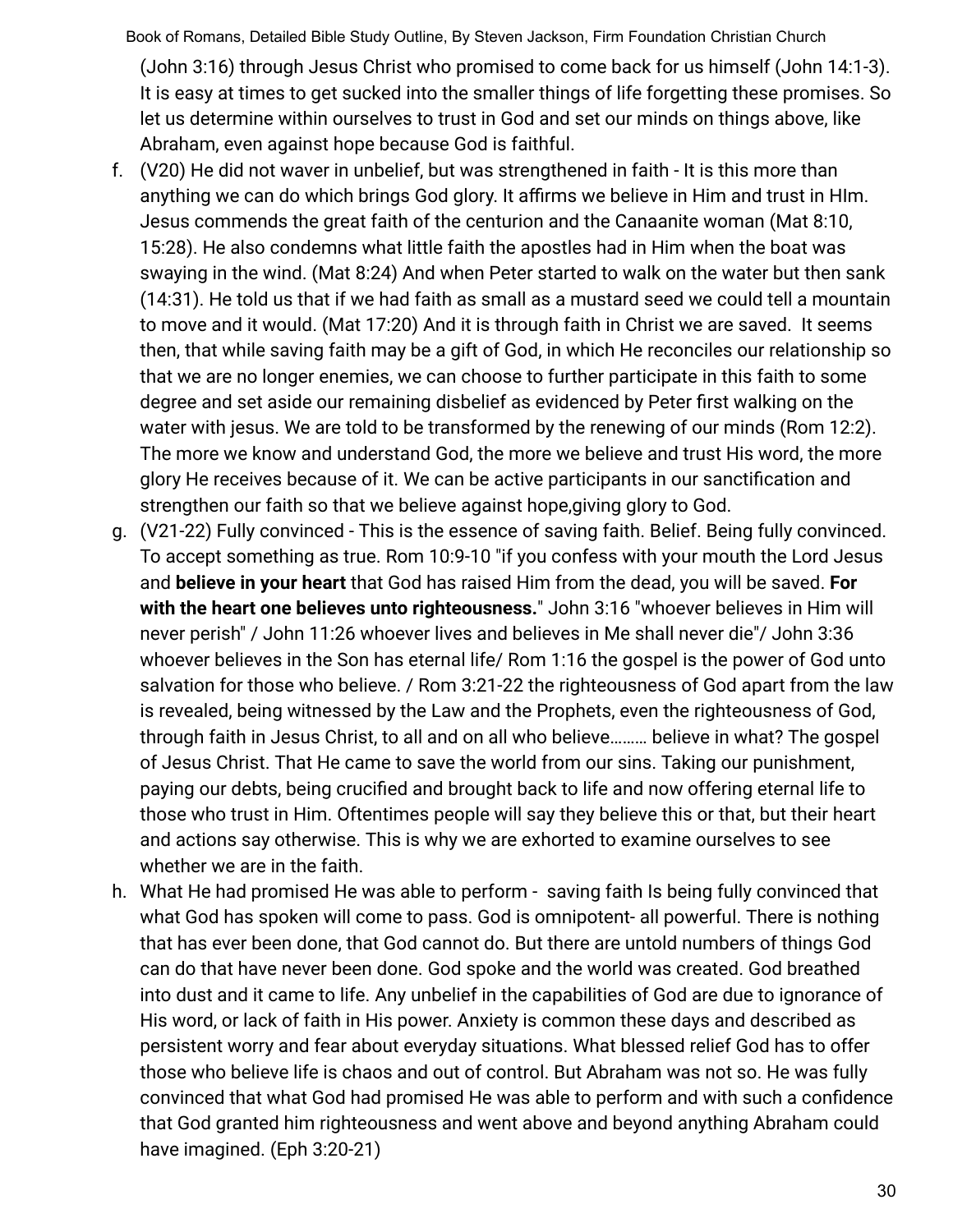- 22.4:23-25 Scripture never was for one man alone. Nor was it written down for the sake of honoring those who are our spiritual heroes. But it was written down for future generations as witness and testimony, examples to pattern. That all signs might point to Christ, the redeemer of our souls and that we should believe in Him. (1 cor 10:11) ( Rom 15:4)
	- a. (V23-24) We have 2 different ideas being presented here. First is that all of these things that we have thus far discussed regarding Abraham, were not just written for his sake alone so as to honor, but for us who came after. That Abraham would be the demonstration and example for how we could be justified by faith alone. And the second idea is that, It wasn't some peculiar act that applied to Abraham only, but the same process of imputation will apply to us as well and everyone who believes in God almighty. Abraham's sin was not imputed to him, but instead righteousness through faith in God, so too will righteousness be imputed to us who believe in the One who raised Jesus from the dead.
	- b. A note about this faith Abraham believed the impossible. Not because he was delusional, but because he believed in the power of God. He understood that it doesn't make sense, but God promised it and so it would be. And this is the essence of his faith. Trust in the word and power of God. He didn't understand how it would work but he knew God was capable of all things. In similar manner the resurrection of Jesus is the wall that must be figuratively climbed by a professing christian. To trust that God has the power and willingness to raise a dead man from the grave. And to trust His promise that He will forgive us and that he is able to use the life and death of Jesus to pay for our sins.
	- c. (V25) delivered for our offense and raised for our justification. This is the gospel in brief. That Jesus died for our sins and was raised that we might be justified by His righteousness. He was delivered by divine providence according to plan. Yet He also willingly delivered Himself, a sacrifice to atone for the sins He did not commit. His death paid the penalty due for sins against God. After 3 days God raised Him from the dead, the sacrifice accepted. And now he lives as guarantee for those who put their faith in Him. Offering forgiveness and salvation for those who understand it is He who did it all. Nothing we could do, but only by the all powerful God of creation, who has life within himself to create something new from what was dead.

## 23.Self test chapter 4

- a. True or false Abraham was counted righteous only after he fulfilled his end of the covenant and circumcised himself, thus proving his faith in God.
- b. Is Abraham the father of the Jews alone?
- c. In verse 3 Paul asks, "what does Scripture say?" Should scripture be used as a legitimate reference?
- d. Was Abraham justified before or after circumcision? Before, because he believed in the promise and power of God.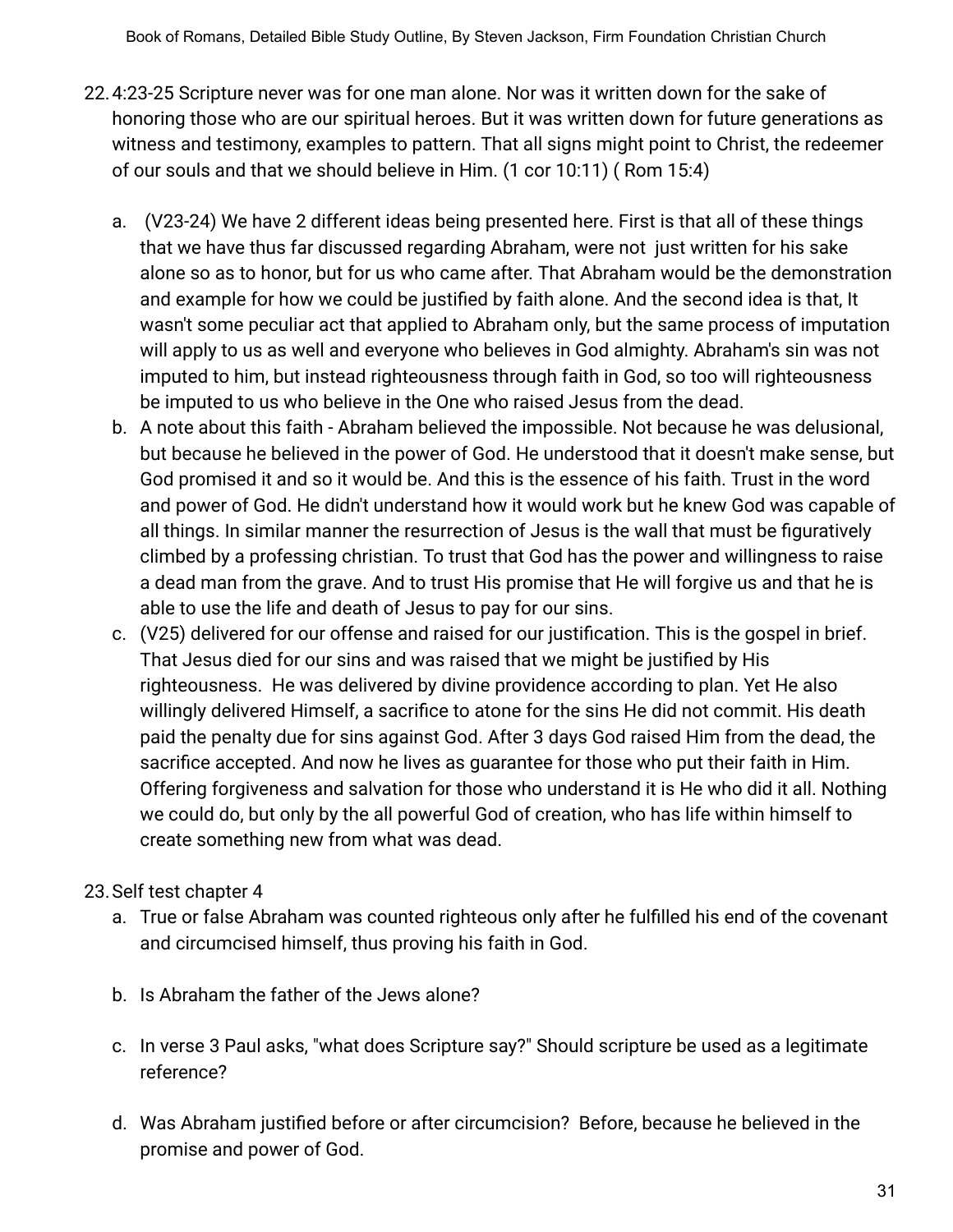- e. What does Paul say about the purpose of circumcision?
- f. Rerence 4:14, list 2 reasons why faith would be made void and the promise of no effect.
- g. Give 1 other reason than the above for why it is good that heirs are through faith.
- h. How old was Sarah when God promised her a child through her barren womb?
- i. Name something exceptional about Abraham's faith.
- j. Who was the story of Abraham written for and why?
- 24.Review of Chapter 4 This chapter is dedicated to highlight and display the faith of Abraham. To prove that it was his faith alone that justified him in the eyes of God and that circumcision was a sign of his faith and a seal of the covenant between him and God. Paul uses sound logic and relies on scripture to show that Abraham was accounted righteous not because of the things he did that might earn him this designation, but because he believed the promises of God. David is brought in as a second testimony to show that God is willing to cover our sins and impute righteousness apart from the works of the law.

The second half of the chapter is used in part to show the need for the promises of God to come through faith and not by law. For by faith, the grace of God might be on display and sure to all who place their faith in God. Which makes them the spiritual descendants of Abraham, affirming scripture and the promise of God which said "I have made you a father of many nations". Abraham's faith is to be emulated. He is the prime example of faith for all the world. Who believed in God and His word despite the difficulties or challenges to his reasoning. He trusted God more than he trusted his current base of knowledge, believing contrary to hope.

Unlike Abraham, we now have an object reason for hope in Jesus Christ. Abraham lived before Christ, but looked to the future promises of God as a sure thing and therefore God counted his faith as righteousness. But we are blessed in the fact that we can look back to the life of Christ and the testimony of His apostles. And for those who believe in the power of his death and resurrection, God will forgive our sins and justify us the same way he did with Abraham. By imputing to us the righteousness of Jesus Christ.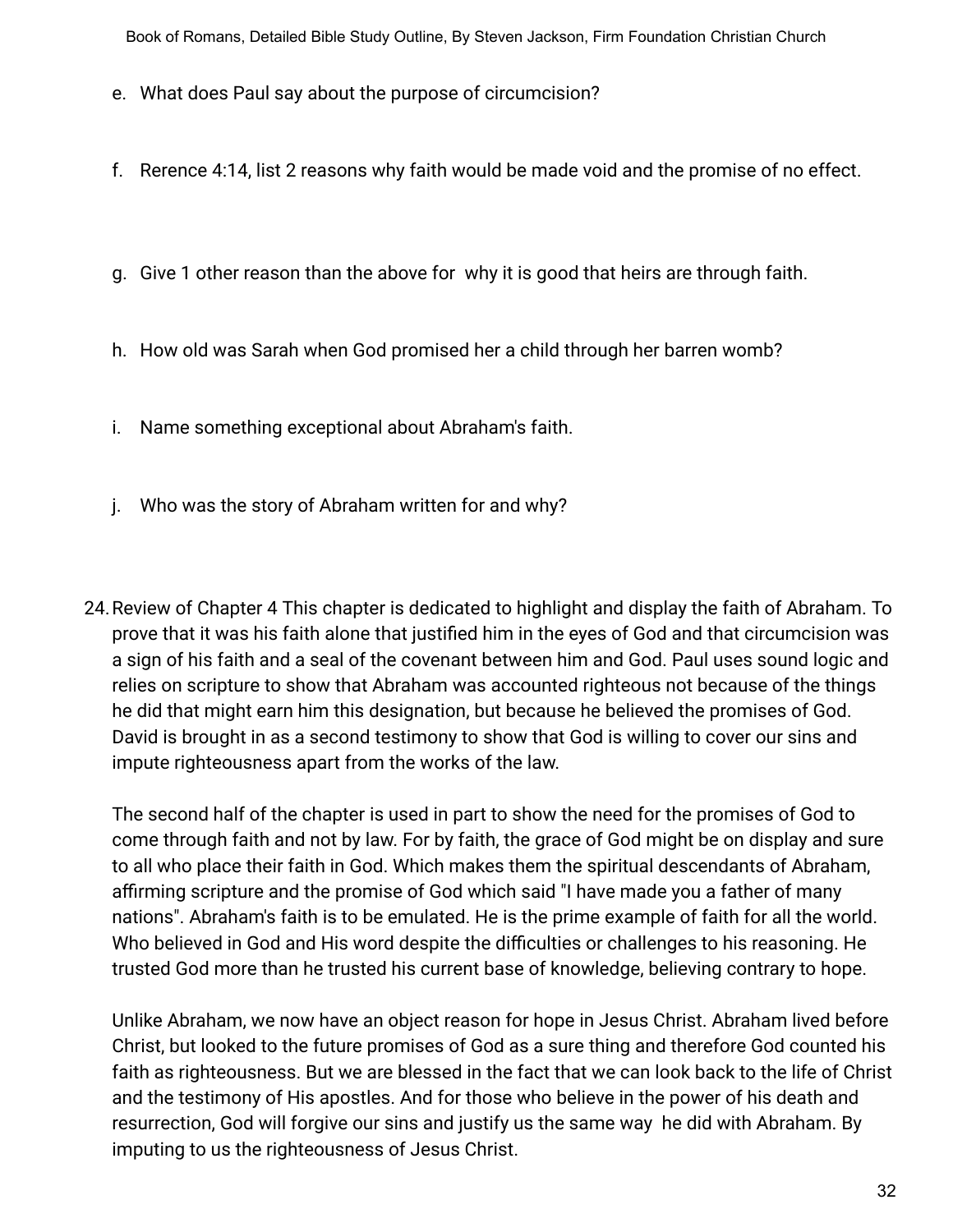- 25.5:1-5 Beginning in chapter 3:21 through the end of chapter 4, Paul has presented a strong argument with evidence that faith is the means by which we are justified in the eyes of God. He now begins to speak of the positive outcomes of this faith, the implications, and what it inevitably leads to.
	- a. (V1) Therefore a summation which gathers together the entire argument that came before it. (the righteousness of God apart from the law is revealed (3:21), through faith in Jesus Christ, to all and on all who believe.(3:22), Being justified freely by His grace (3:24), God had passed over the sins that were previously committed (3:25), that He might be just and the justifier of the one who has faith in Jesus. (3:26), Where *is* boasting then? It is excluded (3:27) Therefore we conclude that a man is justified by faith apart from the deeds of the law (3:28), For what does the Scripture say? "Abraham believed God, and it was accounted to him for righteousness (4:3), David also describes the blessedness of the man to whom God imputes righteousness apart from works (4:6), Blessed *is the* man to whom the Lord shall not impute sin." (4:8), *Does* this blessedness then *come* upon the circumcised *only…For we say that faith was accounted to Abraham for righteousness(4:9)*, How then was it accounted…while uncircumcised (4:10), that he might be the father of all those who believe, though they are uncircumcised (4:11), For the promise that he would be the heir of the world *was* not …through the law… but through the righteousness of faith. (4:13), For if those who are of the law *are* heirs, faith is made void and the promise made of no effect (4:14) Therefore *it is* of faith that *it might be* according to grace… sure to all the seed, not only to those who are of the law, but also to those who are of the faith of Abraham (4:16) who, contrary to hope, in hope believed, so that he became the father of many nations (4:18), He did not waver at the promise of God through unbelief, but was strengthened in faith, giving glory to God and being fully convinced that what He had promised He was also able to perform. And therefore "it was accounted to him for righteousness."(4:20-22)
	- b. Having been justified by faith To justify is to judge, regard, or treat as [righteous](https://www.merriam-webster.com/dictionary/righteous) and worthy of salvation. When we speak of justification, it is the same as a legal verdict in the eyes of God. We are sinners, guilty of numerous transgressions against our holy God; criminals worthy of proper punishment. But through faith in Him and His promises, as with Abraham, God freely justifies us. This justification happens the moment we exercise saving faith. For in this moment we are born again, given a new heart and become a new creation. What is saving faith? Paul just described why Abraham was justified and counted righteous in 4:20-22. He did not waver at the promise of God and was fully convinced that what He promised He was able to perform. Thus saving faith in essence is wholehearted trust in God. (John 3:3, 2 Cor 5:17)

In the beginning of Romans, 1:16 Paul says "the gospel of Christ… is the power of God to salvation for everyone who believes". Abraham did not know Jesus, but he had the promise of God and rejoiced for the day of our savior. (John 8:56). Today we have the testimony of the apostles and the entirety of scripture, full and complete. The promise of God is salvation, the forgiveness of sins and eternal life for all who believe in His Son, Jesus Christ,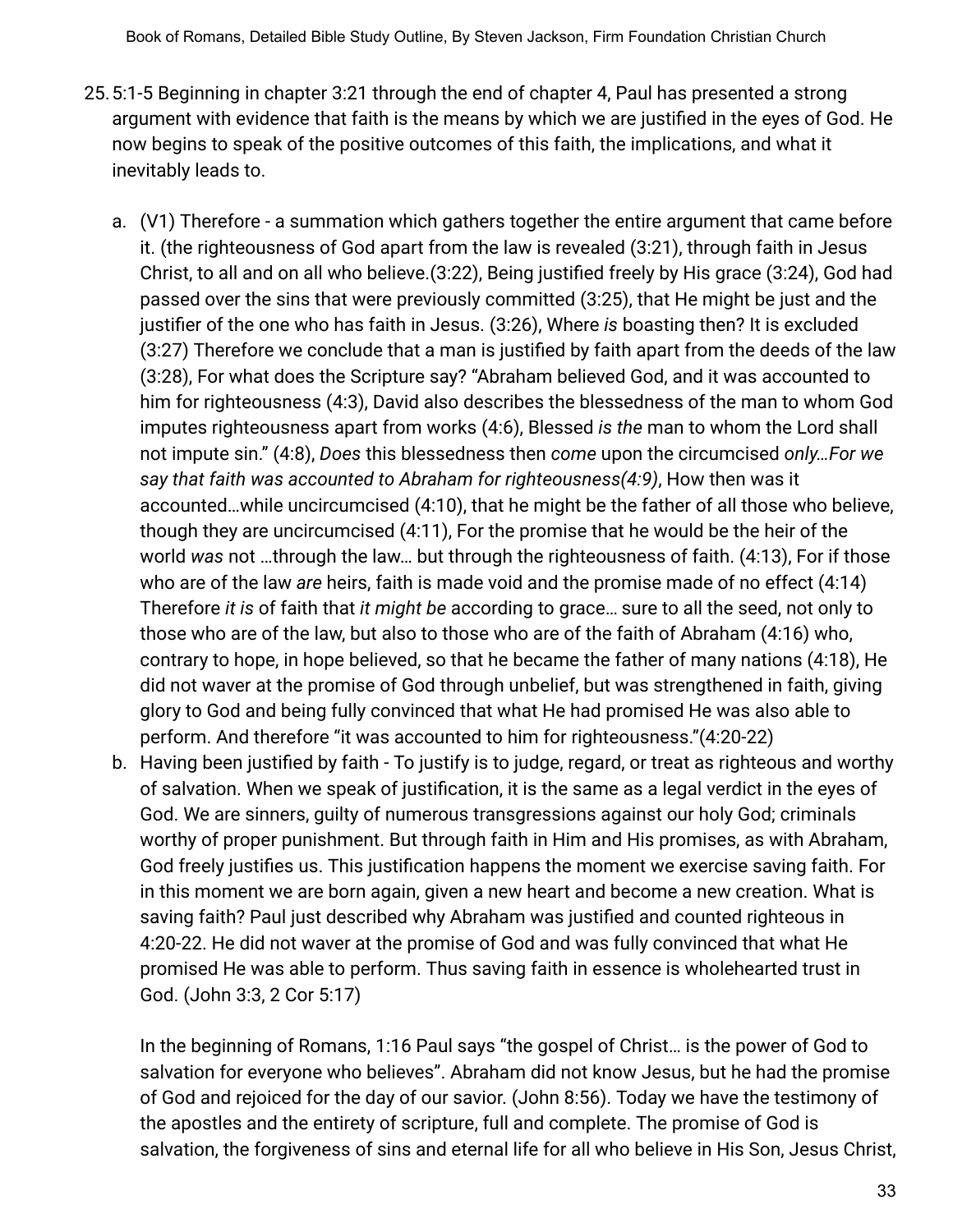who is Lord of all, King of kings and the Creator of the universe. As well as the promise of the Holy Spirit and the fruit that He produces in us. Though it must be said that there are many who think they believe and yet are mistaken. False teachers have skewed the gospel truths in terrible fashion and there are many who will be turned aside in the day of judgment having never truly known Jesus. (Mat 7:21-23). Therefore it is vital that we understand the whole gospel. For John 3:16 is truth, and a glorious one, but so is Mat 7:21-23. Our faith must be focused and directed on Jesus and His work on our behalf. Understanding that we need Him in our lives for everything, and that we are sinners with no hope of heaven without His forgiveness, that comes through our repentance and faith in His blessed sacrifice and resurrection. It is in this belief that we are justified.

c. We have peace with God - The first thing we should notice is what this statement is not saying. That we have the peace **OF** God. (Gal 5:22). The peace of God is certainly a benefit of salvation and fruit of the Spirit when we are born again. In such a way that we have peace of mind, serenity, calmness of heart as we are freed from the anxieties of this life. The more we give up the burdens and heaviness of sin and learn to trust more fully in Him as we take up the yoke of Jesus which is easy and light, (Mat 11:30) the more we experience this peace. However, the wording here in verse 5:1 is deliberate to say that we have peace with God, which is saying something entirely different.

To have peace **WITH** God is far greater than to have calmness of heart. Because peace with God means that God is at peace with us. (Rom 8:7, 5:10) Before we exercise saving faith, we are at war with God; enemies against His kingdom. Either in open rebellion or under the delusion of this world. Which is why the idea that "God loves you unconditionally" is a very dangerous one that prevents many people from understanding the truth, not realizing that they need to repent and turn from sin. And not because turning from sin is what will save them, but because God hates sin, and those who love God desire to please Him. Indifference to sin is a bright flashing warning sign which means that you either do not understand scripture and the holiness of God or you are not saved. Sin should cause us explicit grief because God has taken up residence inside those who are saved and it was because of sin that Jesus had to die. (1 Cor 3:16, 2 Cor 13:5)

This is a serious problem in today's televangelist style preaching that avoids the discussion of sin. In Matthew 7:13-26 Jesus speaks of the narrow gate and the difficult way which leads to life. It's difficult because people love sin and will find any reason or excuse to continue partaking of this sin. If they hear that God loves them just the way they are, there is no reason to believe they need to change. This kind of message breeds complacency instead of the godly sorrow which produces repentance and leads to salvation. (2 Cor 7:10) But scripture is clear that there are only two sides. You are either with Jesus or against Him and there is no in between. (Mat 12:30) When Jesus tells those who call out "Lord Lord" to depart from Him (Mat 7:23), His response is that He never knew them. It isn't that He once knew them or kind of knew them, but He never knew them. They are workers of iniquity and regularly practice lawlessness. He then explains it is those who do the will of His Father who will enter the kingdom. (Eph 2:1-3) Because when someone is saved they become a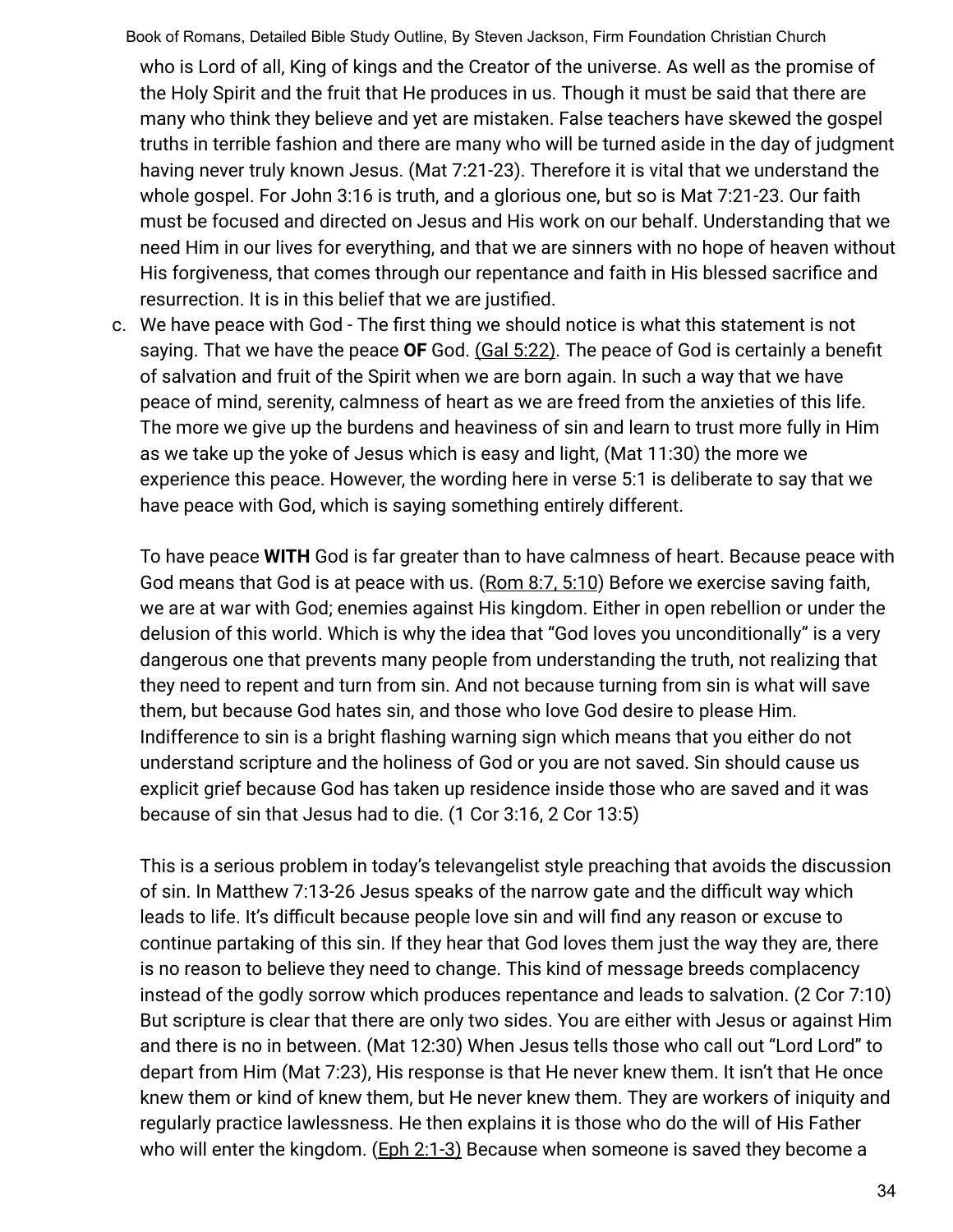Book of Romans, Detailed Bible Study Outline, By Steven Jackson, Firm Foundation Christian Church child of obedience through the power of God. A new creation, freed from the power of sin and no longer subject to the prince of this world as a child of disobedience. (2 Cor 5:17)

Peace with God is a treaty: A forgiveness and reconciliation offered by God to those who humbly repent and place their faith in Him. And no one is at peace with God until this faith is exercised. (Psalm 7:11-13) God is angry everyday and this should be a frightening thought. If there is anyone we care for who is unsaved, we should picture them with satan's military uniform and that may alter our perspective and let us try harder to persuade them. It's not simply that they do not believe, but they are at war with God. And God will destroy His enemies. (Psalm 68:19-23 N.A.S. version says He will shatter their heads.) If not for His patience and longsuffering, we would all be dead the moment we sin, but God does not take pleasure in the death of the wicked and offers us the opportunity to repent. (Eze 33:11) And when we do, when we are born again, there is no longer any condemnation as all of our sins are forgiven, we are no longer enemies and we have that blessed rest and peace with God.

d. Through our Lord Jesus Christ - Once again, I will emphasize the importance of being children of obedience. Paul here refers to Jesus as Lord and in the very beginning of Romans he calls himself a bondservant or a slave of Jesus Christ. The role of a Christian is one who is subservient to the will of his Master, his King. For the glory of God. (John 17:6) Imagine two armies at war and one soldier comes to the other side in surrender, asking forgiveness and also asking to be allowed on their side. But he also says "I have no real intention to change my ways or do what you say or even alter what I think, but please forgive me anyway and let me on to your team." It's just not an appropriate or feasible thought and no one would accept that surrender. And neither will God.

Christ is our Savior. We are justified by faith and have peace with God through Jesus Christ. (Eph 2:14) Jesus Himself is our peace and without Him, we are enemies of God. For He willingly offered Himself to God the Father as a substitute on behalf of all who would believe in Him. Propitiating, appeasing or placating the wrath of God. (Rom 3:25) And God has accepted this substitute, granting to those who believe, the righteousness of Christ. Jesus is everything for the believer. He did it all and continues to do it all. It was His earthly walk that fulfilled all righteousness committing no sin. (1 Pet 2:22) It was his bloody death that satisfied the wrath of God and covers our sins. It was His resurrection that proved He was the Son of God (Rom 1:4) and accomplished His purpose, strengthening the faith of the apostles who began to spread the gospel around the world. It was His prayer that the Holy Spirit be sent to believers, empowering them to endure tribulation and to die for their convictions. It is His guidance and mastery as a shepherd to keep us from going too far astray. It is His current work as priest and mediator that allows us to be forgiven any future sins. And it is His righteousness that God sees when He looks upon us, allowing us the unfathomable privilege to be adopted and called children and co-heirs with Him. (Rom 8:17) We have done nothing to deserve this and can do nothing to earn this. But through His Son, His mercy and love for the world are on display. Our role is to surrender to Him. "He must increase, but I *must* decrease" (John 3:30), learn from Him through Scripture, and actively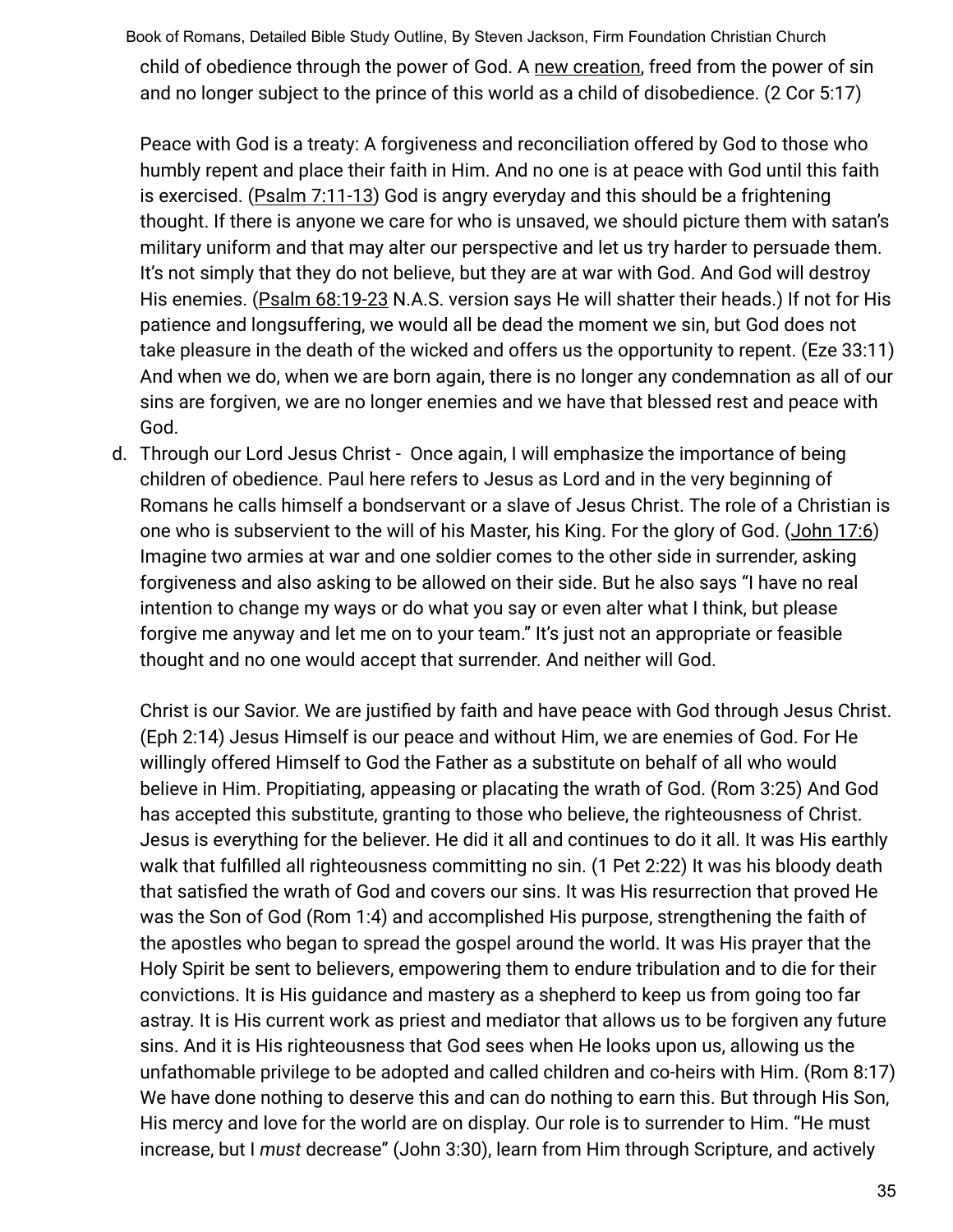Book of Romans, Detailed Bible Study Outline, By Steven Jackson, Firm Foundation Christian Church participate in our sanctification by prayer and practice. Renewing our minds daily by the washing of the word. (Rom 12:3, Eph 5:26)

e. (V2a) through whom also we have access by faith into this grace - Once again, it is by faith. Faith in Jesus Christ is the key for all spiritual matters regarding salvation and sanctification. (Heb 11:4-6) Through Jesus our reward is, to a large degree, incomprehensible. However, Scripture does give us some insight into this matter. Abraham for his faith was accounted righteous and given descendants as numerous as the stars, David also was counted as righteous and upright by God and given the promise of an eternal dynasty. We cannot expect such grand things from the Lord, we can't even expect Him to fulfill smaller wishes unless it is within His will, but scripture does promise us the Holy Spirit as well as the righteousness of Christ. And these things come with a benefit greater than grandchildren and a throne. Now that we are no longer enemies of God, He grants us access to Himself and lives inside of us through the Holy Spirit. Of the many benefits this brings, one of the more special privileges is access into His grace. Which is not something that could be expected before Jesus.

When Moses went up to the mountain there was a boundary set up and the Israelites were instructed to stay away and not even touch it lest they should die. The tabernacle and temple were set up with inner and outer courtyards setting boundaries for how close you could approach depending on your status as male or female or gentile. And the innermost portion was partitioned with a veil and not to be entered except by the high priest who had to be ceremonially washed and cleansed before he could approach to make a sacrifice and even then it was a frightening thing. And I'm sure you will recall When Uzzah tried to catch the ark of God from falling and he was struck dead. The old testament does not invoke the idea of intimate access to the grace of God. However, the veil was torn in two when Jesus died. His sacrifice opened the door to God for all who would enter through Him. (Heb 4:14-16) Jesus is the eternal high priest who needs no cleansing to enter the holy place and currently sits at the right hand of God to make intercession for us. Through Him, we not only have access to the grace and mercy of God, the free offering of forgiveness, but can stand in this grace before God as He continually mediates between us. (Gen 22:17, 2 Sam 7:16, 1 Cor 3:16, Ex 19:12, Ex 40:1, Lev 16)

f. (V2b) Rejoice in hope of the glory of God. - When the world speaks of hope, it might as well mean wishful thinking. People hope they will have good luck and win the lottery or they hope to get a promotion, pass a test, find a date to prom. But biblical hope is something different. When the Bible speaks of hope, it carries certainty with it; a confident expectation. (Heb 11:1, Rom 8:23-25) We exercise faith because of hope and our hope exists because the Lord has given us His word. We are not wishful thinking, but trusting in His promises. Therefore we rejoice in the hope He has created in us. And what is this hope? The glory of God. (John 17:20-24) That we may be one with Jesus and the Father, to know that He loves us, and to be with Him and behold His glory in heaven. (2 Cor 3:12-17) And to be transformed into His likeness. (1 John 3:2-3)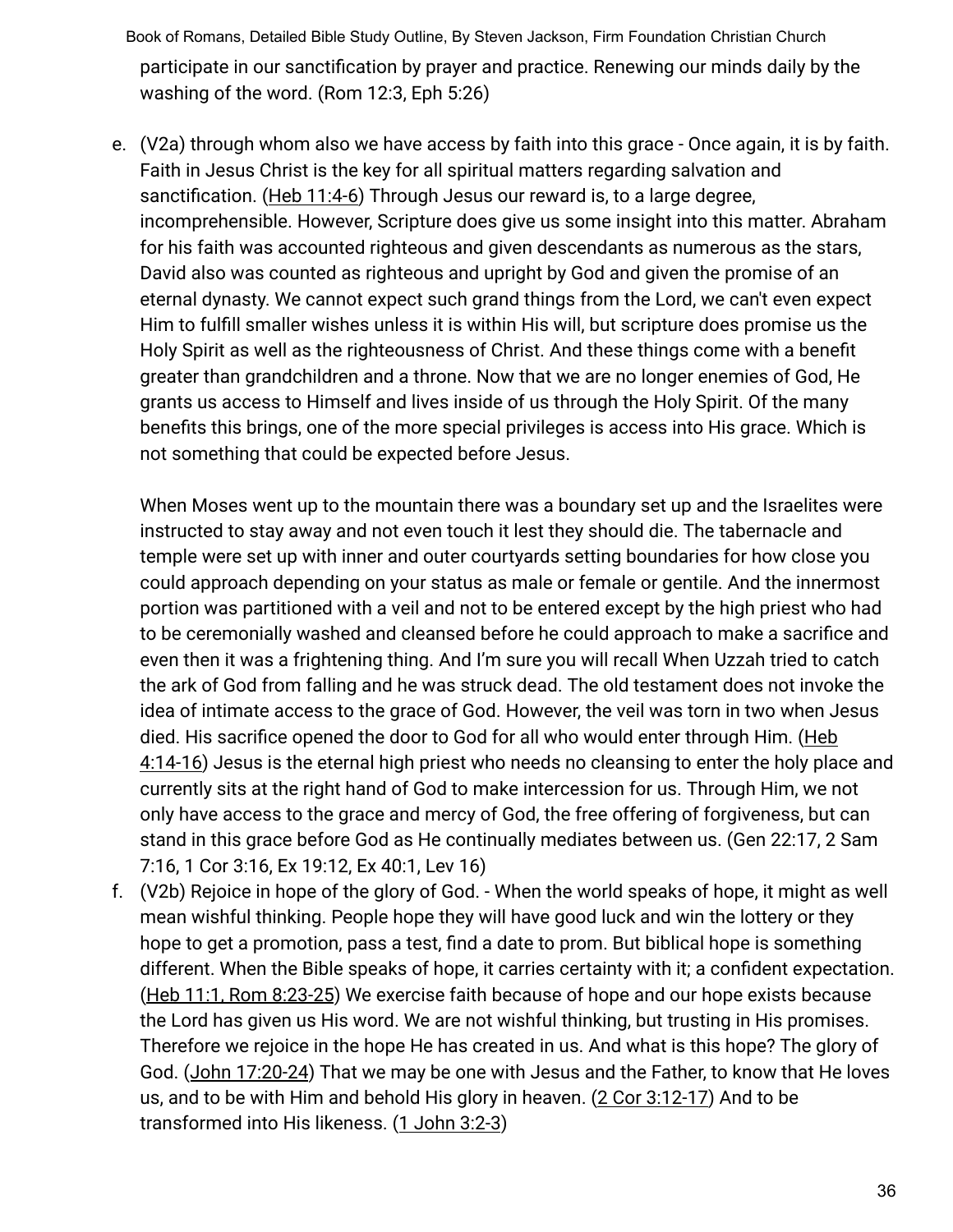- g. (V3a) And not only *that,* but we also glory in tribulations As if all that wasn't enough; that we now have peace with God, no longer enemies, but friends, even children. That we have access to His grace and forgiveness, that He mediates on our behalf, that we will be transformed into His likeness and be with Him to behold His true glory which shines brighter than the sun. Not only all that, but we also may glory in tribulation. Glory as a verb is defined as taking great pride or pleasure in something. The something Paul is describing is tribulation. And we might think to ourselves "how is it possible to glory in tribulation?" First, to answer that question. It's possible through the strength of God and the hope within us. Recall that our hope is not a wish but an expectation for the fulfillment of God's promise.
- h. (V3b) knowing that tribulation produces perseverance Tribulation is "a cause for great trouble or suffering". We can glory in this suffering for multiple reasons. As Paul says here, tribulation produces perseverance. And knowing this makes any of our troubles more tolerable as there is a clearly defined reward. But there is another reason (2 Cor 12:7-10). When we are weak, Christ's strength shines all the more. (Mat 5:11-14) We are the salt and light of the earth. The more we endure tribulation the more tribulation we can endure. And the more we can endure with a bright and hopeful spirit the more others will be drawn to us and want to know why we are so hopeful, which glorifies God and allows us a direct opportunity to share the gospel. Jesus spoke of persecution, but that isn't the only kind of tribulation. Any cause for great trouble or suffering is tribulation. Which could be any variety of issues such as financial hardship, marital issues, children, work related. But if we can recall the promises of God, we can rest in our hope and glory in our tribulations, knowing that all things work together for good for those who love God. (Rom 8:28) We can also recall that we are not alone. We are members of the body of Christ and our brothers and sisters will help us carry our burdens. On top of this, we have history and the saints who came before us. (Heb 12:1-6) And most importantly we have the Holy Spirit within us and the example of Christ Himself, who endured the cross for the joy set before Him.
- i. (V4) Perseverance produces character which produces hope (James 1:2-4) what is perseverance? It is "continued effort to do or achieve something despite difficulties, failure, or opposition". We wouldn't need perseverance if we could accomplish our goals the first time through. Perseverance implies there will be difficulties and hardships. James says to count it joy when we fall into these trials. As the testing of our faith produces patience. There is no way to know exactly what troubles we will fall into as the Lord has different plans for everyone. But we can be certain of a few things. For one, we know that the Lord prunes His branches and disciplines His children. (John 15:2, Heb 12:6-15) Paul says to endure suffering as if it were discipline. When we endure and persevere it produces character. (Heb 12:11 "No discipline seems enjoyable at the time, but painful. Later on, however, it yields a harvest of righteousness and peace to those who have been trained by it.") God does nothing flippantly and there is a purpose for everything. Tribulation, suffering and persecution are for our benefit. The more we endure the stronger we become and the more confidence we have in God, which produces a more firm hope in Him and His word. And the second thing we can be sure of: (John 15:18-21) Those who hated Jesus will hate us as well. The more openly we discuss the truth of the gospel, the more the world will treat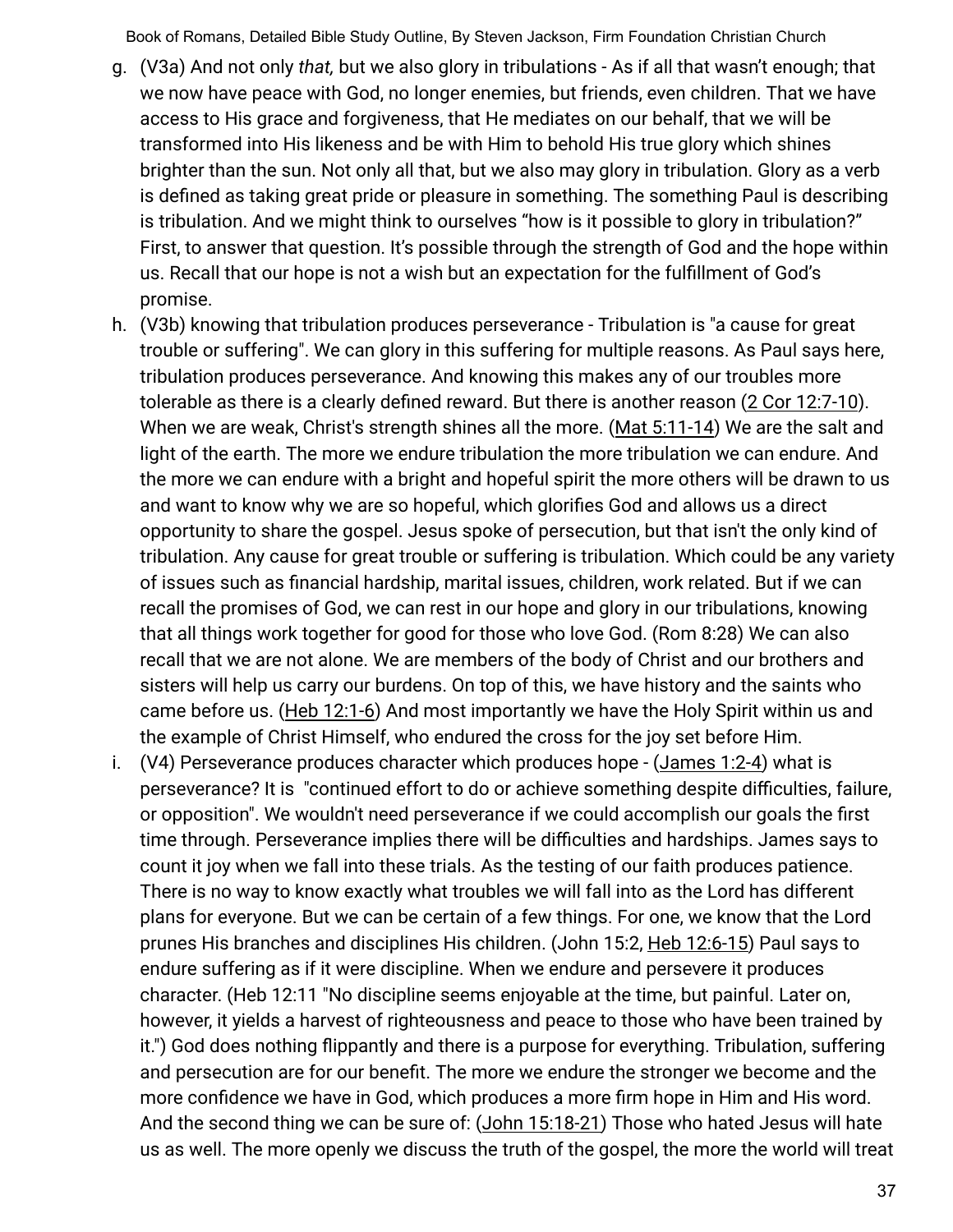Book of Romans, Detailed Bible Study Outline, By Steven Jackson, Firm Foundation Christian Church us like Jesus. Remember the prince of this world is satan and his followers are everywhere. Our war is spiritual; against principalities and ideas. The truth is despised by those who love darkness and bearers of the light are not welcome amongst the children of disobedience.

- j. (V5) Hope does not disappoint Because our hope in God cannot disappoint. It is our great honor and privilege to know and trust in God. The Good Shepherd has chosen us out of the world to bear fruit. (John 15:16) And the more intimately we know Him, the less we fear the world. Let God be true, but every man a liar. (Rom 3:4) If our God is faithful to fulfill His promises, how can we be disappointed? What holds us back from complete trust is a lack of knowledge in His word and or the absence of trials in our life that help us grow in faith. What we don't want to do is rush ahead in any area of our life in impatience without consulting God like the Isrealites when Moses delayed coming down the mountain. (Exo 32:1). (Isa 40:28-31) Our hope is the everlasting God and those who wait on Him, trust in Him will renew their strength in hope and not be disappointed.
- k. Because the love of God has been poured out in our hearts by the Holy Spirit who was given to us - (Psalm 23) "The Lord is my Shepherd, I shall not want… though I walk through the valley of the shadow of death, I will fear no evil." Such trust can only be granted to one we love because we know they love us. How do we know He loved us? Because He does not make us drink from the cup of His wrath which we deserve and has allowed His Son to stand in our place. And not only did this happen, but it was while we were still sinners and enemies against Him. (Rom 5:8)

(1 John 4:7\*) To love is to be born of God. We cannot truly love without understanding what love is. If we recall what Jesus said, "He who is not with Me is against Me" (Mat 12:30) and see that Paul calls us enemies of God (Rom 5:10) we understand there are only 2 sides. Children of God or Children of the devil: Children of obedience or children of disobedience: Saved or unsaved and there is simply no inbetween. We cannot know love as children of the devil. But we come to know love when we receive the Holy Spirit and are born again and the love of God is poured into our hearts. (1 John 4\*8) Feelings of hate, indifference to sin and the unwillingness to bend our will to His, demonstrates we do not love God, because the Holy Spirit within us cannot do anything, but love God. And if we do not love, we do not know God. (1 John 4\*9) For we were dead in our tresspasses, but through Jesus we can live. (1 John 4\*10) We didn't love God, but He loved us and the more this sinks in the more we realize how much has been poured into us.

26.5:6-11 Having just spoken about some of the privileges and benefits we have received through salvation, Paul finally mentions one of the greatest gifts we could receive. The love of God, poured out in our hearts. He now expands on this love with multiple levels of reasoning to make it very clear just what this means. Through his reasoning we can see that our salvation is secure because of the Lord's love for us. In these next verses He uses 4 descriptive words/ideas to highlight our standing before we came to God. Without strength, ungodly, sinners and enemies. It is in this condition that He died for us. And if He died for us while we were enemies, will He not then do more for us now that we have been reconciled?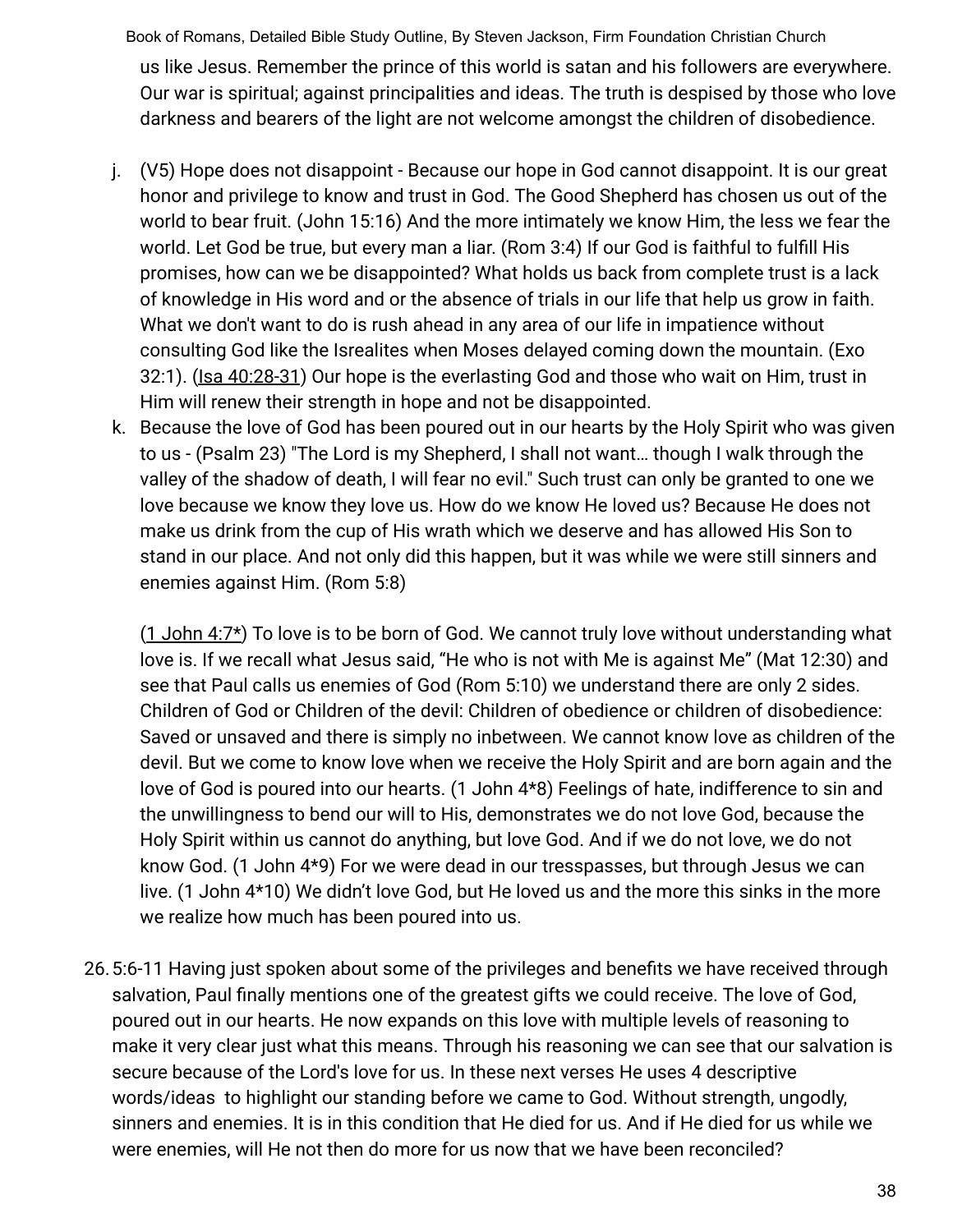- a. (V6) For when we were without strength To one who has been saved there is no question about this. We understand that we did not have the strength in ourselves to overcome sin and the evil of the world. And not only did we not have the strength to overcome it, but we didn't even see anything wrong with it because we actively suppressed the truth (Rom 1:18), preferring darkness to the light (John 3:19) and we took pleasure in our old ways, not wanting to change anything.
	- i. "We were" He is speaking to the saints. Remember, there are none good, none righteous. It's easy to consider these things as true regarding unrepentant sinners. They all need the light of the gospel. But we all were or still are children of disobedience (Eph2:2) attempting to convince ourselves there is no God or else create our own gods and idols that don't mind our immorality. (Rom 1:23) And it was in this time of sin and rebellion that Jesus died for us.
	- ii. "Without strength" Eph 2:1 says "And you *He made alive,* who were dead in trespasses and sins." Dead people have no strength. Unrepentant sinners are dead bodies walking aimlessly; blown by the wind with no real purpose. Here one day and gone the next, they are driven by temporal pleasures and take pride in what should be their shame. (Phi 3:19) Though they suffer, they have no idea why and without the light of the gospel there is no true hope in which they can stand. But this presents a problem.
- iii. (1 Cor 2:14) "The natural man does not receive the things of the Spirit of God…nor can he know them, for they are spiritually discerned." Even those who understand they are suffering and want to do something about it will focus on anything but the real cause, because their thoughts have become futile. And even if they do hear the gospel, it would sound like foolishness to them. (Rom1:21) And if by chance, they succeed in distracting themselves with something they perceive to be positive, perhaps fame, fitness or fortune, they soon realize these are empty pursuits and the cycle begins again, looking for some new distraction. (And this doesn't even begin to address those who turn to drugs, gambling, pornography or any other variety of destructive habits.)
- b. In due time Christ died for the ungodly**.** At just the right time in history, Jesus came to this earth and died for us. At just the right time in our personal lives, God called to us when we needed Him to. (Jer 29:11-14)God's timing is impeccable and He is always working for His and our benefit(John 5:17, Rom 8:28). But notice that it is not when we were on our best behavior or even when we necessarily wanted it, but on his time and without anything from us, He died for the ungodly. And this death was a necessary thing. Remember that God is a just and holy God. The righteous demands of justice require that the penalty is paid. The penalty for sin is death and therefore Jesus had to die. To stand in our place and take the punishment for sin. (John 15:12-13)
- c. (V7) Scarcely for a righteous man will one die We are not reading about someone righteous in the eyes of God, but one relative to human standards. Perhaps someone who is law abiding, generally upright in his business dealings, tries hard to keep his word and fulfill promises, Isn't known for lies or deceit and goes out of his way to help others. What Paul is saying is that it is rare for someone to give up their life even for someone like this.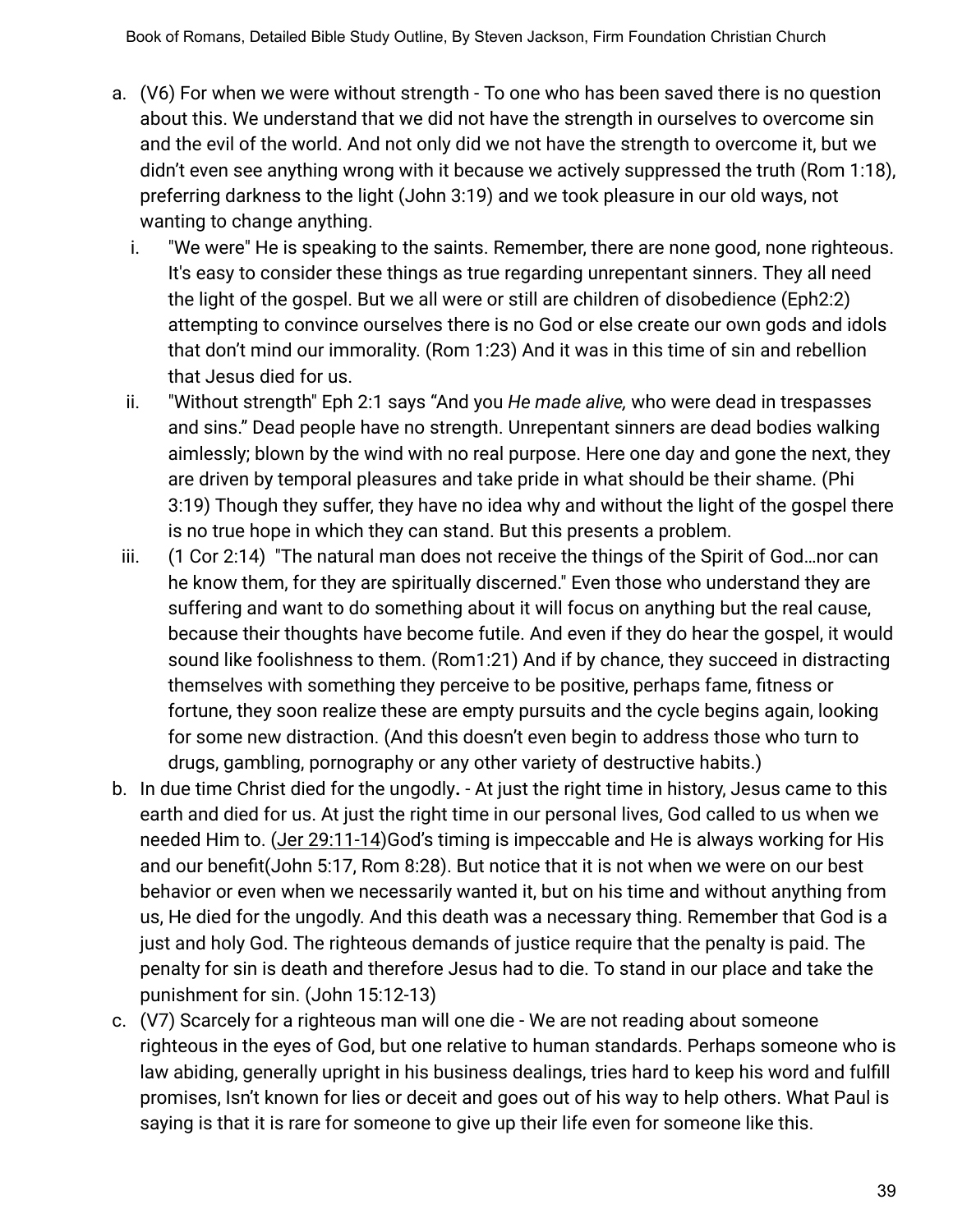- d. Yet perhaps for a good man someone would even dare to die. As we will see in the next verse the argument he is presenting is from the greater to the lesser. Rarely will someone die for a righteous man, though maybe someone might even die for a good man. And again, this is not saying anything about goodness in the eyes of God, but only by man's standards. Despite what some believe, mankind is selfish by nature and our drive to live and have more causes many to do evil things. But throughout history there are examples of people dying for others. Firefighters running into burning buildings to save others, soldiers dying for their friends. Even random strangers performing heroic acts of kindness. But this is not the normal course of action and is the exception to the rule. And notice the manner in which he is describing this action. Daring to die (John 15:13)
- e. (V8) But God The next presentation of God's love. People will not die for other people, though perhaps in rare cases someone might dare give their life, But God demonstrates His love toward us through Christ's willing sacrifice. And this while we were still sinners. (Mat 5:44-48) Criminals, guilty of our crimes against God, deserving of the punishment that awaited us. But God demonstrated His own love toward us at a personal cost. This verse has been described as the "John 3:16 of Romans". And rightly so, as in this one truth God's love is magnified and He is glorified. For God so loved the world that He was willing to take pain and penalty for those deserving of nothing less than the fires of hell, especially in consideration of verse 10.
- f. (V9) Much more then This is the turning point of the argument. He has demonstrated the love of God already. When we were without strength (V6) and ungodly, Christ died for us. Still reveling in sin with no plans to change, Christ willingly died for those who were unworthy of such a love, in order to produce a change in their hearts. And here we dive deeper into God's love once again. The security of believers.
	- i. Having now been justified by His blood Justification is the first process of change for the new believer. The moment we believe, our standing with God is reversed and we have now become friends, allowed to enter into the inner sanctuary where before there was a veil. Christ's death has torn the veil and He has taken it upon Himself to overcome the necessary obstacles in order for us to become partakers of His grace. But it is said that we are justified by His blood because God has revealed that the "life of the flesh *is* in the blood". (Lev 17:11) And without the shedding of blood there is no remission of sins. (Heb 9:22)
	- ii. We shall be saved from wrath through Him "Much more then" if He did all of this while we were sinners, how much more will He do for us now that we are friends? If He died for us in an ungodly state of sin, how much more will we be saved from any possibility of wrath? For it is not in our own effort and power that we are saved, but through Him. He is the one who saves us, He is the one who keeps us and continues to work in us through His Spirit. And if we can be saved in a state of guilt without having known the love of God, how much easier will it be for Him to keep us away from wrath and in a state of grace now that His Spirit is within us?
- g. (V10) Continuing this line of thought, but an even stronger argument. We weren't just ungodly sinners, but we were enemies at war with God. God's love is an untold bounty of forgiveness, grace and mercy. And as traitors and rebels against His kingdom, we are not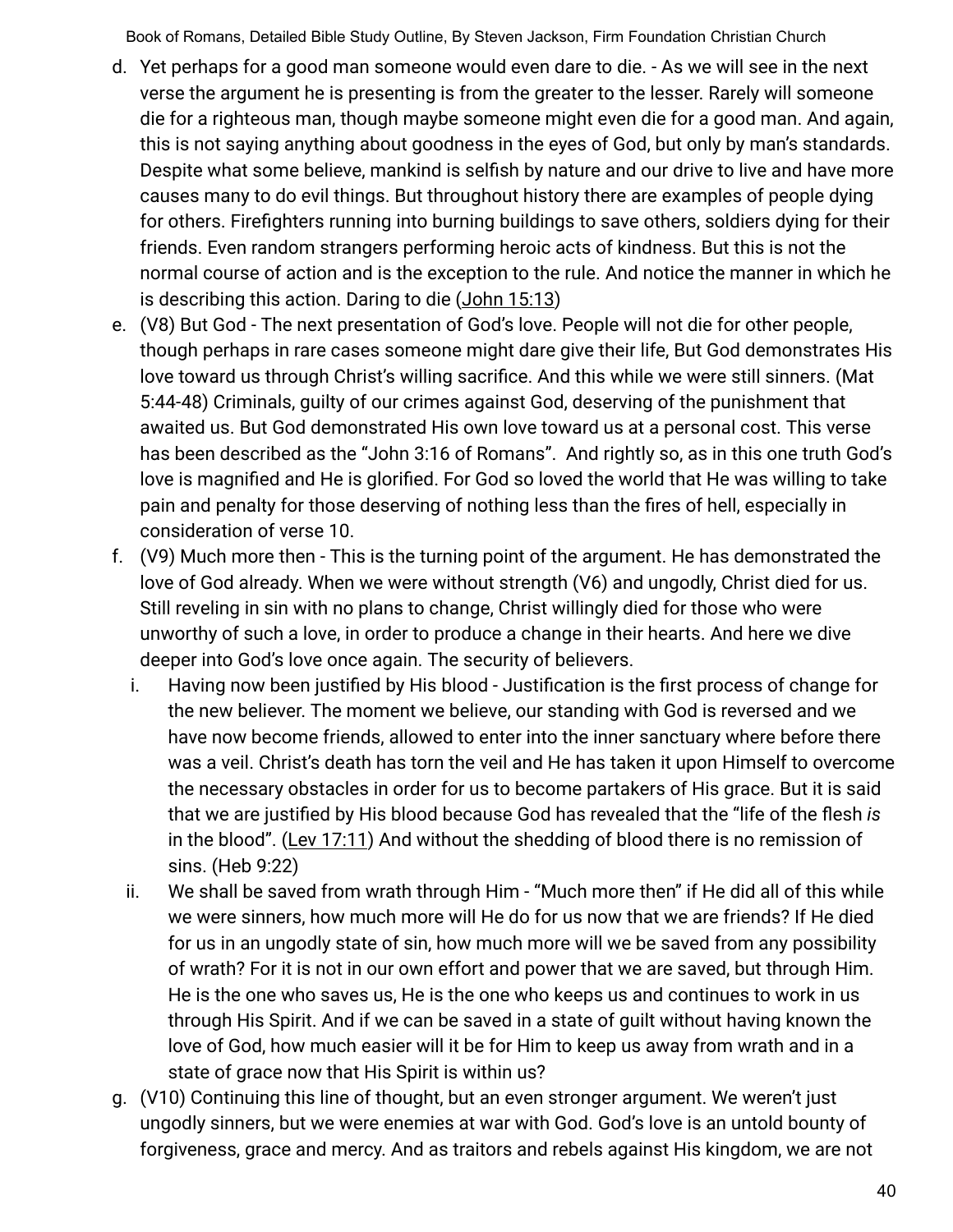Book of Romans, Detailed Bible Study Outline, By Steven Jackson, Firm Foundation Christian Church deserving of any of it. Even human institutions charge death for the crime of treason. But God loved us, and so much so, that wanting to demonstrate this love, "He gave His only begotten Son that whoever believes in Him should not perish but have everlasting life." (John 3:16, C.f. 5:1)

- i. We were reconciled to God Through His efforts, through His righteous life, through His unjust persecutions, beatings and shedding of blood. Through His death and resurrection we were reconciled to God. It cannot be emphasized too much that we have done nothing. Our forgiveness and reconciliation is entirely in His hands and by His efforts. We did not offer a peace treaty to God, but God has pulled us out of the filth and cleansed us with the blood of His Son. And having seen this love, our faith grows, and through this faith we are saved by His grace, a gift of God. (Eph 2:8) He reconciled us to Himself through the death of His Son.
- ii. Much more, having been reconciled, we shall be saved by His life. Much more, not maybe or perhaps it would reason, but much more. God did not go through all the effort to save us, to cleanse us and to reconcile us to Himself only to let us fall back into the filth of sin. (Phi 1:6, John 10:26-30) The cost of our reconciliation was a steep one, the death of the Son of God. And if, through His death we were reconciled, so much more so now that He lives, will we be saved. He did not stay dead, but rose from the tomb and spoke with many before He ascended to heaven in a glorious way. Christ is alive this very moment, seated at the right hand of God the Father (Mark 16:19) acting as priest, and making intercession for us. (Heb 7:25) And if He did all of that to reconcile us to Himself, much more we shall be saved by His life.
- h. (V11) In verse 2, we rejoice in the hope of the glory of God. In verse 3 we also glory in tribulation, but through it all, having now been saved by His love and reassured of our salvation through the life of His Son, we rejoice in God Himself. No longer enemies frightened or terrorized by the wrath to come, but as one time captives, freed from the bondage of sin, we give thanks and praise to our savior. We rejoice in God.
	- i. And all of this through Jesus Christ, our firm foundation. The only name under heaven by which men must be saved. He is the reason for our hope, and it is His Spirit that lives inside of us. It is through His life that we now have the power to overcome sin. (Gal 2:20, Php 4:13) Through Jesus, we have been reconciled to God. Through Jesus we can come directly to the throne of grace, through Jesus we are forgiven, it is all through Jesus and there can be no understating the importance of His person. He is our teacher and our example and it is for all these reasons and more that God has exalted His name.
	- ii. And through Him, most importantly of all, we have reconciliation. (1 John 2:1-2) Paul comes back around to this important concept. That Jesus was made to be the propitiation for our sins, to appease and turn away the wrath of God. Which was aimed at and prepped for us, just waiting to be unleashed. As Paul said early on in chapter 1, the wrath of God is revealed against all ungodliness. And only due to His patience and long-suffering do any of us continue to walk the earth. But through Christ, we are set at peace with God. Once ungodly, helpless sinners. Now made Saints, friends and children of God through His atoning sacrifice.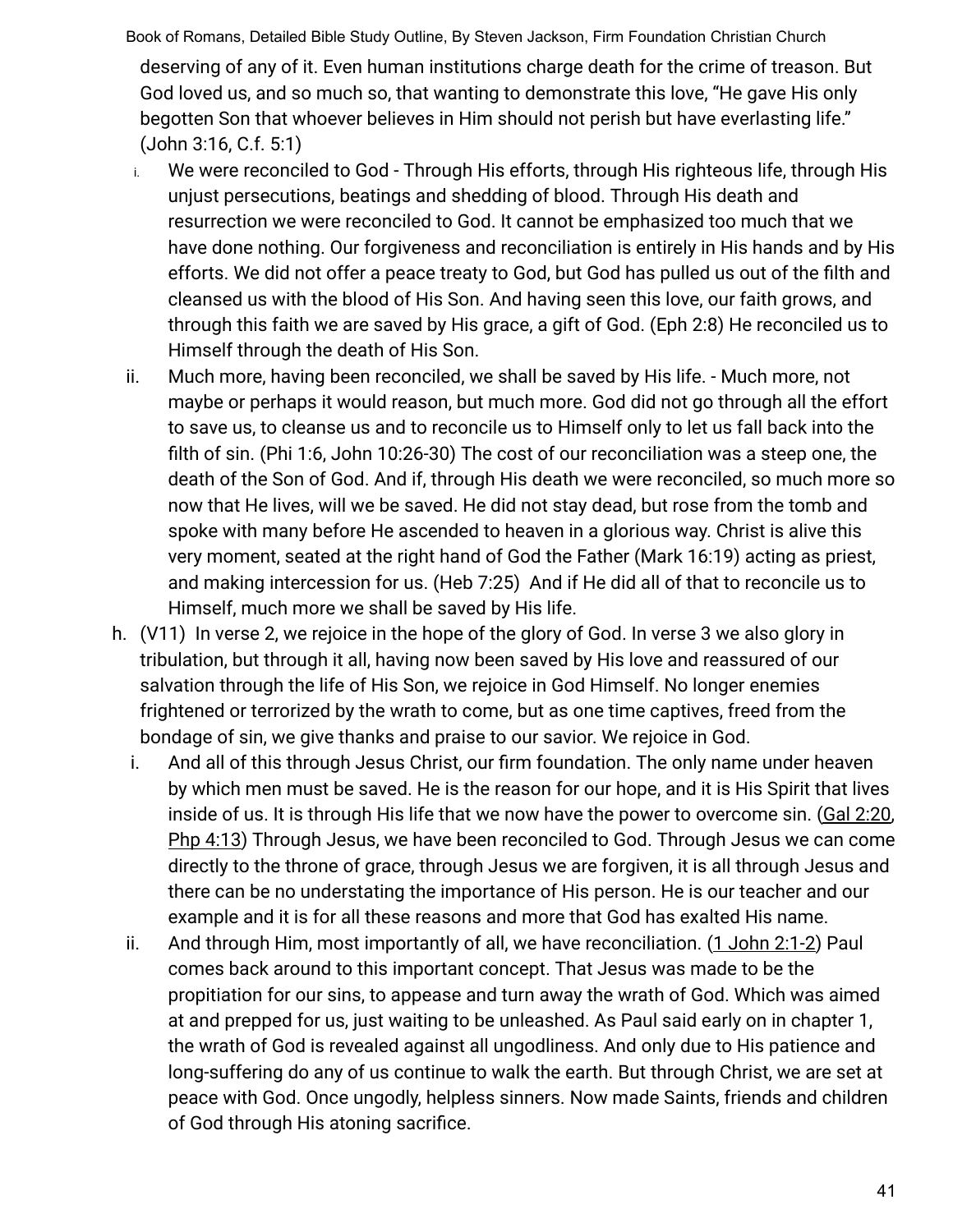- 27.5:12-21 How can the act of one man be enough? How can we all be justified by faith in Jesus? As we come to the closing argument in Paul's presentation for Justification by faith, we slow down to thoroughly examine the facts of the matter. Long before we had the righteousness of Christ imputed to our accounts, we had the sins of Adam imputed to us before we were even born. Through this next portion of Scripture, we will see how Paul compares and contrasts Adam to Christ and how the grace of God is more powerful than the sins of man.
	- a. (V12) Through one man (Adam), sin has entered into the world. And thanks to Scripture we know that the penalty for sin is death. God told this to Adam before he sinned and also used His prophets to reinforce this truth. "the soul who sins shall die." "The wages of sin is death." Through Adam's act of disobedience the entire race of mankind has been tainted with sin. The world was cursed and we have inherited sin through Adam. Anyone who was ever born of man and woman has felt the repercussions and tasted death as a result.
		- i. Therefore Once again we see the culmination and explanation of the preceding ideas. Remember this is all about justification, which is God declaring us to be righteous. We now have peace with God, though we were sinners and enemies. We were reconciled to God through the death of His Son. And if He died for us, how much more will He live for us and intercede on our behalf? THEREFORE- (This is the beginning of his closing argument). And as we will see, he uses Adam and his actions as a type of Christ to explain how Jesus's sacrifce can cover us all.
		- ii. Just as through one man sin entered the world ("Just as", Paul is setting up a comparison to be fully laid out shortly) It is taken for granted here that the reader knows how sin entered the world. And we can find this account in the book of Genesis chapters 2-3. God put Adam in the garden of Eden with his wife and told him he could eat from any tree, but one. Adam disobeyed and ate from that tree anyway so God placed a curse on creation and kicked them out of the garden. As a result, all of Adam's children would inherit the burdens of sin through him. You may have heard the term federal headship. And what this generally means is that there is one person who is a binding representative for others. We didn't have a choice in this matter, but not everything in life is a choice. Adam sinned, and as our binding representative his sins are imputed to us.
	- iii. And death through sin Gen 2:17 "for when you eat from it you will certainly die." There was nothing uncertain or unclear about these instructions. The result of sin is death. The moment Adam sinned, he died spiritually and began to age, feeling the effects of his sin. God was gracious and did not abandon him entirely, but instead had a plan to redeem mankind. (Eph 2:1) We are dead in our tresspasses and sins, condemned to an eternity of suffering if we do not receive the grace and mercy of God.
	- iv. And thus death spread to all men, because all sinned We inherited this nature from Adam, but we all willingly continue on this path. And as such we cannot blame Adam anymore than he could blame Eve. (Eze 18:20) "The soul who sins shall die. The son shall not bear the guilt of the father, nor the father bear the guilt of the son." We are all responsible for ourselves. Despite the fact that our conscience bears witness and the law of God is written on our hearts. We all choose to sin. The result is death. And as we know, there are none who escape this fate, because all have sinned.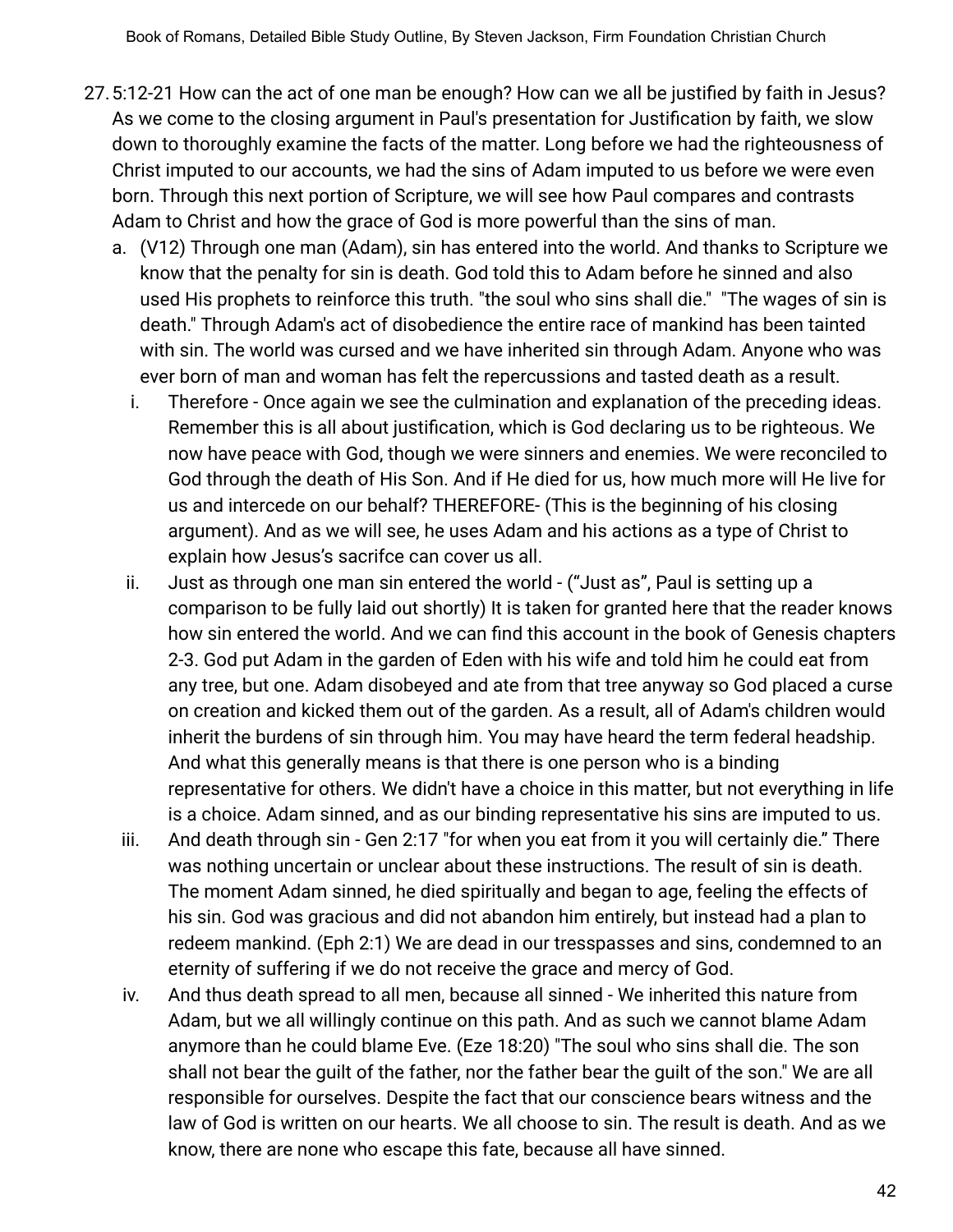- b. (V13-14) One thing to note here before we move on. Verse 12 seemingly ends abruptly and sounds a bit strange when read aloud as if the idea is not complete. And that is because it isn't. Paul interrupts his line of reasoning here to interject an explanation of what he is saying. The idea presented in verse 12 picks back up in verse 18 "even so through one man…" However before we get to verse 18, Paul breaks down and explains what he is saying in verse 12. Primarily that the cause of death is sin and that death is the evidence to prove all have sinned even if our sins aren't exactly the same as Adam's.
	- i. For until the law sin was in the world (Rom 2:12&15) This will be an obvious truth to anyone vaguely familiar with the book of Genesis. With Adam's first two children, one of them was a spiteful murderer. A couple chapters later before Noah builds the ark we are told in Gen 6:5 that "the Lord saw that the wickedness of man was great in the earth, and that every intent of the thoughts of his heart was only evil continually." Then in verse 6:7 "the Lord said, "I will destroy man whom I have created from the face of the earth," 6:8 although Noah found grace in the eyes of the Lord. And in 6:11-12 "The earth also was corrupt before God, and the earth was filled with violence. So God looked upon the earth, and indeed it was corrupt; for all flesh had corrupted their way on the earth." But even Noah, who had found grace in the eyes of God, was a sinner and was found drunk and naked by his children (Gen 9:21), Abraham lied about his wife being his sister (Gen 20:2), Isaac also told the same lie (Gen 26:6), Jacob took his brother's birthright (Gen 25:31-33) and deceived his father for the blessing. (Gen 27), Joseph's brother's were jealous and sold him into slavery(Gen 37:28), and Moses murdered an egyptian. (Exo 2:12) The point is what is directly being stated, sin entered the world through Adam and existed well before the law was introduced.
	- ii. but sin is not imputed when there is no law Though sin was in the world, the fact that there was no revealed law prevented those sins from being accounted the same way as Adam's sin. (John 15:22-24) Adam disobeyed the commandment of God. Those who were born outside of the garden and before the written law of Moses, effectively lived without any revealed commandments. However, what he is saying in this verse is to be used as a piece of evidence. As if to say, "though there was no law which did impute sin, we know sin existed, because death still reigned from Adam to Moses." The law of God still existed, just not in any written or expressed form and therefore the liability is lessened to a degree. The same way that those who hear the gospel today and reject it will be held more accountable than those who have never heard. (Rom 2:12, 7:7 5:20)
- iii. Nevertheless death reigned from Adam to Moses (1 Cor 15:21-26) Death reigned as an absolute despot and satan laughs the whole way through. Those who will not obey the light of God, will be humbled in death for death is the last enemy. It is an inescapable reality due to the all encompassing effects of sin in this world. Notice in 5:12 how it is mentioned that sin entered the world. Before sin there was no death, but for and because of sin, death entered the world and took hold over nature. However, it should be noted that this is the work of God and not of satan. Though satan deceived the woman, It was God who cursed the ground and promised death to Adam.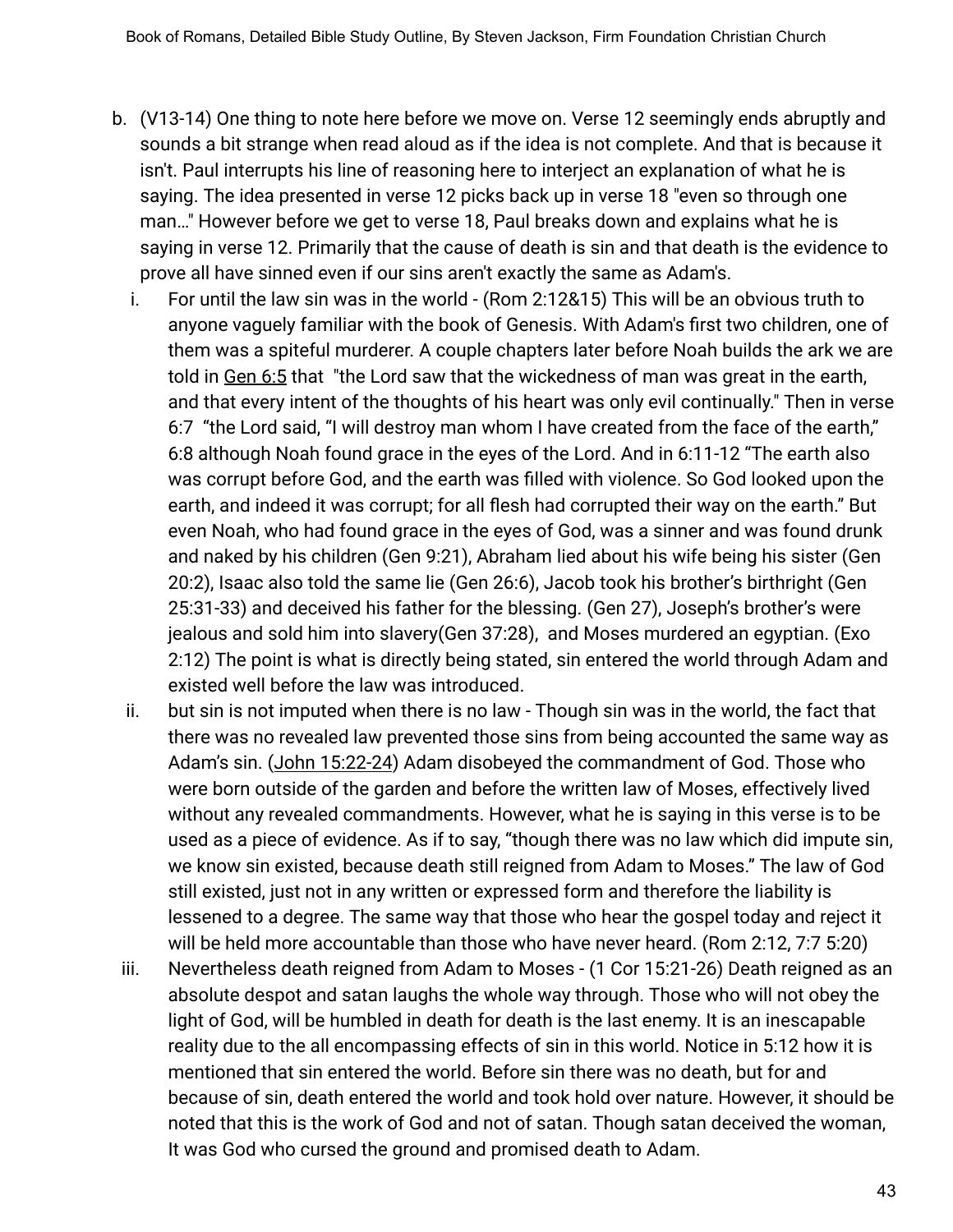- iv. One thing to notice is that Paul is drawing a relation between sin and death. They go hand in hand. And if you have the NKJV of the Bible, this portion of scripture is titled "Death in Adam, life in Christ". God told Adam, "for in the day that you eat of it you shall surely die". The effects were immediate and long lasting. Sin separates us from God and it cannot be washed away any more than our D.N.A. And it's not just death, but all things associated with death. Sickness and more evil, spiritual turmoil, distress, depression and hopelessness. Sin is also addictive and the more we do it, the more our hearts are hardened against God. Jesus said that whoever commits sin is a slave to sin. (John 8:34) And Paul repeats this idea in the next chapter. (Rom 6:16-18) There are only two choices. Death in Adam or life in Christ. Children of the devil or children of God. Enemies at war or friends with peace. The power of sin should not be underestimated.
- v. Death reigned "even over those who had not sinned according to the likeness of the transgression of Adam" - Sin is like a disease and a hereditary one at that. Death reigned because the sins of Adam were imputed to us through him. Which is why it doesn't matter if our sins were like the sins of Adam. It doesn't matter that the law of Moses was thousands of years after Adam first sinned. The sins of the first man were passed down like an inheritance. We were born in sin. (Psalm 51:5) "Behold, I was brought forth in iniquity, And in sin my mother conceived me." Adam's sin was imputed to the world. The sins of the world were imputed to Christ and through his death and resurrection, Christ defeated death. And now His righteousness can be imputed to those who believe in Him.
- vi. Adam, who is a type of Him who was to come A type is a resemblance or a pattern that foreshadows something in the future, be it a person or event. The sacrifice of Isaac or the passover are both types. The bronze serpent lifted up to save those who gaze upon it is another type. So as we will see in the next few verses, Paul is not favorably comparing Adam and Christ. But Adam is a type of Christ because of the federal headship. Because Adam stood as representative for all mankind and through his sin, sin entered the world. In like manner Christ stands for the world and His righteousness entered creation to be appropriated by those who choose to stand with Him.
- c. (V 15-17) Though Paul just mentioned Adam to be a type of Christ, he stops himself to clarify with a pointed "but". Adam may be like Christ in some way, but… Christ is better in every way. These next few verses highlight the differences. Contrasting the sin of Adam and its effects against Christ who died for sin and His free gifts to mankind. As we will see, we gain more through Christ than we ever lost through Adam. (Much more, abound, abundance.
	- i. (V15) (Death and grace) The free gift is not like the offense in many ways. The first mention here is that through the offense many died. And what was that offense? Adam ate a piece of fruit? No, the offense was disobedience to the express command of God and because of this many died. We cannot trivialize sin, in effect or in the enormity. It took only one sin to cast the entire human race into condemnation. Sin is like a deadly poison. One drop pollutes an entire cup of water. Except sin is the deadliest of poisons and the reason all other poisons exist.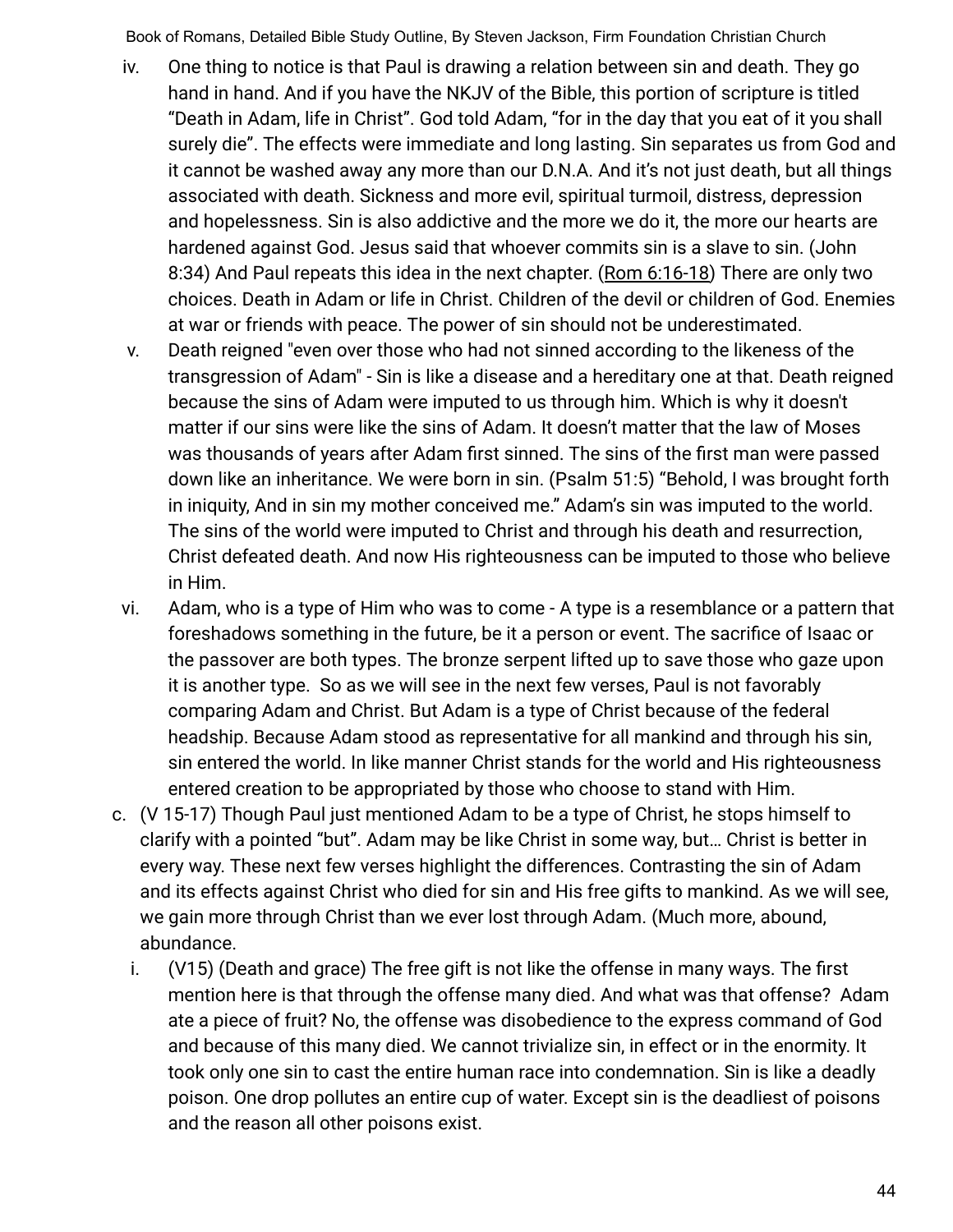- ii. If by one man's offense many died I just want to take a moment to highlight that Adam was a real man and to say that evolution is a lie of the devil. Scripture tells us God created man and breathed life into him. If Adam was a myth or a metaphorical representation, then Scripture is false, this entire argument is unnecessary and Christ's sacrifice makes no sense. First of all, the basis of hope in a messiah and the redemption of mankind is ground in the book of Genesis and the promise of God which immediately follows the fall. Also the imputation of Christ's righteousness would have no foundation and the need for His incarnation wouldn't exist. If sin didn't enter the human race through Adam, then it is either an inherent flaw, which means God's creation wasn't perfect or it is theoretically possible for someone to refrain from sin. But in either case, the need for Jesus' human nature doesn't exist. If sin is a natural flaw, God could just correct it the same way He created it in the first place. But this presents a problem as scripture says God does not tempt anyone to evil (James 1:13). And on the other hand if it is possible to refrain from sin, Jesus and Paul are liars, who both said that no one is good and the atoning sacrifice of Jesus becomes nothing more than a redundant safety net. If the first Adam did not pass down his sin nature, then there is no reason we need a last Adam. And if we look toward the end of 5:15, we see that Paul is emphasizing that Jesus also was a man. The sacrifice of one man reconciled the transgression of one man, though it did more than just reconcile.
- iii. Much more And that it is much more is because it had to be much more. Our sins could be washed clean, but the forgiveness of sins wasn't enough. If all we ever did was get to the starting point our spiritual accounts would be set to zero. Adam never ate from the tree of life, he did not have eternal life. And the Israelites had their sins atoned for countless times through animal sacrifice. But those sacrifices did not last and had to be repeated. The forgiveness of sin is important, but we needed much more than that, we needed the righteousness of God. " Abraham believed God, and it was accounted to him for righteousness." (Rom 4:3) And Jesus made a point to tell His followers their righteousness must exceed that of the Pharisees.
- iv. much more the grace of God and the gift by the grace of the one Man, Jesus Christ, abounded to many - Christ is superior, the free gift is superior. If the sinful representative of mankind could cause such destruction with his sin, that spread to all mankind. Will the righteous representative of man have less of an effect? Absolutely not, and just as the acts were opposite, wherein Christ obeyed pleasing God, and Adam disobeyed angering God, the effects also are starkly contrasted. Adam gave us sin and death, Christ grants us His own righteousness and life. And herein we can see and feel the fullness of His loving grace. That He is not only willing to grant us this undeserved merit though we are empty handed beggars asking for mercy despite the fact that we are rebellious enemies and ungodly, helpless sinners. But His grace abounds. He stood in our place and took upon Himself the full wrath of God. He suffered in life that we would not have to suffer in hell. He gives us His very own righteousness, offers us eternal life, stands as our Counselor and mediator. He calls us friends and brothers, and co-heirs of God. It is safe to say the free gift is not like the offense.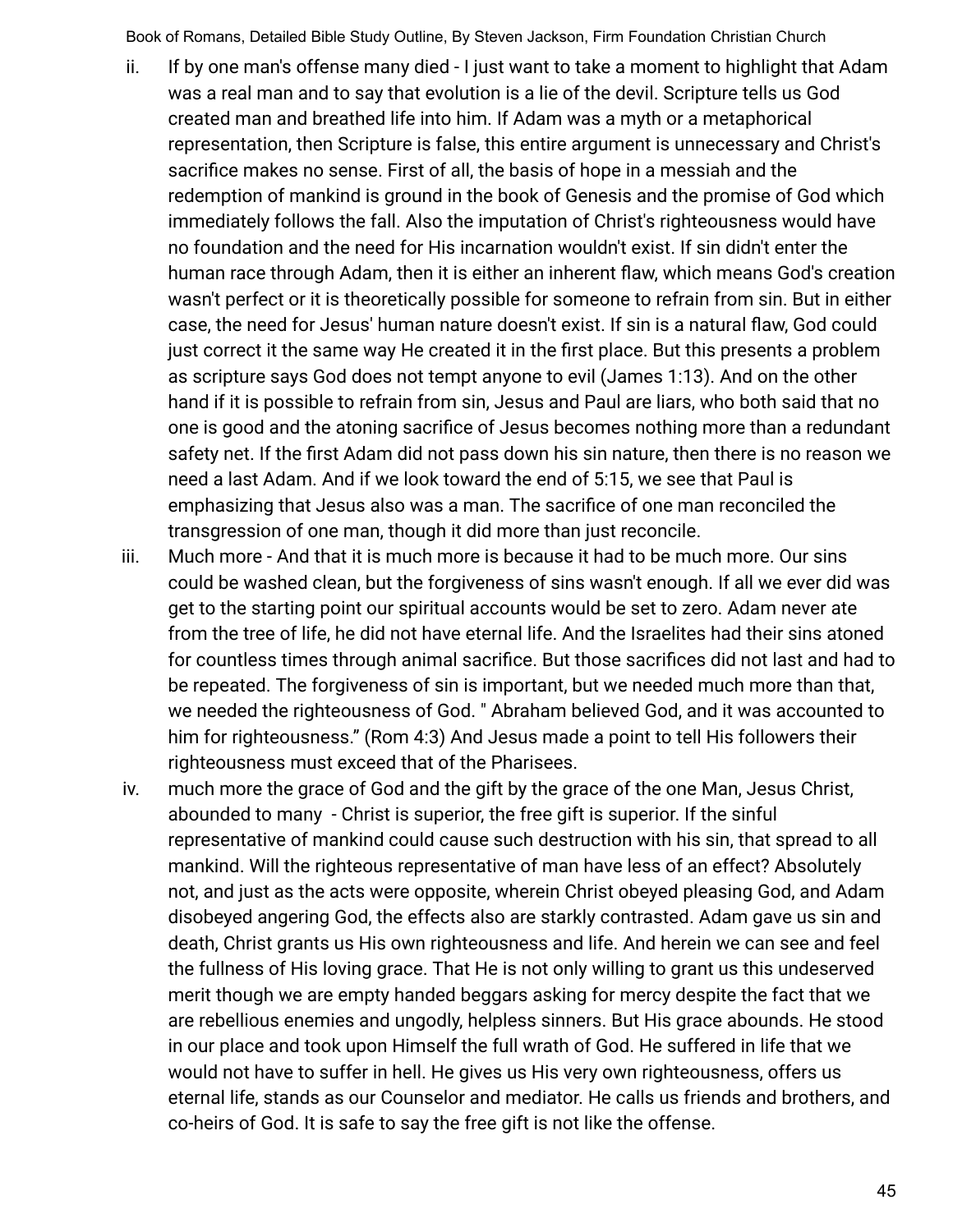- v. Once again, I would like to point out the emphasis Paul places on the one Man, Jesus Christ. He could have just said Jesus, but he was emphasizing Christ's humanity. A necessary component in the process of salvation. For one man's sin cast us out of the grace of God, but through the righteous life of the one Man, Jesus Christ, we are offered redemption and reconciliation.
- vi. Abounded to many To clarify and prevent confusion, I should note that while Adam's sin spread to all of mankind, Christ's sacrifice is not applied the same way. Adam and Christ are both federal heads and representatives of a certain group of people, but not the same group of people. We all came from Adam, but we aren't all known by Christ. It takes a deliberate conscious act of faith in Jesus to be brought under His grace and into His kingdom. And therefore we are either in Adam or in Christ, but we cannot be in both and must actively choose Christ.
- vii. (V16) (Judgment and justification.) Again, the gift is not like the offense. The second contrast mentioned is the result of each act. Judgment and condemnation through the one who sinned, but justification through the one who took on the offenses of many. Adam was given fair warning and still chose to disobey God. The judgment was condemnation and it sits over mankind permanently. In John 3:18 Jesus said "He who believes in Him is not condemned; but he who does not believe is condemned already" We don't have to do anything to be condemned, we are already in condemnation thanks to the offense of Adam.
- viii. But praise God that the gift is not like the offense. For the free gift resulted in justification and there is now no condemnation to those who are in Christ. Where God not only overlooks our previous sins, but declares us to be righteous. And notice how it is we are able to receive justification. Through the offenses of many. "For He made Him who knew no sin to be sin for us, that we might become the righteousness of God in Him." (2 Cor 5:21) Our sins were imputed to Christ and the result is that His righteousness may be imputed to us. Which allows God to declare us righteous though we are not. We are not made righteous, but declared to be so through Jesus. God's verdict over our souls is condemnation through Adam's offense or justified through the free gift of Christ's sacrifice.
- ix. (V17) (Reign of death or life) God spoke to Adam and told him death would surely happen the day he eats from the forbidden tree. And so it did. Adam's spiritual death happened immediately. He was cut off from God, made aware of evil and no longer innocent. His corruption spread through his children, who were made in his own likeness and image (Gen 5:3) and now we all suffer the consequences. Scripture tells us Satan is the prince of this world and we are slaves to the one we obey. (Rom 6:12-16) (1 Cor 2:15) death reigns because "the natural man does not receive the things of the Spirit of God, for they are foolishness to him" nor can he know them, even if he wanted to because they are spiritually discerned.
- x. Once again, much more will the abundance of grace far exceed the power of sin. Where once death reigned, we now receive the gift of righteousness and eternal life through Jesus Christ. And not only this, but the glory of His Spirit who lives inside of us, will reign in life, causing us to desire righteousness over sin. (Rom 6:18)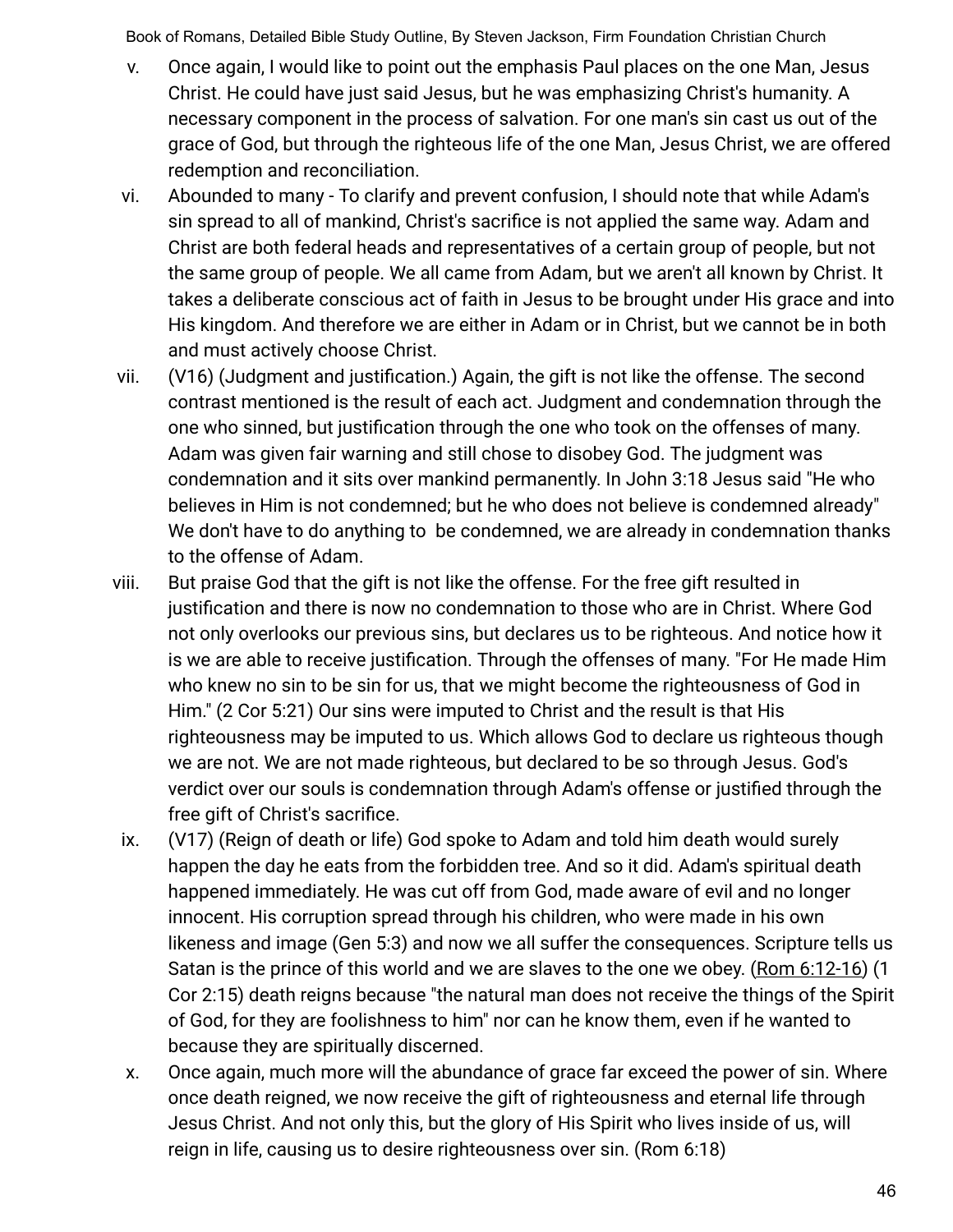- d. 5:18-21 As he concludes his argument on Justification by faith, Paul touches on a few ideas already presented, though reinforced with further clarification. These last few verses finalize what he began with back in chapter 3 having now proved his point with all due diligence "But now the righteousness of God apart from the law is revealed." And in these last few verses it seems he is summarizing the unasked questions… How is this so?(V18-19) And what then is the purpose of the law?(V20-21)
	- i. (V18-19) Having gone through several comparisons already, it may seem as though he is somewhat repeating himself. However, verse 18 actually picks up from verse  $12 - (As$ he interrupted his thought to explain an important doctrine. The concept of original sin.) Adam's sins were imputed to mankind. To impute is to credit someone's account as if they had personally made the transaction. Adam, being our federal head, was a legal representative. As such, through his offense we all suffer the consequence. The judgment, which is now binding on all of mankind, is that we are sinners and condemned to the penalty of death. (The opposite of justified) This is why children die though otherwise innocent.
	- ii. Even so This is the remaining thought he broke off in verse 12. Justification is comparable to legal standing or a courtroom verdict. When someone is justified, they are declared to be righteous, whether or not they truly are. In verse 18 we see the entire picture. Through one man's guilty judgment, we have all been condemned through him. BUT even so, in the same way, through one man's righteousness, we may stand justified.
- iii. That one Man is Jesus Christ and His actions stand In stark contrast to the first man. The first Adam was disobedient. His sin was disobedience. The law God had set in place was simple enough to follow, and the bountiful garden was more than he needed. Yet still he sinned against God and was therefore removed from the abundant and gracious life. His offense resulted in proper judgment and all his offspring to follow would be condemned to a cursed world, spiritually deceased, left with the futility of their own mind, and eventually suffer physical death as well.
- iv. But just as credit for Adam's sinful disobedience was imputed to us, so also is credit for Christ's willful obedience available to us as a free gift. (The righteousness of God apart from the law. 3:21) And notice that Paul says it is through one man's righteous act. He may be referring specifically to the cross in this instance, however the cross would have been meaningless without His righteous life, sinless in every way. (Phi 2:8) Christ humbled himself to live in the corrupted world that Adam left us. Though He is God, he took on the flesh of man devoid of any privileges that existed for Adam and Eve in the garden. And though he was tempted in every way that we are, he did not sin. (Heb 4:15) Therefore being like us, though spotless as a lamb without blemish, the blood of His sacrifice is able to cover our sins. (1 Cor 15:48-49, Heb 2:17)
- v. Came to all men A distinction must be made here. Adam's sin did transfer to all men as all men came from and through Adam. But when Paul says the free gift came to all men, it is, as to say, available to all men. In no way does the righteousness of Christ cover the sins of every single individual. Jesus and the gospel are clear that one must repent and believe in Him for this transaction to take place. (Mark 1:15, Luke 13:3, John 8:24) It is called a free gift. A gift must be opened. In verse 19 Paul uses the word many, which is more accurate, however it is still a relative many and not referring to the same group of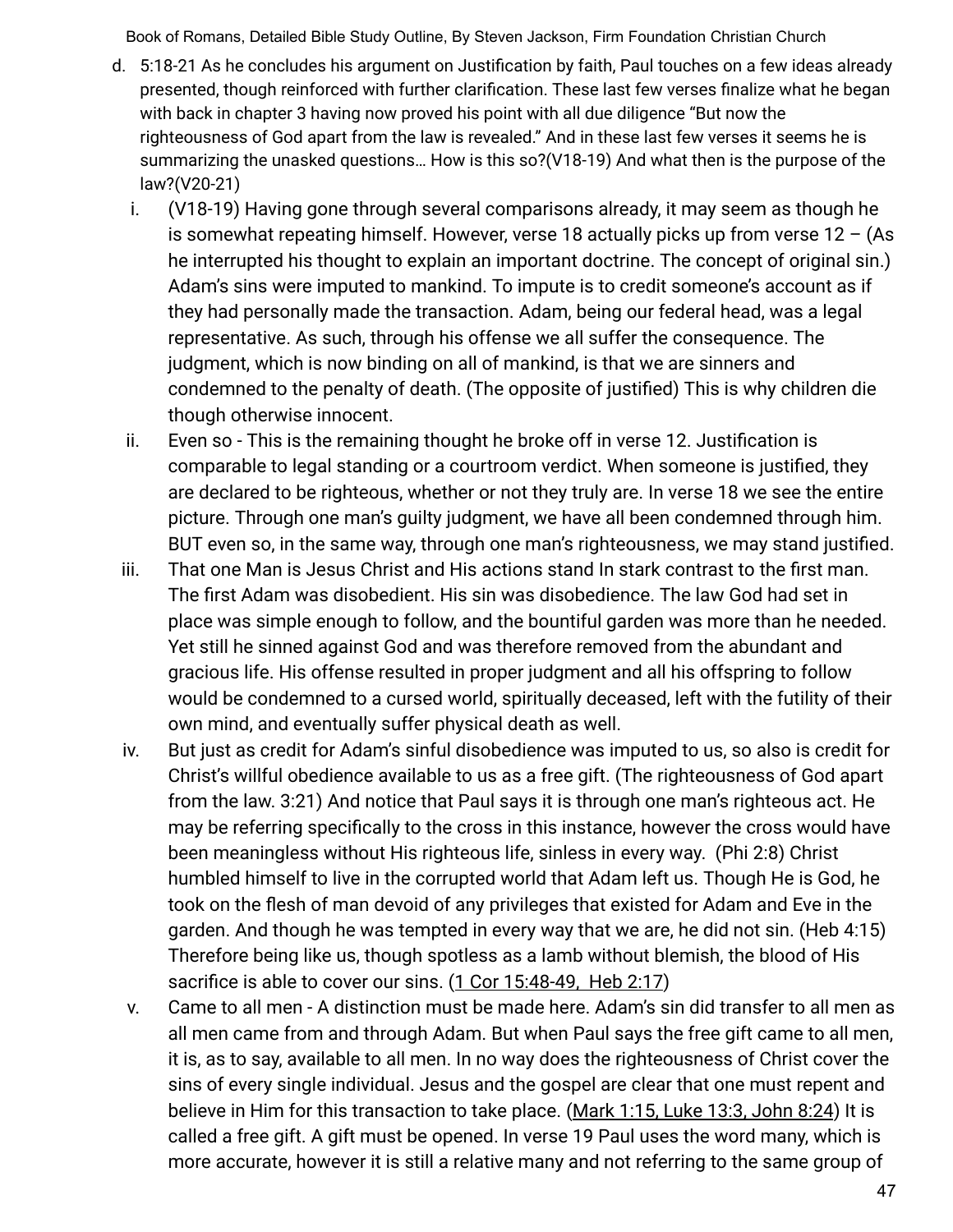Book of Romans, Detailed Bible Study Outline, By Steven Jackson, Firm Foundation Christian Church people. (Luke 13:23-28, Mat 7:13-14) There can be no mistaking the words of Jesus, many will not be able to enter through the narrow gate. So in order to make sense of what Paul is saying, we must understand "all men" in verse 18 to be relative or else to say that it is presented to all men. It came to them, but not all men will accept the free gift. Yet those who do accept, will be made righteous.

- vi. (V20-21) Remember Paul's argument for justification by faith began in chapter 3. He said no flesh will be justified by the deeds of the law. (3:20) And then went on to explain how someone is justified. Through faith in Jesus Christ apart from the law. "But" says the Jew "what is the purpose of the law, why do we need it? Paul returns to the unanswered question.
- vii. The law entered that the offense might abound  $-(\frac{Gal 3:10-13*}{Sch})$  Abound means to exist in large numbers, to flourish, to proliferate. Therefore the law came into being that the offense might be multiplied, magnified. Why? (Gal 3:19-22) "Scripture has confined all under sin, that the promise by faith in Jesus Christ might be given to those who believe."
- viii. But where sin abounded The law serves a purpose to highlight our evil natures and turn us to Christ. When presented with the law we realize we are guilty and have no hope outside of mercy and forgiveness. As such we can either embrace our sinful nature and live for the pleasure of the moment until we die or else we can attempt to turn from our evil ways. Those who choose to turn from their ways quickly realize they cannot escape their sins and this is where the free gift of Jesus shines like a light from heaven.
- ix. grace abounded much more No matter how often you sinned against God, no matter what the sins were, God's grace far exceeds your sin. A million sins could not exhaust the mercy and grace of God. Every single person in existence has sinned, but only one has not. The death of Jesus is the sacrifice of God. His life was given for ours and His blood is able to cleanse us from all sin. His grace abounds, plentifully, sufficient for all mankind, but accessed by few. His gift is forgiveness for all sins, His very own righteousness and eternal life.
- x. Sin reigned in death (6:6,16) Satan rules as prince of this world and exercises his authority through sin leading to death. Just as with Adam and Eve, he doesn't necessarily do anything, but deceive. And yet through the powerful seduction of sin, he entices our attention away from God keeping us tied up in the chains of our own lusts. And just as a slave is driven mercilessly, with no rest until they die, so too is the one who is under the power of sin. There is no rest from sin. The world loves sin, and if you are not partaking in the lusts of the world, the world will despise you. (John 7:6-7) Not only that, but those who are held by sin are convinced they like it, not realizing it is the cause of all their suffering. (John 3:19)
- xi. Even so grace might reign through righteousness (Mat 11:28-30) Jesus beckons those who need rest. He also rules, but with love and grace. And those who hear His voice and turn to Him will no longer be held captive by sin. He does have a yoke to carry, but it is easy and the burden is light. And the reward we receive is priceless beyond measure; eternal life through Jesus Christ. Through Him, His life, His death, His righteousness, we are set free from the tyrannical despot and brought into a family that would sacrifice themselves for our sake. Thank you Jesus.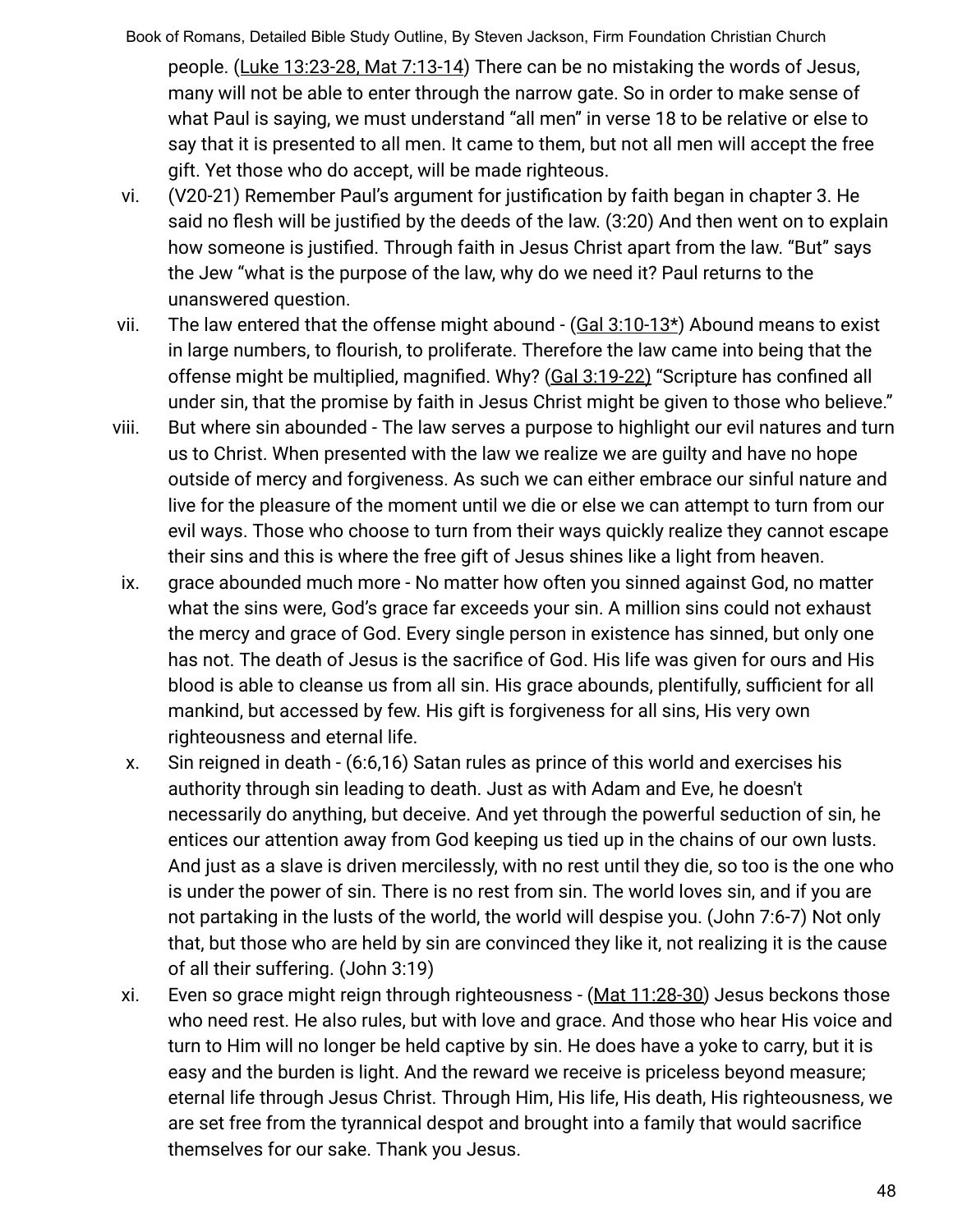## 28.Self test chapter 5

- a. How is it possible that are we no longer enemies with God?
- b. Why can we now glory in tribulation?
- c. What does it mean to be justified by faith?
- d. What is Paul's argument regarding the security of the believer?
- e. Explain the concept of original sin?
- f. How is Adam a type of Christ?
- g. Name two ways in which the free gift of Jesus is not like the offense of Adam?
- h. We are cleansed by the blood of Jesus, but why do we need more than to be cleansed?
- i. Why did the law enter the world?
- j. What does that mean, and why is it important?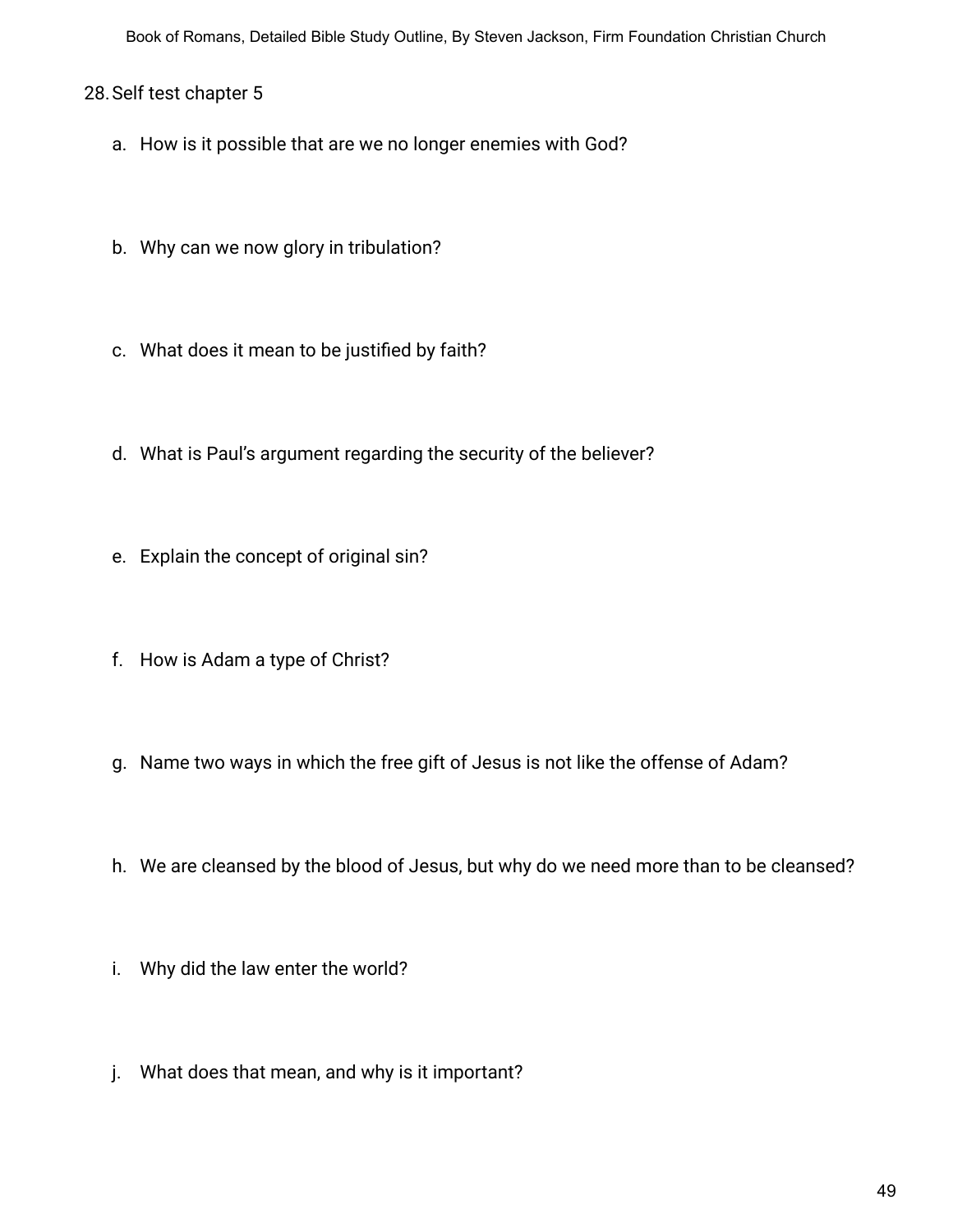- 29. Review of Chapter 5: Paul brings his argument of justification by faith to a close. Starting in chapter 3:21 he introduced the idea that the "righteousness of God apart from the law is revealed" through faith in Jesus Christ. He then proceeded to prove this point, calling on the witness of Abraham and David in chapter 4. And finally in chapter 5, he dives into the practical implications of such faith. That we have been reconciled to God, though not according to our own strength, but through the one who died for us while we were still enemies. He uses comparison to highlight the truth of the free gift which far exceeds the consequence of the offense. And demonstrates how the righteousness of Christ is imputed the same way as the original sin of Adam. Therefore though sin abounded, grace abounded much more.
- 30. Chapter 6 As we proceed, the topic of discussion shifts focus. We have been justified by faith through Jesus, but what does this all mean for us? What do we do now that we have been justified? If our sins have been forgiven does this mean we can just continue on the same way we always have? Of course not, we are no longer ruled by sin and blinded by its deceit, but we are ruled by righteousness through faith in Jesus. We have been justified, declared righteous, no longer enemies at war with God, therefore we should continue in this holiness which we have entered into. And not only should we, but God will see to it. Over the next few chapters we will explore the doctrine of sanctification. What it is, how it affects us and the end results.
	- a. 6:1-2 Continuing over from the end of chapter 5:20-21, he preemptively answers an inevitable question that will arise. Similar to chapter 3:8, some had slanderously reported that Paul preaches a gospel of licentiousness, lawlessness. In today's world we hear preachers relentlessly talk about the love and grace of God while never speaking of sin as if the Bible has nothing left to say about it. But those who have been justified do not continue in sin the same as they always have.
		- i. Shall we continue in sin that grace may abound? Or another way this might be asked, "If God's grace abounds in greater measure than our sin, why not just continue in sin? If we are already forgiven, why do we need to stress ourselves about sin? If God loves me for who I am, why do I need to change anything?" A true believer may ask this kind of question with an interest to the workings of salvation, but there are others who ask this with ulterior motives, who will use this truth (5:20-21) as a means to justify their wicked behavior and lifestyle. And yet, on the side there is another group of people, the legalists who understand the wickedness of man and reject the doctrine of grace out of fear of what it might lead to.
		- ii. The legalists are determined to maintain the law as the only way to heaven. They will argue against the doctrine of grace despite what the Bible says. The Jews had a hard time in this regard as they trusted in Moses, but didn't fully understand the purpose of the law. Today we have the Catholic church who preaches the law through sacraments. The legalist understands how a depraved mind could perceive the doctrine of grace.
	- iii. The group of people the legalists are concerned about want an approving cuddly god. They love the idea that grace abounds because they still love their sin and it means they don't have to change anything. God loves them for who they are and will forgive them for everything they've ever done. Why? Because their god is great and good and grace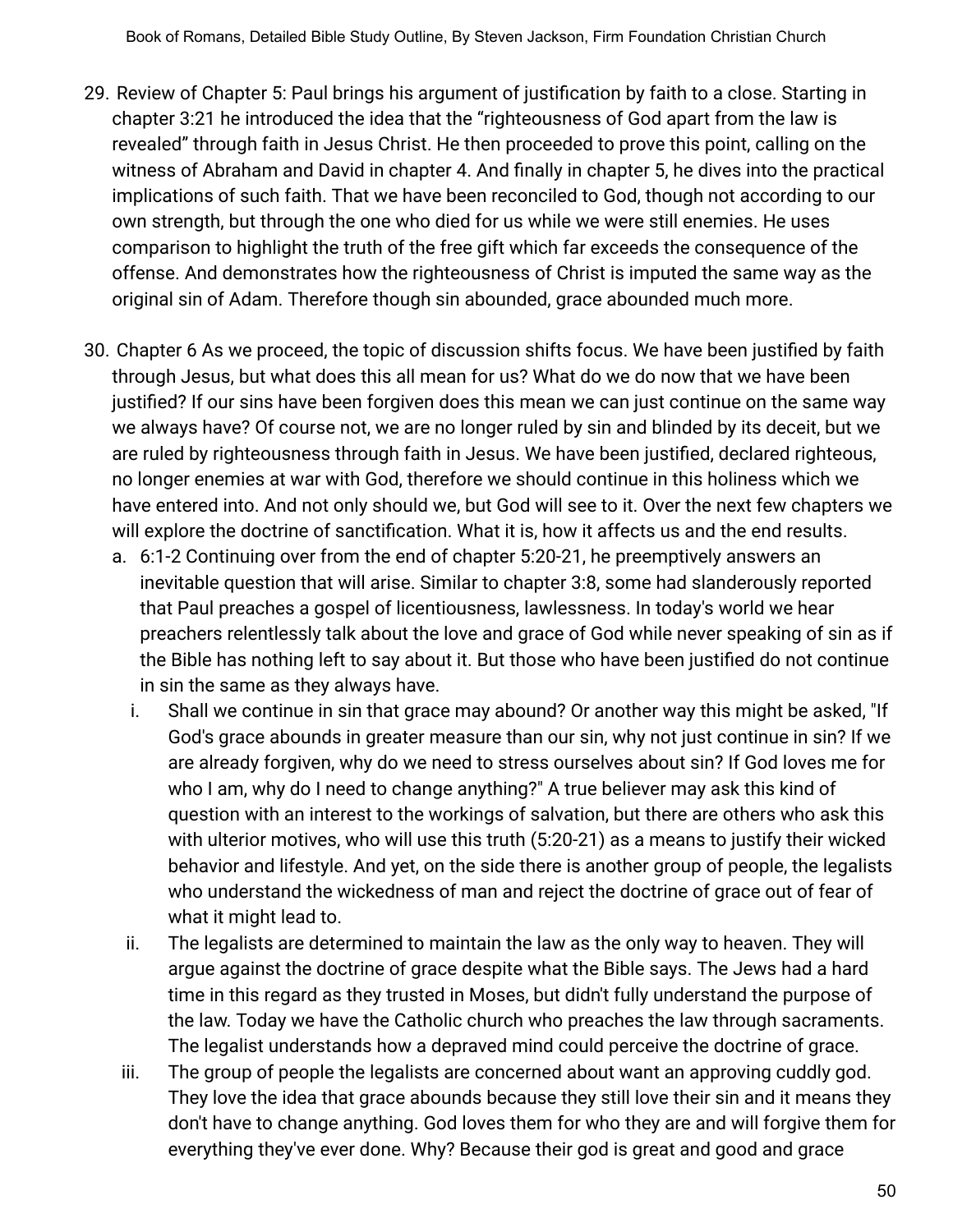- Book of Romans, Detailed Bible Study Outline, By Steven Jackson, Firm Foundation Christian Church abounds. They pick and choose their preferred scripture as if it were a buffet. (2 Tim 4:3) They have itching ears and only hear what they want to hear. This is why we see lesbian women preachers and abortion advocates who proclaim to be Christian. But we know Jesus has said otherwise when it comes to workers of lawlessness.
- iv. Shall we continue in sin? Certainly not! Paul wants to be clear about this and does not shy away. God forbid, of course not, may it never be, such an idea is abhorrent and wrong for so many reasons. No matter the reasoning or results, even if grace was highlighted all the more clearly, God hates sin. His Son had to die in order to redeem us from the consequence of sin. We were on a fast track to hell because of sin. The idea that we could or should continue in sin the same as we always have before we were "saved" is a sickening perversion of God's grace. And despite the fact that we may be fearful of the consequences in regards to those who abuse this truth, we must trust in God and believe what He says. For our wisdom is foolishness to God and His way is greater than ours, His thoughts superior to ours.
- v. How shall we who died to sin live any longer in it? (1 Pet 4:1-3) If you have been justified and saved by Jesus Christ, you have died to sin. To the power of sin. Not individual acts of sin that may occur from time to time, but from the reigning control of sin in your life. Such is why (in 1 Pet 4:3-4) it was a past lifetime and others will think it strange that you no longer do these things. You are different now. You died to sin. You suffered with Christ. In the previous chapter of Romans (5:17) he says that death reigned because of one man's sin. But through Jesus the abundance of grace and the gift of righteousness will reign in life. The whole treatise in verses 5:12-19 is connecting sin with death, as the cause of death. How can we live in sin if we have died to it? We can't. (1 John 3:8-9)
- vi. Notice also, this is in the past tense. It's already happened. He is speaking to believers, and all believers who have been justified, have been sanctified. 2 Cor 5:17 - "If anyone is in Christ, he is a new creation; old things have passed away; behold, all things have become new." (Have passed away, it's already happened). It is a spiritual work of God that has destroyed the power of sin. Believers have died to sin with Christ. And if we have died to sin how can we also live in sin? (6:3) "Or do you not know that as many of us as were baptized into Christ Jesus were baptized into His death?"
- b. 6:3-4 We have discussed the federal headship of Adam and of Christ. You are either identified in Adam or in Christ, but cannot be in both. Adam cast the world into sin, but Christ redeemed mankind from sin through His death and resurrection. To place your faith in Jesus, is to make His sacrifice your own, as if you died with Him. To be baptized into Christ is to identify with Christ.
	- i. Or do you not know? This should be obvious to anyone who has sat under sound teaching. Though, admittedly it is not always easy to find such teaching. Which is why we need to be diligent with our choices. How we spend our time, who we choose to be around or learn from. It is easy to get turned around before you have secured your foundation. But once you understand basic doctrine it will be very difficult for anyone to deceive you.
	- ii. Baptized into Christ Jesus Is Paul referring to water baptism here? Before Jesus' ministry, John the Baptist was baptizing people in water for repentance. Jesus and His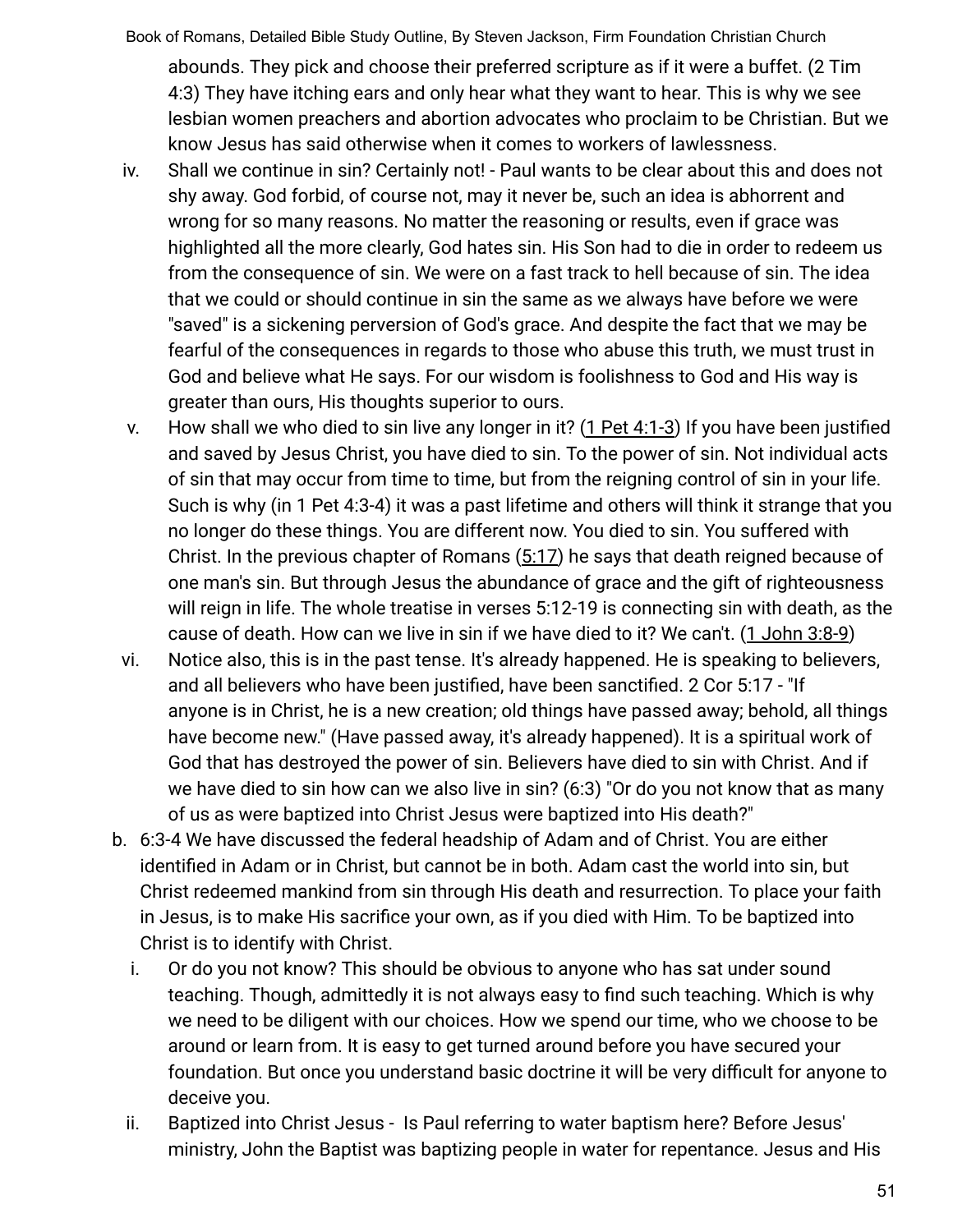disciples continued this practice. And after His death, Jesus taught His disciples to baptize believers "in the name of the Father and of the Son and of the Holy Spirit".(Mat 28:19) Baptism is what you did when you put your faith in Jesus. It is an act of obedience to our King. It does not impart salvation or guarantee it. But the word baptism doesn't necessarily mean water immersion. It can also be used to denote identification. To be baptized then, was an act to identify yourself with something or as part of something outside of yourself. And in this case Paul is actually referring to the baptism of the Holy Spirit which John the Baptist mentions in (Mat 3:11) "He who is coming after me is mightier than I, whose sandals I am not worthy to carry. He will baptize you with the Holy Spirit and fire." When we exercise saving faith, we are immediately baptized with the Holy Spirit who comes to dwell inside of us and thereafter, we are one with God and Christ. $(1$  Cor  $12:13$ , Eph  $4:4-5$ , Col  $2:12)$ 

- iii. Baptized into His death Water baptism is a picture of what Paul is speaking about. Going under water invokes the image of death. But he is referring to the baptism of the Holy Spirit. Which is when we are placed into Christ. And it is in such a way that we are identified with Christ as if the things that happened to Christ happened to us. When He was buried we were buried, when He was raised, we were raised. Just as if we were taken back in time and crucified with him. How this happens, only God knows, but our baptism of the Holy Spirit places us in Christ and we are now one with Him, one body with all believers and Christ as our head. The book of Ephesians chapters 1 and 2 have a lot to say about us being in Him. We were chosen in Him (1:4), in Him we have redemption (1:7), we have received an inheritance through Him, and have been predestined for this purpose (1:11), In Him we have been sealed with the Holy Spirit, who is the guarantee of our inheritance. (2:4-10 "and raised us up together, and made us sit together in the heavenly places in Christ Jesus".) Christ is in us and we are in Christ. We share a spiritual life with Him.
- iv. Therefore, (because we are in Christ as one with Him) we were buried with Him through baptism into death. Jesus actually died. And our old man actually died with Him. (Gal 2:20) we have been crucified with Christ. (Rom 6:6) Again I want to point out the past tense here. We were buried. We have died. For believers in Christ, this is a reality that has already happened.
- v. Just as Christ was raised from the dead… even so we should walk in newness of life. The moment salvation occurs we are justified and sanctified. We are declared righteous, the Holy Spirit takes residence inside of us and we are renewed, a new creation now identified with Christ. (2 Cor 5:14) If Christ is your representative, then you have died with Him. And if we have died with Him, we should also walk in the newness of life that He has given us. And just to note, he says walk in the newness. Our habitual daily walk. Not that we will be perfect, but we should be walking in the newness of life.
- vi. By the glory of the Father This is another way to say by the Power of God. (Rom 1:4) The resurrection is the miracle of miracles. Displaying the authority and power of God, Jesus is declared to be the Son of God in such a powerful way. His resurrection is what gives us hope. Not only does it prove His words true, but it also proves His life as a righteous and acceptable sacrifice. As well as leading the way as the new Adam.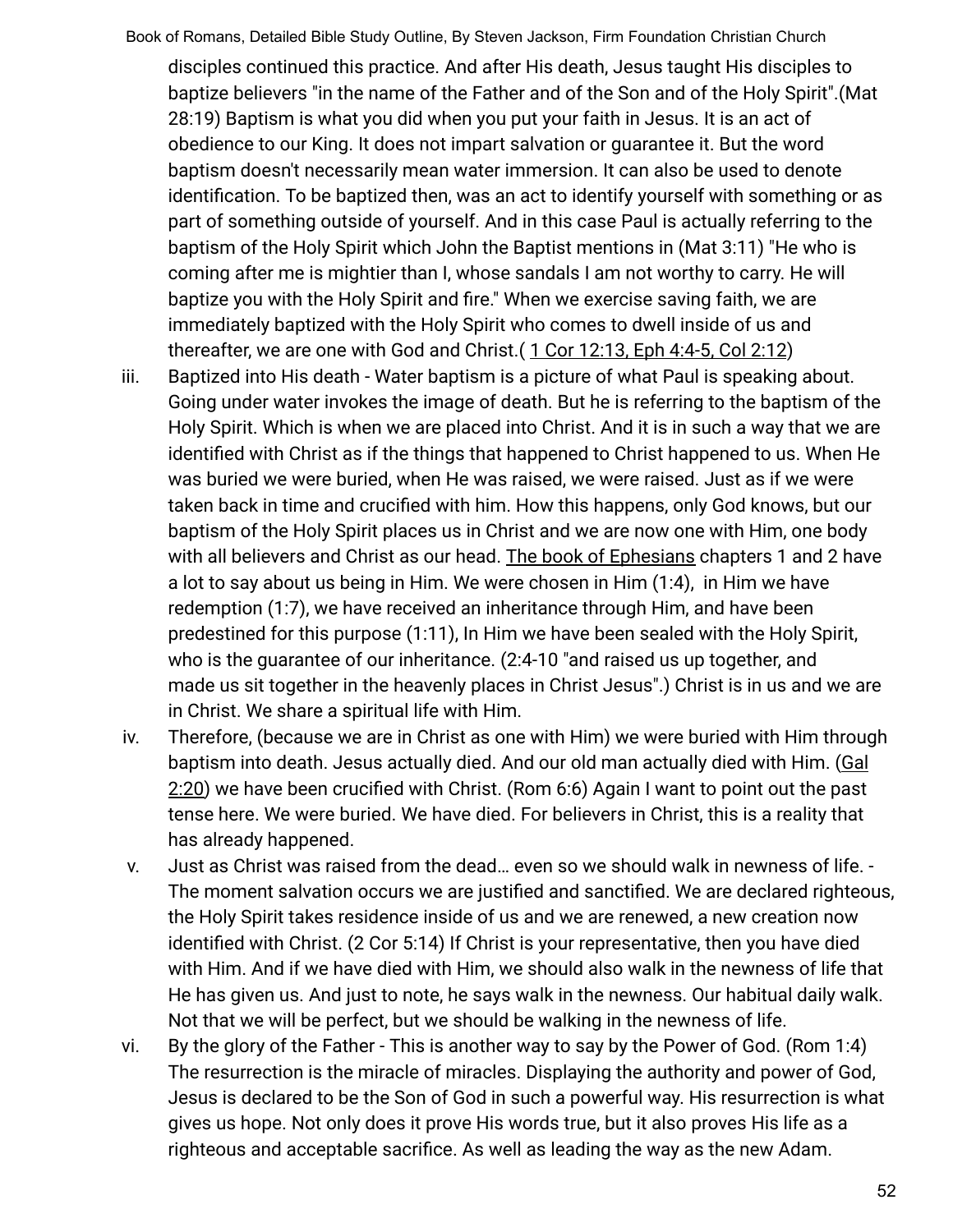- c. 6:5-7 As in death, so in life. We have been inseparably united together with Christ. Whatever has happened with Christ has happened with us. What will happen to Him also happens to us. His death, which is now our death, has set us free from the reign of sin. No longer are we under the power of darkness, but we have been raised into a new life through the resurrection.
	- i. If we have been- He says here "if", but he is using this question as a point of logic. "If this is true, then this also must be true…" But he is not implying uncertainty. If we have been united, should be taken to mean "since we have been united." The proceeding verses just declared how united we are. And he follows up with certainly we also shall be….
	- ii. Certainly we also shall be in the likeness of His death I appreciate the clarity with which Paul desires to express himself. He is using somewhat repetitive phrasing, however the point is a serious one to make. And one that we shouldn't glance over. Certainly! If we have died with Christ, then we are raised with Christ and shall also be in the likeness of His death. Verse 4 ends with a seemingly suggestive thought. We should walk in the newness of life. And here he explains why. Because we have died and have been raised from the dead. We should be different than we were before, because our old self no longer exists. He died for sin, and we died with Him therefore we died to sin. We should be walking differently now that we have this life in us. It is not a suggestion, but a declaration of what should be. What we should see in ourselves.
- iii. Knowing this This should be something we all know. That we have been crucified with Him. Our old man, our sinful nature, was crucified with Him. Our baptism by the Holy Spirit has united us with Christ in such a way that we can rightfully identify ourselves with Him. When He died, our "dead in trespasses" sinful self went with Him. And in so doing He took our sins to the grave that the body of sin might be done away with.
- iv. That we should no longer be slaves of sin The power of sin in our life was destroyed. The death grip sin once held, is no more. (Rom 7:2, Rom 6:18) We were slaves to sin, lost in the futility of our mind. We could do nothing, but sin and we loved it, thinking nothing of it. We had been deceived into thinking it was something pleasurable though in reality it was our downfall. But Christ has released us from this torturous reality. He has set us free and broken the chains of bondage. (Rom 5:14-17) While death once reigned under the tyranny of the devil and of sin, we died that death in Christ. And we have now received an abundance of grace and the gift of righteousness that will reign in life through Jesus Christ.
- v. It must be said however, that while we have been set free, it is not to say that we have been perfected in righteousness. As we will see in the next chapter, sin retains a presence in our flesh. We may still have certain desires and unholy ones at that, but alongside those unrighteous temptations there should be a struggle, for we know the cost of sin, we know the price Christ had to pay. We should feel that price as we have died with Him. But while we face these temptations and succumb to them from time to time. We know that our God is faithful to forgive those sins. But by and large, our lives should be different than they once were. For as those who have been justified and sanctified, we should be able to look back and see the newness of life we have been granted as our old self has died to the overwhelming power of sin.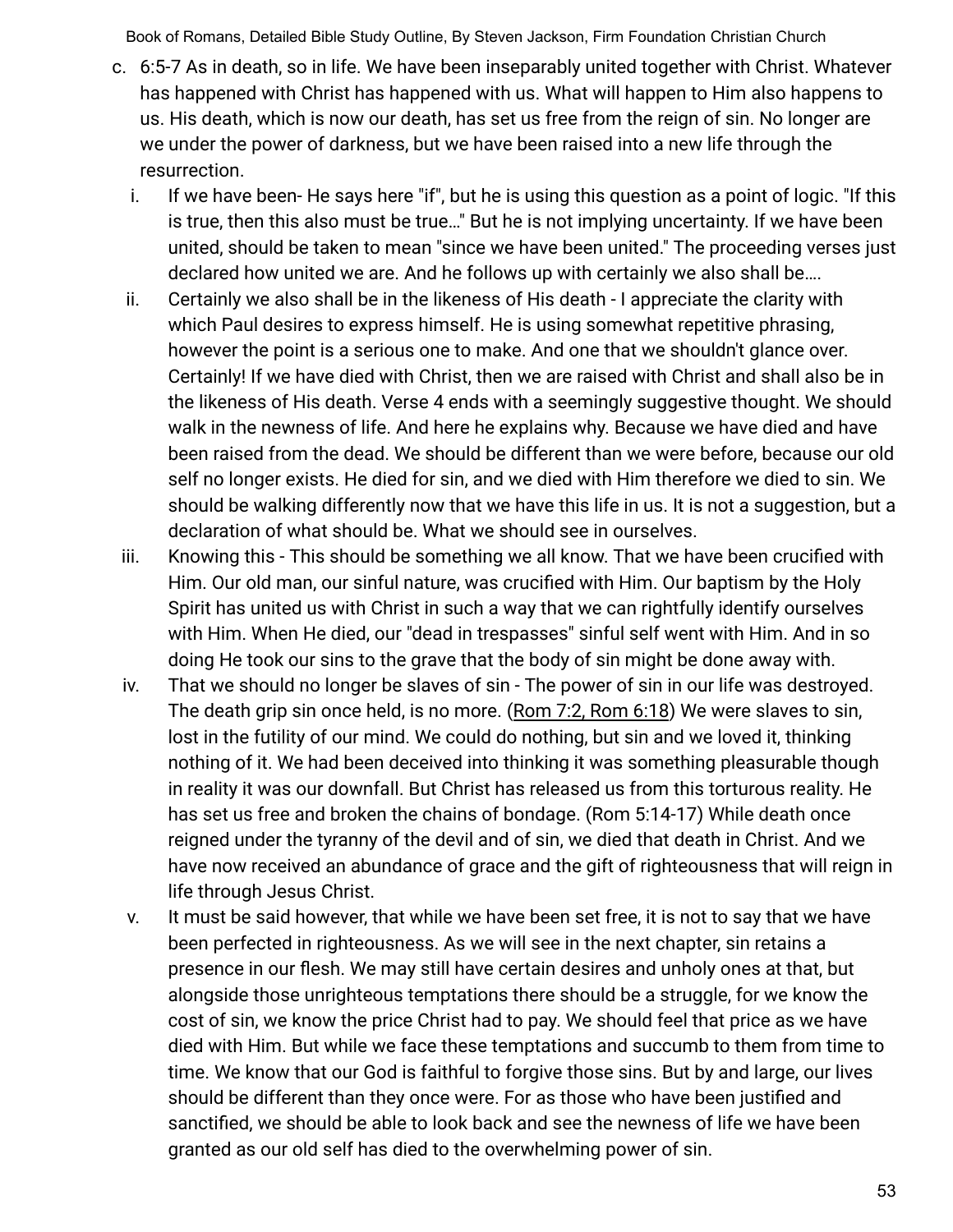- d. 6:8-11 Here we see the repetition of ideas he just mentioned, though formatted in a different way. The significance of our connection and identification with Christ is an important one to understand which is why he is not moving from the subject just yet.
	- i. 5 -"if we have been united together in the likeness of His death, certainly we also shall be *in the likeness* of *His* resurrection,"
	- ii. 8 "if we died with Christ, we believe that we shall also live with Him,
- iii. 6- knowing this, that our old man was crucified with *Him,* that the body of sin might be done away with, that we should no longer be slaves of sin.
- iv. 9 knowing that Christ, having been raised from the dead, dies no more. Death no longer has dominion over Him.
- v. 7 For he who has died has been freed from sin.
- vi. 10 For *the death* that He died, He died to sin once for all; but *the life* that He lives, He lives to God.
- vii. Likewise you also, reckon yourselves to be dead indeed to sin, but alive to God in Christ Jesus our Lord.
- viii. When placed next to each other we can see just how similar these verses are. The point that is being driven home is that if we have been united with Christ, then we have been united together with Him in all things, not just His death, though that is highly significant to say the least. His death, which is now our death, has accomplished the purpose of releasing us from the domineering power of sin in our lives. It's not that we can't sin, but we no longer have to sin because we have been released from its dominion over us. As if it once had authority over us, but we died and thus authority is not exerted over the deceased. Yet just as Christ has risen from the grave to be with the father, so too have we been given new life to live according to the power and will of God. And now that we are no longer constrained by the power of sin, but have the life of God inside of us we are free to do this. We are alive in Christ. He is alive in us and we in Him.
- e. 6:11-14 Beginning in verse 11 and continuing in 12 these are the first exhortations in the book of Romans. Up until this point, Paul has presented the need and means of salvation along with the initial implications of the substitutionary atonement. Five and a half chapters of sound doctrine have been taught before we proceed to any kind of practical application. But now that we understand how we have been justified and set apart for the purposes of God through Christ, we must set these truths in our minds and give ourselves to that purpose and Paul explains how we are to do that.
	- i. (V11) Likewise… reckon yourselves to be dead Having walked us through the meaning of our spiritual baptism, Paul tells us to reckon ourselves dead. What does that mean and why do we need to reckon it? He just told us it was true, that we've died with Christ, but obviously we are still breathing and walking this earth. Was this all metaphorical? No, it is real with real consequence and implications, so he goes on to explain a bit further the aftermath and reality of our new life because we still have mortal bodies.
	- ii. (V12) Therefore do not let sin reign in your mortal bodies Our sins have been taken to the grave by Christ. It was because of those sins that Christ died. Therefore, as we have just seen, sin and the devil are no longer our ruling king. We do not have to take orders from them. However, It is still possible to sin and to be influenced by the lust remaining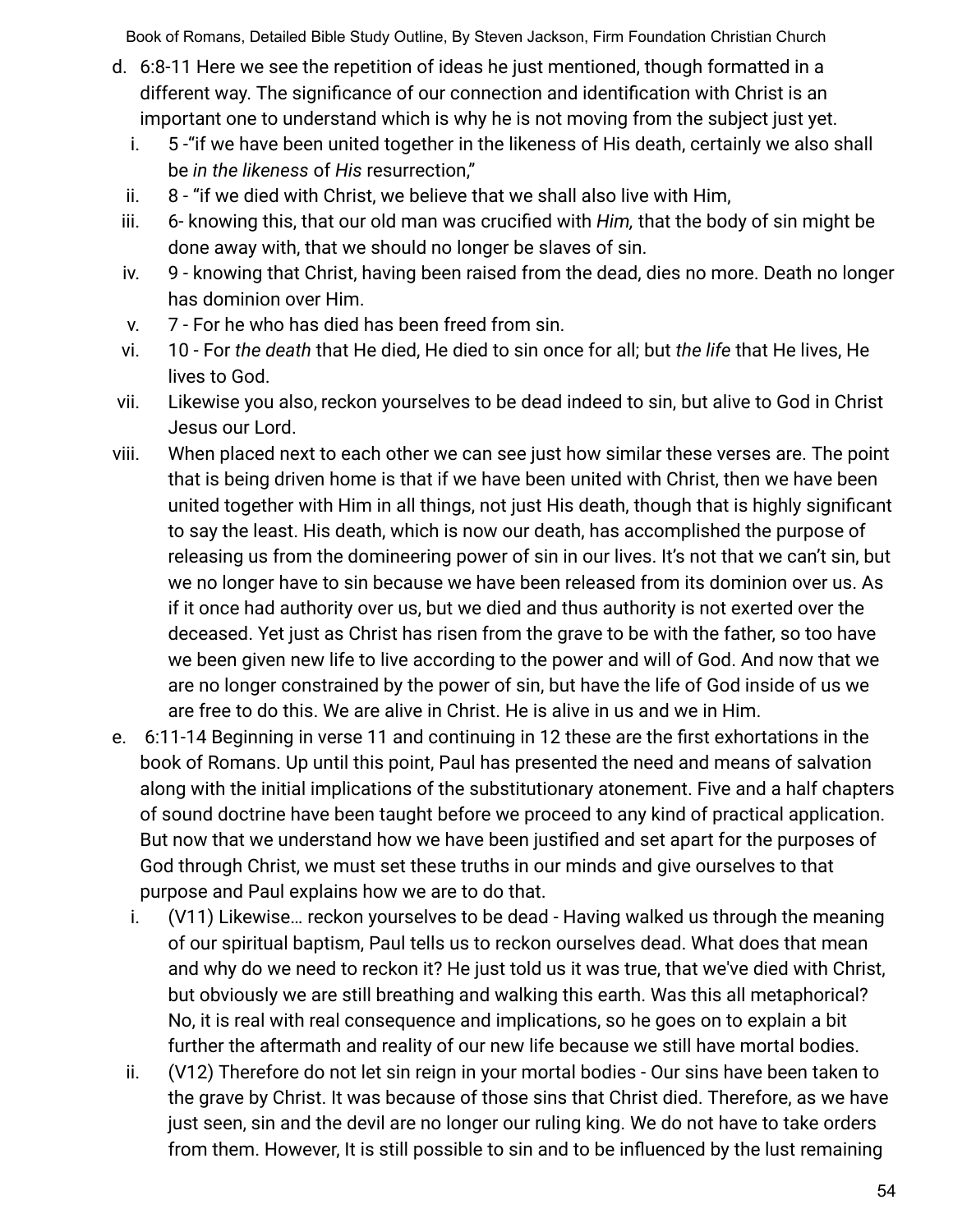Book of Romans, Detailed Bible Study Outline, By Steven Jackson, Firm Foundation Christian Church in our mortal bodies, but we must fight this with everything we can muster. Do not obey sin, for Christ is your master. His love has been poured out on you.

- iii. (V13) We have been washed and cleansed by His blood and set free from sin through death. Where once we had been filthy unrighteous creatures bound for hell, we have now been made new, holy and set apart. No longer a vessel of dishonor, but one for honor, created with a new purpose. As such we should give ourselves to this purpose and turn from the world in every aspect of our lives. With every fiber of our being.
- iv. (V14) Sin has no rightful claim over you any longer. From your beginning you were conceived in sin and brought forth in iniquity. But that man died with Christ when you were baptized by the Spirit. No longer are you confined under the ruling penalty of the law, but you are free under the prevailing grace of God.
	- 1. Notice how in these few verses Paul is carving out what we should and shouldn't do. In verses 12 and the first half of 13, he tells us what not to do. Followed by instruction as to what we should be doing in the second half of 13 and capping it off with the reason why in 14, although this line of reasoning really started in verse 11. Where he tells us to reckon ourselves dead to sin and alive to Christ. (But why?)
	- 2. He has just laid out how we have been baptized into Christ and what that means. In verse 2 he certainly implied that we have died to sin. And also that we died with Him and were raised with Him. And so in the same way that death no longer has dominion over Christ, we too should understand and reckon these things (that we have died to sin, but alive to God in Christ) as fact.
	- 3. But why do we need to reckon these things? He just told us over the last 10 verses that these things are true. What is there to reckon? First, to reckon is to establish by counting and calculation. To consider or regard something in a specific way. Basically to consider these things and come to the conclusion as a settled fact.
	- 4. Christ's death and resurrection on our behalf is the foundation of our faith. And verses 6:1-10 explain how and why we are no longer subject to the kingdom of darkness and the reign of death. And that's because we are in Christ from the moment we first believed. In such a way that we are partakers of Christ's life and He in ours. If we are to be of use, we must consider/reckon/know these things. We must resolve this in our mind and our hearts or we won't be able to comprehend the significance of our remaining time on this earth or why we need to do anything different than we have always been doing. (6:1 shall we continue in sin?)
	- 5. So now that we understand this, we must also understand that our mortal bodies are not part of the redemption, and will be changed into something immortal. (1 Cor 15:39-54) We will not enter heaven with these bodies that have been used for uncleanness, but will be given new ones. Ones that have not been corrupted. Ones that will never see decay. Even if Jesus comes before we die, our bodies will be transformed into something new.
	- 6. But in the meantime we are here, stuck in these bodies of corruption. And our bodies will be host to spiritual warfare, susceptible to attacks and temptations from our old master. And though satan is no longer our king, we are now at war with him the same way we were once enemies at war with God.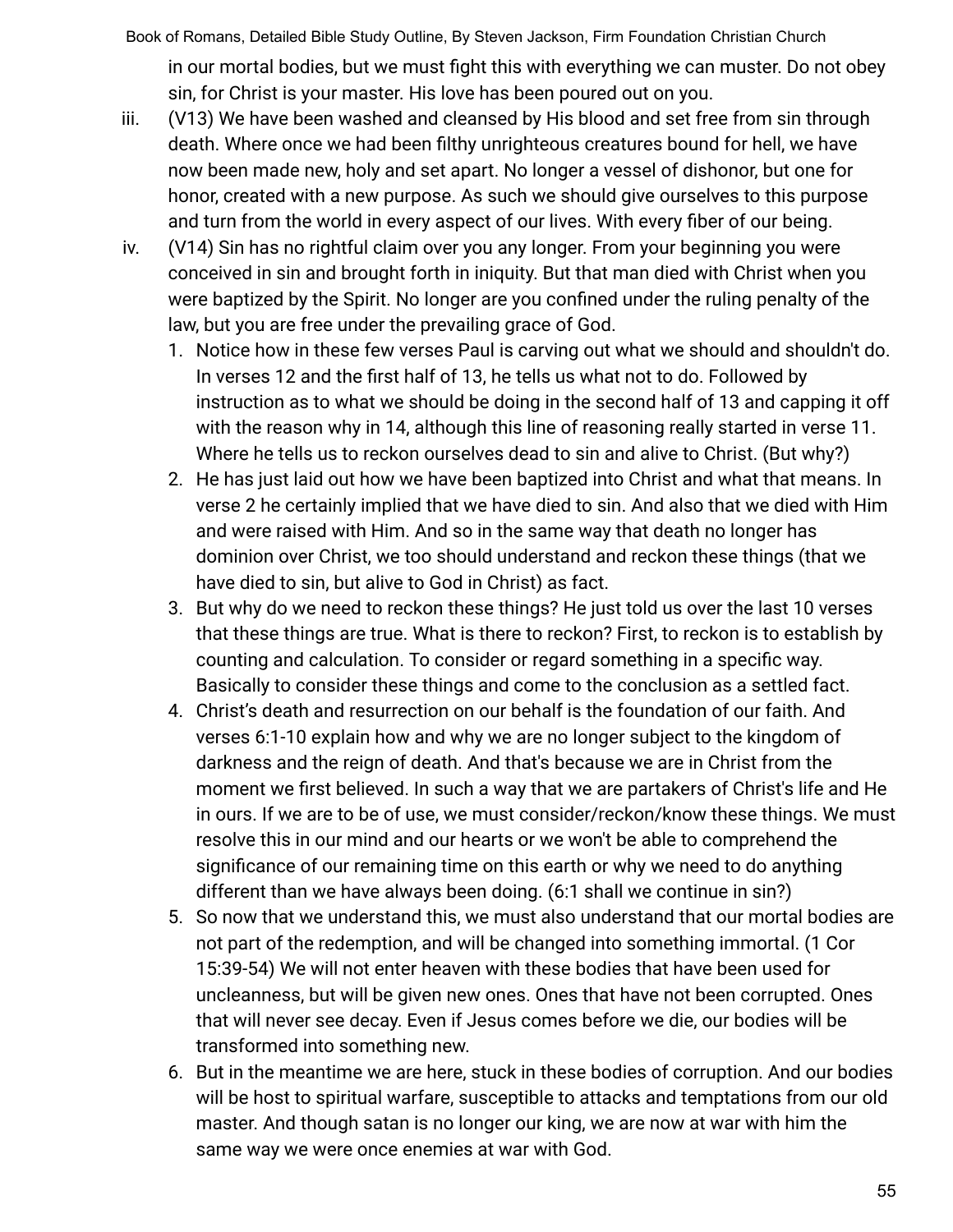- 7. And so the exhortation is "do not let sin reign." And "Do not present your members as instruments of unrighteousness to sin." Sin is calling us, begging us, tempting us in any way possible that it might set us off track. Waiting and lurking, it " lies at the door. And its desire is for you, but you should rule over it." (Gen 4:7) We must not let sin reign and give our bodies over to filthiness.
- 8. But present yourself to God as alive from the dead, and present your members as instruments of righteousness. We have a choice. We have been freed from the kingdom of darkness and the power of sin no longer rules over us, but we must fight. It will be a struggle. Which is what Paul addresses in the next chapter. But it's everything and everywhere. To present ourselves alive is to demonstrate our new righteousness. We can do this by presenting our members. Our body parts. Mind, eyes, ears, hands and feet. Col 3:5 says something similar: "Therefore put to death your members which are on the earth: fornication, uncleanness, passion, evil desire, and covetousness, which is idolatry."
- 9. Rom 12:1 Do not let sin reign, do not present your members as instruments of unrighteousness. It is possible to use our bodies for unclean and unrighteous purposes. But we must fight those unclean thoughts and temptations in the battleground of our flesh and present our bodies as living sacrifices. But how are we to do this and what does it look like?
- 10.Well first, as to the how: (Eph 4:17-24, Gal 5:16**)** We must renew our minds and walk in the spirit, if we do this will be able to overcome these things. (Rom 12:2 "And do not be conformed to this world, but be transformed by the renewing of your mind". Renew your mind. Replace the old garbage with the light and truth of Christ.
- 11.What does this like? He uses the image of your members in verse 13 with good reason. Because every part of our body can lead us to sin or be used for holiness. Our bodies are a battleground. Our mind as well, and it must be renewed and focused on the spirit. All the different members; our eyes, what do we look at? What are we watching? We cannot be watching filth and grow in holiness. (1 John 2:16 For all that *is* in the world—the lust of the flesh, the lust of the eyes, and the pride of life—is not of the Father but is of the world.). Eve saw the tree (Gen 3:6) it was pleasant to her eyes. (Mat 5:28-29) Everyone who looks with lust has already committed adultery. He then says if your eye causes you to stumble to pluck it out. That's how serious sin is. But we can present our eyes as instruments of righteousness by looking on what is wholesome, by seeing people in need, seeing people without Christ, seeing if someone is discouraged, looking outside of ourselves. Also looking at and reading the word of God. Where are our eyes pointed, what are we watching? Next we have our ears. Are we listening to slander and gossip or someone who is always speaking negatively or are we around people who always speak hope and who speak positive things of God? Are we listening to false teaching or are we listening to sound doctrine? What kind of music are we listening to? What kind of lyrics are they, what are they singing about? Are we listening for opportunities to present the gospel? Another part of our body is our tongue. (James 3:2-6 "For we all stumble in many things. If anyone does not stumble in word, he *is* a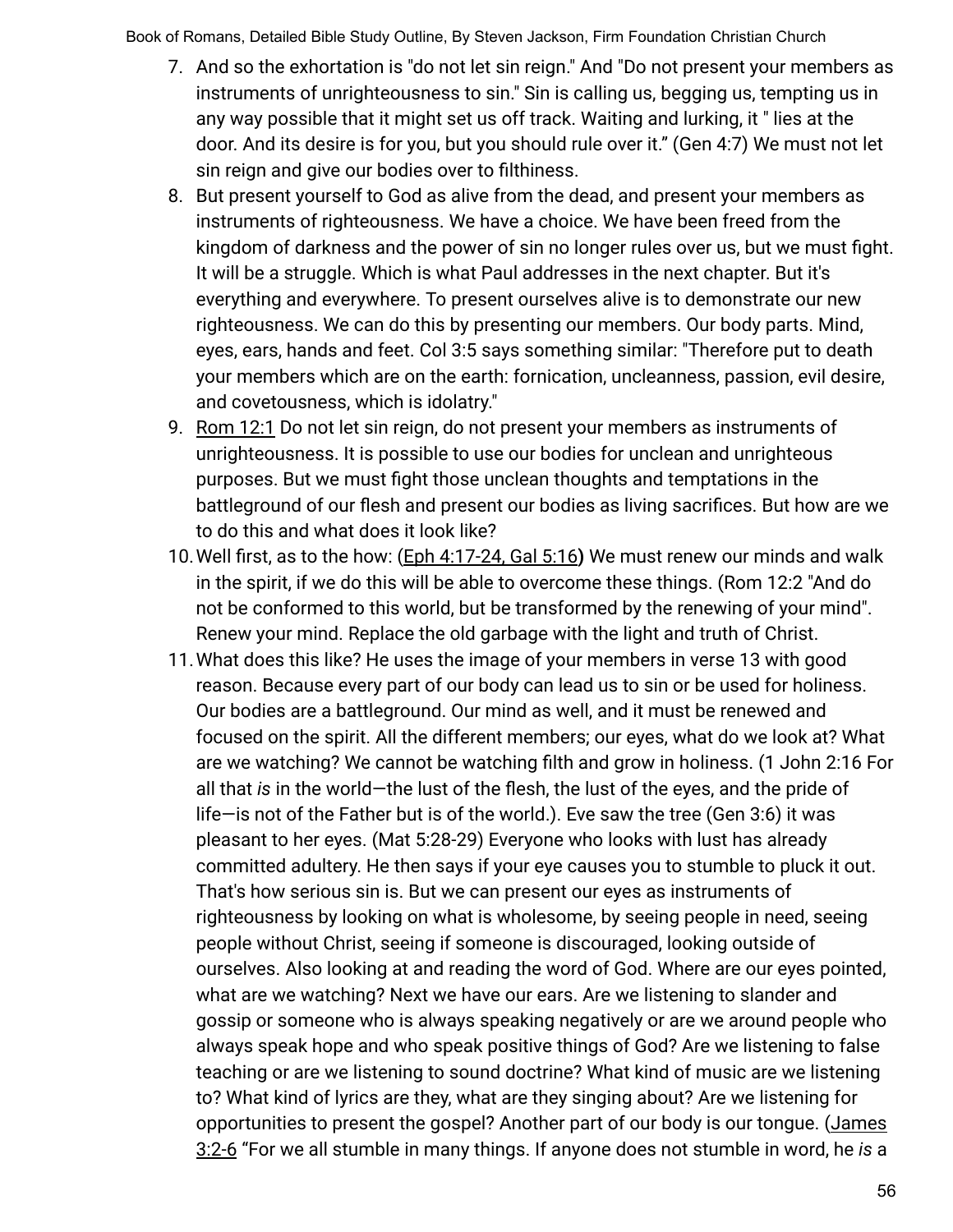perfect man, able also to bridle the whole body.") James speaks about the tongue as the rudder of our ship. It's little but can cause great problems. However it can also be used for God's glory. (Eph 4:29 5:4) We can speak up for the Lord, praise God, give thanks to God, to witness and give testimony, ask others how they are doing, pray for them as well. Our feet, they take us places. Where are we going every day? Our feet carry us where we go. Are we at a raunchy bar? Or at parties of debauchery? Our feet carry us to Bible study and church. Our hands, what are we doing with them? Are we sitting on them? (Mat 5:30 if your right hand makes you stumble, cut it off.) Are we stealing, vandalizing? Or touching someone other than our husband or wife? Our hands are to be used for righteousness. (Eph 4:28 Let him who stole steal no longer, but rather let him labor, working with *his* hands what is good, that he may have something to give him who has need.") We must labor and work. So long as it's honest work and we do it as unto the Lord. (Col 3:23-24) Driving, writing, cleaning. Hard work glorifies God. (1 Thess 4:11) Do what you are supposed to do and do not worry so much about others. Everything in our lives has been selectively placed or allowed to be here by God for one reason or another. We work to glorify God and the more we can give of ourselves the better our witness to others. It brings God glory. We aren't taking handouts if we are able to work, that is lazy. But we are to provide for and care for others in need. It all works together. Our bodies belong to God, and as Christians we were redeemed by Christ's blood. Therefore present your members to God as instruments of righteousness. Because if we are not presenting them to God we are presenting them to the devil. Be diligent, be wise and be discerning.

- 12.This is all by the reign of grace. It's not something we can necessarily just pull together and decide to do one day, but something the spirit inside of us enables us to do. We are no longer under the law, the penalty of sin no longer sits over our head and sin has no dominion over us. If we sin, we humble ourselves and ask forgiveness knowing He is faithful to forgive. We move on and proceed in peace because God will give us the strength we need to declare victory over these things. We cannot do it alone or without His help. But His Spirit strives with us and we do not need to stress ourselves about our violations. We should be receptive and perceptive, sensitive to our sins. But there is no more "or else" for we are now under grace.
- f. 6:15-19 What is a slave? It is a difficult concept for modern minds to truly imagine as most of us have never seen anything like it. The idea is repulsive and against even the lowest forms of morality. The word prisoner is loosely related, but doesn't quite convey the same meaning. A slave by definition is someone held in forced servitude or a person who is completely subservient to a dominating influence. A slave is made to work without pay, and has no choice in the matter. They are told what to do and do it. They are prisoners in a sense that they do not have personal freedom, but slaves are generally thought of as less than people, and more like animals. They are property and are owned by someone. And so, in this portion of Scripture, Paul uses this term to highlight the seriousness of the matter. Our actions are a reflection of who we serve. If we are using grace as an excuse to sin, there is a problem. So we must meditate on this and understand our position.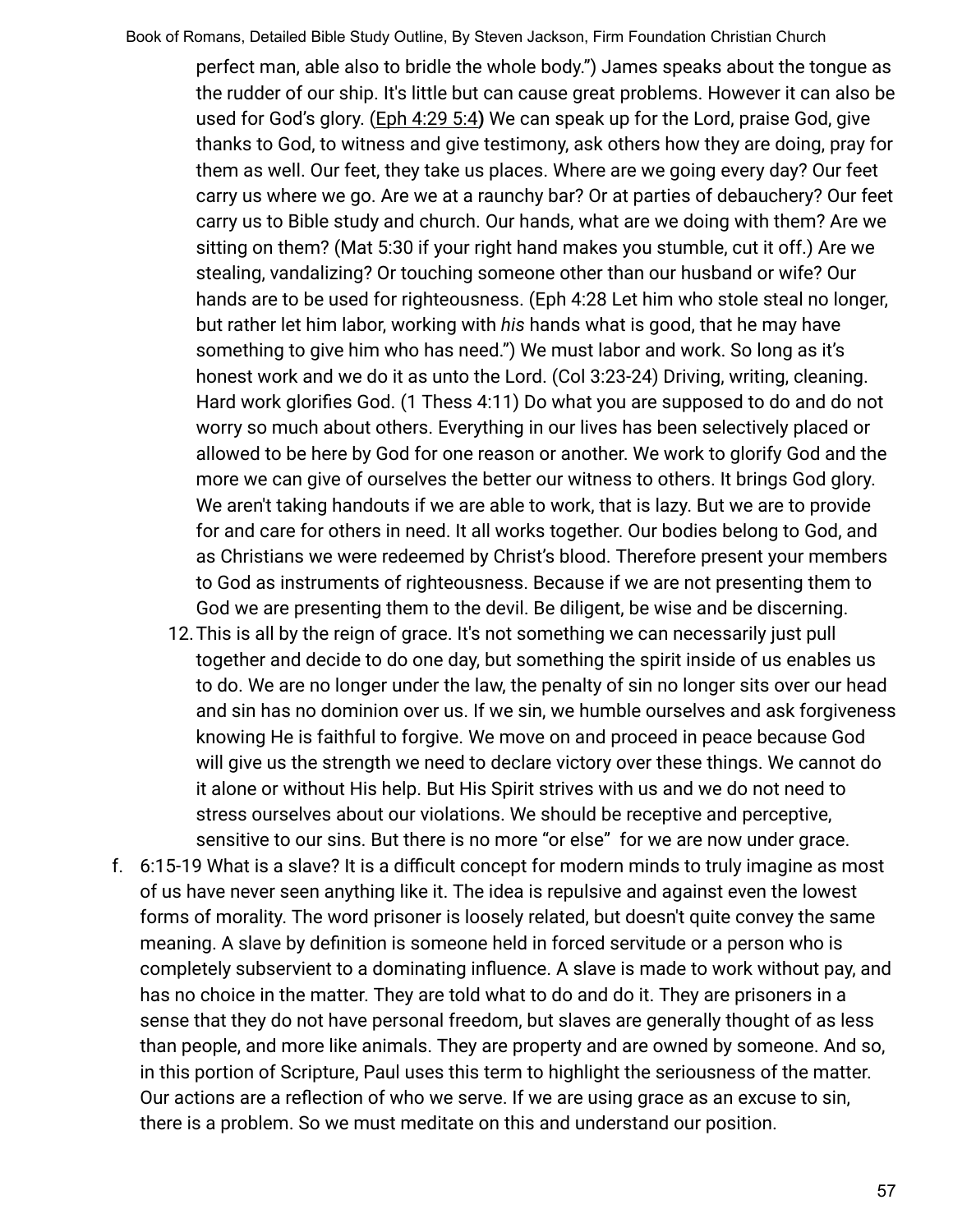- i. (V15) Shall we sin because we are not under law? Paul anticipates the question as he often does. Someone is bound to come to this conclusion. If we are saved by grace apart from the law and despite our sin filled lives, then why do we need to change anything? God saved us in a wretched state when we were enemies, can't we just live how we want to, especially now that we are not under the law? Certainly not! May it never be, God forbid! Emphatically NO! Unless you are trying to understand the doctrine more clearly, this question should not be in your mind. If you are looking for an excuse to sin, your heart is in desperate need of renewal. But there are people who believe themselves to be saved while never having experienced any change whatsoever thanks to the poor teaching that hyper focuses on the love and grace of God, without also teaching about the holiness, justice and wrath of God.
- ii. He is writing to believers. And as those who have been redeemed, this is the life we have been taken from. We walked in sin and loved it at one point in our lives. But may it never be so now. While the law may not loom over us demanding obedience or death as it once did, we are still bound to law for the purposes of sanctification. (Mat 5:17-19) The 10 commandments are known as the moral law and Jesus speaks about those who break the law as being least in the kingdom of heaven. And not only this, but as we were baptized into Christ, we are now being conformed into His image. Jesus came to fulfill the law, and it should be in our hearts to do the same.
- iii. (V16) Do you not know? Once again the question implies the following statement as an obvious and foregone conclusion that we should all be well aware. In this case, it is the fact that slaves obey their master.
- iv. You are that one's slaves whom you obey Your actions speak for themselves. And while this is obvious, it should be in your awareness. Who or what do you present yourselves to obey? Sin? God? Yourself? If you are a Christian you are already a slave of obedience leading to righteousness. It's not a question of when or if this will happen. The moment you are born again you are removed from the kingdom of darkness, the reign and tyranny of sin over you have ceased and you have entered into the kingdom of righteousness. You are now a slave of obedience. (Eze 36:26-27) God gives us a new heart and causes us to walk in His statutes.
- v. It's natural to bristle at the idea of being a slave, however we need to remind ourselves of a few things. First, we are a creation, the clay of the master Potter who can do with us as He pleases. He could have destroyed us the moment we turned out to be dishonorable vessels, but He didn't. Instead of giving us what we deserve, He came into this world to redeem us at the cost of His Son's blood. And as we are saved, He recreates us into that vessel of honor which is a miracle in itself. Second, being a slave to the obedience of God is nothing like being a slave to sin. The latter leads to death, while the former leads to righteousness and eternal life. Being a slave to Jesus is the best thing that could possibly happen. For God gives life. His laws and statutes are declarations of what should be, what is actually good and right and true. If we desire righteousness, we need to learn to follow these steps to life. And lastly, our new master loves us. We aren't slaves bought with filthy money. We were purchased at the cost of His life and blood. He gave Himself to us so that we might in turn give ourselves to Him.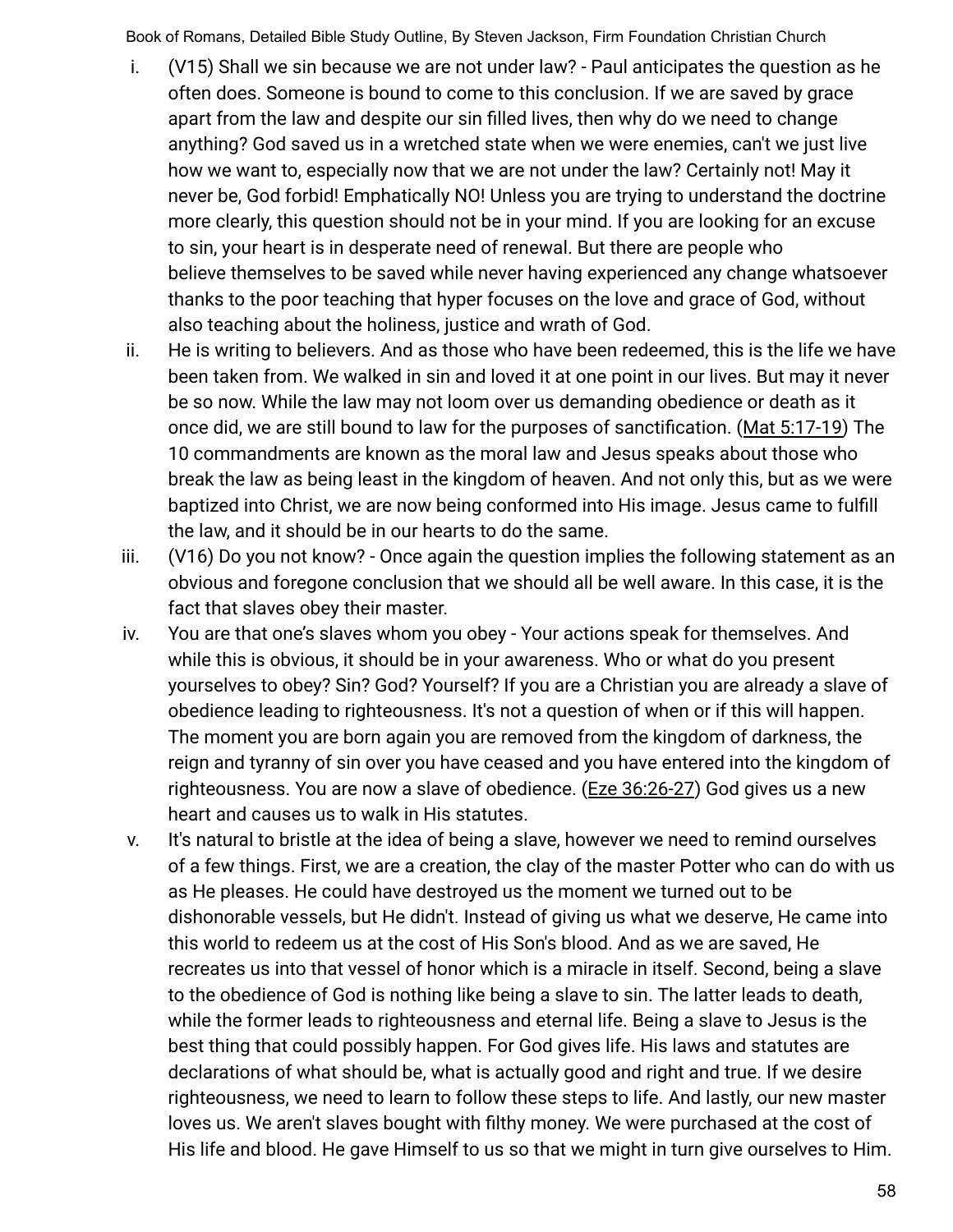- vi. (V17) But God be thanked Praise God, sing songs of blessing. Do you have hope and joy in your life? You should if you have been saved? The temporal world may get us down, but thank God for His love and mercy.
- vii. you were slaves of sin -God be thanked because this was your former life. A slave to sin. Thank Him for the work He has done in your heart and soul. Thank Him for the price He paid to redeem you from the clutches of sin. Thank Him for what He saved you from and where you could be right now if not for His intervention. Sometimes we get so caught up in things of this world that we forget where we came from and where we are going. We were slaves of sin, but thank God we have obeyed the doctrine of saving grace through faith in our Lord. (John 8:34-36) We are free indeed, but it should be noted and we must remember that we serve a king. While the gospel is good news and a free gift, it is also a command. The world is commanded to repent and believe in Jesus Christ for condemnation is already upon them. Obeying a king only appears optional.
- viii. (V18) Became slaves of righteousness There are only two options, two families, two masters. The broad path or the narrow path. Jesus or satan, sin or righteousness. We will be slaves no matter what, your duty is to understand where you belong and conduct yourself accordingly. Remember, we were enemies of God at one time. And friends to the world or so we thought, and as such it makes sense that we rebelled against Him and made light of sin. But what we didn't realize is that we were actually held captive by sin. Held in bondage to the lust of the flesh, by the father of lies and master of deceit. But, a new master has purchased us at the cost of His blood. To which you acknowledged, agreed to and asked for. That His blood should be payment for your sins. And now we are slaves to righteousness, sanctified and on the narrow path to glory with Christ. (John 15:15-17) We have been appointed to bear fruit. All of this discussion is for the purpose of setting your mind in the proper place. To understand what you have become and what you are meant to do now that you are in Christ. The sooner we understand this, the sooner we can begin to participate in this process and hopefully bring others to the truth. (Deny yourself and take up the cross)
- ix. (V19) Human terms With all that being said, there is somewhat of an explanation. Before we think we have somehow been tricked from one form of slavery into another, Paul let's us in on the teaching as a metaphor. That he is speaking in human terms because of the weakness of our flesh. We have never truly been held as prisoner by the devil. He does not have such authority over God's creation. However, as with Eve, the serpent is cunning and entices you with all the base lusts of your flesh. We are no more held captive to sin than our voluntary desires enslave us to sin. However, it is the truth of this world that those who do not know Christ, love their sins and will actively choose sin over righteousness to the point they may as well be prisoners. "And this is the condemnation, that the light has come into the world, and men loved darkness rather than light, because their deeds were evil. For everyone practicing evil hates the light and does not come to the light, lest his deeds should be exposed. 21But he who does the truth comes to the light, that his deeds may be clearly seen, that they have been done in God."(John 3:19-20) Praise God that He has given us the light of the gospel and saved us from that old life of sin.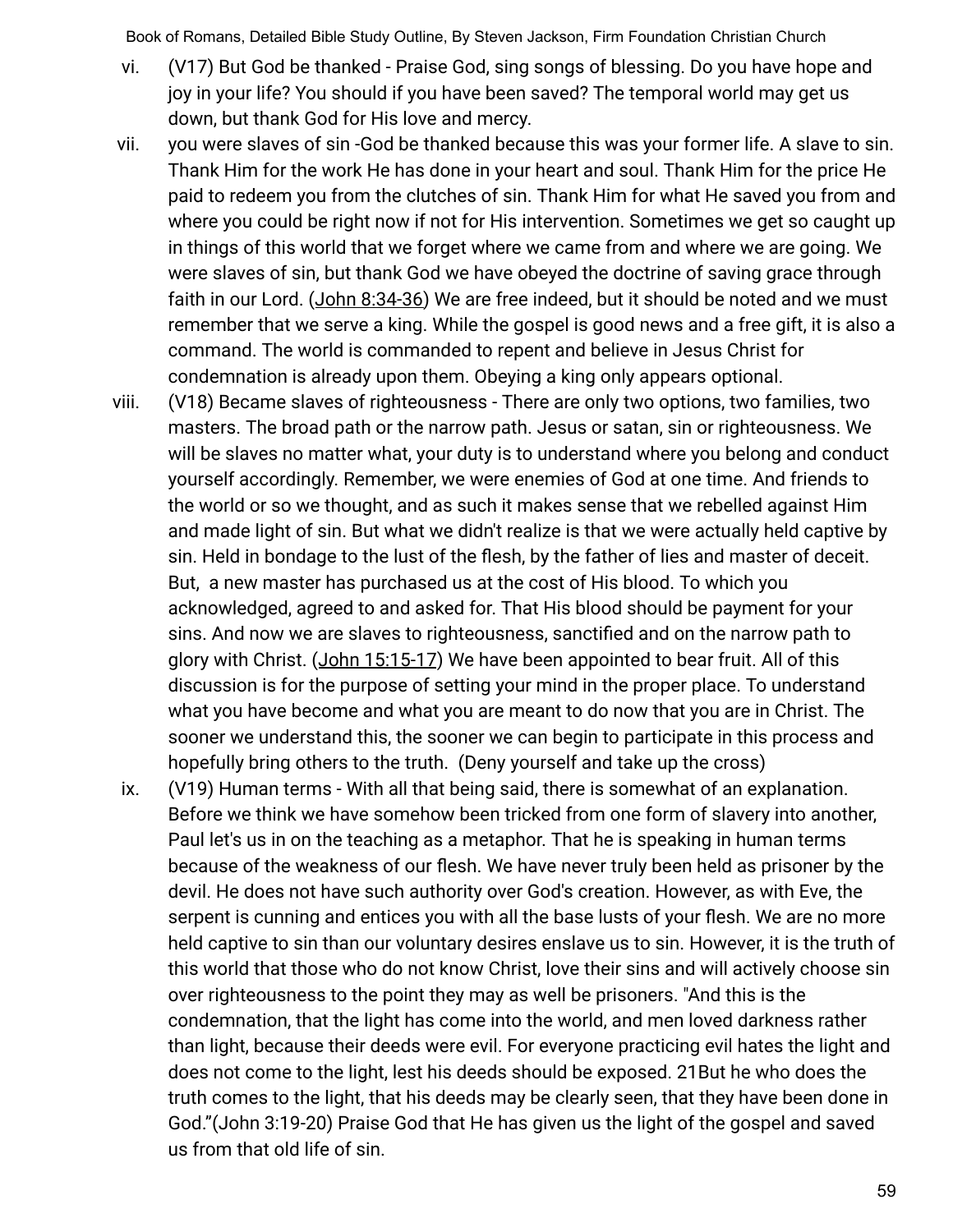- x. Just as you were slaves before to lawlessness, be so now to righteousness for holiness-If we are in God, our deeds should be done in the light, that they may be clearly seen. If we are hiding our actions it should be a red flag that something is wrong. It doesn't matter who you are hiding them from or why you are hiding. Children of God are the salt and light of the world. We do not light candles to hide them, but to shine. As we keep this in mind Paul is giving an exhortation to live unto God the way we once did unto sin. We presented our members as slaves to uncleanness. Without consideration for the law and things of God. We were lawless and rebellious which lead to more lawlessness as we became calloused to the harmful effects. But now we have been saved, set apart, and regenerated with a new heart. Therefore let us present our members as slaves of righteousness for the purpose of holiness. Where we once were rebellious to God, let us wage war against sin. Cast it away from you as a detestable thing for it is detestable. Set your mind on the things of God and grow in holiness.
- g. 6:20-23 In these final verses there is a summation of verses 15-19, however it really pulls in the entire chapter. For we died to sin when we were baptized in Christ and thus we have been set free from the power of sin over us. But formerly we were free in regard to righteousness, that is we had no thought or obligation to it. But now blessed be God for His work in our life that we might produce fruit to holiness and everlasting life instead of sin and death.
	- i. (V20) We were slaves of uncleanness and lawlessness, but now we are slaves to righteousness. When we were slaves of sin, we felt no obligation towards righteousness. We walked in filth, watched filth, spoke filth. We used our members for unholy purposes with reckless abandon and the only hesitation we might have considered was temporal ramifications if the wrong people found out. But we did not consider God as having the final judgment. We did not consider that righteousness was the proper way to live. And even if we did potentially consider that righteousness was desirable, and were aware that our conscience was revolted by our actions, we lied to ourselves and suppressed the truth, ignoring these things and rejecting righteousness. And what did we gain from this life of sin?
	- ii. (V21) What fruit did you have in the things of which you are now ashamed? Is there anything from your former life that could be considered fruit? The things which you are now ashamed of hold no value in eternity and we know this. At best there was temporal pleasure, but nothing worth the cost. If there was any fruit, it was a rotten maggot filled apple. And when we are tempted, we should meditate and consider these things. Better even to do so now, that we may set our firm determination against such ideas. Which is what this chapter is encouraging us towards. For the end of those things is death, as God said in the garden. "In the day that you eat of it you shall surely die." But eat they did, and they were ashamed. Sin may seem enticing and the broad path might look fun, but the end of that road leads to destruction.
- iii. (V22) But now, having been set free from sin, from the controlling power of sin, from the penalty of sin and final end of sin, and having become slaves to God, the one who truly loves us, who is willing to sacrifice His Son to save us, we have real fruit to holiness, and the end of this path is everlasting life. And what is this fruit? Any hesitation we might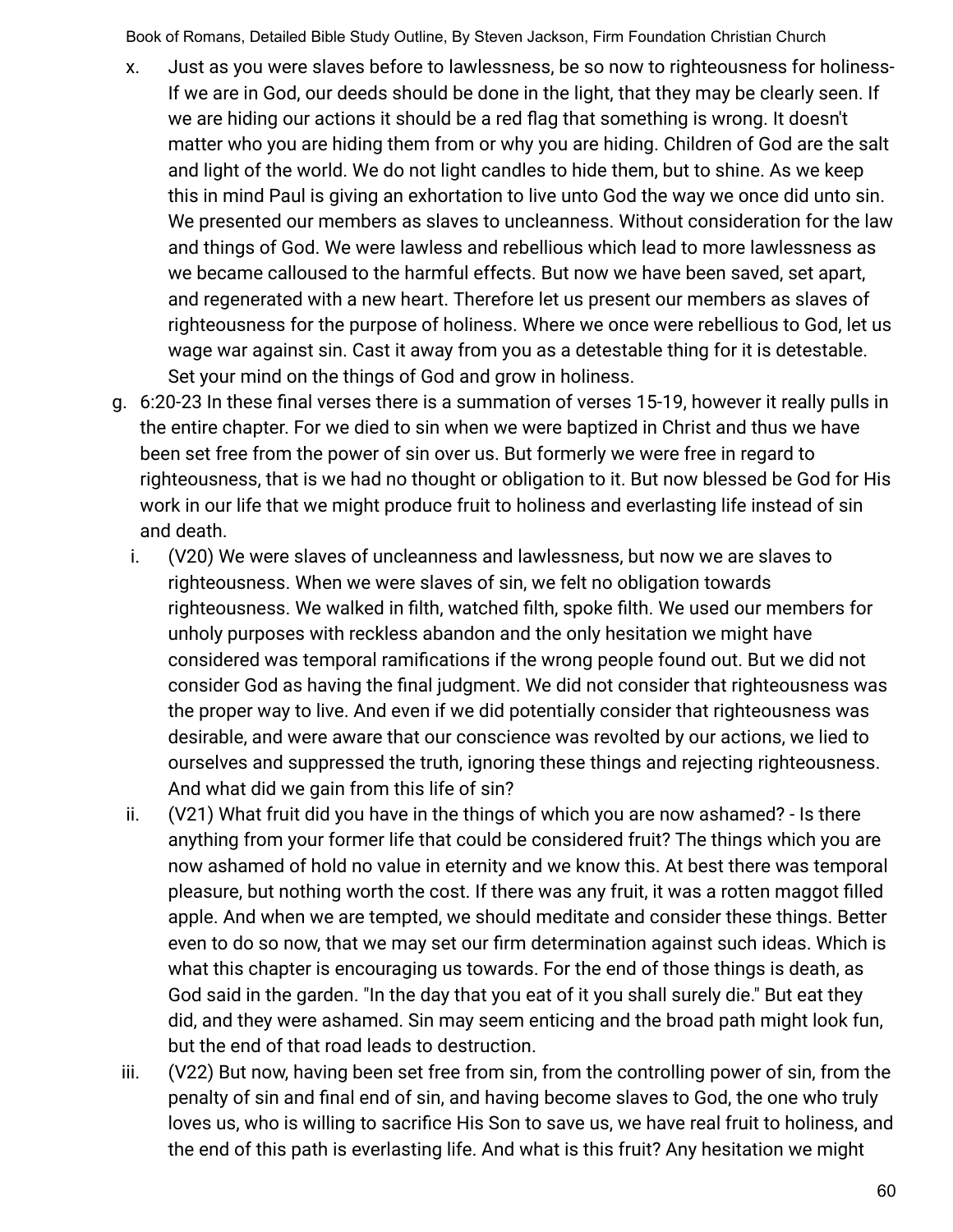have when hearing that we are slaves to God should be dispelled rapidly. He gave us a new heart, made us a new creation and causes us to walk in His ways. He made us to love the things which are actually good for us and will end in everlasting life instead of the things which lead to death. And not only that, but we now produce fruit to holiness thanks to His Spirit. And "the fruit of the Spirit is love, joy, peace, forbearance, kindness, goodness, faithfulness, gentleness and self-control." (Gal 5:22-23)

- iv. (V23) The wages of sin is death It doesn't matter what you think about sin, what matters is what God says about sin. And according to Scripture, death is the rightfully owed payment for sin. As if you were going to work and earning money, your life and career of sins has earnd you the death penalty. However, to be clear, one sin is enough to earn the death penalty. (James 2:10)
- v. The gift of God is eternal life in Christ Jesus our Lord Where death is the rightful payment, life is a gift, given by God according to His grace and mercy. There is nothing in this world we could do to earn this gift.(Eph 2:8) But through faith and our baptism in Jesus Christ, we are gifted eternal life all thanks to His work. He lived the righteous life we couldn't, He paid for our souls with His blood, His Spirit is sanctifying us and preparing us for glory, and He preserves us until that time. He has done it all and He is worthy of our thanks and praise.

## 31.Self test Chapter 6

- a. What is the difference between justification and sanctification?
- b. Name the 3 stages of sanctification
- c. True or false: Paul says we have died to sin, this means that true Christians no longer sin.
- d. True or false: Baptism into Christ happens the moment we are submerged under water.
- e. If we have been united with Christ in the likeness of His death, what else shall we be united in?
- f. Name 3 ways we can present our members as instruments of righteousness to God.
- g. Why should we reckon ourselves dead to sin?
- h. In our former life of sin, how were we free in regard to righteousness?
- i. For the \_\_\_\_\_\_\_\_ of \_\_\_\_\_\_\_\_ *is* death, but the \_\_\_\_\_\_\_\_\_ of God *is* \_\_\_\_\_\_\_\_\_\_ in Christ Jesus our Lord.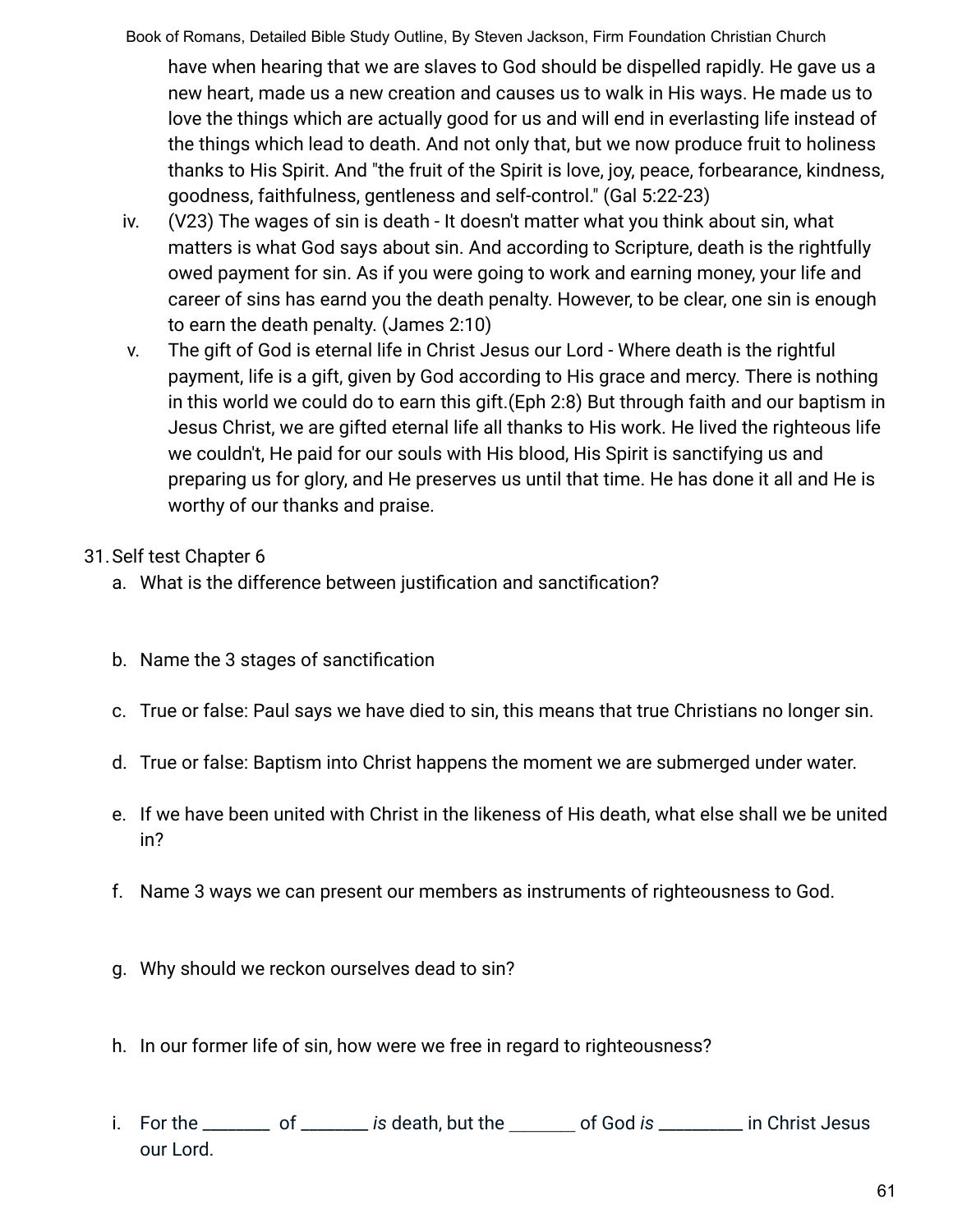- 32.Review of Chapter 6: The chapter starts by saying that we have died to sin and ends with the statement that the wages of sin is death. So we can either die because of sin or we can die to sin. In either case our mortal bodies will perish, but the end result, and what happens after the first death, is what we must consider. Chapter 6 begins the exhortations to righteous living demonstrating how we can know where we truly stand. For whom we obey, we are that one's slave, whether sin leading to death or obedience leading to righteousness. Our sanctification is an active growth that we can participate in. The more we submit ourselves obedient to Christ, the more we will grow in holiness. Therefore meditate on the fact that you have been baptized into Christ, into His death and have died to sin. And present yourselves to God as being alive from the dead.
- 33.Chapter 7 The law. Paul has done quite a job convincing us that we are no longer under law. We have been justified apart from the law through faith in Christ (3:21-22) And we have died to law when we were baptized in Christ. But you will recall there were those preemptive questions throughout the chapters. 3:31 "Do we then make void the law through faith? Certainly not!" 6:15"What then? Shall we sin because we are not under law but under grace? Certainly not!" The topic of the law is not new in the letter to the Romans, but it hasn't been thoroughly addressed until now. The word law is mentioned 23 times in this chapter. (NKJV) And the whole chapter is dedicated to explain our relation to it as well as what role it serves.
- 34.7:1-6 The marriage analogy. Paul uses the illustration of a married couple to demonstrate our relation to the law. Further expressing our newness of life. When a woman becomes a widow, she is no longer held to the marriage vows she once made to her husband. In the same way, we who were once slaves to sin through the law, have died to the law and are now married to Christ, to bear fruit unto righteousness. There is now a new covenant; we are not under law but under grace. Where the law once elicited our base desires like children wanting things they cannot have, now we are free from the law in that regard and given the grace and strength to overcome such desires.
	- i. (V1)Or do you not know, brethren (for I speak to those who know the law) This is something we are all acquainted with. He is not necessarily speaking about the mosaic law, though many of the Christian were raised in the Jewish tradition, but everyone in Rome was personally knowledgeable regarding the law. As it still is today, almost every aspect of our lives has some form of law to govern it. From the world stage to our families or even the games we play. The law is there to set boundaries, prevent unjust action and punish those who step out of line. We are all familiar with the law.
	- ii. The law has dominion over a man as long as he lives But in every case, these laws are only binding while we are alive to follow them. (Job 3:19) In death, the servant is free from his master. And this is an obvious statement, but that is the beauty of the argument. We all know it, and Paul is great at explaining how these things pertain to us in terms we are able to understand.
	- iii. (V2-3)For the woman who has a husband is bound by the law to *her* husband as long as he lives - Marriage is one of these such areas. A husband and wife are bound to each other by law. Certain rules apply to them that do not apply to their friends or acquaintances. A married woman cannot marry another man while her husband lives.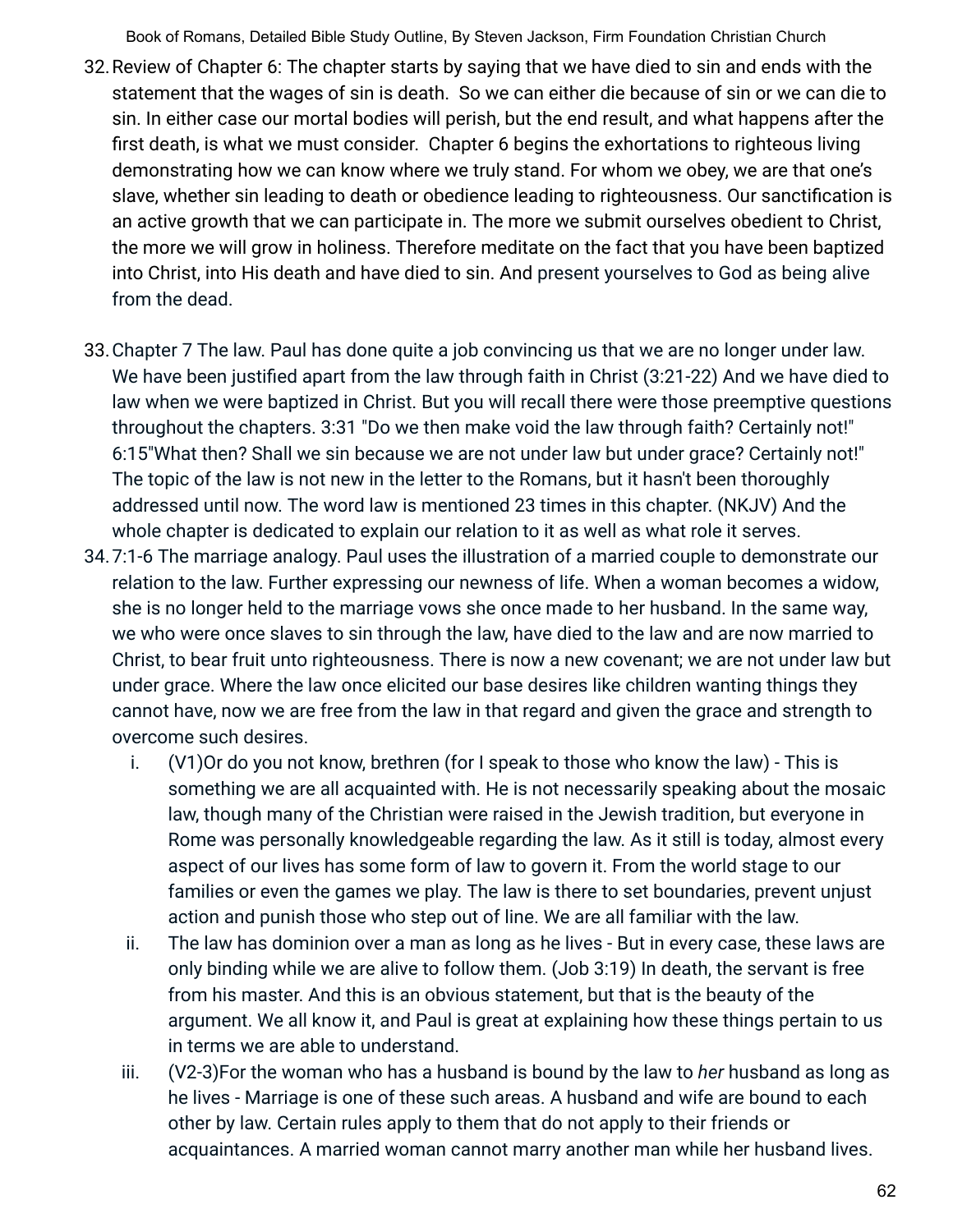This is against the law in a general sense, (government) you can only be married to one person at a time. But marriage is a sacred covenant and God did not create us to jump from one person to another because we've decided we are no longer happy. You cannot marry someone else once you have been married, without committing adultery. (The only biblical exceptions to this outside of the death of your husband or wife are sexual immorality Mat 19:9 and dessertion of your spouse 1 Cor 7. However, reconciliation and forgiveness are preferred and encouraged as God hates divorce (Mal 2:16).)

- iv. But if her husband dies, she is free from that law death is the release from our obligations and responsibilities. A woman is not in violation of the law if her husband dies and she marries another man. But if she is with another man while her husband lives she will be called an adulteress. And while Paul uses the woman as the example, it of course applies both ways.
- v. (V4) Therefore (pulling together the truth of verse 1 and the illustration of verse 2-3, he is now giving us the application. And the bigger picture.)
- vi. You also have become dead to the law through the body of Christ- (6:2-3) He mentioned this in the previous chapter and is reinforcing the idea. We have died to the law. Jesus fulfilled the law in every way and His death satisfied the requirement of obligation. We violated the law and He received the wages we deserve. We were baptized into Christ, and now identify with Him in His death and resurrection. Having thus died, we are no longer bound to the law as a wife is no longer bound to her husband because of death.
- vii. That you may be married to another And now that we have been released from the obligation, we are free to marry another, Him who was raised, which is Christ. Our redemption and salvation is a joining together with Christ. Baptized into Him, married to Him. We are now inseparably connected. (Eph 5:22-31) "two shall become one flesh" We are one with Jesus, members of His body and He has given Himself for our sake.
- viii. That we should bear fruit to God One purpose of marriage is to produce godly offspring. (Mal 2:15) Our marriage to Christ is for that purpose as well, that we should bear fruit. (John 15:1-5) fruit bearing isn't an optional perk to this marriage. It is a fact surrounding those who have been saved. (Eze 36:26-27) We are given a new heart and a new spirit for a reason. The power that raised Christ from the dead is the same power that is now working in us. He will cause us to desire, and to walk in, His ways. This fruit is our personal holiness. As we produce fruit, we evidence our relationship to Christ. If we are not growing in holiness, we are not in Christ. It's not that we have to produce fruit to prove ourselves, but if we aren't producing fruit, we aren't in Christ.
- ix. (V5) Before we were saved- when we were in the flesh we were slaves to sin, obeying our old master. The sinful passions we had were aroused by the law. We've all seen this, if you tell a child or even an adult not to do something, he wants to do it. (don't look over there, don't push the red button). But somehow the law aroused the sinfulness inside of us. When God commanded us to do something, we said "No, I don't feel like it" and when He commanded us not to do it, we said "I'll do what I want."
- x. At work in our members No one is an exception to this, we were all slaves to our old man or woman and the sinful passion never slept. It was always at work, even when we were asleep, our dreams held unclean thoughts. We couldn't help ourselves, we were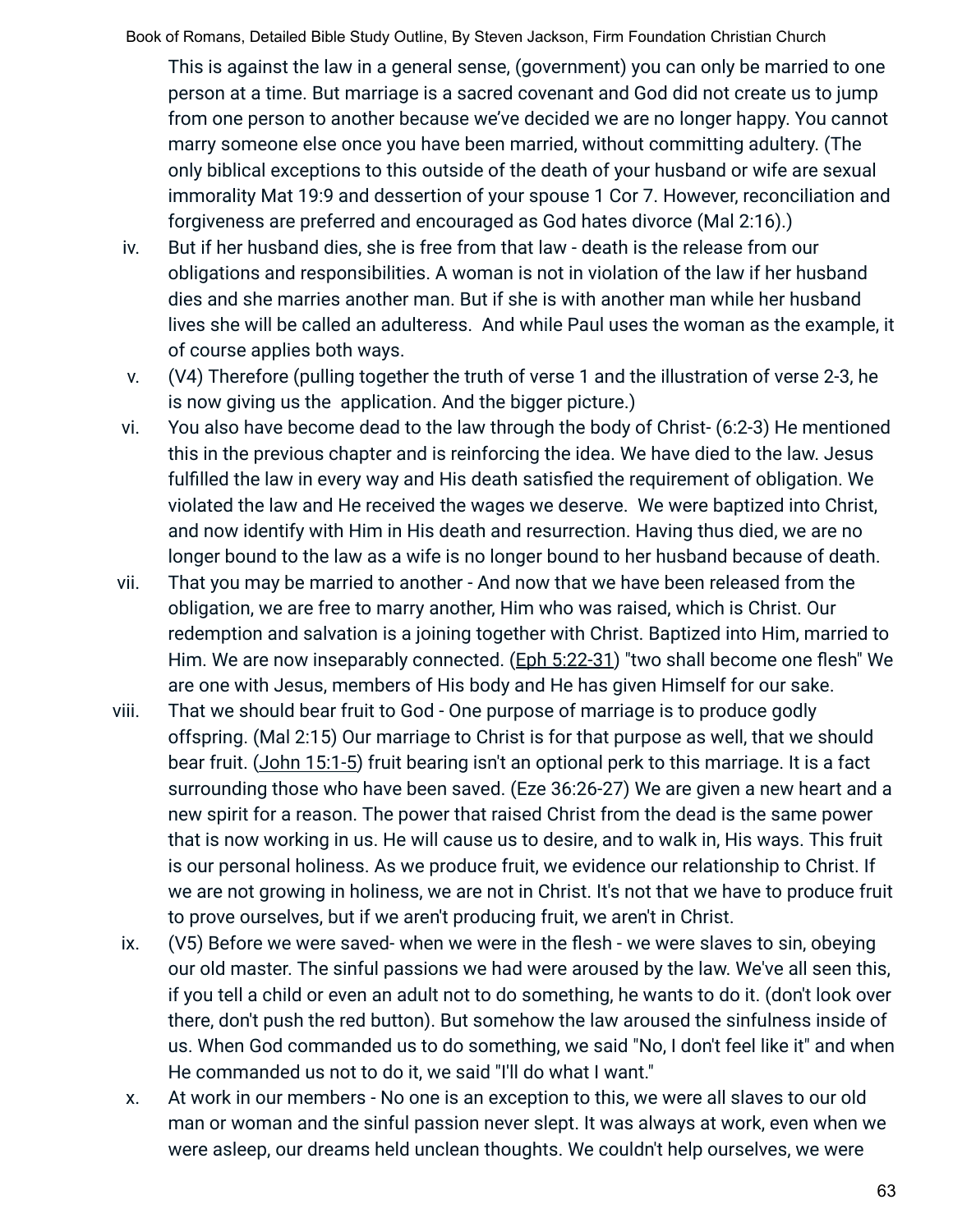Book of Romans, Detailed Bible Study Outline, By Steven Jackson, Firm Foundation Christian Church enslaved, producing fruit to death.(spiritual death, the second death) Like an addict who knows the drugs will kill him, even if we understood stealing, cheating, lying, lusting was wrong, we still did it to one degree or another depending on the different influences and factors in our lives.

- xi. (V6) But now after we have been saved we have been delivered from the law released from the obligation to obey it in order to be justified. (Mat 11:28-30) Before we were saved we were trying to save ourselves. We were chained to that heavy yoke and it was unbearable. But Christ released us from this burden, giving us the much needed rest. Taking it all upon Himself. The sinless life of obedience, the torturous death. Praise God and thank you Jesus. We have died with Jesus to that life, died to our old master and no longer need to carry that burden or pay that price.
- xii. So that we should serve in the newness of the Spirit It was all for a purpose (v4, to bear fruit.). Having been justified by faith, and empowered by the Holy Spirit. We have been released from trying to save ourselves. But we are not released from the moral law itself. We have become slaves of obedience. Not because we have to keep the law. We are not required to keep the law for salvation, but it still applies and is still in effect. We need to consider these things and serve in the newness of the Spirit. Not in the oldness of the letter of the law. Not scraping by and doing the bare minimum. But to understand the life we have inside of and use it for the glory of God. Jesus took the yoke off your shoulders and did all the work Himself. Would you sit there and watch him do your work without helping? We don't have to do these things, but we should want to. And the Spirit of God will cause us to, through discipline if need be.
- b. 7:7-13 If the beginning of this chapter reinforces our freedom from the slavery and bondage to the law, this next section might be seen as the guardrails against going too far the other way. There are some professing Christians who declare the law void all together. But that is not true for as we will see, the law is holy and just and good. There is nothing in the law that should cause us to groan for we know the law is of God for our benefit.
	- i. (V7) Is the law sin? Certainly not! At this point, there has been so much to say about the law with its influence and dominion over us, even the provocative nature of it that arouses sin, that someone might begin to think of it as an evil thing, perhaps law is the cause of sin. But Paul is wise to this and answers the question out front. Certainly not!
	- ii. On the contrary The law cannot be sinful for multiple reasons. The primary reason is because God is holy and righteous and just and would not give us something outside those parameters. The law is not sin because it is what allows us to know sin. It is a light in the dark, a flashing neon sign pointing the way towards holiness. Those who love evil, hate the light and so hate the law because it tells them what they're doing is wrong. Which is what Paul is saying. The law cannot be sin when it is the very thing which tells us what sin is. God has given us a conscience to know right from wrong and therefore we have some understanding of sin, but the law highlights or magnifies sin to show us how evil it truly is. The law is not sin, it is the opposite of sin. (3:20, 4:15, 5:13, 5:20)
- iii. (V8) But sin taking opportunity by the commandment How does it take opportunity by the commandment? Multiple ways, One is that when we are without the Spirit and only have the letter of the law, we can only see what appears to be a thin and flexible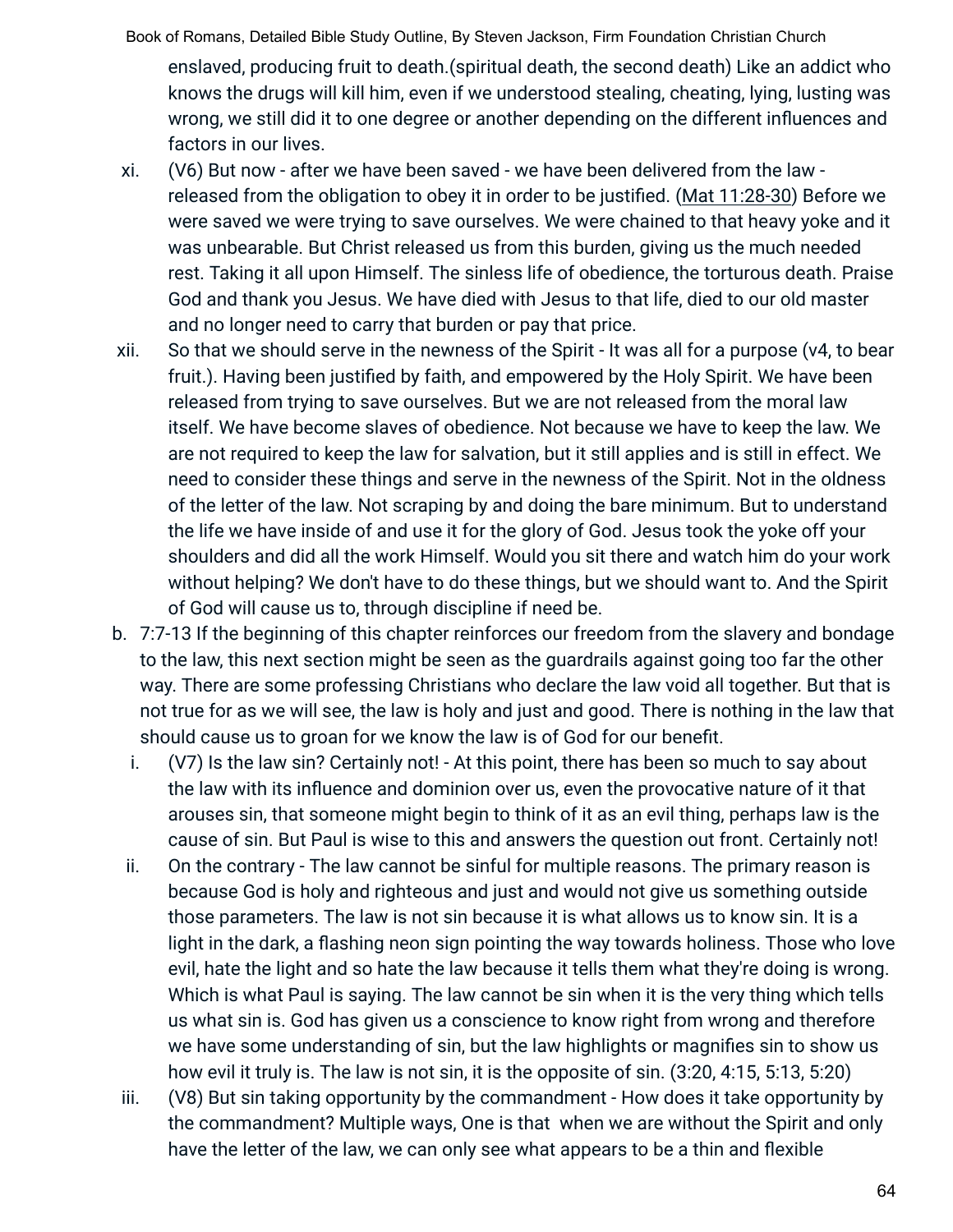boundary. We can't understand the true meaning of the law because the law is spiritual and speaks to the heart. The serpent said "you will not surely die", The law says do not murder, and therefore, we were allowed, in our own minds, to push the limits and gleefully imagine the worst evil on others. So long as we were able to justify it in some way, we could brush it off and feel no guilt at all. Another way is what was just addressed in verse 5. The law arouses sin. As a chain wrapped around your arms will make you squirm and attempt to get free, so does the sin within us squirm when we are pressed against the law and makes us want to push back.

- iv. Produced in me all manner of evil desire. For apart from the law sin is dead This doesn't mean there was no sin, (we are born in sin), only that sin was lying dormant until the law forbade us to do something. Before we are saved, being told not to do something was enough to make us want to do it. Being told not to covet was enough to make us jealous, to look at everything we didn't have and desire more. It caused a lack of contentment, leading to a host of other sinful thoughts.
- v. (V9) I was alive once without the law (Phi 3:4-6) Before Christ, Paul had confidence in Himself. At one time, in our own eyes, we were not bad people. Much of the world outside of Christianity still believes this. Carefree because they don't understand how serious sin actually is and only compare themselves to the worst kinds of evil.
- vi. But when the commandment came, sin revived and I died When knowledge of the sin came to fruition, knowledge of the seriousness, of the evilness of it, sin came alive, he became aware of divine judgment and he died inside. He wasn't yet saved, but he became aware that he was in serious danger. And this is what we all need in order to come to repentance. This is why it's so important to fully express the whole counsel of God, wrath and judgment included and not just the grace and mercy. For godly sorrow produces repentance leading to salvation. (2 Cor 7:10) We all need to understand the seriousness of sin in order to come to Christ.
- vii. (V10) The commandment which was to bring life, brought death God intended the law for life, and it does point to holiness, but as we cannot keep the law it can only bring us knowledge of our sin. And true knowledge of our sin causes a life crushing blow. Like the floor dropping out from under your feet. You thought you were safe until you understood you are already sentenced to death. The conviction of sin hurts, and produces tears, but it is so vitally important to know the truth. You will not seek a cure if you don't know you have a disease. When we share the gospel or witness to others, we should be aware of this and perceptive to their understanding of sin. A light attitude towards sin is a red flag for those who say they are saved.
- viii. (V11) For sin taking occasion….., deceived me and… killed me This is what sin does. It always seems appealing for one reason or another, but it never delivers what it promises. Whatever sin it is, it's like a carrot being dangled in front of a horse till it walks off the cliff. Adam and Eve thought they would be like God, and thought it appealing to have the wisdom of God, but knowing good and evil turned out to be the worst possible decision they could have made. Instead of trusting God, they gave in to sin and set in motion all the evil we have seen throughout human history.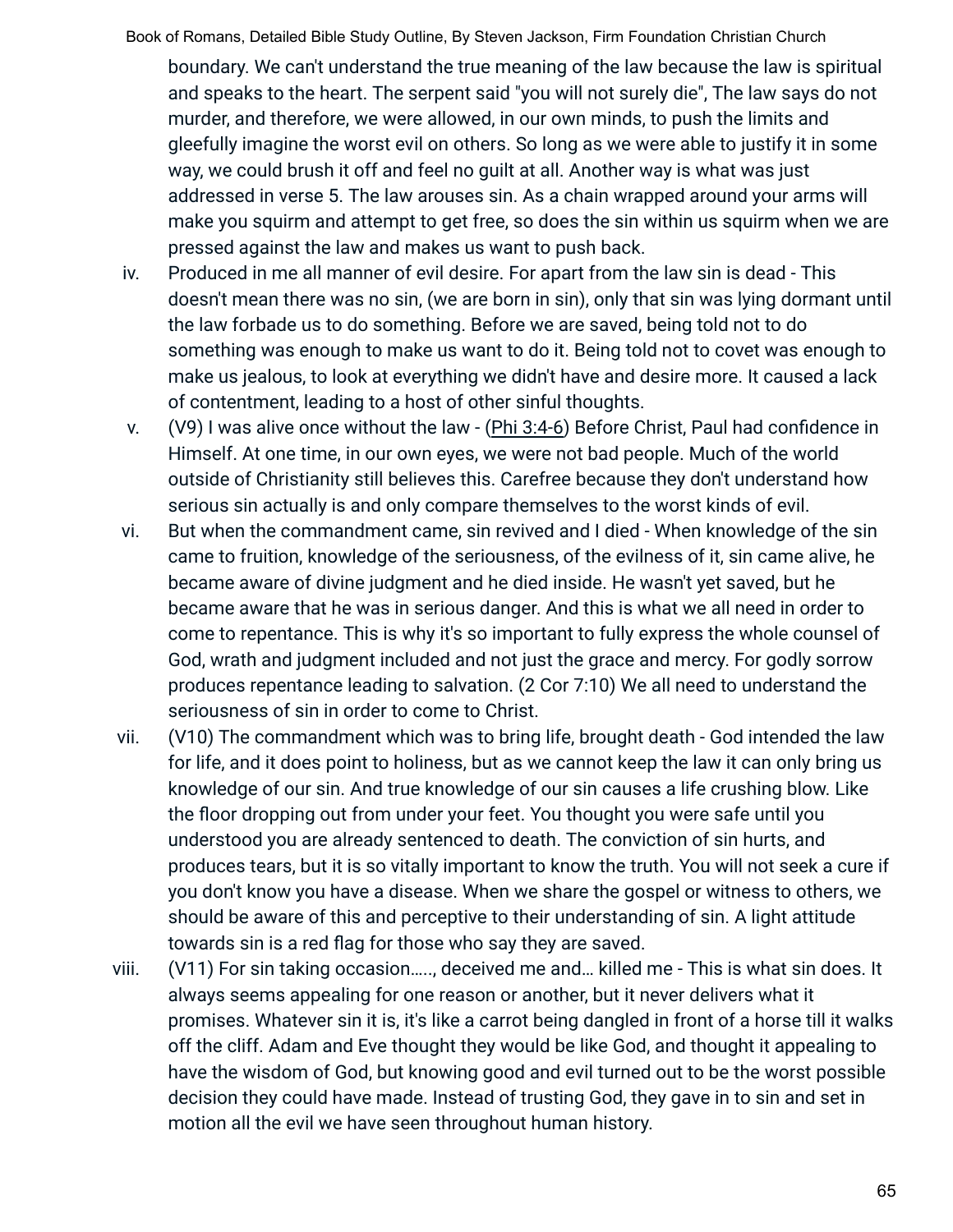- ix. (V12) Therefore the law is holy 7:7 Wrapping it all up, The law is not sin, it's holy. We are sinful, and sin works inside of us, taking advantage any way it can and producing all sorts of evil, but the law is holy and just and good. It points to life and righteousness. It shows us with finer detail how evil sin is. Things we took for granted, being disobedient, lying, lusting, coveting. God wants us to become like his Son, holy; to walk worthy of our calling. And we cannot do that without understanding his law. "Seek first the kingdom of God and His righteousness" (Mat 6:33) we cannot know His righteousness without the law.
- x. (V13) Has then what is good become death to me? Certainly not! The law does not cause death, it reveals the cause of death. Like an x-ray, it reveals our need for treatment, but is not the reason we need treatment. The law reveals our sin. But sin on the other hand is exceedingly sinful and produced death in me through the law.
- xi. But sin,......was producing death in me through what is good Sin, taking advantage of the law, as the serpent did with Adam and Eve, twisting and stretching the law to be something it is not, causing us to believe there is no harm which ultimately leads to death through that which is actually good.
- xii. But sin, that it might appear sin,- This is actually better explained through the second half of this verse. "so that sin through the commandment might become exceedingly sinful." In other words sin appears all the more sinful because it corrupts the law itself. What was intended for good, has itself become used in the schemes of the devil. Which, when we understand the true perverted nature of sin, it becomes even more sinful to us and we see sin for the horrid thing it really is. Sin now appears to be sin because we know how low it can drag us. To such a degree that we brush off the law as if it were nothing to our detriment.
- c. 7:14-20 Here we have personal testimony of the chief of sinners. So far in this chapter, Paul has walked us through the Christian relationship towards the law. We have been freed from the tyranny and penalty of the law through the death of Christ, but on the other hand, we cannot discard the law because we know it is holy, good and just. In this next section Paul gives us insight to his personal struggles and shows us that the battle of our souls is not over when we are saved, but has really only just begun.
	- i. (V14) For we know that the law is spiritual if we step back to the beginning of verse 13, he proposes the question. Has then what is good become death to me? Of course it hasn't. We know the law is good. He then went on to explain how the sin inside of us twists the law to become even more sinful. So here we have an explanation in defense of the law. We know the law is spiritual. It was given to us by God, who is a spirit. (John 4:24 And we are to worship God in spirit.) The law is for our benefit, but we fold under the law because we are carnal and the flesh is weak, easily tempted and distracted.
	- ii. but I am carnal, sold under sin. We must remember that our bodies are mortal and have not yet been glorified. There will be a time when we have a glorified body, but for now, we remain in the flesh. Our soul has been redeemed, but our flesh is carnal. And because of this, there will be an ongoing struggle between our spirit and our flesh. We are sold under sin in the sense that we were conceived in sin and brought forth in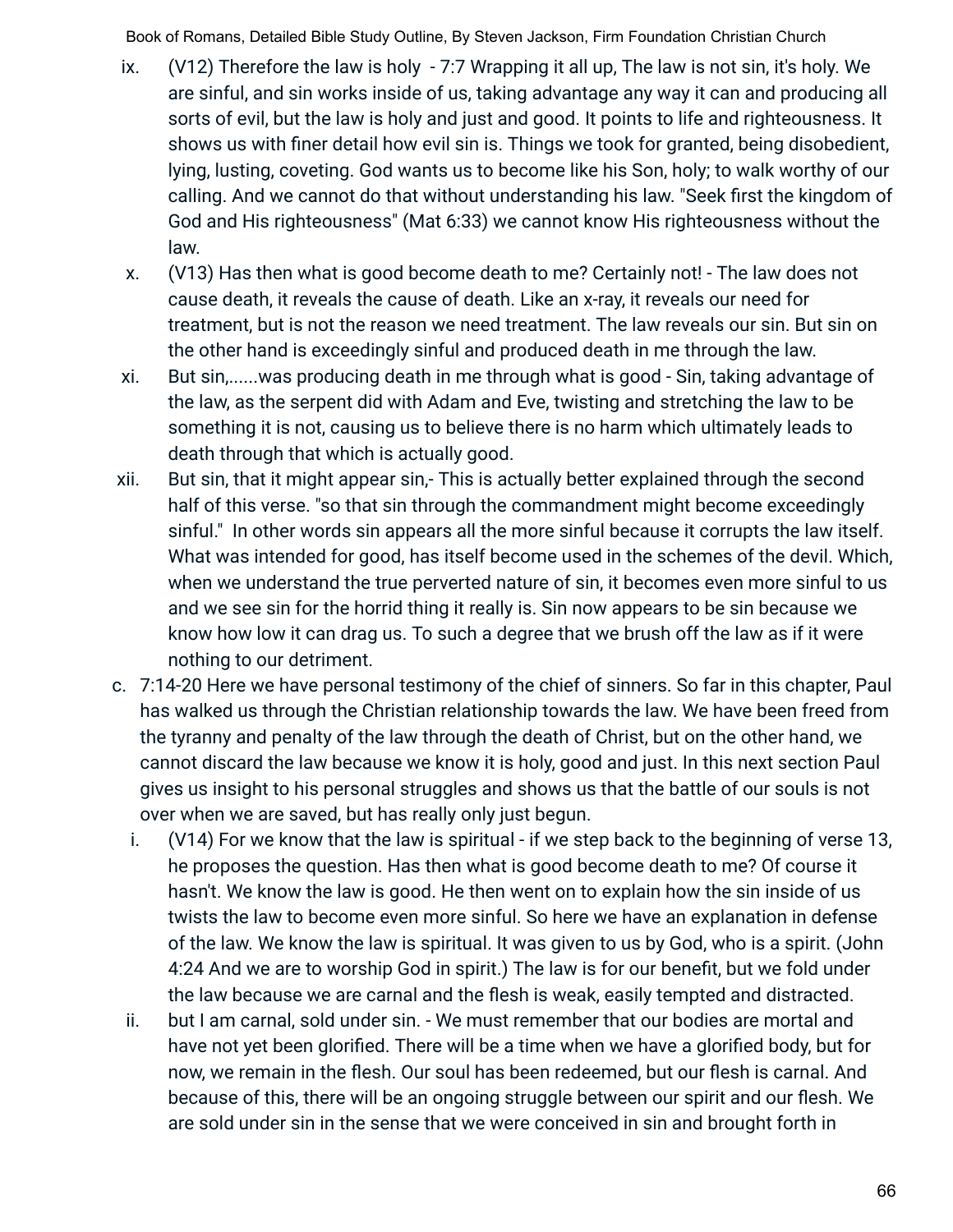Book of Romans, Detailed Bible Study Outline, By Steven Jackson, Firm Foundation Christian Church iniquity. (Ps 51:5) And though we have been freed from the force and pressure of the law, it remains for us as a guide to subdue our flesh and to worship God in spirit.

- 1. Ultimately, the law is excellent in every way, but we are sinners by nature and it is impossible to uphold the law on our own because of this.
- 2. When we are born again, there begins a struggle within us. The Spirit which now dwells inside of us wants what is holy and just and good, but our flesh which is familiar with and fond of the sinful life pushes us in that direction.
- 3. We don't have a problem with the law, we have a problem with the sin inside of us. And we must do everything in our power to fight this.
- 4. But how do we do this? (Gal 5:16-17) We must walk in the Spirit, which is our daily habitual lives. Meditate on what is good and holy and make decisions to follow after that. This would include prayer, Scripture reading, Bible study, Church, and surrounding ourselves with other Christians. (Luke 14:26)
- 5. True Christians, saved people will still sin because this is and will be an ongoing struggle. No one said this would be easy. Jesus told us the gate is narrow and the way which leads to life is difficult. (Mat 7:14) He also said "if anyone desires to come after Me, let him deny himself, and take up his cross daily, and follow Me. (Luke 9:23)
- 6. So we have decisions to make every day. Will we give into our flesh or will we deny our sinful temptations? This is a spiritual battle, but we are saints and have God on our side, so let us walk worthy of our calling.
- iii. (V15) For what I am doing, I do not understand There is a confusion. He doesn't understand what he's doing or why he's doing it. He knows what is good and what he wants to do, but doesn't do it. And on the other hand he knows what is evil and what he hates, yet he does so anyway.
	- 1. I think most of us are familiar with this thought or feeling. And new Christians especially will be prone to this. "If I am saved, why am I still sinning?" Or "I can't stop sinning, does this mean I'm not saved?" Thankfully Paul has revealed these personal details which let us know it is normal to go through this. But it must be noted and understood that this is not license to sin as he's mentioned numerous times.
	- 2. There is an internal mental struggle. He wants to do good, but does evil. And this is when he is a mature Christian well into his ministry. He isn't confused about his salvation, but is aware that something inside of him is contrary to the law of God, which is frustrating and perplexing. And this applies to all of us. Everyone who has the Spirit of God inside of them will have this struggle going on as well. A lack of struggle should be seen as a warning sign.
- iv. what I will to do, that I do not practice; but what I hate, that I do There is an antagonizing force at play. He wants holiness, but lacks the perfect completion of it and still sins despite being saved.
	- 1. Christians are given a new heart which desires God's holiness. We know the law is good, we have given ourselves to Christ, we want to be like Him and be used for His purposes as tools or vessels for His glory. When we are doing these things it gives us joy and we are filled with happiness, but we don't always do them. And unfortunately we are still connected to the flesh, filled with evil desires.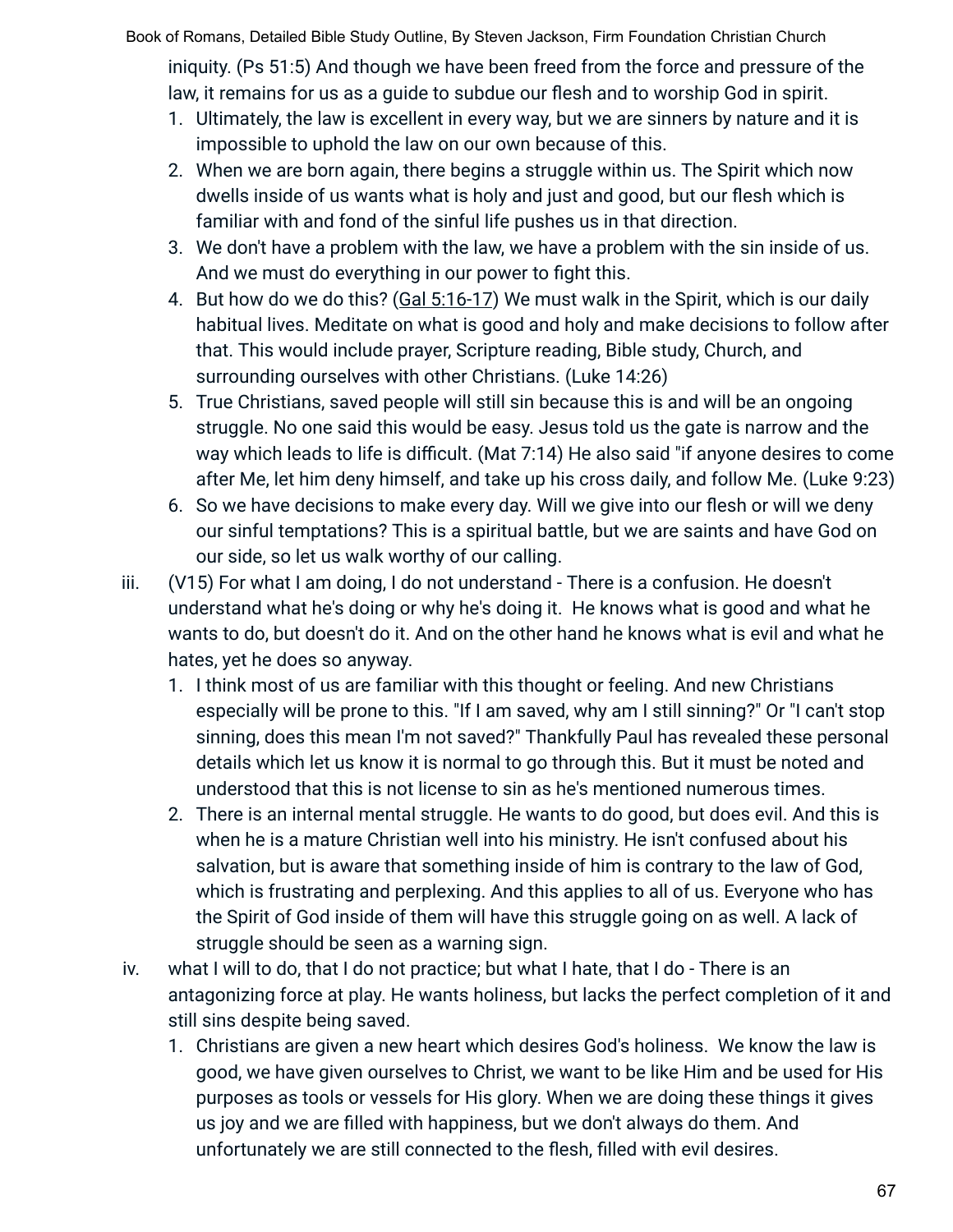- 2. He hates sin, but still does it. It is not a resignation, but an acknowledgement (under the inspiration of the Holy Spirit) for our sake. He isn't holding on to a few sins thinking it isn't a big deal. Every sin is a big deal and he hates every single one.
- 3. We may not be able to perfectly fulfill the law, (We won't perfectly fulfill the law), but there should be a willingness inside of us to do so. True Christians love the law and hate sin and this is the cause of the struggle within us. If there is no struggle with these things, then there might be reason to question your salvation. Not because of your sin, but if there is no struggle against your sin.
- v. (V16) If, then, I do what I will not to do, I agree with the law that it is good. If (since) I do the things I don't want to do, then I agree that the law is good. What He is saying generally is that his actions prove the law is good. if he does the things he doesn't want to do, then the law is perfectly correct in forbidding them. And if He doesn't do the things he wants to do, the law is correct in commanding them.
	- 1. The law is good. It reveals our sin. It is one of the purposes for the law and it is still in effect and still applies to New Testament saints. And thank God because we need to know when we have offended Him. 1 John 3:4 says sin is lawlessness. We can't be running around with the enemies of God. That's where we came from. What we were saved from. Before we were saved we lived in open rebellion and sin meant nothing to us. But now we know better thanks to His word and His law.
- vi. (V17)But now, it is no longer I who do it, but sin that dwells in me Sin is an indwelling presence in our lives. It is not something that goes away, but is instead removed from the throne of command in our hearts and minds. Christ now sits in that throne, however sin lurks in the shadows, waiting for the opportunity to strike.
	- 1. Paul is not abrogating responsibility for his sins. He is acknowledging the reality of the situation. The moment we are saved, we are new creations in Christ. (2 Cor 5:17) The old self no longer exists, but there is a new man, a new nature that God is causing to walk in His ways incapable of sin.
	- 2. But there does remain the fallen nature in the flesh, indwelling him. And It will not be taken away from us until we are glorified and our bodies are redeemed. It comes with us everywhere and is always looking for opportunities to fulfill its evil desires.
- vii. (V18) 18For I know that in me (that is, in my flesh) nothing good dwells; The old man has no benefit whatsoever. Empty of goodness and at war with God. It is carnal and unrepentant, fulfilling its desires any way it can. And this nature is at war with our new nature. We want to do good, but can't always do so.
	- 1. for to will is present with me, but how to perform what is good I do not find- He is willing to do good. As are we all (those who are saved). But it doesn't just happen on its own and we can not do it in our own power. As the old man and unregenerate flesh fight against our new nature, we need the power of God and the Holy Spirit within us to guide us into these good things.
- viii. (V19-20) We can see the ideas are repeating, slightly different. But we need to understand what is going on and why we, as true Christians are still sinning. The reality is that there are two competing natures within us.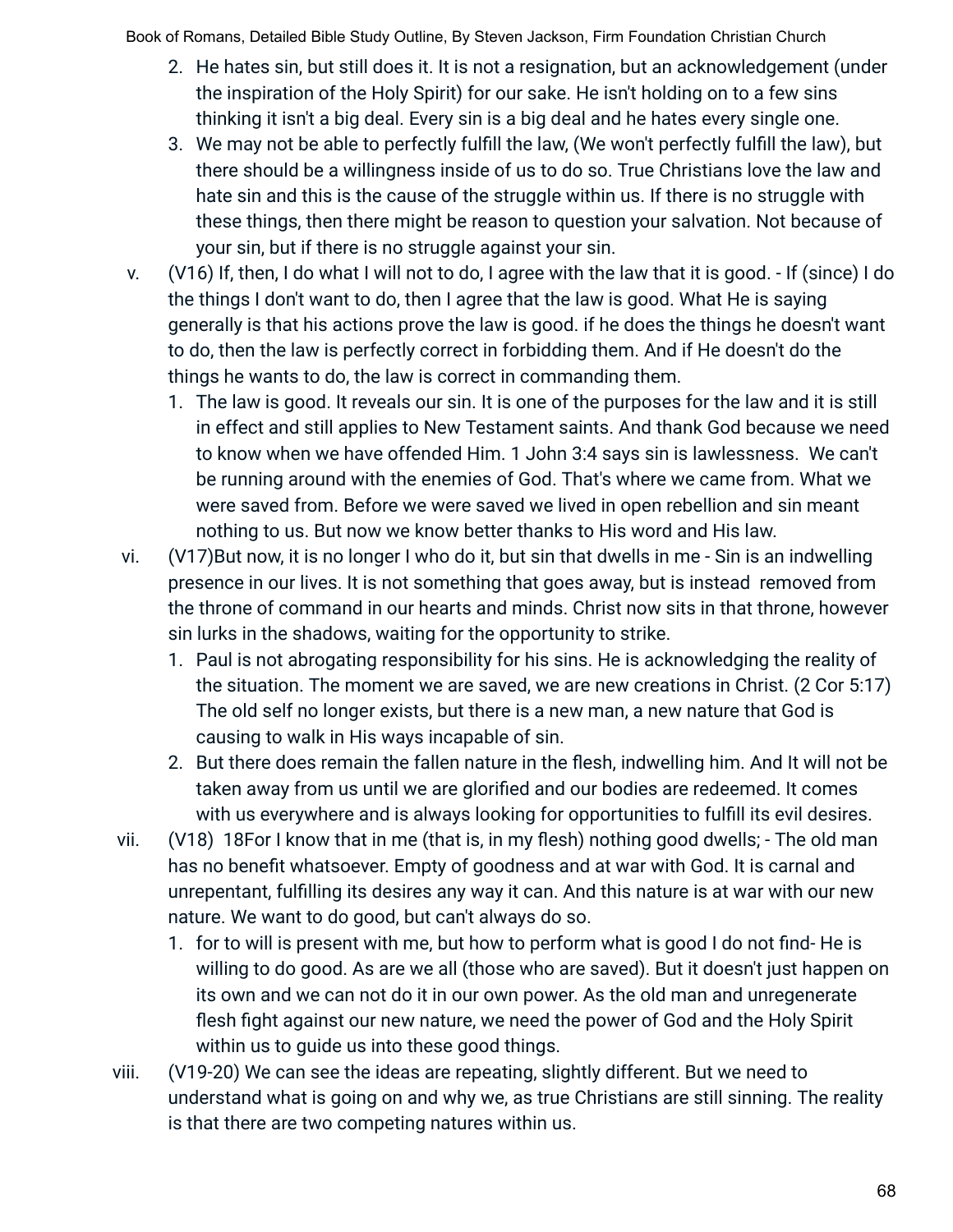- 1. 19 For the good that I will to do, I do not do; but the evil I will not to do, that I practice - Somewhat repeating verse 15, sin still manages to mock us. We want to please God, but oftentimes we let Him down and we let ourselves down. We do those things we detest and sin gains a little victory. But we can't let this get us down, because Christ has overcome the world and we are in Christ.
- 2. Sin is not the ruling tyrant it once was, but it is still there. It is a competing force in our lives. Though Christ is now the Lord of our lives, there will always be an evil that remains while we are still on this earth.
- 3. 20 If I do what I will not to do, it is no longer I who do it, but sin that dwells in me. ‐ In a sense he is doing it, but the real Paul is the new man in Christ. And it is the old nature, competing for attention that does the sinful things. The old nature is always present living inside of us. It is evil, and it is always up to no good, waiting for an opportunity when we are distracted or stressed or bored to show itself. We must be aware of this and keep watch for this is a permanent reality until we are united with Christ.
- d. 7:21-25 There is a war inside of us. Every Christian fights this battle, every Christian must take up their cross daily. The law of sin fights against the law of God. We can see it play out in the world, and we need to understand that it's inside of us as well. The inward man against the flesh, sin against holiness. Satan against Christ. (Gal 5:17)
	- i. (21) I find then a law, that evil is present with me Notice the strength of wording. It is a law. It's not a fleeting moment, but a consistent law. Satan is the prince of this world and His law is deceit, debauchery and depravity. In whichever way he can entice you he will.
		- 1. Evil is present within us. We are born into the kingdom of darkness and we are born with the stain of sin. Everyone is born with this nature, but we must overcome it. (Gen 4:7 "And if you do not do well, sin lies at the door. And its desire is for you, but you should rule over it.") Sin is always ready and waiting to devour us like a lion.
		- 2. The one who wills to do good The real Paul, the real Christian, is not the sinner, but the inner man who revels in Christ's triumph. He wants to do good, he is determined to do so. As we are baptized into Christ we become a new creation, with a new heart set towards the holiness of God. And though we dwell in the flesh and struggle with sin, it does not mean we are not saved. But the conflict does exist.
	- ii. (22-23) For I delight in the law…..But He is giving us a clarification of what is going on. He wants to do good, but there is something that fights against his true desires. He delights in the law of God, but the law of sin is at war against his mind.
		- 1. Delight in the law of God according to the inward man- (Psa 1:1-3) Those who are saved delight in the law of God because he has written His law on our hearts. Before we were saved, we were aware to some degree in our conscience, but now we have it in our hearts and we can see it for the holiness it is. We need the law of God, the word of God, the Spirit of God as a safeguard against the world. If we are not in the word, if we do not meditate in His law, we will be more susceptible to the evil within us and the influence of the world around us. (1 Cor 15:33-34) if you are lacking knowledge, awaken to righteousness. There is no excuse. Paul said it was to their shame and that was well before we had access to Scripture.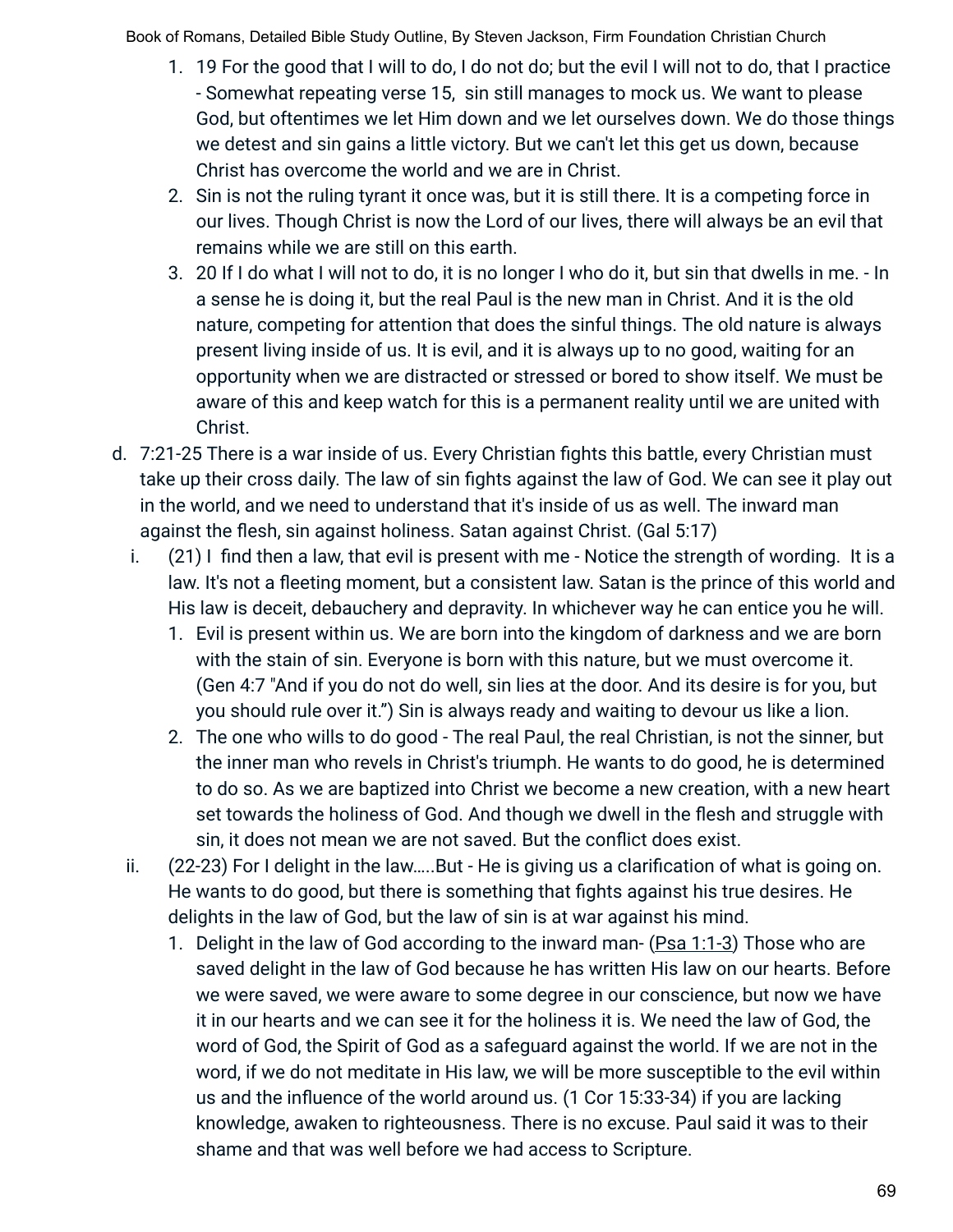- 2. But… I see another law in my members, warring against the law of my mind There is another law in direct opposition to the law of God and It permeates every member of our bodies. Our thoughts, our eyes, our mouth, hands and feet. Sin can pop up anywhere. And it is waging war against the law of our minds - it is current, everyday. It hates the new man we have become and fights to gain control. (Rom 12:2)
- 3. This is a war, and we cannot let our guard down. This battle happens inside of us as well as outside of us. We are no longer enemies with God but are fighting for Him and for the truth, for righteousness and holiness. There are so many exhortations to fight against the power of sin. Therefore let us "Fight the good fight of faith" with conviction. And walk in the Spirit, that we may not fulfill the lust of the flesh.(1Tim 6:12, Gal 5:16, Rom 12:2, Eph 6:10-13, 2 Tim 2:3-4**)**
- iii. (V24) O wretched man that I am as if in resignation, he cries out through his words. Understanding the condition of his soul he is hopeless on his own. Who will save him? The question implies he cannot save himself. He is wretched and the sin inside of him is so filthy and vile. Who will deliver him from this body of death? Everything we do is potential for sin. Everywhere we look, everywhere we go, the enemies of God surround us and sin is within us wanting to join them. When will he be able to finally discard this instrument of evil?
	- 1. Can you not sympathize? All the times we have sinned after having received Christ as our savior. After we asked Him to forgive us and to use His blood to cover our sins. How can we not feel this way knowing the cost of our forgiveness and salvation. His life, His body and His blood were poured out for our sins.
- iv. (V25) I thank God—through Jesus Christ our Lord! Thank you Jesus and praise God for His love and mercy. This is our victory and triumph. Only Jesus could save us from this law of sin. For He is the only one who ever walked without sin. He fought temptation and won, He never gave in the noise of the devil. No matter what shape or form it took, whether in the wilderness when He was starving (Luke 4:4), or when His friends tried to stop Him from fulfilling His purpose (Mat 16:23). Or even when he was betrayed, beaten and killed for our sake. Christ is our savior and rightful king, without Him we are helpless and hopeless. But praise God for this miraculous gift. That he can save us even from ourselves and from these wretched bodies of death.
	- 1. The chapter could have ended here. But it seems, he wanted to bring us back to reality, ….. there is and will be certain victory over this war against sin. But not in this lifetime. We will grow in holiness in proportion to the grace of God in our lives and the fight we put up against sin. The more we discipline ourselves and grow in the knowledge of God and walk in fellowship with Him, the more we will be sanctified. However, the day of perfected holiness, when our war against sin is over and behind us will not be on this earth.
	- 2. 25b So then, with the mind I myself serve the law of God, but with the flesh the law of sin - For now, we fight the good fight. We serve God in heart, soul and mind. Praising Him, praying, evangelizing and every other way we can. But the flesh fights against us in every way, trying to bring us down when we least expect it. (1 Pet 5:8)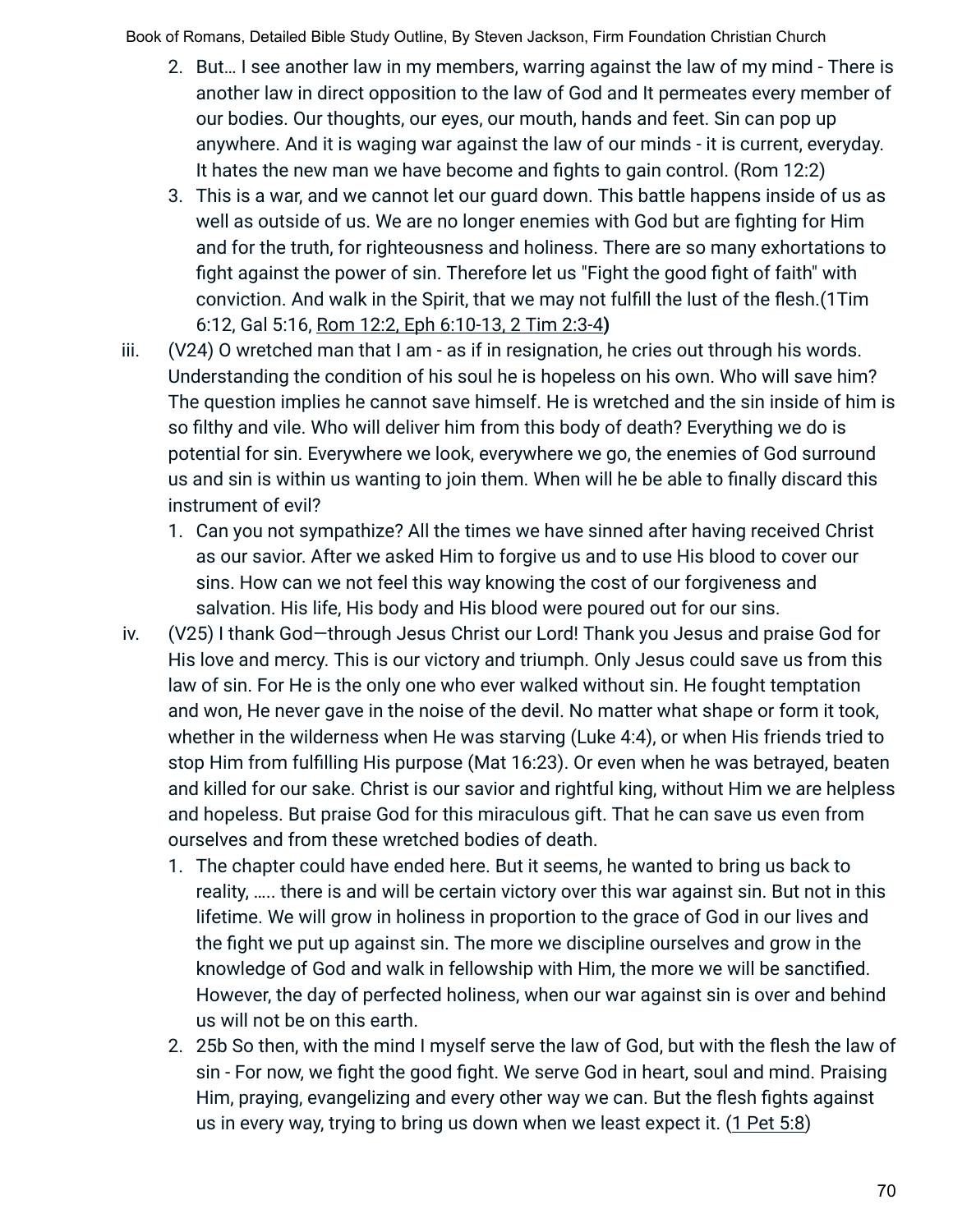- a. In verse 1, Paul says the law has dominion over a man as long as he lives. What relation does the Christian have to the law?
- b. What does Paul use to illustrate the concept of the Christian's death to the law?
- c. How and or why have we been delivered from the law?
- d. Name one purpose for the law?
- e. How might the law prompt us to sin?
- f. True or false? If someone is struggling with sin, this means they are not really saved.
- g. 6:15 Why would Paul do the very things he hates to do?
- h. Why does Paul say that nothing good dwells in the flesh?
- i. Who is Paul referring to in verse 21, "the one who wills to do good"?
- j. What 2 laws are at war within all saved Christians?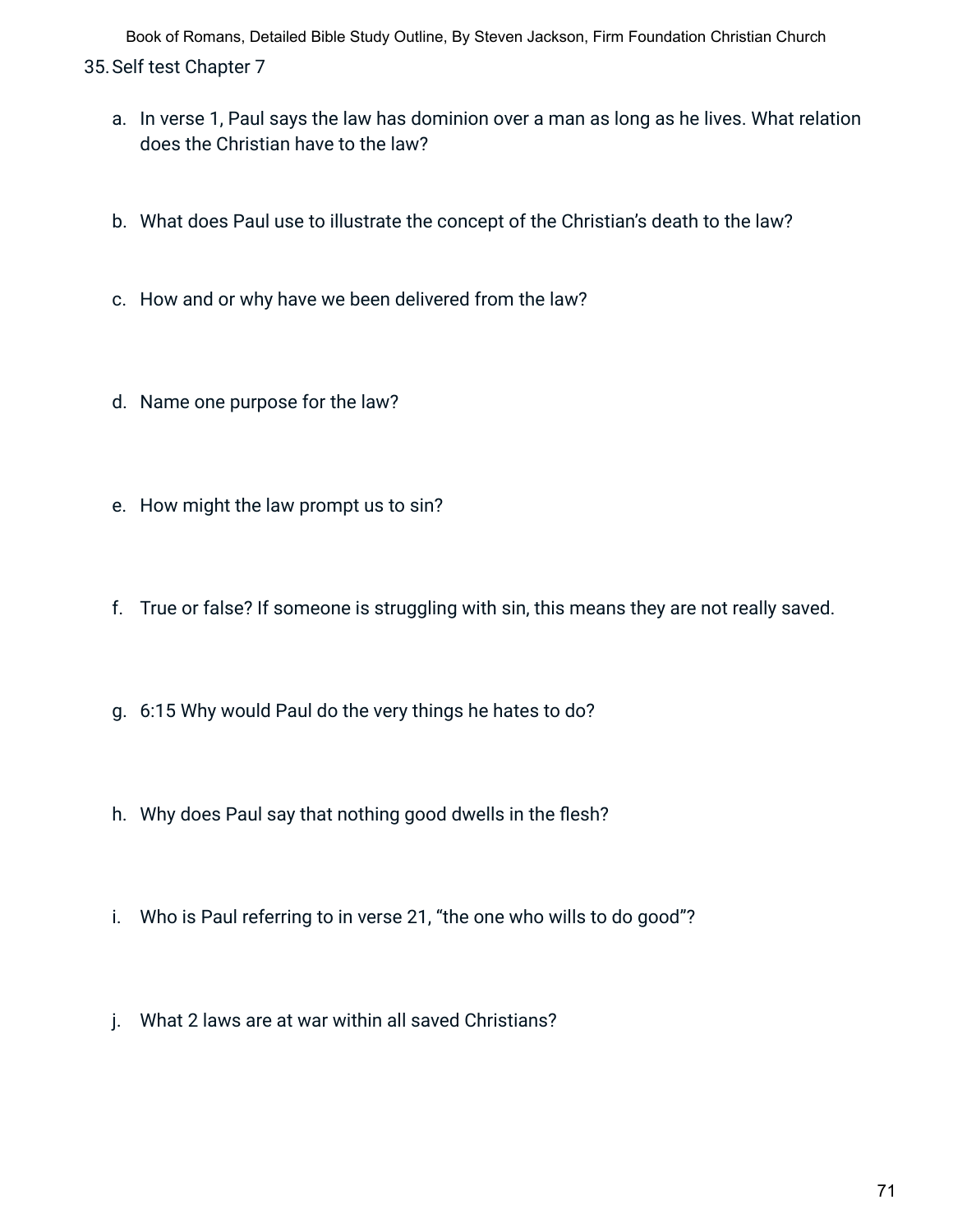36. Review of Chapter 7 Like a widow, who is no longer bound by law to her dead husband, but is free to marry another man, so too are those who have been saved and redeemed by Christ. We have died with Christ and have risen with Christ. Therefore we have been set free, no longer bound to our old master, the tyrant prince of this world. And we have now been joined together with the rightful King of kings. This is great news for us, as we are no longer under the condemnation that came with violating the law, and have entered into the law of grace.

Does this mean the law has no place I'm our lives? Of course not. The law is holy, just and good. It highlights our sins which leads us to God. It points us to holiness. Therefore we revere the law. However, we should be well aware that the law cannot save us from our sin, because we are still attached to the body of death. And as such there is struggle within us all, our spirit at war against the flesh. When we are saved and born again, we are given the Spirit of God, who dwells within us, but our bodies are not yet redeemed. As a result there is and will be an ongoing war within us. A battle for the use of our members, our bodies. Therefore we must give ourselves wholly to God as only Jesus is capable of overcoming the body and will give us the strength we need to persevere. Praise God!

- 37. 8:1-8 Paul has done a great job explaining why we still sin and the struggle we still feel at times, but now we must understand the character of the saint. For there is no condemnation to those in Christ, a blessed relief and comfort for all Christians, but who are these people? How do we make an accurate determination of who is in Christ? Surely only God and the sinner know this, but Paul reveals this character and makes a clear distinction for us to determine within ourselves.
	- a. 8:1 The blessed truth of amazing grace. Those who have put their faith in Jesus, have been united with Him. And whereas He lived a perfect sinless life free from all sin, so too are we seen as having lived such a life. Justified in Christ Jesus, there is no condemnation for He has paid the penalty and given us His Spirit. Where once we had set down the path of death, now the Spirit guides us down the path of life. Though we are guilty, God has granted us this unmerited mercy through His Son.
		- i. There is *therefore* What is he summarizing? He is generally taking in everything he has said thus far. That we have the righteousness of God in Christ apart from the law. Christ is our salvation. Christ is life perfected and it is through our faith in Him that we are baptized with the Spirit and have obtained His righteousness. We are justified in His name only. But thank God, He empowers us to follow after Him as well.
		- ii. There is no condemnation According to Mirriam Webster, to condemn is: to declare reprehensible, to pronounce guilty, unfit. Therefore those who are under condemnation have already been declared reprehensible, guilty and unfit. And what typically happens to these sorts of things? They are removed from service, discarded, thrown away, burned in fire. (Mat 3:10, 7:19, 13:30) Condemned criminals go to jail, removed from society. Condemned sinners get thrown into the lake of fire.
	- iii. Those who are in Christ Jesus This is what we will be looking at over the next handful of verses. As only those in Christ Jesus receive the benefits of His Sacrifice. This is so vitally important to everyone and must be understood. Which is why he proceeds to explain what that means; We are in Christ who do not walk according to the flesh, but according to the Spirit.
		- 1. What does it mean, not according to the flesh, but according to the Spirit? Well, for one, it means those who have been born again. Jesus clearly told Nicodemus, only those born again will see the kingdom of God. (John 3:3) But there are some, as we've mentioned in the past, who believe they can live as they please with no regard to righteousness so long as they just say the name of Jesus. But Paul has addressed this already with his pre-emptive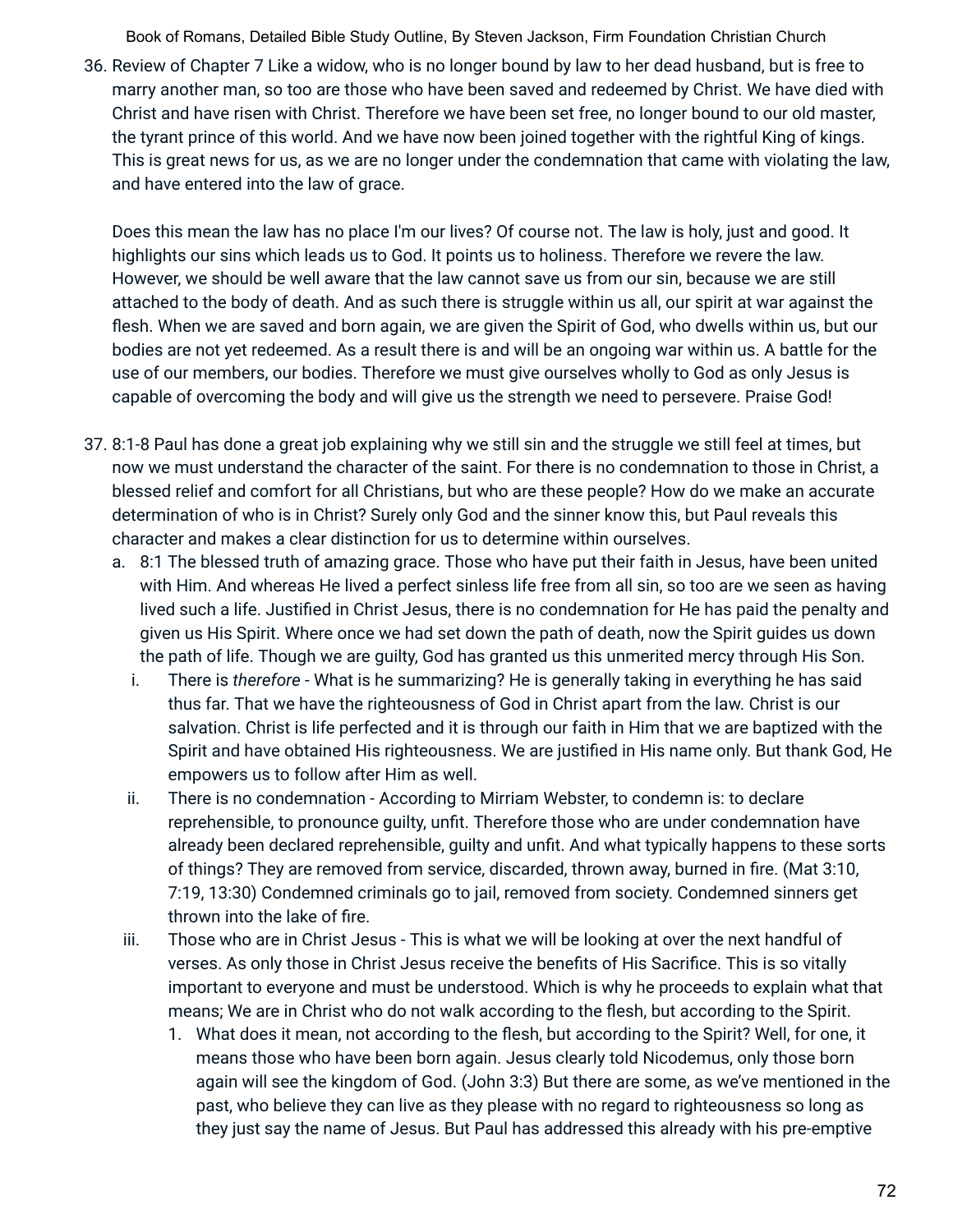Book of Romans, Detailed Bible Study Outline, By Steven Jackson, Firm Foundation Christian Church questioning. However, the fact that it is repeated this often, should give us pause and consideration for he is writing to the saints in Rome.

- 2. What he is clarifying for us, is the same thing Jesus said in Mat 7:21 and James in chapter 2:14-17. A profession of faith, while important, does not guarantee anything. Our hearts are deceitful, we can easily trick ourselves. Therefore we must be vigilant and attentive to our hearts, thoughts and actions. Are we walking according to the flesh or according to the Spirit? In this more than anything, we must be honest with ourselves. How would it feel to hear Jesus say depart from me, I never knew you?
- 3. He says those who do not walk according to the flesh, but according to the Spirit. This will be addressed a bit more in v5, but for the moment it is important to understand that walking is to be considered our primary mode of life. Is our life exemplified primarily with holiness or worldly affairs? Are we concerned with our spiritual growth? Our communion and fellowship with Christ? Are our minds attentive to the Spirit or occupied with the daily grind? Are we praying constantly with our thoughts on God and how we might glorify Him? Or are we considering weekend plans, investment opportunities, or material pursuits? Let us praise God for these constant reminders. We are saints and our lives should look different from the world. Which is not to say that appearance is enough, but you know your heart and your thoughts and if you are struggling in this area, prayer and scripture is often the best remedy.
- b. 8:2 He is explaining why there is no condemnation to those in Jesus. Drawing from the concept of competing laws in the previous chapter, we see once again that the law of the Spirit of life triumphs over the law of sin and death.
	- i. He is not speaking about the law of Moses or the moral law in any sense, but about the governing principles regarding these things. The law of the Spirit of life is found only through faith in Jesus Christ. Only this life has the power to free us from the law of sin and death. For only Christ has walked a perfect sinless life. And now this life, which is His, is made available to us through the Spirit. And with His Spirit we are born again, freed from the blinding darkness that once covered our eyes.
	- ii. We are free from the law of sin and death This is true in multiple ways. First, we are free because we are no longer running the endless treadmill trying to survive. When God declares us to be righteous, he removes any and all condemnation. All the weight of our sin was removed in that instant. We were free from the penalty of the law of sin and death, which allows us to walk with pep in our step, thankful, exuberant and joyful for such grace. And a second way we are now free is that God has removed us from the kingdom of darkness. This is the positional sanctification we spoke about in the beginning of chapter 6. We are no longer bound under the power of sin, but have been set free by the Spirit of life. Now we are governed by grace, love and mercy. Willfully submitting ourselves to a king such as He.
- c. 8:3 Once again, he is explaining what he just said. Through the Spirit of life we have been set free, but why did we need to be set free? Because the law was weak through the flesh. Therefore what the law couldn't do because of our weak flesh, God took it upon Himself to send his own Son in the likeness of our flesh in order to condemn the sin that has overtaken all flesh.
	- i. What the law could not do In this particular case, he is speaking about the moral law. The moral law, otherwise known as the ten commandments, is truly a gift from God. But he is saying there is a limit and certain things the law cannot do. What is the limiting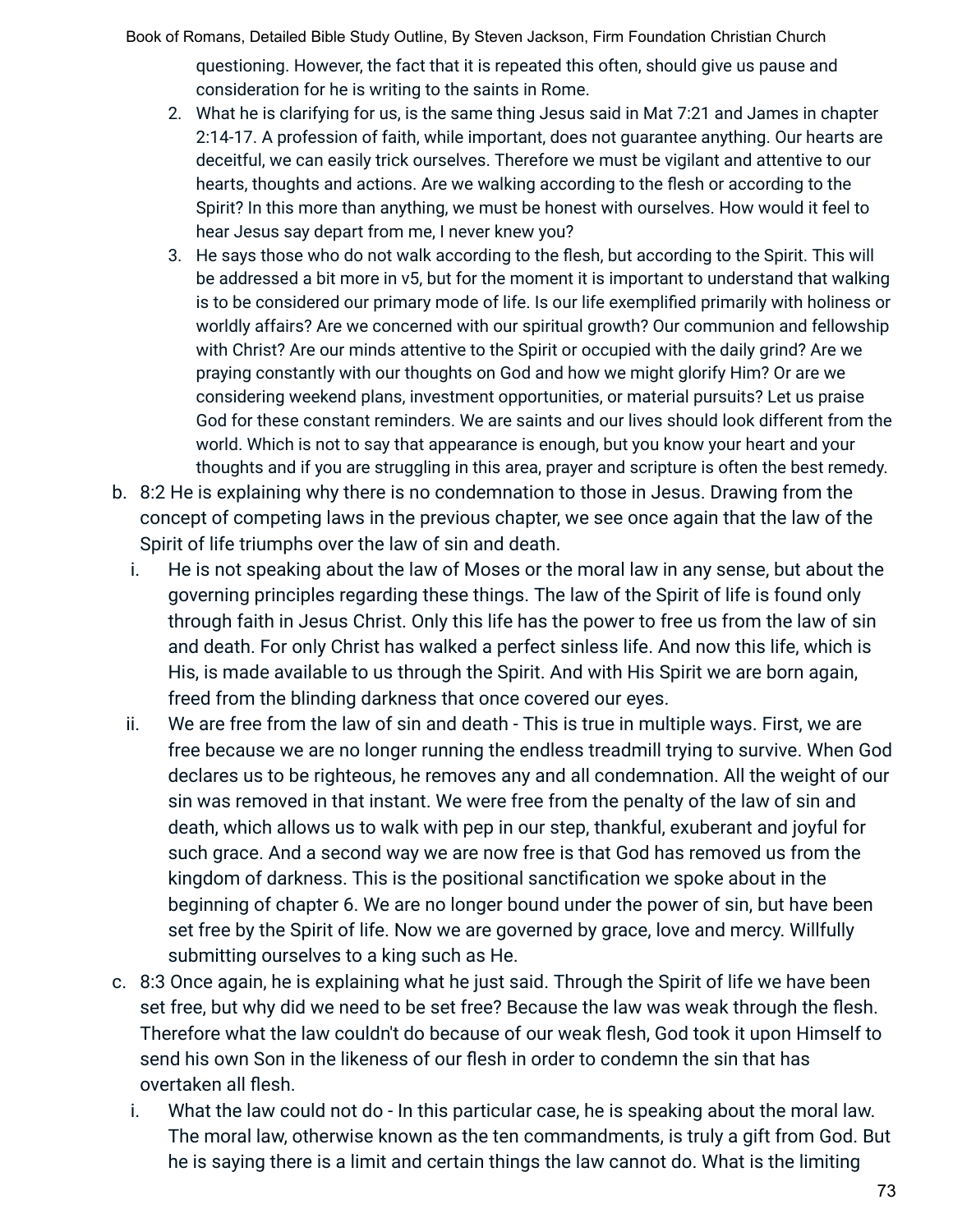Book of Romans, Detailed Bible Study Outline, By Steven Jackson, Firm Foundation Christian Church factor of the law? It is certainly not the strength or power of its teaching, for the law is just, holy, right and good. It shows us our sins, lets us know when we veer off the road and points us to God. The law serves a mighty purpose, but it cannot produce righteousness or give life, only highlight where we went wrong. (Gal 3:21)

- ii. It was weak through the flesh This is the real limiting factor. The law was weak through our flesh, because of our flesh, because we could not properly submit to it due to the corrupting power of sin in our life. The law is not weak, but we are. And therefore the only real issue with the law is that we did not have the power to adhere to it.
- iii. What the law couldn't do… God did Praise God! For He knew we were weak. He knew we needed His intervention and He promised this from the very beginning (Gen 3:15). What we could not receive from the law God made happen for us. The same way He covered Adam and Eve with animal skins, the same way He provided a ram in the thickets for Abraham to sacrifice. God is our salvation. The law could not redeem us or set us free from the power of sin, but God did so according to His love for us.
- iv. By sending His own Son in the likeness of sinful flesh, on account of sin Jesus Christ who is God, (Tit 2:13) took on the flesh of man. He has two natures within Himself. (Phi 2:5-7) And was conceived by the Holy Spirit, in the virgin Mary. (Luke 1:35) He came in the likeness of sinful flesh, but He never once sinned Himself. (Heb 4:15) He came to this world with the deliberate purpose of redemption. And He humbled Himself to the point of death. On account of sin, Christ laid down His life, as payment for our sins. One other thing to note is that God did this to His Son. Christ laid down His life, but God took our punishment and set it full force upon His own Son.
- v. He condemned sin in the flesh This was a necessary feature of Christ's sacrifice. We can recall from chapter 5 that sin had been propagated through Adam and Eve to every living person aside from Christ, who was born through a miraculous birth. But sin has become an irrevocable facet of human nature, embedded in our flesh. It is because of the sinful nature of our flesh that we will die. And even after we are saved, sin is so embedded that we are in perpetual war with sin. But by coming in the likeness of flesh, Christ was able to defeat sin and condemn sin in His flesh. He took the sins of the world to the cross and those sins were punished. And now those who have died with Christ have died to sin, which enables us to live a life to God.
- vi. One final note about these last 3 verses Notice how the Father, Son and Holy Spirit are all mentioned in the work of salvation. In verse 1 we see the Son, who has lifted the condemnation from us. In verse 2 we see the Spirit who has set us free from sin and death and in verse 3 we see God the Father, who gave us His Son and condemned sin through Him to fulfill that which the law could not. It's important to note because there are many people who deny the trinity, but as we can see, the trinity is clearly credited as distinct persons.
- d. 8:4 Why did God do all of this? Why did He send His Son to condemn sin in the flesh? He did so in order that we might fulfill the righteous requirement of the law. Not because He needed to fulfill the requirements of the law Himself, but for our sake he did so. For those who are saved in Christ. For those who live according to the Spirit within them.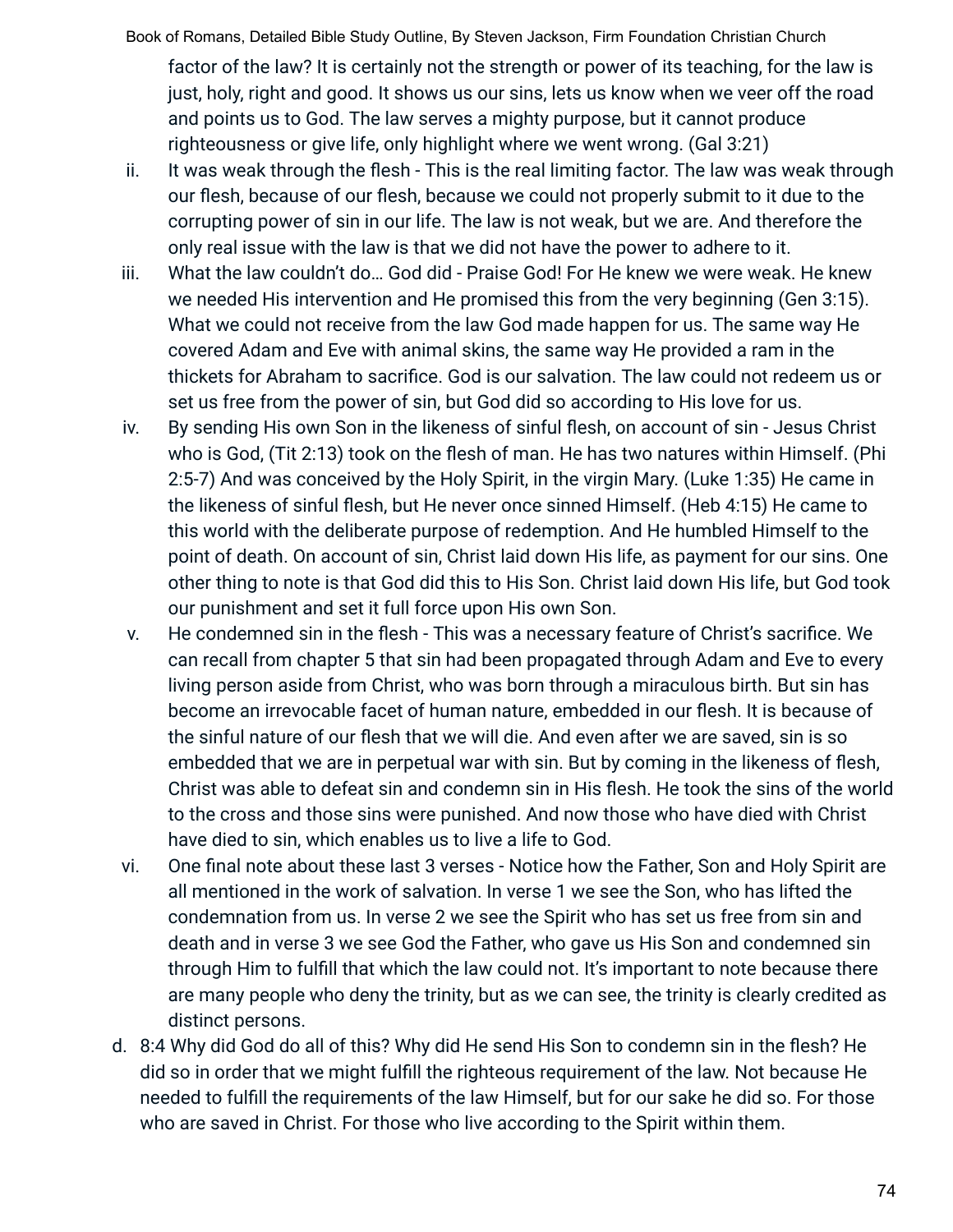- i. Notice that it doesn't say the law is no longer applicable to those who are saved. It says that sin was condemned in the flesh so that the law might be fulfilled in us. Something we have already addressed, but this particular detail is webbed throughout the new testament in such a way that it cannot be overlooked without a deliberate desire to do so. The law is to be fulfilled. (Rom 1:5, 16:26) Christ fulfilled the law. He died to release us from the power of sin that we might also fulfill the righteous requirement of the law. How? By the fact that we are now able to walk according to the Spirit.
- ii. We now walk and live according to the power of the Holy Spirit. As such, the law is being fulfilled and realized in those who love God for we uphold the law and proclaim its goodness, willingly subservient with Christ as our example. But this only because we have been enabled to do so by the Spirit. For without God we could do nothing, but with God all things are possible.
- e. 8:5 He is beginning to clearly separate the two groups of people first mentioned in 8:1. Those who live according to the flesh or those who live according to the Spirit. Christians and unbelievers. But what he is saying is a contrast against the previous sentence. Those who walk and live according to the Spirit, will fulfill the righteous requirements of the law because their minds are set on spiritual things, of which the law is one. While those who live according to the flesh couldn't fulfill the law even if they wanted to because their thoughts are set on the flesh.
	- i. There is no group of inbetweeners. Either you are saved or you are not. No one who has been justified will continue to walk the same life they have always lived without some form of noticeable change.
	- ii. For those who live according to the flesh He is speaking about unsaved people. As we can see in the next verse, those who are in the flesh are spiritually dead. But what does it mean to live according to the flesh? It means their life is fully devoted to fulfilling their worldly passions in whichever area you can think. They are carnally minded and spiritually bankrupt, ungodly, they do not know, nor do they want to know God. They are governed by the flesh and spend their time in vain pursuits. They rely upon their own goodness or even lack concern for goodness at all. And it is important to note that even those who go to church or Bible study or even preach can still live according to the flesh and not truly be saved.
- iii. Set their minds on things of the flesh Of course, those who do not know God will set their minds on fleshly things. To set your mind on something is to be fully devoted, absorbed in thought. The flesh is that which characterizes our old life. (Rom 7:25 the flesh serves the law of sin.) The flesh is obsessed with ourselves, it loves sin and it chooses sin every day as an active decision.
- iv. But those who live according to the Spirit, the things of the Spirit But on the other hand we have those who are born again, who live according to the Spirit. We are able to live this way because the Holy Spirit lives inside of us. We are one with Christ who died and is risen. He lives and so we are able to live by the Spirit. This group of people will set their minds on the things of the Spirit. The word of God, the Son of God, the kingdom of God, the truth of God, the goodness of God etc… and it is important to remember that we all started in the flesh. At one time we all had our minds set on the flesh and how we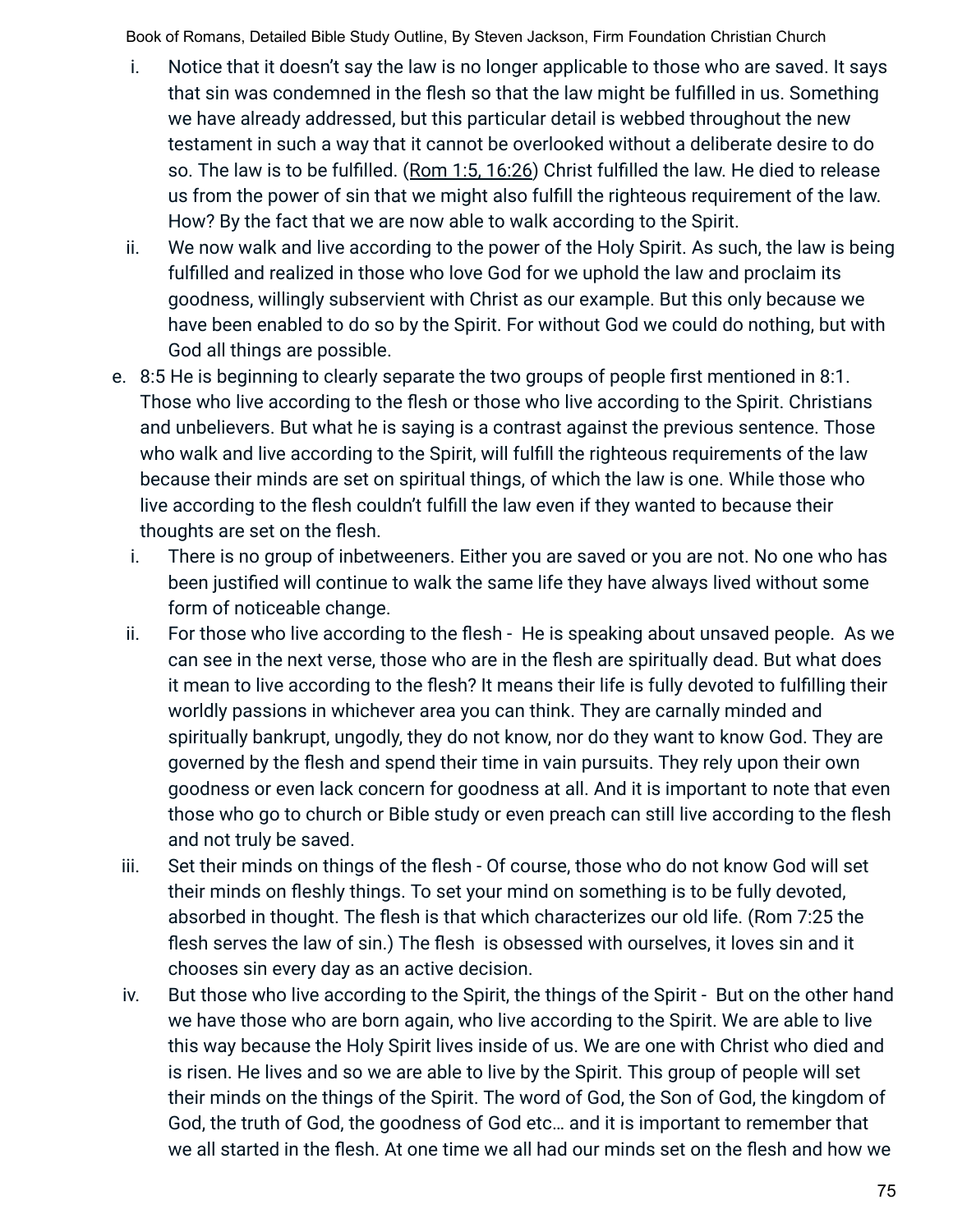Book of Romans, Detailed Bible Study Outline, By Steven Jackson, Firm Foundation Christian Church might please ourselves, but now the Spirit enables us to set our minds on God and how we might please Him.

- f. 8:6 The next distinction describes the reality of their spiritual life. Those in the flesh are dead already. They are absent from the fellowship of God and therefore have no life in them. While on the other hand, the Spirit is life itself. Those who are spiritually minded are also those who have been baptized into Christ's death and resurrection. They are at peace with God. No longer enemies.
	- i. One thing to point out is what this verse does not say. It does not say a carnal mind will lead to death or a spiritual mind will lead to life. And that is because the carnal mind is already dead. (Eph 2:1-3) There is the reality of the second death for those who do put their faith in Jesus. So it should be noted and remembered that those without Christ, no matter how seemingly pleasant they might be, are walking in a state of death and condemnation. They are dead bodies approaching closer to hell everyday, rightfully fearful of death. While those who have the life of Christ in them are able to experience peace because they are no longer enemies with God. They have been justified by the power of the Spirit, received Christ's righteousness and therefore death has lost its sting. (John 5:24)They already have life, they are new creations and are awaiting their creator and their glorified bodies.
- g. 8:7 Hell is the final destination for the carnally minded because the carnal mind is enmity against God. It is hostile and rebellious and is at war with God. The unbeliever doesn't want the chain of the law and will do everything they possibly can to escape the law, though of course it is impossible to do so. (Psalm 2)
	- i. The carnal mind is enmity against God As we've already mentioned, to be carnally minded is to have your mind set on the flesh. Those who live this kind of life are at war with God.(Rom 5:1) They suppress the truth in unrighteousness (Rom 1:18)and do not want to be bound by God. Enmity against God means there is an active hatred or ill will towards Him. They hold hostility towards God and will often blame religion and or God for the troubles of the world.
	- ii. For it is not subject to the law of God Those who are not subject to the law of God are subject to the law of sin. They believe they know better, and are critical of the Bible. Even those who profess to believe will often pick and choose which Scripture they decide to follow in as much as it goes along with their personal ideologies. (Psa 2:1-3) They rage against God and plot vain things. They don't want to be bound by the word of God. Marriage? Homosexuality? What is a man or woman? They will do what they want, and make up anything their depraved minds might find useful. They see the Bible as a suggestion, but under no circumstance do they submit to it.
- iii. Nor indeed can be The carnal mind cannot do anything but rebel against God. It has rejected God from the moment it was able to do so. (1 Cor 2:14) The things of the Spirit can only be understood with the help of the Spirit. But the natural man, the carnal mind, does not have the Spirit and is at war with God and views everything of the Spirit as a lie, yet ironically will still believe in the unproven theories and deliberate lies of the world. It is incapable of submission to God.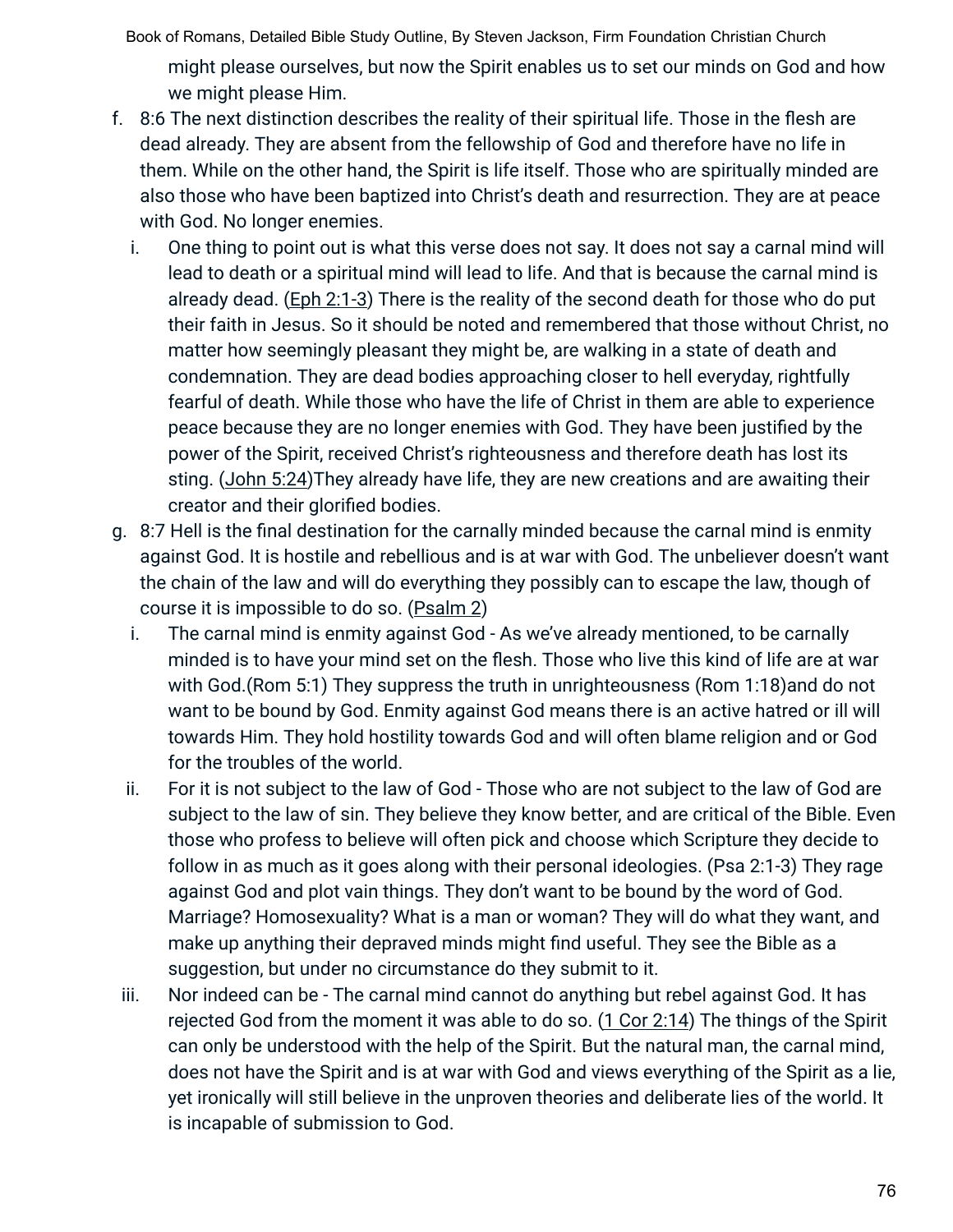- h. 8:8 So then, those who are in the flesh cannot please God. It is impossible to please God if you are in the flesh. If you are in the flesh, your desires and motives are wrong from the start and your foundation for truth is non-existent. Even those who would appear to be good on the outside have no ability to please God. No matter what anyone thinks of them, as we just saw in verse 7, they are enemies of God and have likely placed some form of idol in their life to take the place of God. (Rom 1:23) Heb 11:6 reads "without faith it is impossible to please Him, for he who comes to God must believe that He is, and *that* He is a rewarder of those who diligently seek Him." But those in the flesh do not believe that He is nor they do not believe that Jesus has risen from the dead. And without this faith there is nothing you can do to please God for Jesus is the way the truth and the life and no one comes to the father but through Him. So If you are in the flesh, you are not in the Spirit, you do not believe in Christ, you are still under condemnation for your sins and you cannot please God.
- 38.8:9-11 The sharp contrast to the carnal mind who walks and lives according to the flesh is the mind set on the Spirit who walks and lives according to the Spirit. For those who have been saved no longer belong to the world and instead belong to Christ. Through His Spirit we are enabled to live a life pleasing to God and though our bodies may be in the world decaying with the rest, yet we have His Spirit inside of us as our guarantee for an immortal body. (2 Cor 5:5)
	- a. 8:9 BUT YOU, speaking directly to Christians, are no longer in the flesh. Why? Because we are in the Spirit. And if we are in the Spirit, then the Spirit of Christ lives inside of us. And not only does He live inside of us, but this fact marks us out as a possession. We belong to Christ. And conversely if we do not have His Spirit then we do not belong to Christ.
		- i. First thing to notice is how interchangeably the Spirit of God and the Spirit of Christ are used. They are one and the same Spirit. They are one God, three persons. We are in the Spirit, and through the Spirit we are in Christ who is in God. We are in the Spirit and the Spirit is inside of us. (John 17:20-23)
		- ii. You are no longer in the flesh, but in the Spirit. As we read in chapter 6, we have been baptized into Jesus Christ. Through the power of the Spirit we have been buried with Christ and enabled to live and walk in the newness of life. (John 14:16-17) The world cannot receive the Spirit because it does not know the Spirit. The world dwells in the flesh and loves the flesh though it is also blinded by its base desires. We too loved it at one point until we heard and understood the gospel of Christ, "the power of God to salvation for everyone who believes." (Rom 1:16)
	- iii. If indeed the Spirit of God dwells in you. We can take this in two ways. The first would be taken at face value as a probing thought and nudge to contemplate such matters. Is the Spirit of God in you? For If not, then you do not belong to Christ, as the Spirit is proof and receipt of such things.
		- 1. The other way we can understand this, because he is writing to believers and is now directly addressing them, is to see the "if" as "since". You are not in the flesh but in the Spirit, since the Spirit of God dwells in you. For such is matter of fact. Those who have received the Spirit are the same ones who have been justified and given the righteousness of Christ. They have been regenerated, born again, given a new heart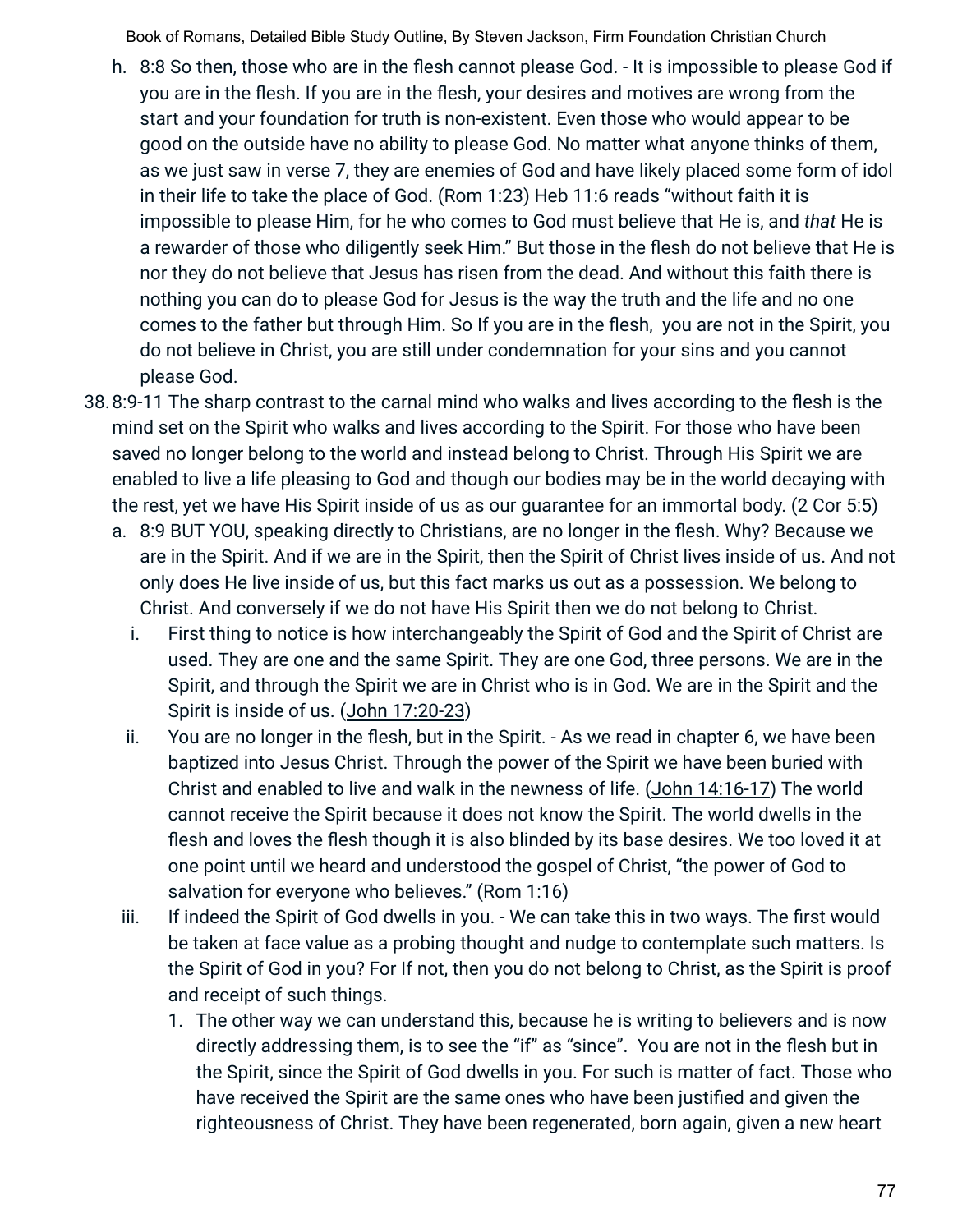Book of Romans, Detailed Bible Study Outline, By Steven Jackson, Firm Foundation Christian Church and a new spirit. When we are saved, the Spirit of God dwells inside of us and our bodies are now a temple for the Holy Spirit. (1 Cor 6:19-20)

- iv. If anyone does not have the Spirit of Christ, he is not His Our sins are not forgiven if we have not been baptized into His death. We are still in the flesh if we have not been born again. This might seem self evident to us, but does the charismatic church-goer understand this? Or the lifelong holiday christian? It is worth noting and keeping it in mind as there are many who do not understand this truth and we might be able to help them by pointing this out.
	- 1. He is not His (Rom 6:16-18) First, we serve a new **master** and a king. We are no longer slaves of sin, but we are slaves nonetheless. The primary difference is that our new master is the most loving, caring, merciful person to ever have walked this earth. He is the Good Shepherd willing to give His life for His sheep and there is none other who would govern our lives better than He. Not even ourselves. Therefore it is a privelege to serve Him and I am thankful to be His slave. Especially when you consider the alternative. A depraved life of deceptive freedom, in bondage to sin. Yet Jesus is so loving that he doesnt even consider us slaves, but friends and siblings. (John 15:5, Rom 8:16)
	- 2. (Rom 6:22-23, 1 Cor 6:20) Second, some translations say the "free gift of God is eternal life…" And this is certainly true from our perspective. We are wretched sinners and God has offered us salvation free of charge if only we place our faith and trust in His Son. But the gift was not void of cost and He has paid the price. We "were bought at a price" Christ laid down His life, suffered a brutal and tortuous death. We are healed by His stripes. (Isa 53:5, 1 Pet 2:24) Our sins didn't just disappear, He took them to the grave. He bore our sins. (John 17:9-11) If we didn't belong to Him. we wouldn't be saved as His prayer only extended to those who were given to Him by the Father.
- b. 8:10 Looking back at Rom 7:15-25 we can see that there are two warring factions now present within every saved Christian. The body of sin against the Spirit of life. We do not always do the things we want to do and will sometimes do the very things we do not want to do, but that is because of the sin that remains in our unredeemed mortal bodies.
	- i. The body is dead because of sin (Rom 6:23) The wages of sin is death. This is the cold hard fact of this world. Thanks to our great great great all the way back grandparents, sin entered the world and death as a result. The earth was cursed and everything in it and so from dust we came and to dust we shall return. God forewarned Adam and Eve of death and they sinned against Him anyway. (Gen 2:17) Though we cannot blame them as we would have done the same thing and still do the same thing despite the fact that we now have His Spirit. So now we all bear the burden. Everyone, despite being saved or not, will go through the process of death unless Christ returns beforehand.
	- ii. But the Spirit is life because of righteousness Through the power of the Spirit, Christ's very righteousness is imputed to us. Certainly not something we deserve, but praise God for such a gift. And knowing that the body of sin is the cause of our wretched behaviors Paul says (Phi 1:21) "To live is Christ, and to die is gain." confident of the fact of resurrection. He knew and understood that we have the life of Christ inside of us.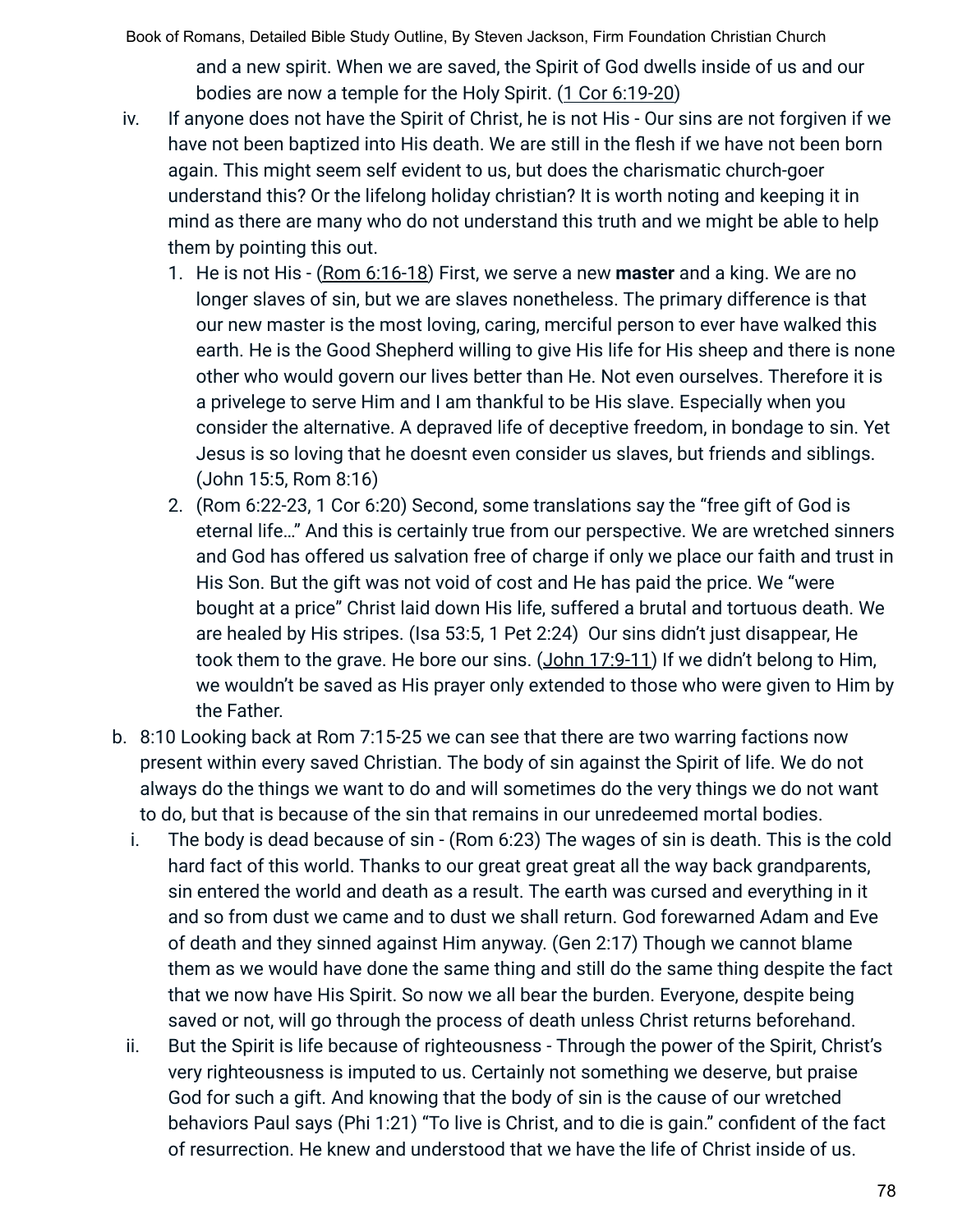- c. 8:11 If indeed you have the Spirit of God within you, then just as Christ was raised from the dead, so too will God raise you. Or else He will transform your body if Christ comes before you should die. (1 Cor 15)
	- i. What was alluded to in chapter 6:5 is now explicitly declared. Those who have been united in the likeness of Christ's death, shall also be in the likeness of His resurrection. For God sees us with the righteousness of His Son and will not allow us to receive the penalty for sins that have already been forgiven. This is the end goal for Christians, to be made like Christ in every way. In perfected righteousness and eternal life. (Phi 3:20-21)
		- 1. 1 Cor 15:20-22 Christ has become the firstfruits of those who have fallen asleep. Christ's mortal body was killed, but God made Him rise from the dead. He is the first amongst many, all who have died and have His Spirit will also rise at His second coming. "For since by man came death, by Man also came the resurrection of the dead. For as in Adam all die, even so in Christ all shall be made alive."
		- 2. 1 Cor 15:23 There is an order to the resurrection. Christ first, then those who are Christ's at His coming. (1 Thess 4:15-17) Those who are dead will rise first, then those of us who remain will meet the Lord with them in the air.
		- 3. As for those who are currently dead, their Spirit is with God, awaiting the unification with their glorified bodies. (Ecc 12:7, Phi 1:23, 2 Cor 5:6-8) It would seem unbelievers also share this fate to the degree that they are awaiting final judgment. Luke 16:22-24 Jesus describes the fate of a rich man in torment immediately after death. While Rev 20:11-15 describes the dead standing before the great white throne and being judged. "The sea gave up the dead who were in it, and Death and Hades delivered up the dead who were in them." And all whose name was not written in the book of life were cast into the lake of fire which is the second death.
		- 4. 1 Cor 15:42-46 describes the transformation. V42 The body is sown in corruption, raised in incorruption. V43 Sown in dishonor, raised in glory. Sown in weakness, raised in power. V44 Sown a natural body, raised a spiritual body. V45 "And so it is written, "The first man Adam became a living being." The last Adam became a life-giving spirit. V46 "However the spiritual is not first, but the natural, and afterward the spiritual."
		- 5. 1 Cor 15:47-49 We will be made like Christ. Just as we have borne the image of Adam, the mad of dust, so too will we bear the image of Christ, the heavenly man.
		- 6. 1 Cor 15:50-54 Our final victory over death comes when we put on immortality. He says V50 "flesh and blood cannot inherit the kingdom of God; nor does corruption inherit incorruption." Our flesh is tainted with sin and therefore cannot enter heaven. We do not know exactly what our immortal bodies will be like, V51 but we do know they will be changed and made incorruptible and immortal V53.
- d. Extra note regarding 8:1-11 This section and the remainder of the chapter, speak heavily about the work of the Holy Spirit within us. Therefore In order to keep this in mind, I want to highlight some of this work and the work to be mentioned.
	- i. V1 The Spirit allows us to walk in a godly manner, no longer according to flesh.
	- ii. V2The Spirit has made us free from the law of sin and death.
- iii. V4 Has enabled us to fulfill the righteous requirements of the law.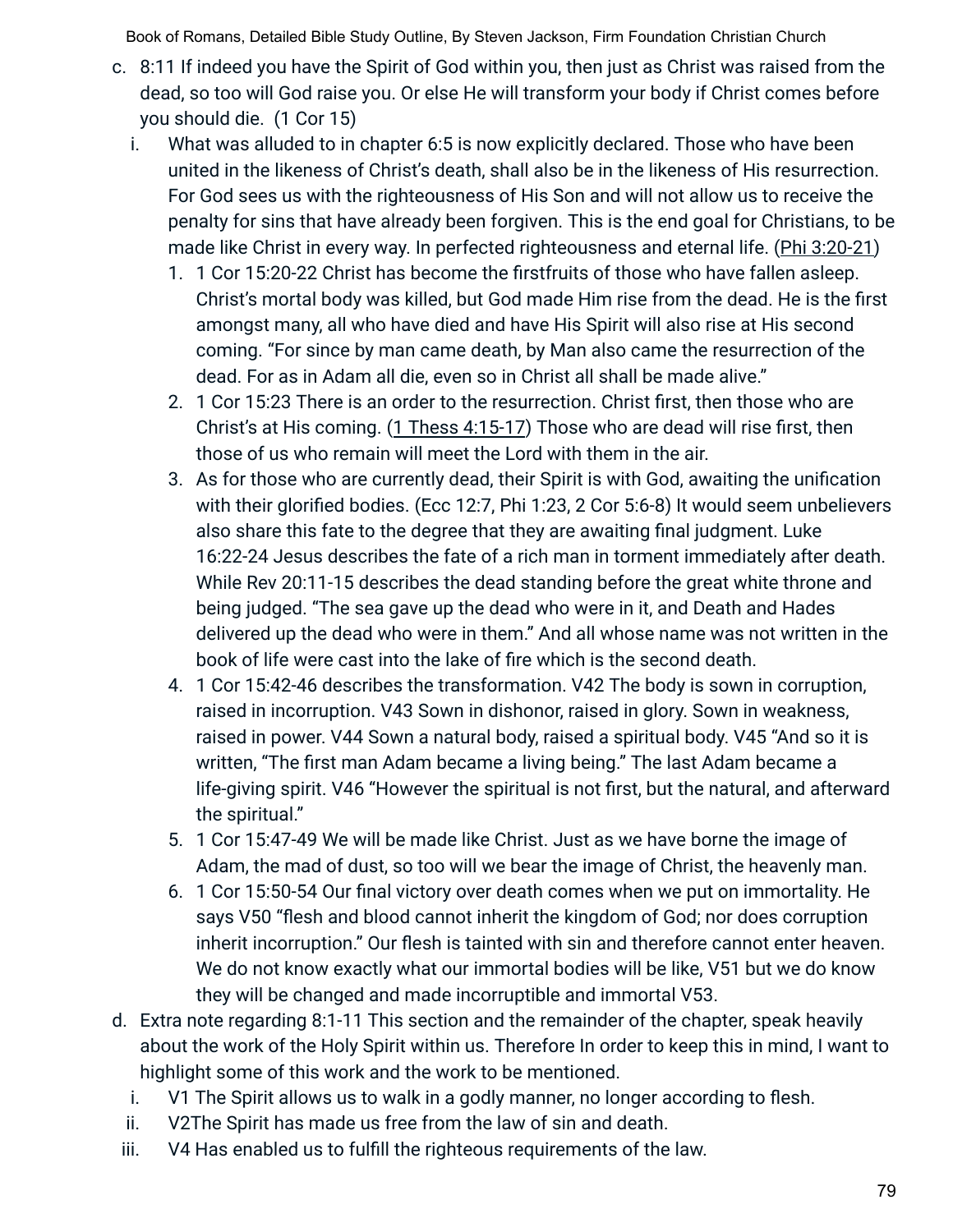- iv. V6 Given us peace with God.
- v. V10&11 Given life to our mortal bodies through the imputed righteousness of Christ.
- vi. V13 Gives us the power to put to death the sinful deeds of the body.
- vii. V14&15 Leads us on the path to be children of God.
- viii. V16 Bears witness with our own spirit and confirms that we are children of God.
- ix. V26 The Spirit helps us in our weaknesses, praying for things we do not know we need.
- x. V27 The Spirit makes intercession for the saints according to the will of God.
- xi. V38-39 Finally, while it is not directly attributed in writing, it is said "nothing can separate us from the love of God" and this is all made possible to us through His Spirit, who lives within us. We are justified, sanctified and made new by His Spirit.
- 39.8:12-17 Here we see more work of the Spirit. Having been made new and enabled to walk in the newness of life, in the power of the Spirit, we must realize that we are in debt. For all the gifts we have already been given and the promises that are yet to come, we are in debt to God. We are not in debt to the flesh to live the same corrupt and tainted life we used to live, but we are in debt to God who has given us His Spirit to overcome such things, allowing us the privilege to be considered children of God and therefore heirs of God, and joint-heirs with Christ and to receive all the blessings that come along with such things.
	- a. 8:12-13 This is an exhortation to understand the reality of our present circumstance. For God has been so exceedingly gracious and merciful towards us that it is beyond a total comprehension. So much so that His love could never be measured, though we can see a glimpse in Rom 5:8. "While we were still sinners, Christ died for us." Dead in our trespasses and enemies against God, openly rebellious, He gave His perfect, sinless and Son to die for us in order "that we might become the righteousness of God in Him." (2 Cor 5:21) And so we must understand the purpose of Christ's sacrifice and understand our purpose and place. We are no longer enslaved to the flesh and have been given His Spirit in order that we would put to death the wicked deeds of our bodies.
		- i. Therefore brethren, we are debtors The implication is that we are debtors to Christ for His sacrifice and HIs teachings and to the Spirit for His guidance and the fruit He produces in us and to God for His love and grace and patience and willingness to forgive us. Everything we have is from God. The breath in our lungs, the love in our hearts, the material comforts in our lives. We owe God everything and yet all He asks from us is faith in His Son and even this is a gift. And through this faith we are baptized into Christ and He grants life and that undeserved mercy and gives us His Spirit which empowers us to overcome the sin in our lives.
		- ii. For if you live according to the flesh, you will die. That is the way of things. That's what we were saved from. We all lived according to the flesh (and If you haven't been born again, you are still living according to flesh). We were walking down the path of depravity and were gladly chasing death in our flesh. The flesh is referring to that tainted bag of bones that serves no good purpose outside of hosting the Spirit of God. And thanks be to God, the same Spirit who has the power to raise us from the dead, is the very Spirit within us now. He is not intending to follow the corrupt flesh for He is actively hostile towards the flesh and contrary to it. (Gal 5:17) And It is the sinful deeds of the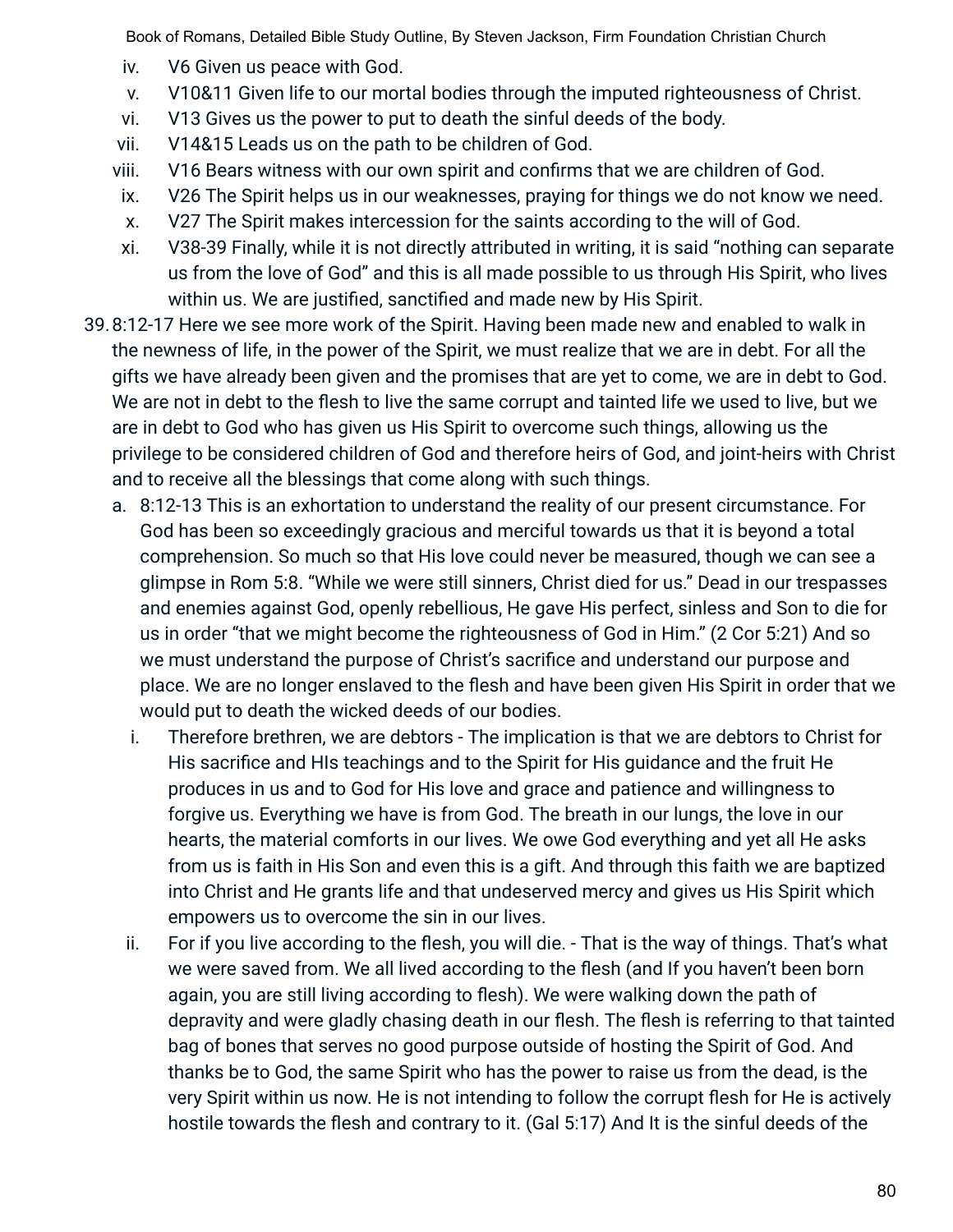Book of Romans, Detailed Bible Study Outline, By Steven Jackson, Firm Foundation Christian Church flesh that Christ died for. If we are living according to the flesh, we also will die. But if we walk in the Spirit, we will not fulfill the lusts of the flesh. (Gal 5:16)

- iii. But if by the Spirit you put to death the deeds of the body, you will live For if we live by the Spirit we are enabled to an extent to put to death the deeds of the body. The power of God within us grants us this privilege and grace that we might become like Christ in holiness and in life. Also, it should be understood that there is a personal component to our sanctification and it is possible to resist the will of the Spirit which is why we see so many exhortations to godly living. "reckon yourselves to be dead indeed to sin, but alive to God in Christ Jesus our Lord." "present your members *as* slaves *of* righteousness for holiness." (Rom 6:11,19, 13:12-14)
- iv. Something to keep in mind We notice that this is an active command or rather an exhortation to act which refutes the teaching that we will be made holy in an instant by some sort of crisis. Or the idea that we must let God "take over'..."let go and let God" is not biblical and it is contrary to the many other exhortations to godly living.
- b. 8:14-17 To have the Spirit of God within you means that you are a true Christian, you are a saint, and you are set apart for God's holy purpose. Knowing this, we can comfortably rely on the Spirit to help us from falling victim to the traps of the devil as God our Father will not leave us defenseless. He has given us His Spirit to live inside of us and guide us into holiness, and away from that life of bondage to sin, that we may be his children, brothers and sisters to Christ with all the glory and inheritance that comes with such a blessing.
	- i. 8:14 This is another angle to what we have been discussing throughout this chapter, but now there is acknowledgement of a more intimate connection. In the earlier verses there is a comparison of those who walk and live according to the Spirit and set their minds on the Spirit against those who walk and live according to the flesh and set their minds on the flesh. Then in verse 9 the focus shifts to the saints with a more direct application of the meaning behind it all. But it was all leading up to this and what it actually means to be children of God.
		- 1. Perhaps the first thing to note is that this applies in the opposite direction as well. For as many as are led by the Spirit of God, these are sons of God. Which is to say that only those led by the Spirit of God are His children. And if you are not being led by the Spirit you are not His child, as we will see in the next few verse, He not only leads us, but gives the assurance of this. But it should be an observable feature in our lives that we are being led by the Spirit. Not only to us but others as well.
		- 2. For as many as are led by the Spirit One thing the Holy Spirit does for us is lead us. But that means we need to follow and trust in Him. (v28) He is not forcing us to do anything contrary to our will, but illuminating the path of righteousness. As believers in Christ, we are those that love Him as mentioned in John 14:15-16\*. In this passage Jesus is speaking to His disciples, but the application is made to all believers for we know the Spirit is within us as well (v9). He gives us His Spirit, the Spirit of truth as a helper to guide us and to keep us from going astray. For He says that those who love Him keep His commandments. If we love Jesus, we should be striving to keep His commandments, putting to death the deeds of the body (v13).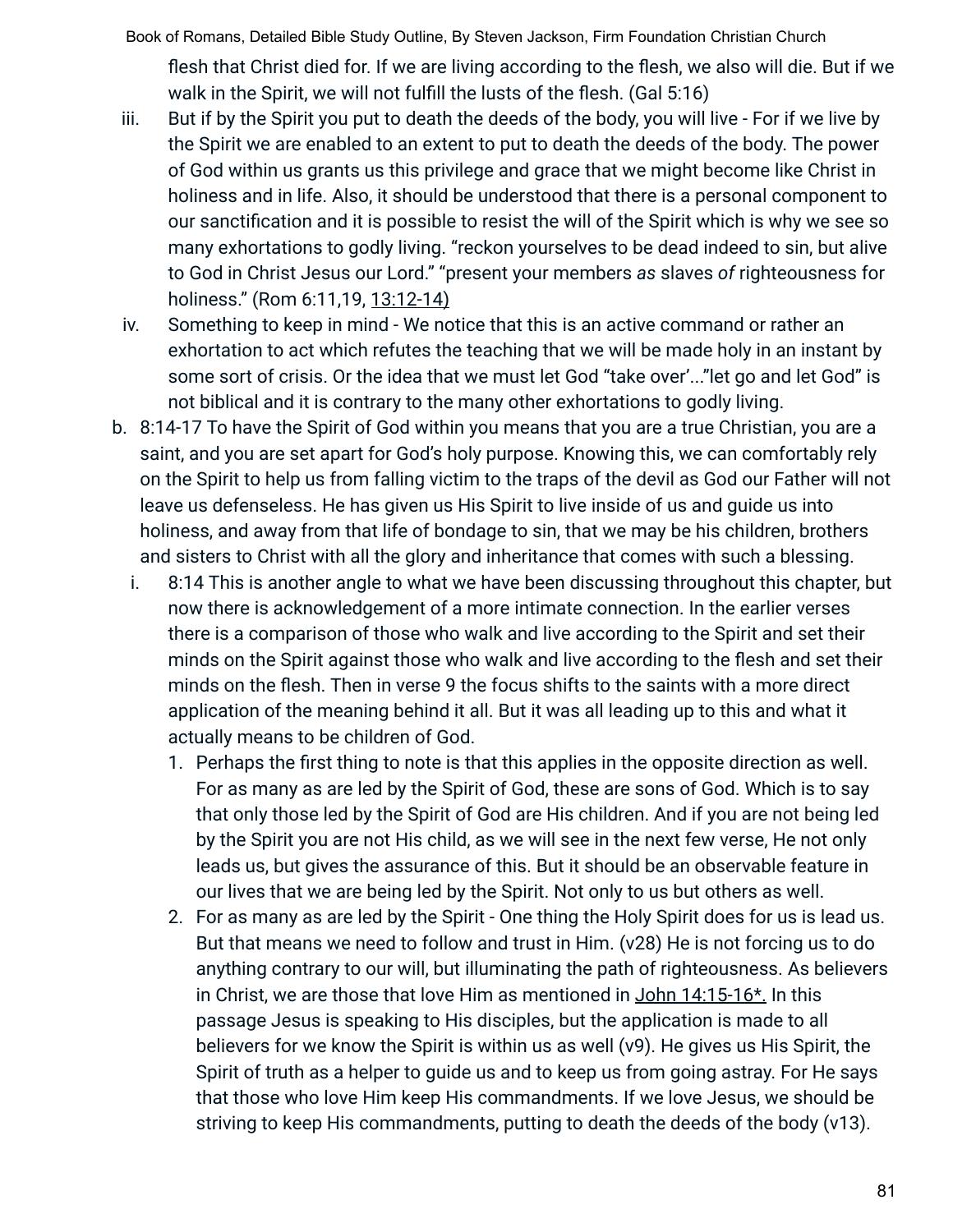Book of Romans, Detailed Bible Study Outline, By Steven Jackson, Firm Foundation Christian Church And His Spirit is helping us to do this, by guiding us into the truth and convicting us

of our sins.

- 3. Another thing to note, this does not mean the Spirit is leading us in every decision of our lives. We are not being called by the Spirit to buy a black car instead of a red one. But it is something to keep in mind as there are many charismatic preachers who will take advantage of this and use emotional manipulation to deceive people. The only things the Spirit will be leading us into is into obedience of the word of God and Chist's commandments. **"**If you keep My commandments, you will abide in My love, just as I have kept My Father's commandments and abide in His love." (John 15:10) It is the Spirit of Christ within us leading us in this endeavor. And it is only because we have His Spirit that it is possible in any sense.
- 4. These are sons of God (John 14:18-20) At the moment of our salvation, we are born again and become children of God. (2 Cor 6:17-18) No longer part of the world, we have been separated and removed from the kingdom of darkness for the purpose of holiness and the glory of God. The end goal of our sanctification is to be made like Christ. And this is what the Holy Spirit is working to accomplish within us. He is leading us into Christ-likeness. So how do we assist in this process? Jesus prays to the father in John 17:17 to "Sanctify them by Your truth. Your word is truth." The more we understand and abide in the truth, the more we are able to obey and the more we are sanctified, which means the more God is glorified.
- ii. 8:15 In a general sense, what is being said is that when we are justified we move out of the category "slave to sin" always fearful of death and become "children of God" with all the privileges and benefits that such a move entails. (Heb 2:14-15) And while we are now considered children of God it is through an adoptive process. For Jesus is the only natural born Son of God. And though we may be adopted, it doesn't mean we are any less His children. In fact there is such a close relationship to God that we might even call Him "Abba", which is an intimate form of Father, of the same sort as "Daddy" or "Papa." Because of this, as we've pointed out in the past, only those who have this spirit of adoption are children of God. (1 John 4:17-19) As His children, "we may have boldness in the day of judgment" trusting Him with all our hearts.
- iii. 8:16 One of the works of the Holy Spirit is to give us assurance of our salvation. (Gal 4:5-6) "because you are sons, God has sent forth the Spirit of His Son into your hearts" This is as a witness. The moment we are saved He comes to reside in our hearts and His Spirit speaks to our spirit relieving us of fear and worry about our sins and state of salvation. God doesn't want us to be anxious in this regard. Instead we are able to enjoy the peace and comfort of knowing that no matter what the circumstance, we still have the love of our Father.
	- 1. This is a subjective feeling that each of us should feel inside of us. There is no true objective determiner, however the external evidence is the fruit of Spirit. (Gal 5:22-23) This is why it is impossible for anyone to tell you with certainty whether or not you are truly saved as only God knows your heart, but there is a degree of evidence they can look towards.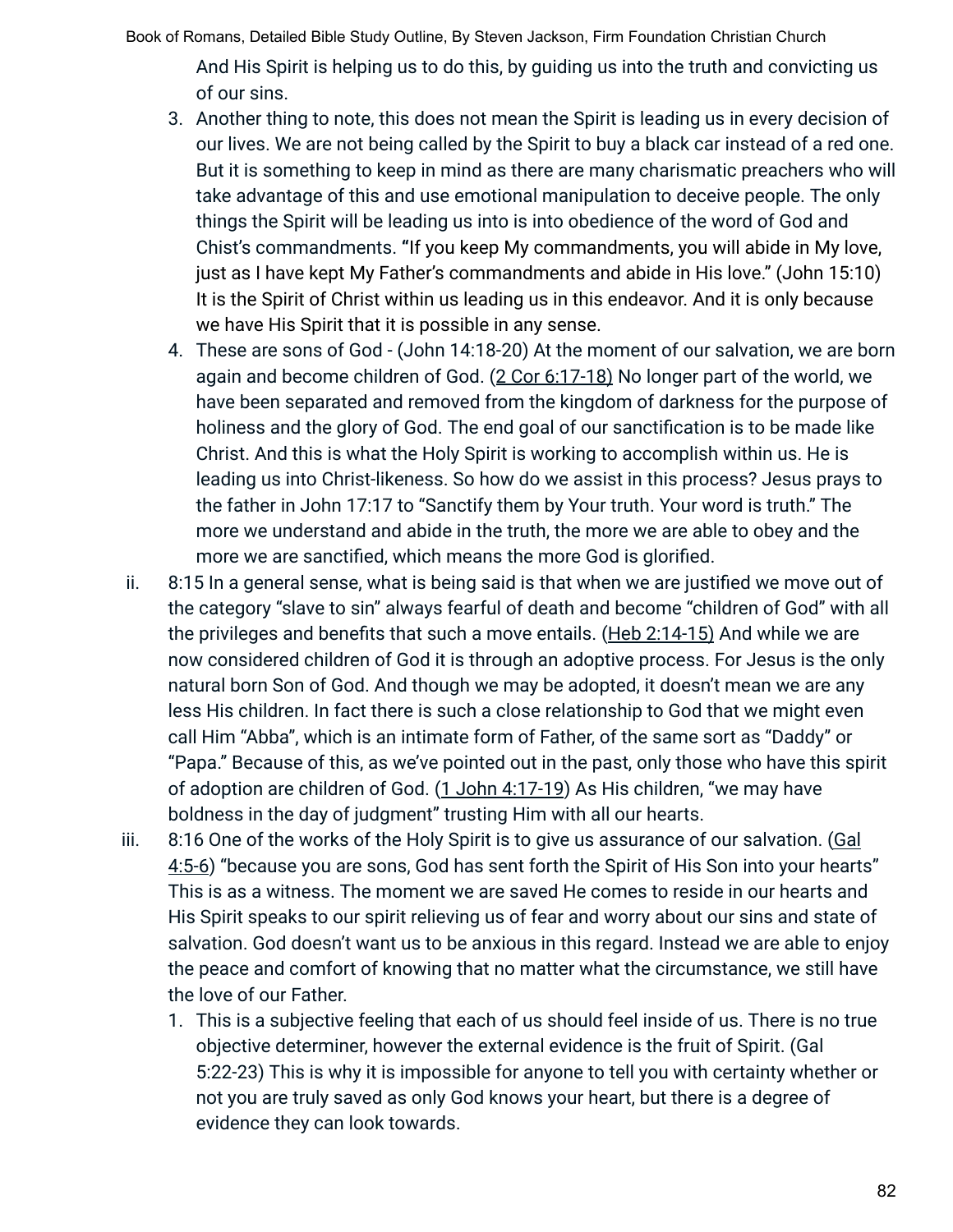- iv. 8:17 If this then that… Continuing from the previous verse and what would follow as the natural conclusion to this spiritual doctrine is that we are children of God and if we are children then we will partake in all the rights of children including the inheritance. Though it isn't just the fun stuff we share in. For the children of God are hated by the world and should expect suffering.
	- 1. If children, then heirs An heir is someone who is entitled to receive property from a parent or ancestor; one who is entitled to inherit property or something other than property such as a title. ("royal bloodlines"). In the Jewish tradition, the firstborn son would receive a double portion of the inheritance. (Deut 21:17, Num 27:1-11) But in Roman law the inheritance was divided equally (unless a will was created to specify otherwise.) In the case of Christians, we are explicitly named as joint-heirs with Christ and therefore will share in the entire inheritance.
	- 2. Heirs of God and joint heirs with Christ This sounds wonderful, but what does it mean to be an heir of God and what exactly do we inherit? Does this mean we will be equal with Christ?
		- a. Heirs of God On this earth we might inherit our family possessions when our parents die, however God does not cease to live. So the first thing we inherit is eternal life**.** ( John 5:24, 6:47,51,58, Tit 3:4-7) All believers are heirs of God. And if we consider what an inheritance is, we realize it is the passing of belongings from one to another. Therefore what belongs to God will belong to us. And what is it that belongs to God? Absolutely everything.
			- i. We inherit God Himself. Lam 3:24 says : "The Lord *is* my portion," says my soul, "Therefore I hope in Him!". When the Israelites took possession of the promised land, the land was divided and each tribe was given a portion except the Levites. Instead of land the Levites inherited the LORD. (Deut 18:1-2) The world does not know God in that intimate and familiar way that Christians are so privileged to know Him. They have their gods and idols that they look up to all the while rejecting the one true God who has given them life. But the LORD is our inheritance. Through His grace and mercy He has taken it upon Himself to call us out of the world. To make us know Him and give us His Spirit. We are not promised wealth and riches on this earth, but we are promised salvation and the incomparable love of the LORD. (Psalm 16:5, 73:25-26, 142:5, 2 Cor 6:16-18, Rev 21:3)
		- b. Joint heirs with Christ (John 20:17) As children of God, we are brothers and sisters to Christ and thanks to Christ, who gave His life for us. We were "buried with Him in baptism… raised with *Him* through faith in the working of God, who raised Him from the dead." (Col 2:12) If Christ was raised from the dead, so too will we be raised from the dead. (1 Peter 1:3, Rev 1:5) He is the firstborn of many to come.
			- i. However, it must be noted that we could never be truly equal with Christ as He is the creator and we are the creation. He is our king, our shepherd and our Lord. In Rev 5:6-14 Jesus is described as the lamb who is worthy to open the scrolls, the one we are to worship. And though He is our brother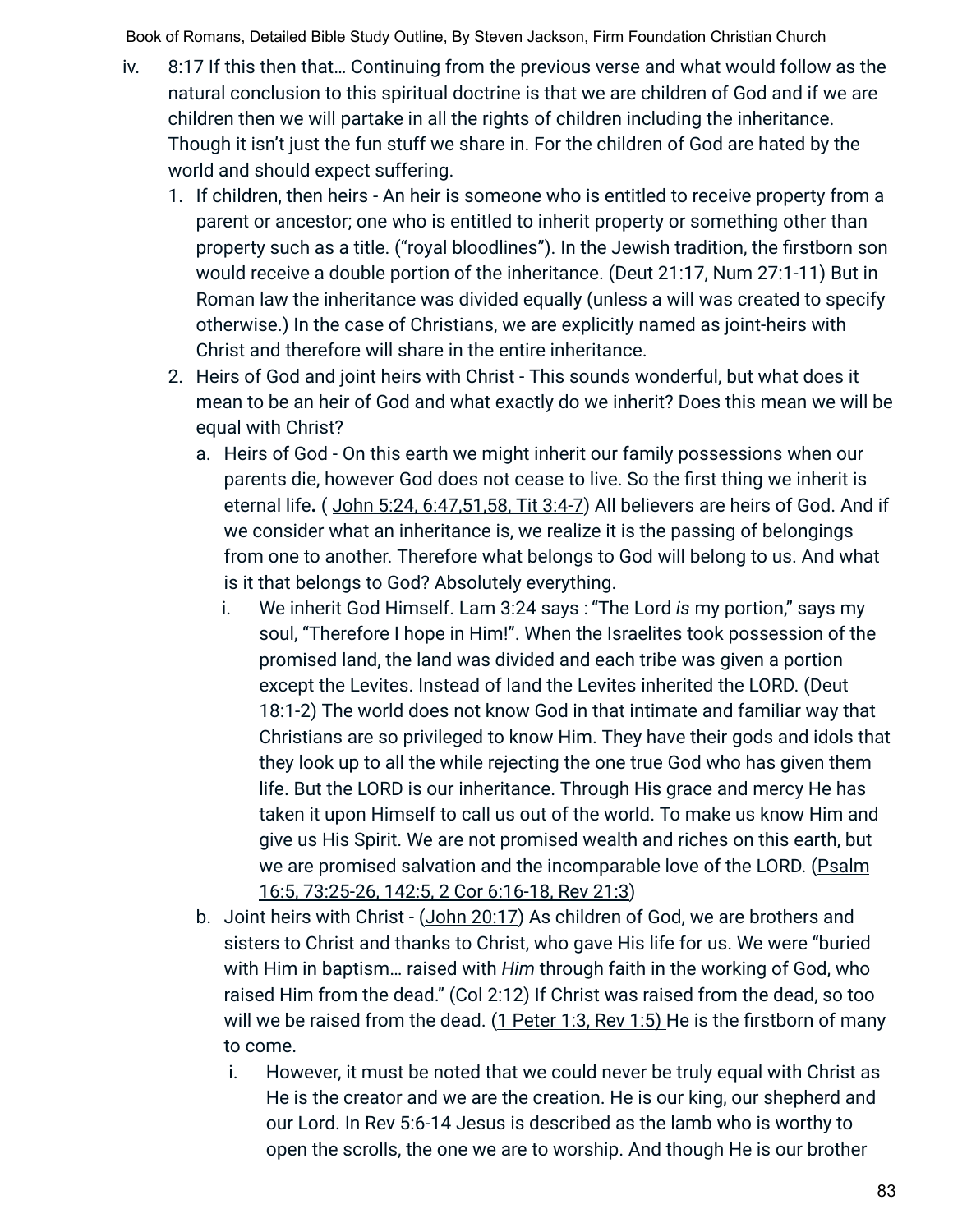and joint heir, all honor and glory and power belong to HIm. For it is the Father's will that His Son should be glorified. Jesus is the primary recipient of the inheritance of His father, but He shares these things with us because He loves us. We did nothing to deserve this, but His love and grace is that amazing. (Mat 28:18, John 5:22, Eph 1:22, Heb 1:2)

- ii. There are some things we have been granted to enjoy in this world before our death. When we are justified, we enjoy peace with God. We are given the status of righteous and God begins the process of sanctifying us with the righteousness of Christ. We also receive His peace and joy (John 14:27, 15:11). His strength has become our strength (2 Cor 12:9-10). Everything that belongs to Christ now belongs to us because we are in HIm.
- c. If indeed we suffer with Him This portion of scripture refutes all prosperity teaching. "A servant is not greater than His master. If they persecuted Me, **they will persecute you**." (John 15:20) What is being highlighted is the connection between true christians and suffering. We are heirs….if indeed we suffer with Him. Jesus warned us about the cost of discipleship. It will cost us everything, and we must be willing to give everything. (Luke 9:24 "whoever desires to save his life will lose it, but whoever loses his life for My sake will find it.") What is gained is far greater than what is lost, but the reality remains unchanged. Children of God will experience suffering with Christ.
	- i. This is not suffering the consequences of our poor choices. There will be discipline and correction, but this is something different. This is suffering with and for Christ as His representatives for the furtherance of His name and church. Because we speak for the gospel and truth and bear witness to the kingdom of God and salvation. Remember the Flesh is enmity with God. The world hates God, people love the darkness because their deeds are evil. As we shine the light of the gospel there will be a negative reaction. Sometimes violent and sometimes lethal, as history will attest. (Reference 8:35-36)
	- ii. This suffering is not always in the form of violence. It could manifest in a variety of ways, such as ridicule, mockery, alienation, poverty, sickness and disease. It takes different shapes depending on many factors and may ultimately lead to our death, but Christ is our strength and if we trust God, we know that He is working all things for our good. His ways are greater than our own. (Phi 1:29) Suffering with Christ is a gift and privilege the same way our saving faith is a gift and privilege.
	- iii. It is through our suffering that we are conformed to His death and come to know HIm in such a way that is not possible otherwise. We not only identify with Him in this manner, but we are growing in His likeness through these trials as God tests our hearts. (Roman 5:3-4, Phi 3:10, 1 Thess 2:4, 3:3, 2 Tim 3:12) This is a matter of fact, appointed for those who are in Christ. Therefore (James 1:2-4) "count it all joy when you fall into various trials, knowing that the testing of your faith produces patience. But let patience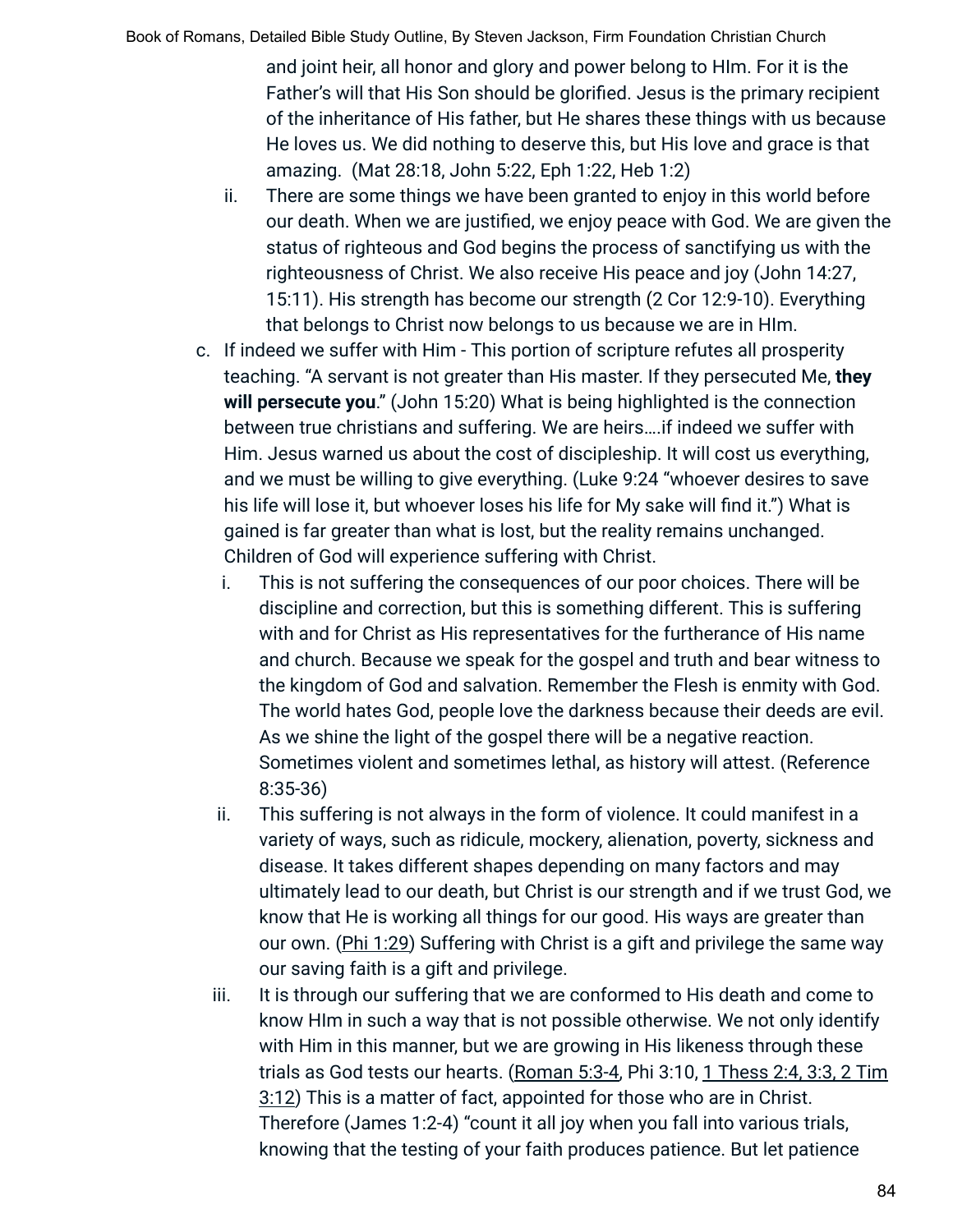have its perfect work, that you may be perfect and complete, lacking nothing."

- d. That we may also be glorified together (John 17:22) As joint heirs with Christ, we partake in His inheritance. He inherited suffering, we inherit suffering, He inherited glory, we will inherit glory. All that the Father has given to Him, will be ours to experience to some degree. And the more we serve Him and suffer for Him in this world, the greater our glory will be in the world to come. (Mat 5:11-12, 1 Cor 3:11-15, 2 Cor 5:10) Jesus, and scripture are clear that there will be rewards for our service. Though the specific details of how this plays out is not as clear.
- e. In a general sense, we do know some details of this glory. For instance, we know there are many mansions reserved for us in the Father's house (John 14:2-3). We know that our bodies will be transformed to be like Jesus' (Phi 3:20-21). We know that our sanctification and perfected holiness will be complete (1 Cor 15:54). We know there will be no more sorrow, no tears or pain (Rev 21:4) and we know that God will dwell among us (Rev 21:3) and that we will see the face of God (Rev 22:4).
- 40.8:18-25 Now that we understand suffering is to be expected, the very next idea is to consider it as nothing, For the eternal glory to come far outweighs any temporary distress we might find ourselves in. And furthermore the expectation of this glory exists not only in ourselves, but in all of creation. As the world was subjected in futility because of the sins of man, when these sins are removed, so too will the world be renewed. Therefore our hope is the hope of all creation, our final redemption and for this we eagerly await and groan within ourselves anticipating that glorious day.
	- a. 8:18 Continuing the line of thought from the previous verse, "if indeed we suffer with *Him,* that we may also be glorified together." He compares one against the other, but can anything truly be compared to the eternal glory of God? What would you be willing to give up for this glory? Would you be willing to suffer? Is there anything you would not be willing to give up? This last question is only to make you think and reflect. For what Paul is saying, is that no matter how much suffering we might endure, it doesn't matter, even if it's death, it is not worthy to be compared to the future glory that will be revealed in us.
		- i. Sufferings of this present time He makes a point to say that it is in the "present". The indication is that whatever suffering we might come against, it is only temporal and will come to an abrupt end. What is 80 years out of eternity? There is no amount of suffering that could outweigh the vastness of an eternal future filled with glory. Like plucking out one strand of hair in exchange for \$10 billion. It would be absurd to concern ourselves with such a trivial thing compared to the reward we are promised.
			- 1. Suffering does not mean you have done something wrong. The gate is narrow and the way is difficult (Mat 7:14). But it is designed for our benefit. In suffering we are humbled and can truly identify with Christ. It would be hard to understand His sacrifice if our lives were filled with comfort and ease. Not only this, but through suffering we are drawn away from this world and our focus is directed above and towards the things to come. It has a way of putting things in proper perspective making us realize what is and is not important. It also helps us to more fully realize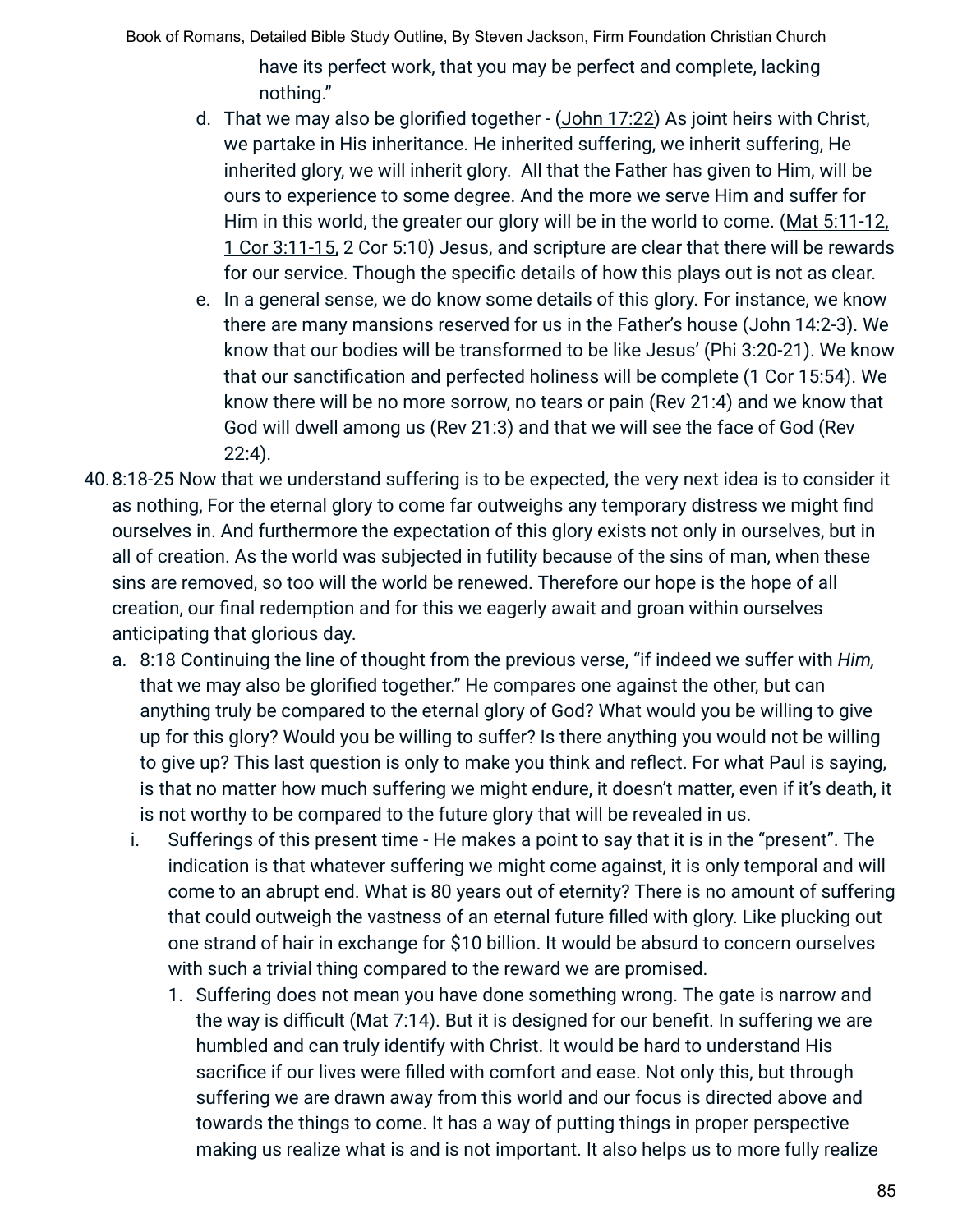just how much we need God, encouraging our prayer life and walk with Him. It also allows us to comfort and minister to others who might be going through the same things we have gone through. And so when it comes down to it, even though we must suffer, we know it is for our benefit and for the benefit of God's kingdom.

- ii. The glory which shall be revealed in us (1 John 3:2) We do not know the full extent of this glory, only that it will be mighty and so vastly superior to anything on this earth. As God Himself is the guarantor and it is His inheritance we are to receive. We have already gone through some of this glory in the previous verse (page 85 subsection e). So let us consider these things wholeheartedly. Weigh them in our minds and settle the matter, whether it is worth it or not to endure such things in this life. And let us consider those who came before us, leaning into Christ for strength, (Heb 12:2) "the author and finisher of *our* faith, who for the joy that was set before Him endured the cross". (Rev 21:1-7)
- b. 8:19-20 There is nothing that can compare to the glory we will inherit. Though there is suffering, we can take comfort knowing what awaits and that it will come to an end. And to further explain why we should utilize patience in our suffering, Paul here personifies all of creation as eagerly awaiting our redemption as humans weren't the only thing affected by our fall and so the final outcome is even greater than we may have thought and everything in this world is waiting for that glorious day.
	- i. The earnest expectation of creation The idea here is that all of creation….the earth, the trees, the mountains, the animals etc. are intensely anticipating the day of Christ's second coming when the sons of God will be fully revealed as we are caught up in the clouds to meet the Lord in the air (1 Thess 4:16-17). Because when that happens, our suffering will come to an end. And as creation has been subjected to this suffering as well, it is longing for this moment right along with us. To some degree we have already been revealed through the fruit of the Spirit, obedience, love, patience etc. But in that moment we will be fully revealed and changed (1 Cor 15:51).
	- ii. The creation was subjected to futility Futility is pointlessness, uselessness. Creation was not designed for its current purpose. But it was subjected, forced to undergo a change for the worse by God, "Him who subjected it". We can see this subjection in Gen 3:14-19
		- 1. This curse is still in effect to this day. Mankind received death for sin and the world received the curse of decay and corruption. All the animals were cursed, though the serpent more so than the rest (3:14). They were not supposed to die or to eat each other. (Isa 11:6) "The wolf also shall dwell with the lamb, The leopard shall lie down with the young goat, The calf and the young lion and the fatling together; And a little child shall lead them." This is, in all likelihood, the way it was before the fall, the animals existing in peace.
		- 2. Enmity between the serpent and the woman and between their seed. (3:15) Conflict and enmity between believers and unbelievers. (2 Cor 6:14-15) "Do not be unequally yoked together with unbelievers. For what fellowship has righteousness with lawlessness? And what communion has light with darkness? And what accord has Christ with Belial? Or what part has a believer with an unbeliever?" Mankind is now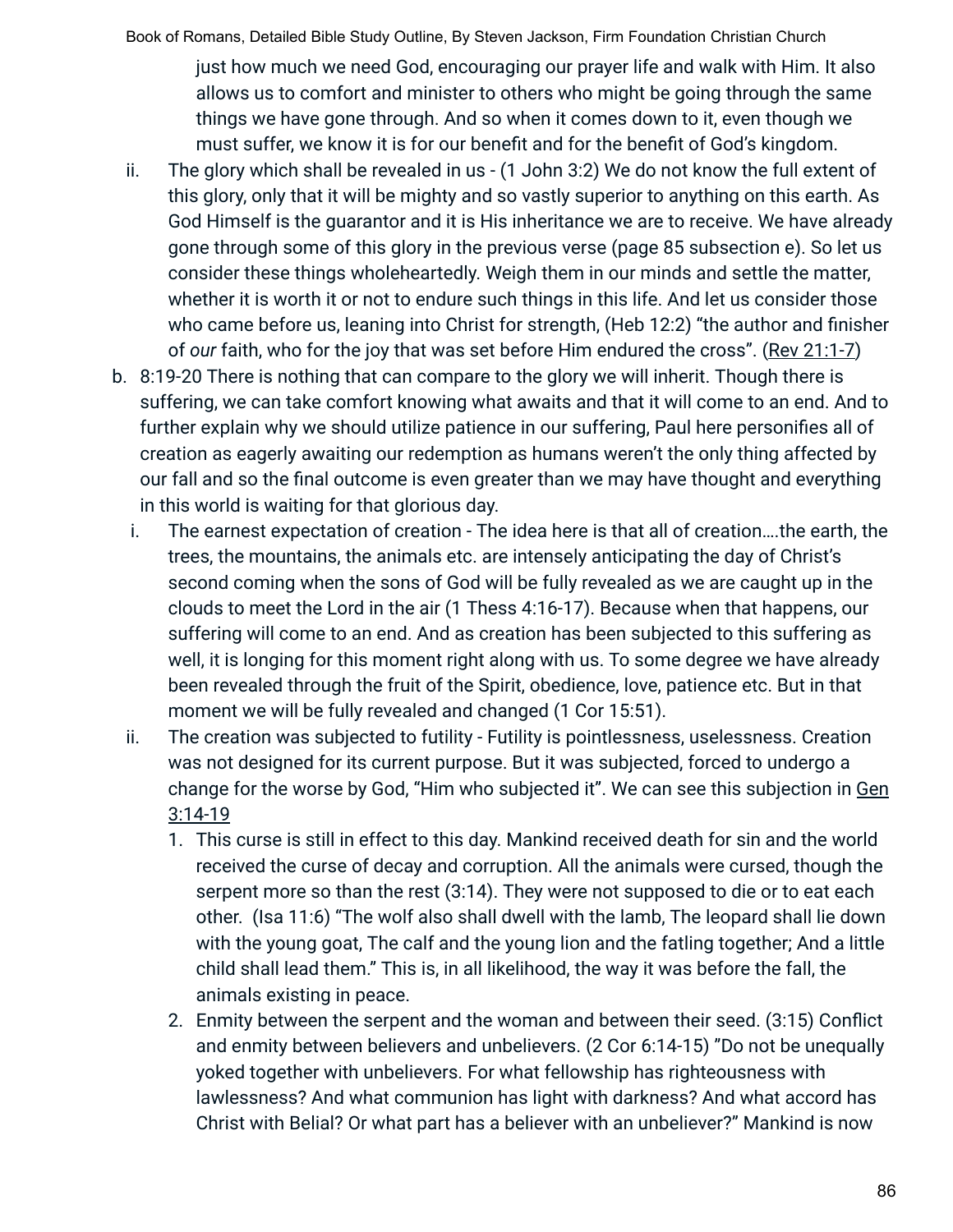Book of Romans, Detailed Bible Study Outline, By Steven Jackson, Firm Foundation Christian Church split in two distinct groups of people always at conflict. Spiritual warfare between children of God and children of the devil, but Christ has overcome (Rom 5:1, 8:7)

- 3. (3:16) Women have been burdened in child bearing, even from conception. Greatly multiplied sorrow and pain. Morning sickness, fatigue, immense pain in delivery, children dying in the womb. This is the reality and a constant reminder of sin until the end comes and we are fully redeemed. But in addition to this, women are now at odds with men. "Your desire *shall be* for your husband," This is a desire for the authority of the relationship. To rule over the husband, not to be in submission as scripture tells us (Eph 5:22-24) but to dominate. (Gen 4:7 gives us an immediate example of this language.) "But he shall rule over you." The fallen husband abuses this authority in a controlling and abusive manner also against God's designed order. (Eph 5:25-33).
- 4. (3:17) The ground is cursed and man is now made to toil over it for his provisions. It wasn't the curse of work, as he was already tending to the garden prior to this (Gen 2:15). It was the curse of exhausting physical labor, in blood sweat and tears tending to a cursed earth which will produce thorns and thistles, hurricanes and floods and droughts and earthquakes. Before this, all of their needs were met. The trees gave them food, and they didn't even need clothing. It was paradise, but now they shall live in futility, toiling unnecessarily until they return to dust.
- iii. Subjected it in hope This is in reference to Gen 3:15, the seed of the woman who would bruise the head of the serpent. Creation was subjected to futility because of "Him who subjected it in hope." God did not leave us in conflict or in pain, or to toil incessantly without end, but gave us a promise of hope for future redemption. Gen 3:15 is consider the "proto-evangelium" or the first gospel. It is the first promise of redemption through the seed of the woman, whom we now know to be Jesus Christ. So we can make a note that such futility was not without purpose. Throughout the old testament we can see there is hope of a redeemer. There was anticipation and expectation of deliverance. In God's wisdom He designed this plan to turn our thoughts and hearts back to Him.
- c. 8:21 Creation is waiting right along with us in hope for that future glorious day when it will be set free from the curse along with the children of God. Scripture promises there will be a new heaven and a new earth "and the former shall not be remembered or come to mind." (Isa 65:17, 66:22, 2 Pet 3:13). It will be a paradise once more as God originally intended for us. No more tears, no more pain, no more death or mourning. (Rev 21:3-4) Only glory and joy for God will dwell among us. Yet that is a future day yet to come. In the meantime creation is in bondage to corruption and decay and disease and death and pain. But when the children of God are revealed, then creation also will be renewed.
- d. 8:22 All of creation is suffering, but there is an expected delivery. There is nothing that is not subject to this curse and all of creation is groaning in pain and suffering like the woman in childbirth mentioned in Gen 3. And just like a pregnant woman will suffer with increasing pain the closer she gets to delivery, so too should we expect that the closer we get to the moment of Christ's return, the more intense the pain and suffering becomes.Though we should be careful not to get caught up in specific prophecies of His return as when Jesus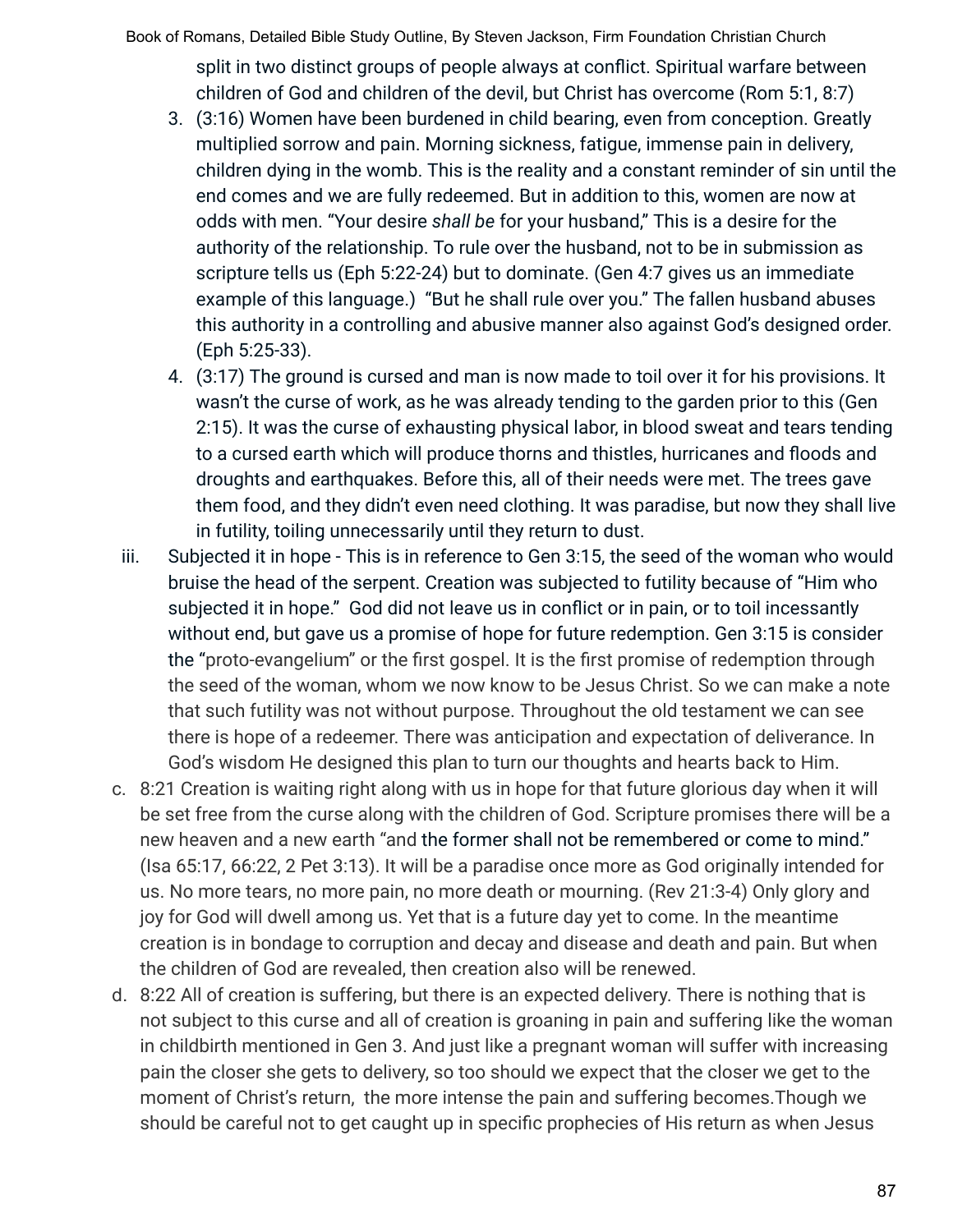Book of Romans, Detailed Bible Study Outline, By Steven Jackson, Firm Foundation Christian Church told us of the end times, He said "of that day and hour no one knows, not even the angels of heaven, but My Father only." (Mat 24:4-43, 1 Thess 5:1-5, 2 Thess 2:1-4)

- e. 8:23 All of the cursed creation groans for renewal, but it isn't limited to just that portion of the unredeemed. It is even those of us who have been born again as well. Those of us who have received the firstfruits of the Spirit, which is the downpayment of our salvation.
	- i. Not only that, but we also It is understandable that creation groans under the weight of the curse awaiting relief. But even born again Christians partake in this groaning as well. For we still suffer on this earth right along with everyone else and perhaps even more so at times due to persecution. We may have the blessing of Christ's joy and peace which is a priceless gift, but until that glorious time when there is no more tears or pain and suffering, we anxiously wait for the return of our savior.
		- 1. In addition to this "normal" pain and suffering , as Christians we face another form of pain in that we are sensitive to sin and are at war with ourselves over it. (Rom 7:24) "O wretched man that I am! Who will deliver me from this body of death?"
	- ii. Firstfruits of the Spirit In Lev 23:9-14 the feast of firstfruits was instituted. Firstfruits was just as it sounds, the first fruit of the seasonal crops. The Israelites were to bring a sheaf of their first crops to the priests as an offering to God in expectation that God would provide the remaining harvest for them. And so the firstfruit of the Spirit is the same concept. We who have the firstfruit of the Spirit have only a partial payment of the fullness that is to come. (2 Cor 5:4-5, 1:22) The Holy Spirit within us is a guarantee of our future home in heaven, the firstfruit of our salvation.
- iii. Eagerly waiting for the adoption He just told us in verse 15 that we have received the Spirit of adoption, so why are we still waiting for it? Well, he is actually speaking of two similar, but different things. In verse 8:15 we receive the firstfruits of the Holy Spirit, the guarantee of our salvation. Through whom we are able to understand we are children of God. But in 8:23 we are waiting for the remaining harvest, the redemption of our bodies.
- f. 8:24-25 We groan with anticipation because we were saved with the hope of the redemption of our bodies. Though we suffer now in this temporal world, we trust in the promises of God and therefore our hope is a confident expectation. We accept as fact that our sins are forgiven, cleansed and washed by the blood of Christ in preparation to receive an immortal body, but we have not yet seen this last promise fulfilled or else we would no longer groan for it, but it sits in front of us like the finish line of a long race. And thanks to this hope we are able to push on despite the suffering with patient endurance waiting for that glorious day which makes everything in this world look dull by comparison.
	- i. We were saved in this hope Just a quick observation to note that this verse does not say that we were saved by this hope. Scripture is clear that faith is the means by which we are saved. However the two words are so closely related that in many cases they could be used interchangeably. Biblical hope is different from our modern usage of the word. Today we might hope for good weather, but the Bible uses the term hope as a product of our faith. "Now faith is the substance of things hoped for" (Heb 11:1). We hope for things we expect to happen based on the word of God, which has proven itself true over and over again. Therefore we are saved in the hope of our future immortal bodies which allows us to persevere.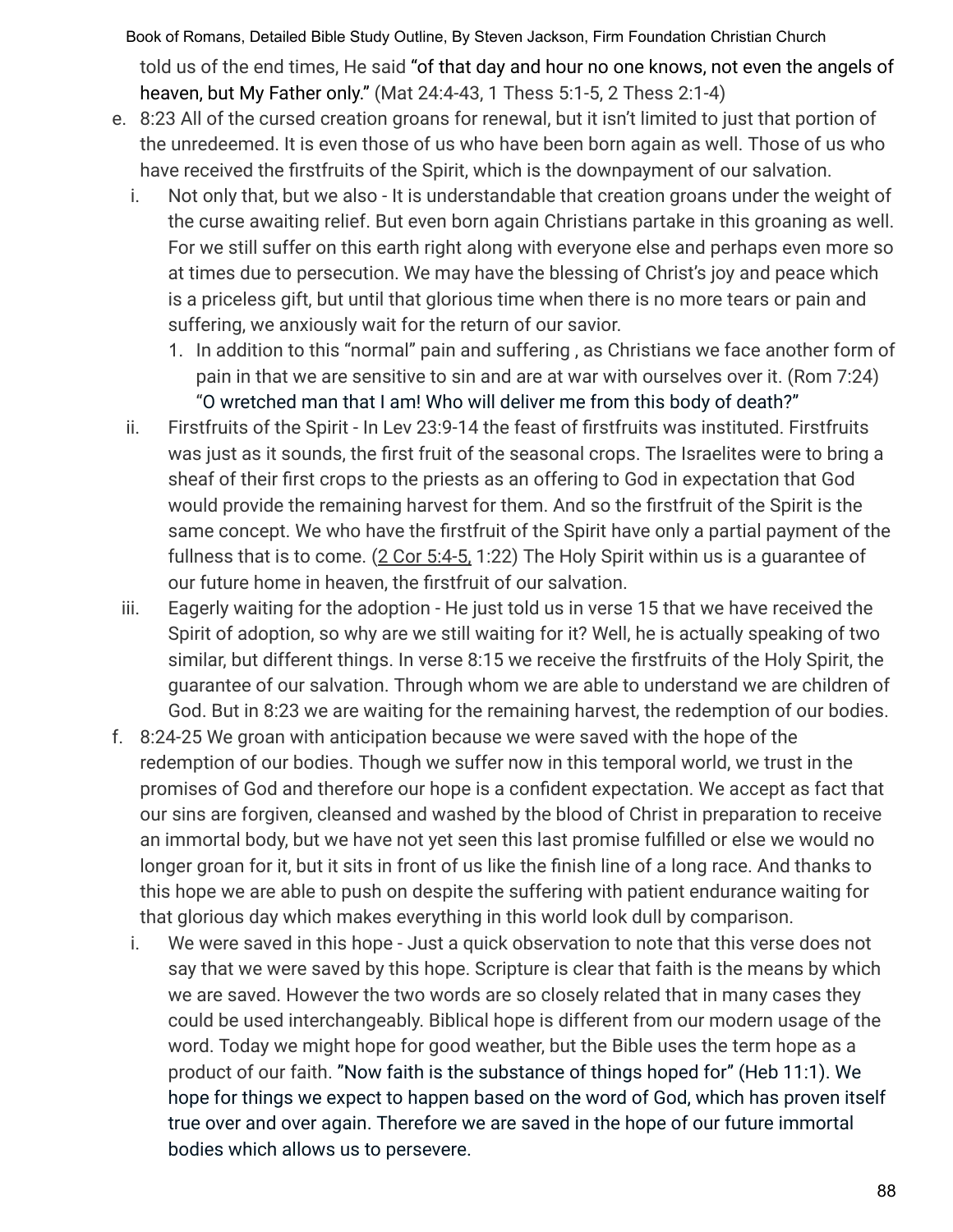- ii. Hope that is seen is not hope…..But if we hope for what we do not see There is no need to hope for what is already observable. The Israelites didn't need hope in the power of God to save them after they witnessed the plagues and He parted the red sea for them during the exodus. They knew what He was capable of. What they needed was loyalty, devotion and patience. If they had set their minds on the promised land, they would have been able to endure the wilderness. Instead they lacked faith and trust in God, grumbling and complaining and quickly setting up idols to replace Him. As Christians we face a similar dilemma. If we are not familiar with scripture and the promises of God it will be hard to persevere through the suffering. It will be hard to even entertain the idea of suffering, which leaves us vulnerable to the sin of neglect and complacency. However, the more we know God and trust in His word, the more faith and hope we have in His promises. Which allows us to eagerly wait for it with perseverance.
- 41.8:26-27 Creation groans, believers groan, likewise the Holy Spirit within us groans and helps us to pray for things we do not even know that we need to pray for. And whether or not these groanings are discernable words is irrelevant because God knows the mind of the Spirit and the two are in constant communion with one another. And The Spirit cannot pray for things contrary to the Father's will.
	- a. The Spirit helps in our weaknesses (John 14:16-17) Before Jesus was arrested and crucified, He promised His disciples that the Spirit of Truth would abide with them forever and would be in them. We know that when we are born again, we are given a new heart and the Holy Spirit makes a home within us. One of the ministries of the Holy Spirit is to help us in our weaknesses that we may further endure the suffering and tribulations. But this does not mean we are to sit back and watch and wait for the Holy Spirit to do all the necessary work. It is our duty and responsibility to learn and pray and love as we ought. However, as children of God, He has graciously given us His Spirit to help in many ways. To encourage us in times of difficulty, to comfort us when we are fearful, to help us understand the truth and will of God and even to offer prayer on our behalf.
	- b. For we do not know what we should pray for Just because we are saved does not mean we thoroughly understand the will of God. In fact we are like children with an inclination and bias towards the flesh. (James 4:3) "You ask and do not receive, because you ask amiss" This particular reference has in mind material pleasures, but the principle extends to all areas of life. If we are in the midst of suffering, how can we ask for relief when we don't know what true relief is? We might ask for peace and quiet, but that may not be God's will for us and what we ought to be praying for is strength and endurance. We will never understand the will of God without His help, but thankfully He knows the mind of His Spirit, and the Spirit knows His will. He also left us His word that we may do our part to learn.
	- c. The Spirit Himself makes intercession for us (Rom 8:34) Christ makes intercession for us from the right hand of God. The Holy Spirit makes intercession for us from within our very own bodies with groans that cannot be uttered. We do not need words to commune with God for He knows our hearts. And neither does the Holy Spirit within us need words for the Father knows His mind. The parallel is obvious and highlights that the Father, Son and Spirit are always working in perfect unison. And since the Spirit is always praying for those things that align with the will of God, we can be confident to receive these blessings.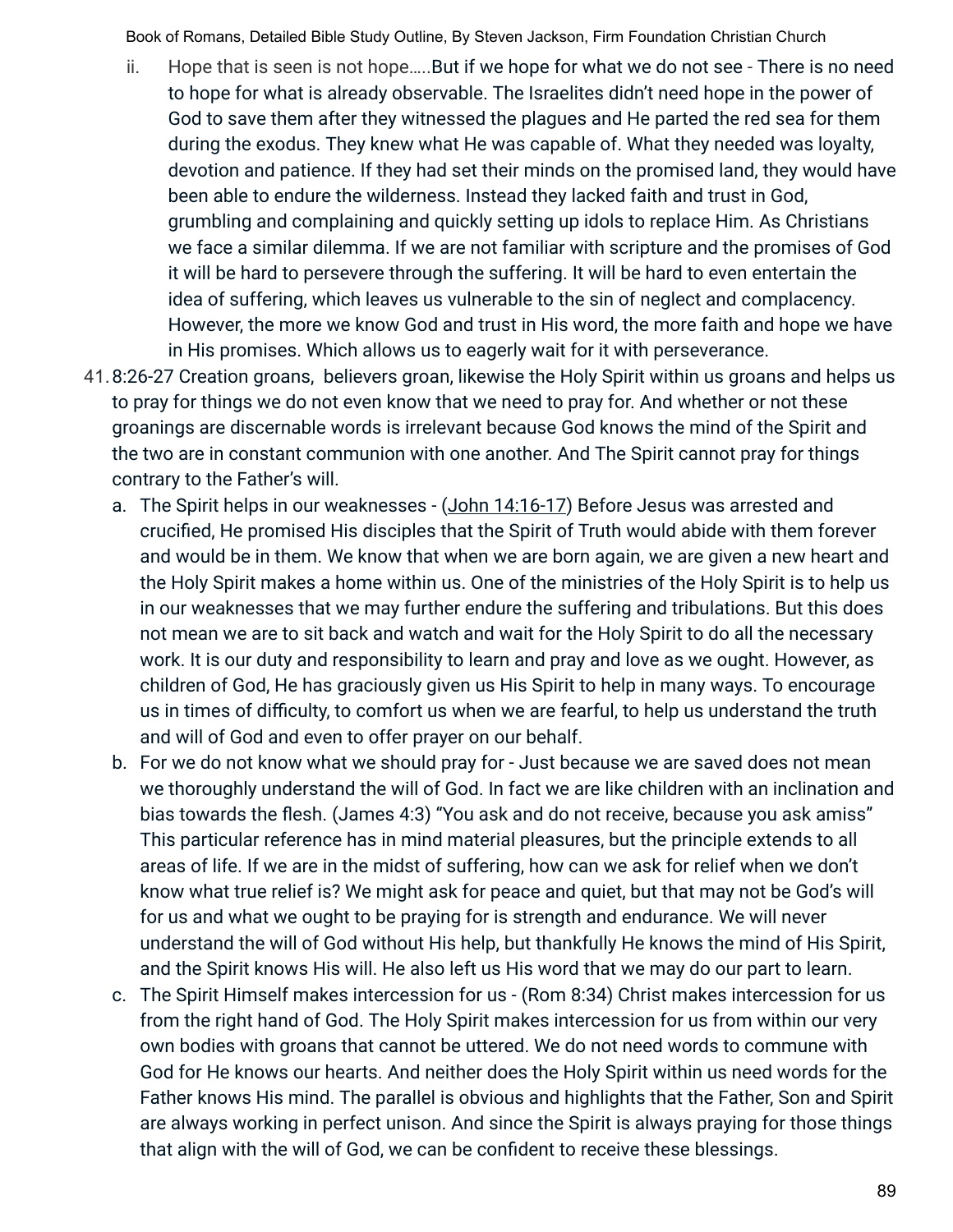- 42.8:28-30 This next portion of scripture is one of great importance to Christianity. Starting with a supreme promise of comfort followed by what is commonly known as the golden chain of salvation. We can see the power, wisdom and sovereignty of God displayed and working for the ultimate benefit of His saints. And not only this, but we can also see that it is God who has done it all. We play no part in our salvation and owe Him everything. "For of Him and through Him and to Him *are* all things, to whom *be* glory forever. Amen" (Rom 11:36)
	- a. 8:28 One of the greatest promises of comfort in the entire Bible is Romans 8:28. That the LORD God "Who created the heavens and stretched them out, Who spread forth the earth and that which comes from it, Who gives breath to the people on it, And spirit to those who walk on it:" (Isa 42:5) It is He Who works constantly for our benefit. For the benefit of those who love Him and were called by Him. Everything that has happened, everything that is happening and everything that will happen in this world are under the direct and immediate supervision of God Almighty. Nothing is outside of His control.
		- i. And we know Bringing together everything in this chapter. We are no longer held captive to sin and to the flesh for we are children of God. And as children, we have been given His Spirit; To walk by, to live by and to be led by His Spirit. But the reality is that the world hates God and hates His children and therefore we will suffer just as Jesus suffered. And so we groan with all of creation with eager anticipation waiting for the return of Christ and our ultimate redemption. But we know why we suffer and we know God's plan and purpose as revealed through Scripture. Therefore we also know that all things are working together for our good because we are His children and He has given us His Spirit to comfort us and to continually intercede on our behalf, praying for those things we ought to pray for.
			- 1. There always comes a time to remind us the importance of reading scripture and to sit under sound preaching and teaching. *If we do not know* Scripture truth, we will not know God's plan and purpose for our lives and might very well be influenced by the prosperity gospel, falsely believing that the life of a christian should be filled with health and wealth. God may be gracious to us and give us such things, but there is absolutely no entitlement to them. Christians should be well aware that "all who desire to live godly in Christ Jesus will suffer persecution." (2 Tim 3:12)
			- 2. It is also important to note that this has nothing to do with our feelings. Knowing that all things work together for good doesn't mean it always feels good. The death of our loved ones, the pain of crisis, being fired from a job or overlooked for a promotion doesn't feel good. When trials and tribulation comes our way, it may and will, likely hurt for a time, but this is when we lean into God and His promises, knowing and trusting that it is for our good. To humble us, to bring us closer to Him, to help us grow in some way. We don't always understand the immediate reason for our suffering, but we can be certain that God is using it for our benefit.
		- ii. All things There is nothing outside the influence and sovereignty of God. He is all powerful and all knowing, and everything that has ever happened or will happen has been commanded or permitted by God. The Bible doesn't mention anything in regards to luck or karma or happenstance or anything contrary to God's absolute authority over all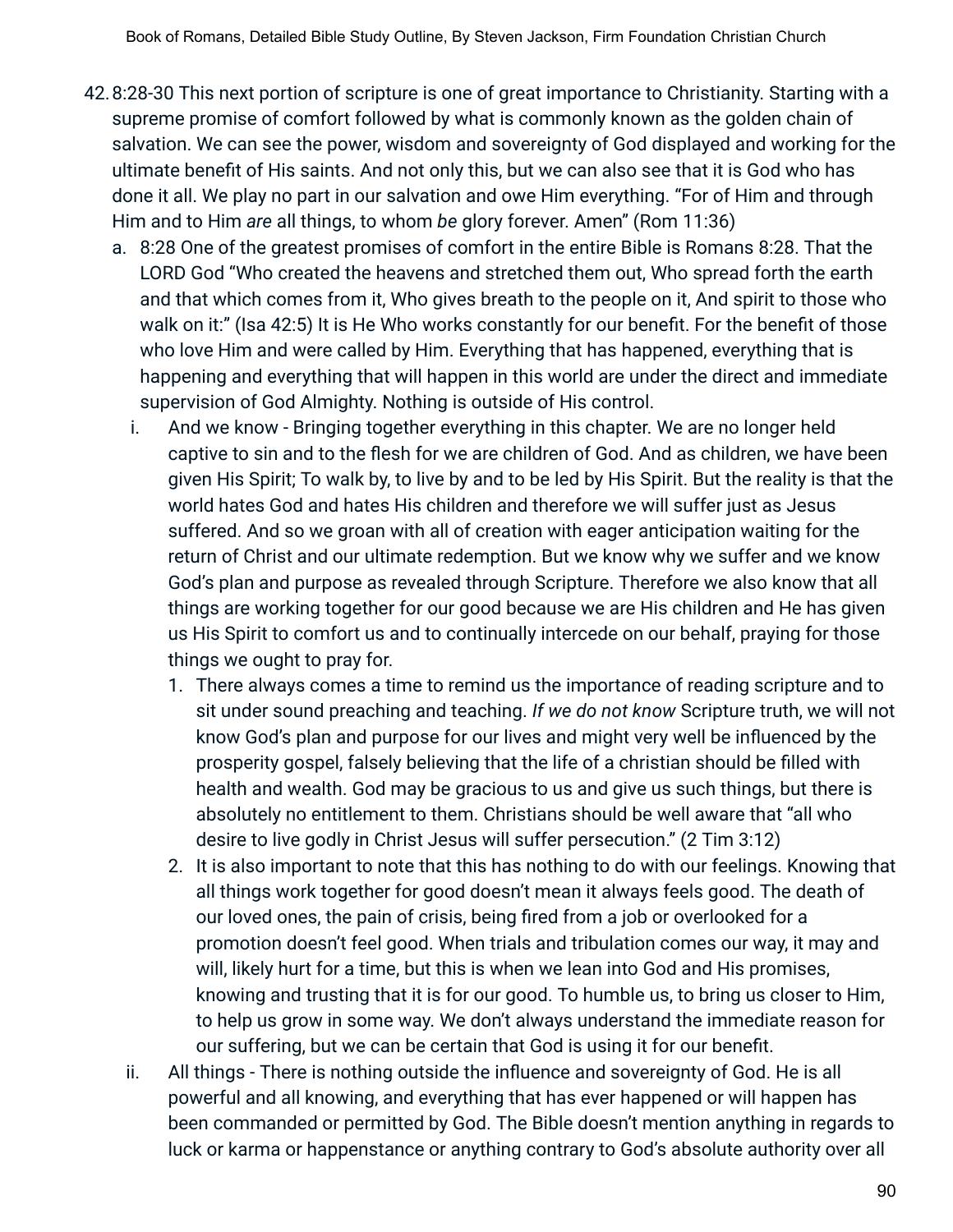things. If something happened in your life, God was involved. He either allowed it to happen or demanded that it happen. And this includes tragic misfortune as well as joyous events. The cross is a clear example of this. Jesus was not killed without God's permission, but it was part of His plan all along. Job is another example. Thus when Paul says all things work together, he really means all things. Every aspect of this universe is under the sovereign providence of God. The good and the evil, joy and pain are all used by God according to His plan.

- iii. Work together for good There is a reason we find this verse where we do. Because God decided that is where it needs to be. Recall that the surrounding context is in regards to suffering. It would be difficult to endure such things if we didn't know there was a purpose for it. But we know that everything in this world is working together for the good of the saints by the one and only God of creation. If you are uncertain why you should trust Him, here are four reasons we know we can.
	- 1. God is love. (1 John 4:16) He is able to love us perfectly in a way that is not possible for us to love. He adopted us into His family, offered eternal life and the forgiveness of sins without any meritorious effort on our behalf. Only the acknowledgement of His truthfulness (which would include our sinfulness and need for repentance) and faith in His Son. He will care for us because He loves us.
	- 2. God alone is wise. (Rom 16:27) Human wisdom is foolishness in the eyes of God. But God truly is wise. He not only loves us, but knows exactly what we need and how best to apply His love in our life. He knows that some of us need to be brought low in order to teach humility, and others need tragedy to teach reliance on Him. But in His wisdom He is able to personalize our lives and give us exactly what we need.
	- 3. God is all knowing. "He counts the number of the stars; He calls them all by name. Great *is* our Lord, and mighty in power; His understanding *is* infinite." (Psa 147:4-5) There is nothing hidden from the eyes of God. There is nothing that comes as a surprise and He doesn't learn anything new. For he knows and declares the end from the beginning. (Isa 46:10) He even knows the exact number of the hairs on your head. (Mat 10:30) Therefore knowing everything that will happen, He uses this knowledge to our benefit.
	- 4. God is all powerful (Luke 1:37) "Nothing will be impossible with God." He not only loves us, and is wise enough to know exactly what we need and when, but he is capable of making it happen. Nothing can stand in the way of God (Job 42:2) And He isn't just standing by watching things unfold, but is active and making things happen all time. (John 5:17) God's plan is unfolding as we speak and it will come to fruition in the right moment, with the right people. None will be left behind that have been appointed to heaven.
	- 5. Something we might want to contemplate is, what is good? Is it wealth and prosperity? Fame or social status? We should consider these things and remove any false notions of what "good" is. But if we look to the next verse we can see what good actually is, being conformed to the image of His Son. And everything in our life is working towards this end. God is working towards this end for you personally.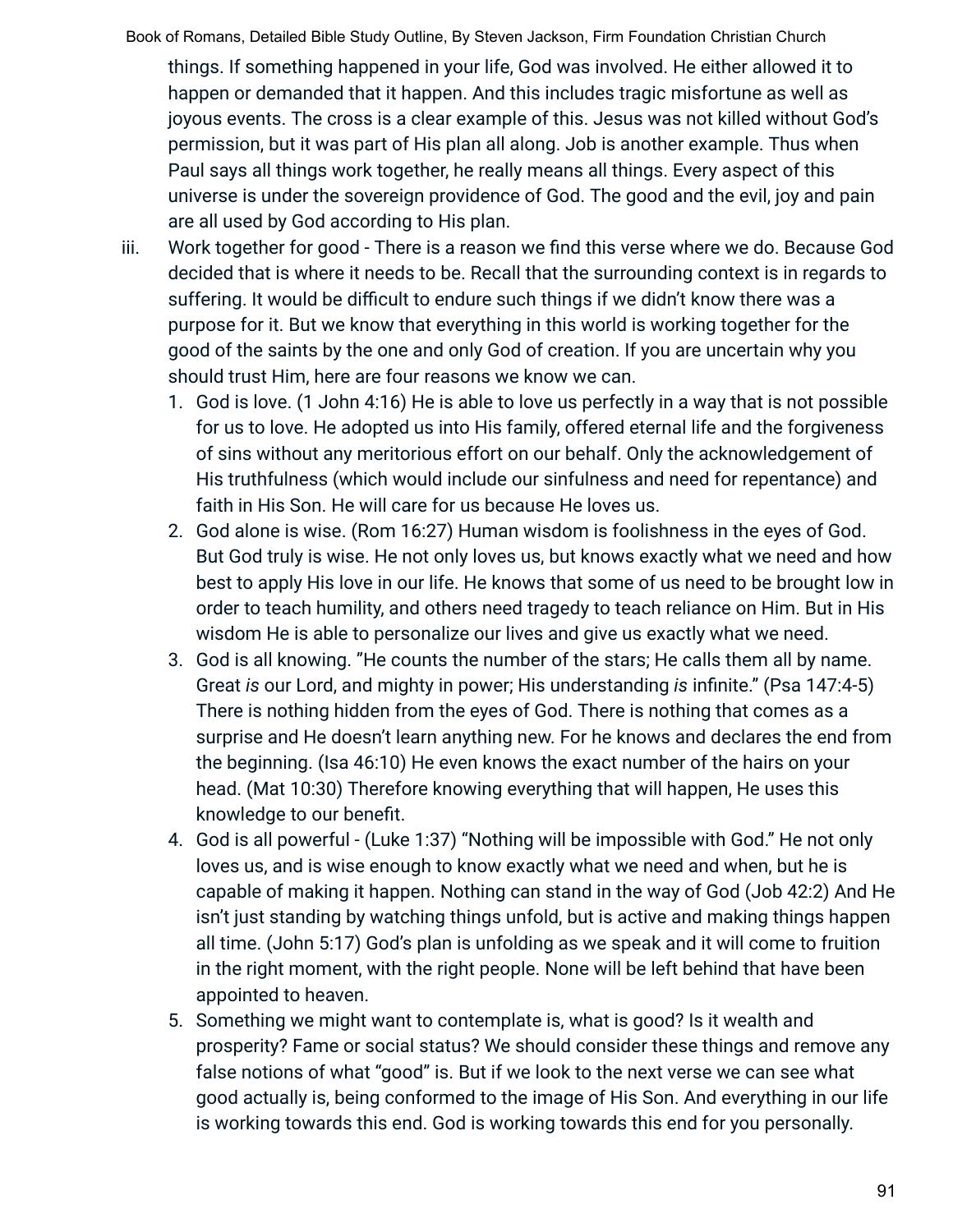- 6. One final note on this aspect of things working together for good. This does not mean that all things are good or that God condones sin or evil. For He is "angry with the wicked every day" (Psa 7:11) and His wrath "is revealed from heaven against all ungodliness and unrighteousness of men," (Rom 1:18) But He does use the sinfulness of men and the evil machinations of their thoughts for His purposes. We can see this exemplified with the words of Joseph, speaking to his brothers who had sold him into slavery (Gen 50:20) "you meant evil against me; *but* God meant it for good, in order to bring it about as *it is* this day, to save many people alive." Our peace will only extend so far as we trust in God and His plan. But knowing that it is all for our good is why we can count it all joy when we fall into various trials. (Jam 1:2)
- iv. To those who love God- This promise only extends to those who have been born again. Those who love God are the saints; believers in Christ. And it is only those who have the Spirit of God within them that can ever love God. This does not mean that God ignores everyone else. For He is actively involved in all of creation, but it is only for the good of those who love Him.
	- 1. There is no degree of love that needs to be met before this promise takes effect. All believers are included in this promise. The more we come to know Him, the deeper our love will be for Him. Before we were saved, we rejected God, we ignored Him and wanted nothing to do with Him. (Rom 3:11) But when we are regenerated our hearts begin to love God and we have a deep desire to know Him intimately and be closer to Him. To such a degree that Jesus said "If anyone comes to Me and does not hate his father and mother, wife and children, brothers and sisters, yes, and his own life also, he cannot be My disciple." (Luke 14:26)
	- 2. Just a note here to point out the shift of focus. Where Paul had been speaking of the Spirit up until verse 27, He now begins to speak exclusively about God the Father.
- v. To those who are the called according to His purpose We will see more of this in verse 29, but for the time being "the called" are a specific and exclusive group of people. They are the same ones who love God. And this is not possible to do on our own. No one can decide to come to God or to repent or believe in Jesus without being called by God. Saving grace is an undeserved gift and it is not given to everyone. It is a sovereign decision made by God for His own purposes and overcomes our sinful desires. His call reaches those who are meant to hear it and it does not reach those who were not meant to hear it. (John 10:24-27)
- b. 8:29-30 "The golden chain of salvation" Building off the last statement of those who are called according to His purpose, Paul now expands this idea. Those who are "the called" have truly been so for all of eternity. What God is doing in the lives of every true Christian was part of His plan before the world was created. The golden chain consists of 5 points or chain links that reach back from eternity past and extend forward to eternity future. These 5 points are inseparable and they are describing the process of our salvation. Well before the foundation of the world and the fall of man, God foreknew us and predestined us for this purpose, to be conformed to the image of His Son. And when our time came and the moment was right He called us, and we heard His voice and responded we were justified. Having been justified, we will one day be eternally glorified.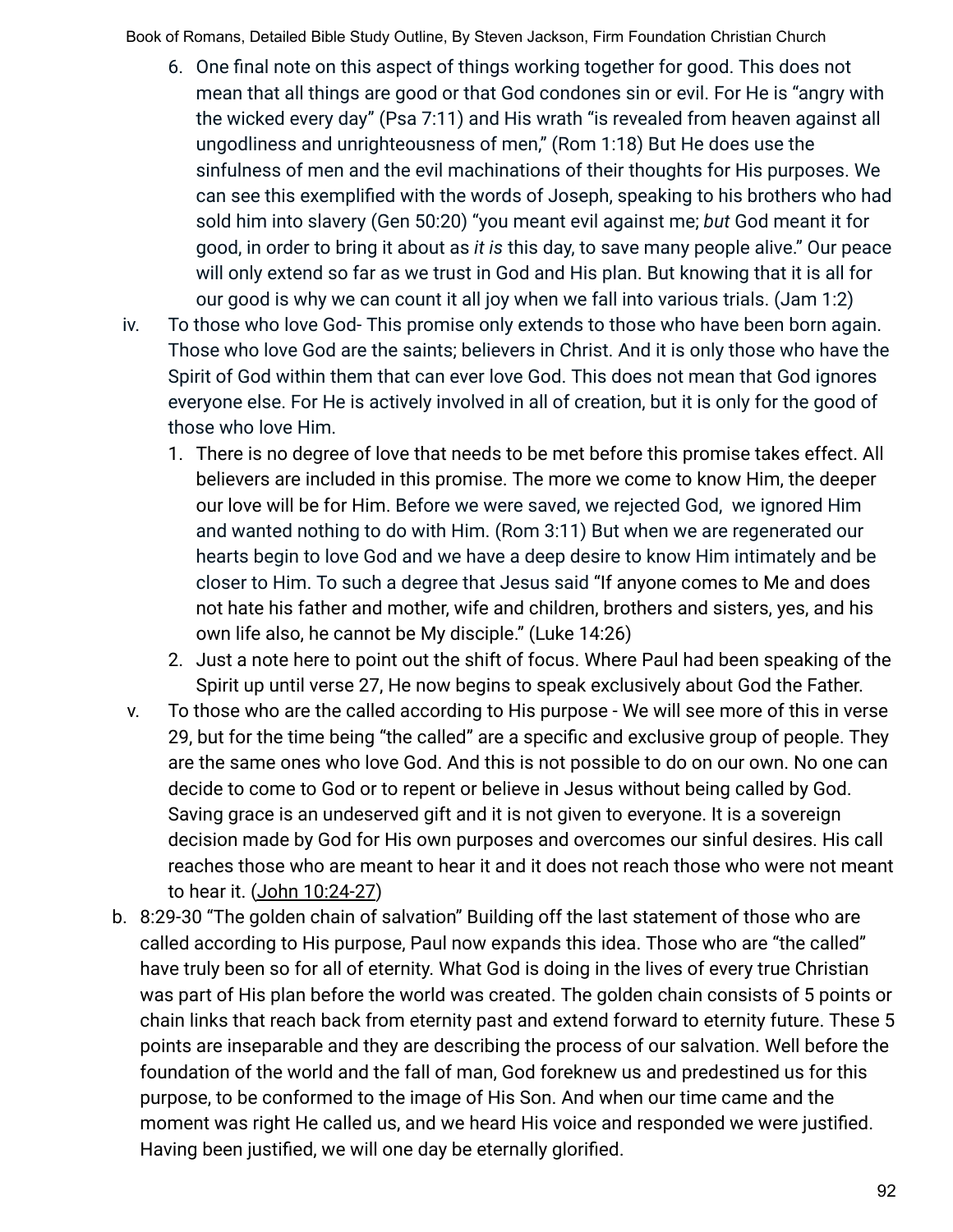- i. There is no alternative route to salvation. There is only God's predetermined plan which follows in this order. (John 6:37-39) Jesus said "All that the Father gives Me will come to Me". We must be given by the Father to His Son in order to be saved. And if we are given, He will not lose us. This only happens with those whom God foreknew. If you are not one of the people He foreknew, you will not be one of the people that are saved. And if you are one of the people He foreknew, you will be saved no matter how much you attempt to resist because you are a gift to Jesus.
- ii. There is an idea that exists which would treat this God glorifying doctrine as something less that it is. That would ultimately divide the glory that only God deserves with sinful mankind. This view of foreknowledge and predestination says that the foreknowledge of God is nothing more than His awareness of who would choose to believe in Him. He sees these people from outside of time and chooses to save them based on their choice. But this is not what Paul is teaching and it would ultimately take away the glory that belongs to God alone.
- iii. For whom HE foreknew He is explaining what he just said at the end of verse 28 in reference to those who are called according to His purpose. "He" is God the Father. God the Father is the one who devised this plan and set everything up according to His pleasure and for His own purposes.
	- 1. Foreknew This does not say "what" God foreknew, but "whom" He foreknew. It does not speak of any events, choices or circumstances of man. To foreknow does not mean that God was ignorant at one time and became aware of our choices and acted accordingly. God has never learned anything, He is all knowing and He knew the end from the beginning. There is no knowledge that exists outside of God.
		- a. The doctrine of total depravity teaches that mankind is sinful by nature and cannot subject itself to the law of God. (Rom 8:7) And Scripture is clear that there is a moral inability to respond to the gospel in the appropriate manner (1 Cor 2:14) "the natural man does not receive the things of the Spirit of God, for they are foolishness to him; nor can he know *them,* because they are spiritually discerned." The gospel is one of those things we cannot we cannot receive. If God would look down the tunnel of time, all He would see are sinners who reject Him. For there are none who understand, there are none who seek after God, but all have turned away and become unprofitable. (Rom 3:11)
		- b. If foreknowing doesn't mean that God saw the future and knew who would choose Him, what does it mean? Well to foreknow simply means to know in advance, to know beforehand, but the Bible uses the word "know" in a sense outside of intellectual knowledge. The word know is used in many places to describe a personal and or intimate type of relationship.
			- i. Gen 4:1, in this sense it mean a sexual relationship.
			- ii. Exodus 33:17 Moses found favor with God.
			- iii. 1 Sam 2:12 The sons of Eli did not have a relationship with God, they did not love Him or serve Him.
			- iv. Psalm 1:6 God has nothing to do with the way of the wicked, but personally knows the way of the righteous. The narrow path is God's handiwork.